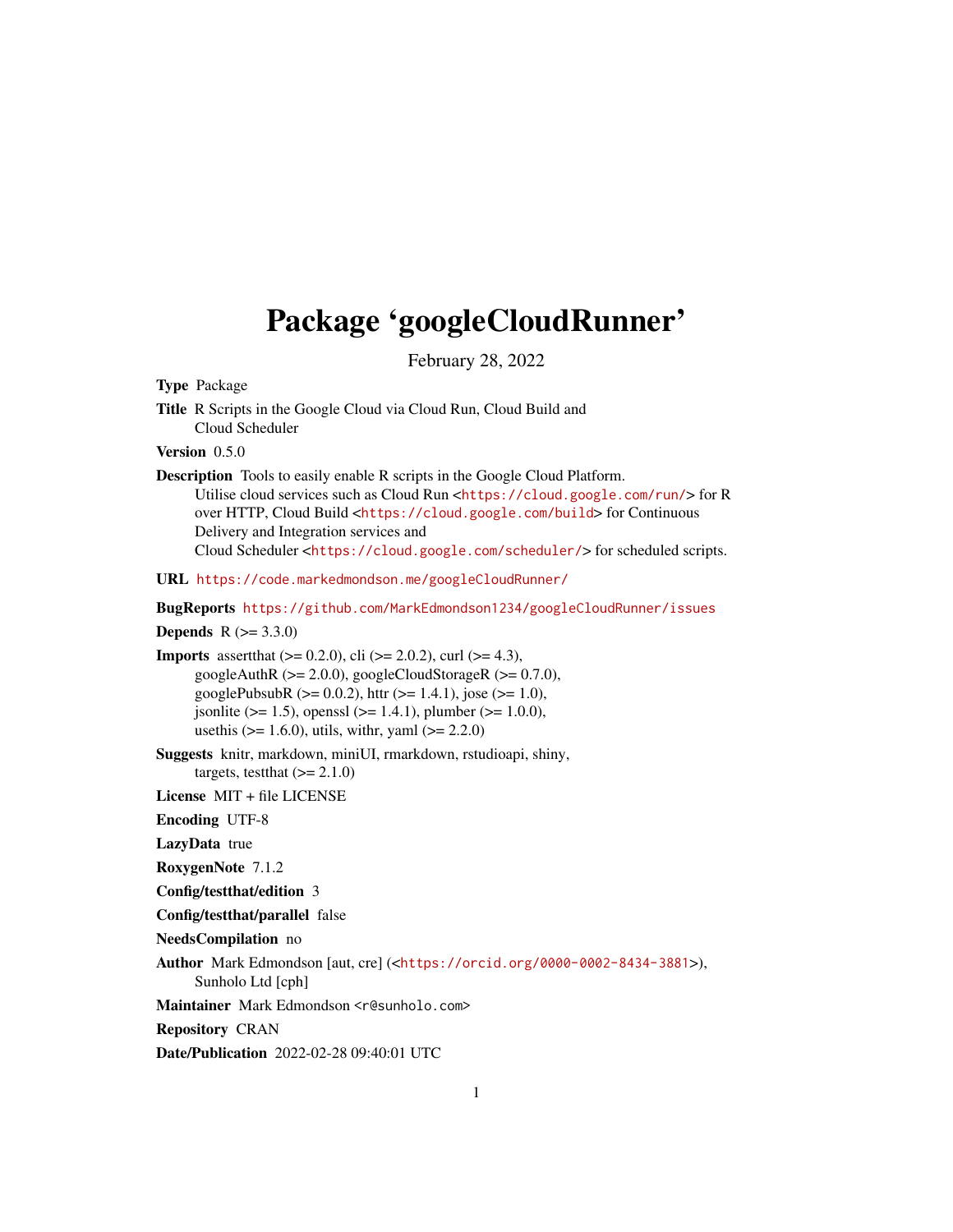# R topics documented:

| <b>Build</b>  | $\overline{4}$ |
|---------------|----------------|
|               | 6              |
|               | $\overline{7}$ |
|               | 8              |
|               | 10             |
|               | 12             |
|               | 13             |
|               | 15             |
|               | <b>16</b>      |
|               | -17            |
|               | <sup>18</sup>  |
|               |                |
|               |                |
|               |                |
|               |                |
|               |                |
|               |                |
|               |                |
|               |                |
|               |                |
|               |                |
|               |                |
|               |                |
|               |                |
|               |                |
|               |                |
|               |                |
|               |                |
|               | 41             |
|               | 42             |
|               | 43             |
|               | 44             |
|               | 45             |
|               | 45             |
|               | 46             |
|               | 49             |
|               | 50             |
|               | 51             |
|               | 56             |
|               | 57             |
|               | 58             |
|               | 61             |
| cr build wait | 63             |
|               | 63             |
|               | 64             |
|               | 66             |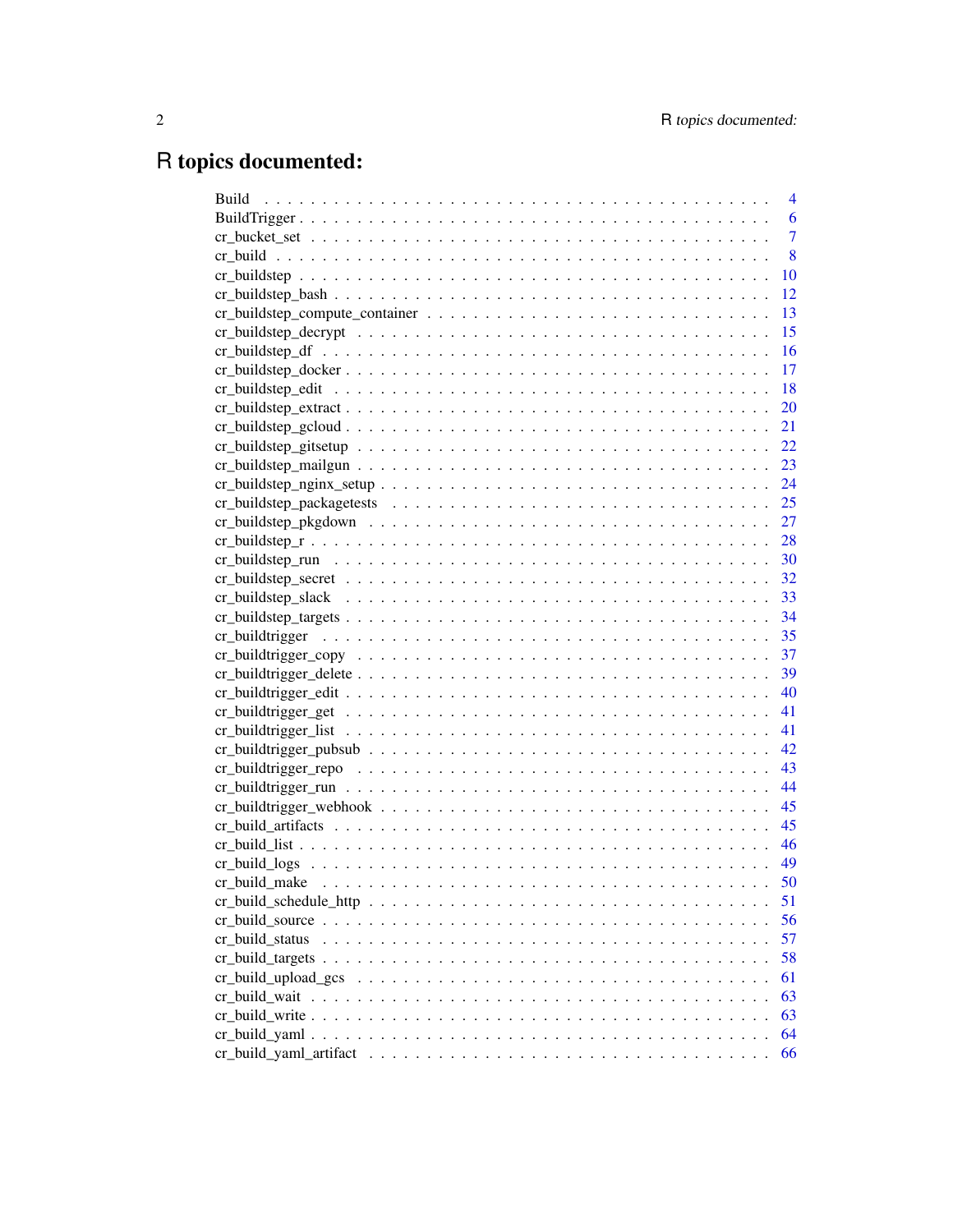| 67 |
|----|
| 68 |
| 69 |
| 71 |
| 73 |
| 73 |
| 75 |
| 77 |
| 80 |
| 83 |
| 85 |
| 85 |
| 87 |
| 88 |
| 89 |
| 89 |
| 90 |
| 90 |
| 92 |
| 93 |
| 93 |
| 94 |
| 96 |
| 97 |
| 98 |
|    |
|    |
|    |
|    |
|    |
|    |
|    |
|    |
|    |
|    |
|    |
|    |
|    |
|    |
|    |
|    |
|    |
|    |

**Index**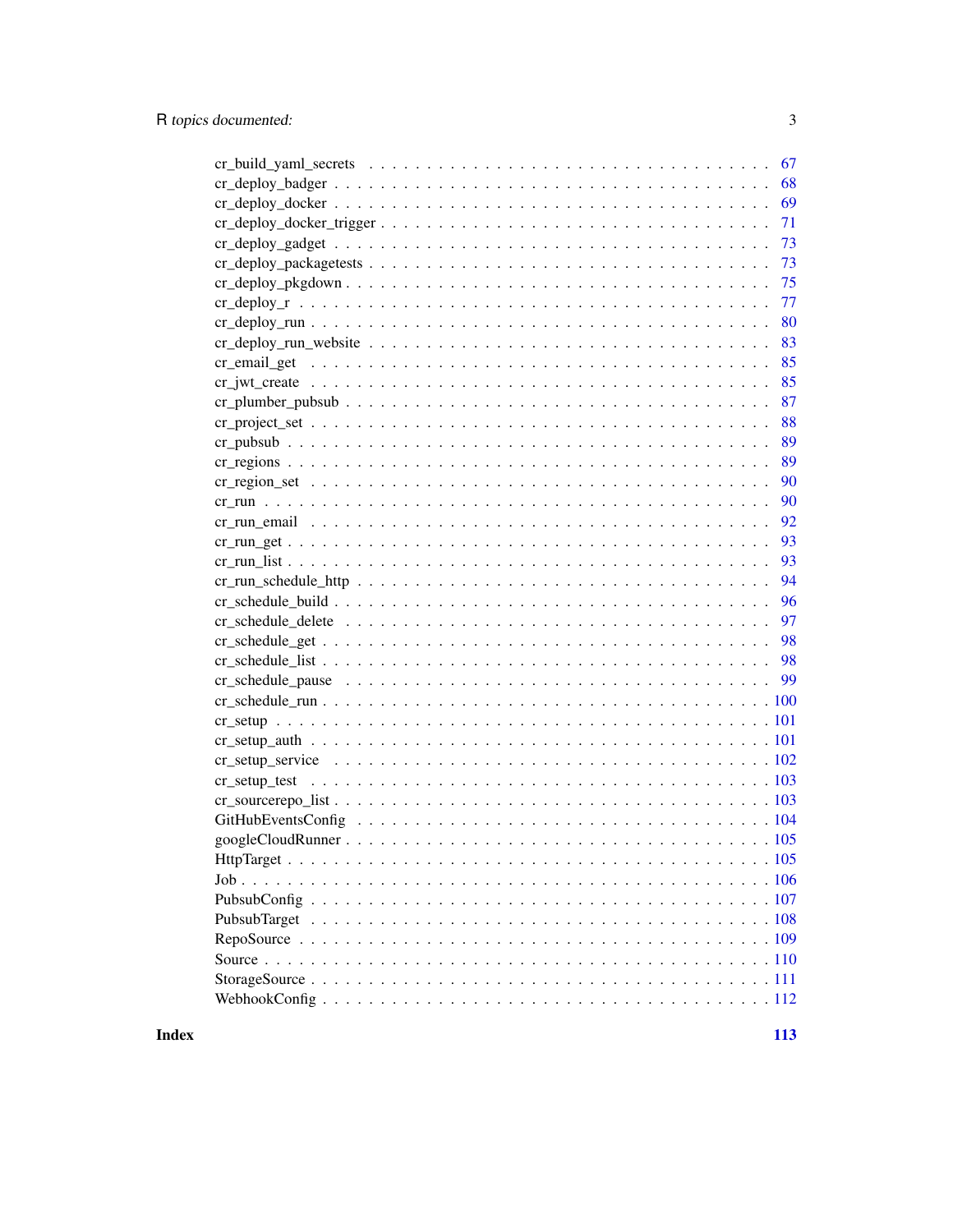<span id="page-3-1"></span><span id="page-3-0"></span>

# Description

Build Object

## Usage

```
Build(
  Build.substitutions = NULL,
 Build.timing = NULL,
  results = NULL,
  logsBucket = NULL,
  steps = NULL,
 buildTriggerId = NULL,
  id = NULL,tags = NULL,startTime = NULL,
  substitutions = NULL,
  timing = NULL,
  sourceProvenance = NULL,
  createTime = NULL,
  images = NULL,
 projectId = NULL,
  logUr1 = NULL,finishTime = NULL,
  source = NULL,options = NULL,
  timeout = NULL,status = NULL,
  statusDetail = NULL,
 artifacts = NULL,
  secrets = NULL,
  availableSecrets = NULL,
  serviceAccount = NULL
)
```
#### Arguments

Build.substitutions The Build.substitutions object or list of objects Build.timing The Build.timing object or list of objects results Output only logsBucket Google Cloud Storage bucket where logs should be written (see steps Required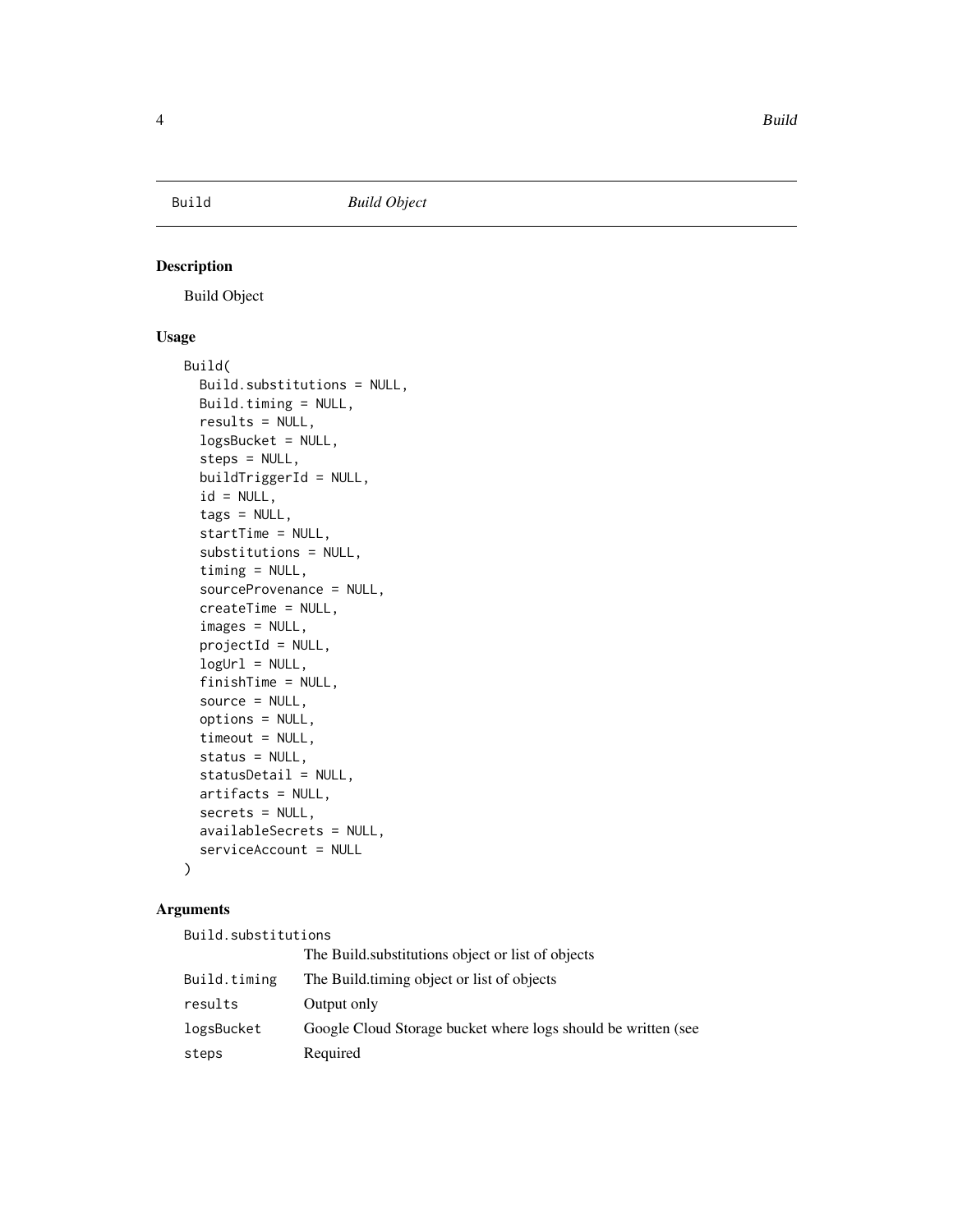#### Build 5 and 5 and 5 and 5 and 5 and 5 and 5 and 5 and 5 and 5 and 5 and 5 and 5 and 5 and 5 and 5 and 5 and 5 and 5 and 5 and 5 and 5 and 5 and 5 and 5 and 5 and 5 and 5 and 5 and 5 and 5 and 5 and 5 and 5 and 5 and 5 and

| buildTriggerId Output only |                                                                                                               |  |
|----------------------------|---------------------------------------------------------------------------------------------------------------|--|
| id                         | Output only                                                                                                   |  |
| tags                       | Tags for annotation of a 'Build'                                                                              |  |
| startTime                  | Output only                                                                                                   |  |
| substitutions              | Substitutions data for 'Build' resource                                                                       |  |
| timing                     | Output only                                                                                                   |  |
| sourceProvenance           |                                                                                                               |  |
|                            | Output only                                                                                                   |  |
| createTime                 | Output only                                                                                                   |  |
| images                     | A list of images to be pushed upon the successful completion of all build                                     |  |
| projectId                  | Output only                                                                                                   |  |
| logUr1                     | Output only                                                                                                   |  |
| finishTime                 | Output only                                                                                                   |  |
| source                     | A Source object specifying the location of the source files to build, usually cre-<br>ated by cr_build_source |  |
| options                    | Special options for this build                                                                                |  |
| timeout                    | Amount of time that this build should be allowed to run, to second                                            |  |
| status                     | Output only                                                                                                   |  |
| statusDetail               | Output only                                                                                                   |  |
| artifacts                  | Artifacts produced by the build that should be uploaded upon                                                  |  |
| secrets                    | Secrets to decrypt using Cloud Key Management Service [deprecated]                                            |  |
| availableSecrets           |                                                                                                               |  |
|                            | preferred way to use Secrets, via Secret Manager                                                              |  |
|                            | serviceAccount service account email to be used for the build                                                 |  |

# Details

A build resource in the Cloud Build API.

At a high level, a 'Build' describes where to find source code, how to build it (for example, the builder image to run on the source), and where to store the built artifacts.

# Value

Build object

# Build Macros

Fields can include the following variables, which will be expanded when the build is created:-

- \$PROJECT\_ID: the project ID of the build.
- \$BUILD\_ID: the autogenerated ID of the build.
- \$REPO\_NAME: the source repository name specified by RepoSource.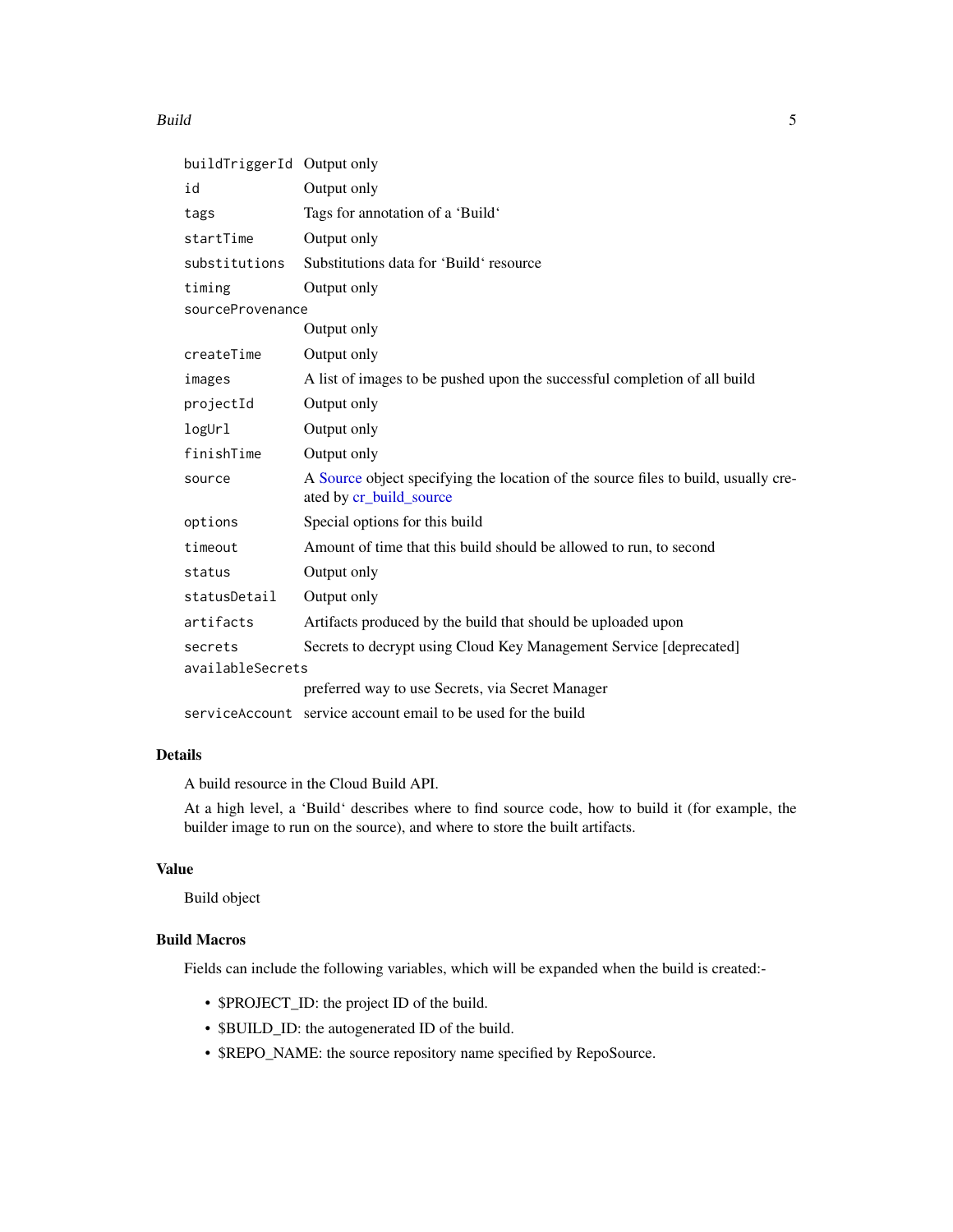- <span id="page-5-0"></span>• \$BRANCH\_NAME: the branch name specified by RepoSource.
- \$TAG\_NAME: the tag name specified by RepoSource.
- \$REVISION\_ID or \$COMMIT\_SHA: the commit SHA specified by RepoSource or resolved from the specified branch or tag.
- \$SHORT\_SHA: first 7 characters of \$REVISION\_ID or \$COMMIT\_SHA.

# See Also

```
Other Cloud Build functions: RepoSource(), Source(), StorageSource(), cr_build_artifacts(),
cr_build_list(), cr_build_logs(), cr_build_make(), cr_build_status(), cr_build_targets(),
cr_build_upload_gcs(), cr_build_wait(), cr_build_write(), cr_build_yaml_artifact(),
cr_build_yaml_secrets(), cr_build_yaml(), cr_build()
```
<span id="page-5-1"></span>BuildTrigger *BuildTrigger Object*

#### Description

Configuration for an automated build in response to source repositorychanges.

## Usage

```
BuildTrigger(
  filename = NULL,
 name = NULL,
  tags = NULL,
 build = NULL,ignoredFiles = NULL,
  github = NULL,substitutions = NULL,
  includedFiles = NULL,
  disabled = NULL,
  sourceToBuild = NULL,
  triggerTemplate = NULL,
  webhookConfig = NULL,
  description = NULL,
  pubsubConfig = NULL
)
```
#### Arguments

| filename | Path, from the source root, to a file whose contents is used for the build |
|----------|----------------------------------------------------------------------------|
| name     | User assigned name of the trigger                                          |
| tags     | Tags for annotation of a 'BuildTrigger'                                    |
| build    | Contents of the build template                                             |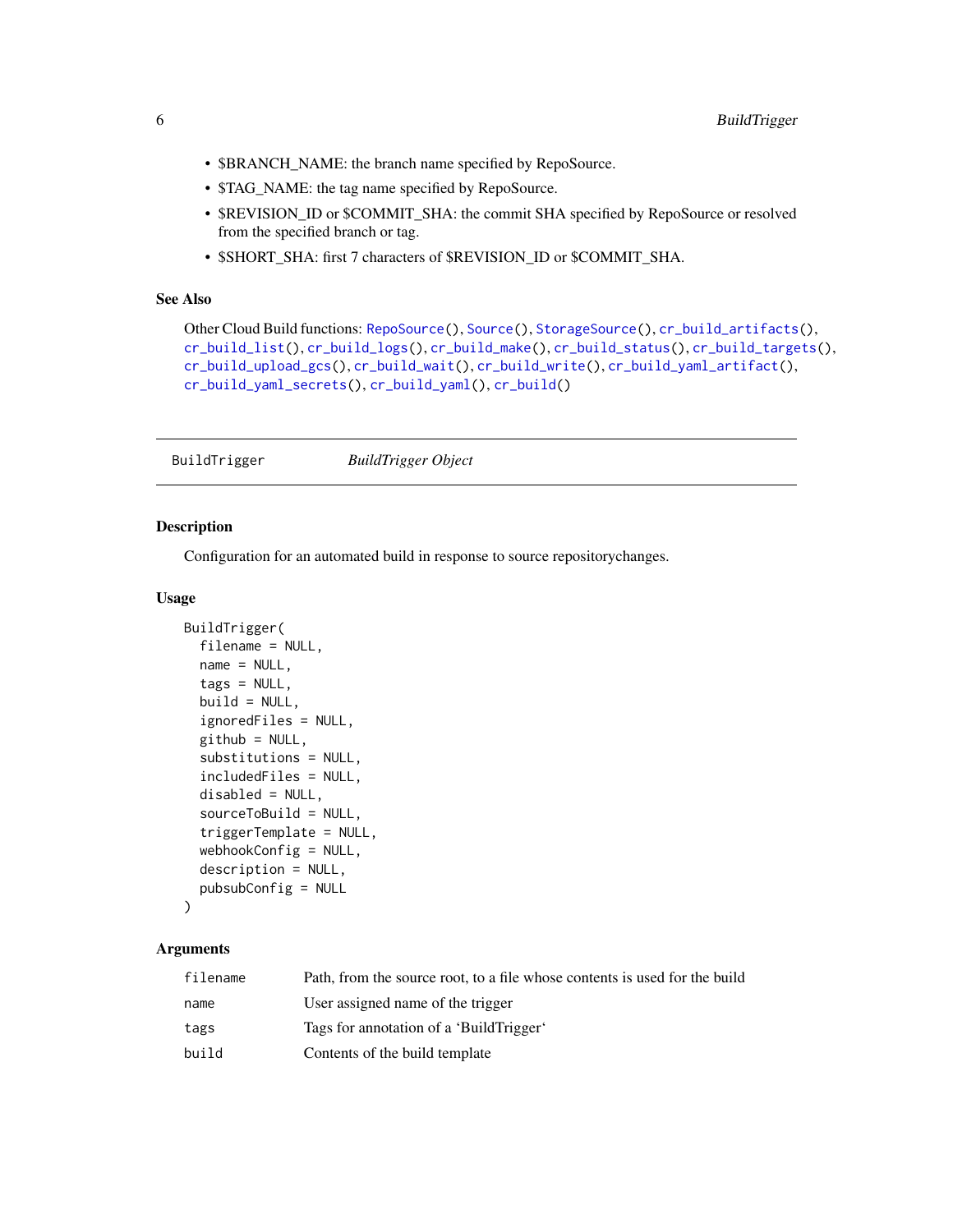# <span id="page-6-0"></span>cr\_bucket\_set 7

| ignoredFiles    | ignored files and included files are file glob matches extended with support for<br>"**"                                                                                                                        |  |
|-----------------|-----------------------------------------------------------------------------------------------------------------------------------------------------------------------------------------------------------------|--|
| github          | a GitHubEventsConfig object - mutually exclusive with triggerTemplate                                                                                                                                           |  |
| substitutions   | A named list of Build macro variables                                                                                                                                                                           |  |
| includedFiles   | If any of the files altered in the commit pass the ignored files                                                                                                                                                |  |
| disabled        | If true, the trigger will never result in a build                                                                                                                                                               |  |
| sourceToBuild   | A cr_buildtrigger_repo object (but no regex allowed for branch or tag) This field<br>is currently only used by Webhook, Pub/Sub, Manual, and Cron triggers and is<br>the source of the build will execute upon. |  |
| triggerTemplate |                                                                                                                                                                                                                 |  |
|                 | a RepoSource object - mutually exclusive with github                                                                                                                                                            |  |
| webhookConfig   | WebhookConfig describes the configuration of a trigger that creates a build<br>whenever a webhook is sent to a trigger's webhook URL.                                                                           |  |
| description     | Human-readable description of this trigger                                                                                                                                                                      |  |
| pubsubConfig    | PubsubConfig describes the configuration of a trigger that creates a build when-<br>ever a Pub/Sub message is published.                                                                                        |  |

# Value

BuildTrigger object

#### See Also

<https://cloud.google.com/build/docs/api/reference/rest/v1/projects.triggers>

Other BuildTrigger functions: [GitHubEventsConfig\(](#page-103-1)), [cr\\_buildtrigger\\_copy\(](#page-36-1)), [cr\\_buildtrigger\\_delete\(](#page-38-1)), [cr\\_buildtrigger\\_edit\(](#page-39-1)), [cr\\_buildtrigger\\_get\(](#page-40-1)), [cr\\_buildtrigger\\_list\(](#page-40-2)), [cr\\_buildtrigger\\_pubsub\(](#page-41-1)), [cr\\_buildtrigger\\_repo\(](#page-42-1)), [cr\\_buildtrigger\\_run\(](#page-43-1)), [cr\\_buildtrigger\\_webhook\(](#page-44-2)), [cr\\_buildtrigger\(](#page-34-1))

cr\_bucket\_set *Get/Set the Cloud Storage bucket for your Cloud Build Service*

## Description

Can also use environment arg GCS\_DEFAULT\_BUCKET

# Usage

cr\_bucket\_set(bucket)

```
cr_bucket_get()
```
#### Arguments

bucket The GCS bucket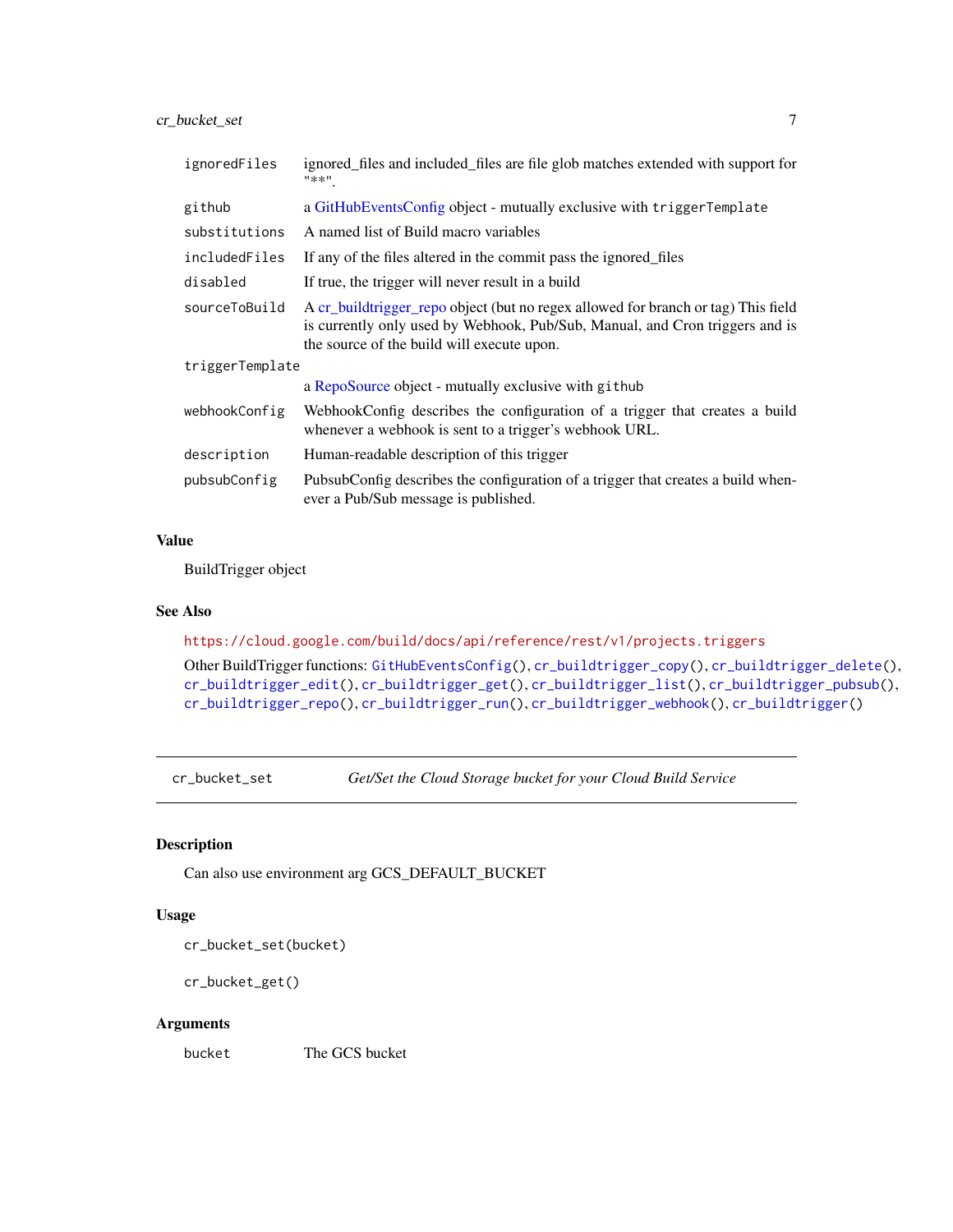# <span id="page-7-0"></span>Examples

cr\_bucket\_get()

<span id="page-7-1"></span>cr\_build *Starts a build with the specified configuration.*

# Description

This method returns a long-running 'Operation', which includes the buildID. Pass the build ID to [cr\\_build\\_status](#page-56-1) to determine the build status (such as 'SUCCESS' or 'FAILURE').

## Usage

```
cr_build(
  x,
  source = NULL,
  timeout = NULL,
  images = NULL,
  substitutions = NULL,
  serviceAccount = NULL,
  artifacts = NULL,
  options = NULL,
 projectId = cr\_project\_get(),launch_browser = interactive()
)
```
# Arguments

| A cloudbuild yaml file location or an R object that will be turned into yaml via<br>as yaml or a Build object created by cr_build_make or from a previous build you |
|---------------------------------------------------------------------------------------------------------------------------------------------------------------------|
| A Source object specifying the location of the source files to build, usually cre-                                                                                  |
| Amount of time that this build should be allowed to run, to second                                                                                                  |
| A list of images to be pushed upon the successful completion of all build                                                                                           |
| Substitutions data for 'Build' resource                                                                                                                             |
| service account email to be used for the build                                                                                                                      |
| Artifacts produced by the build that should be uploaded upon                                                                                                        |
|                                                                                                                                                                     |
|                                                                                                                                                                     |
| launch_browser Whether to launch the logs URL in a browser once deployed                                                                                            |
|                                                                                                                                                                     |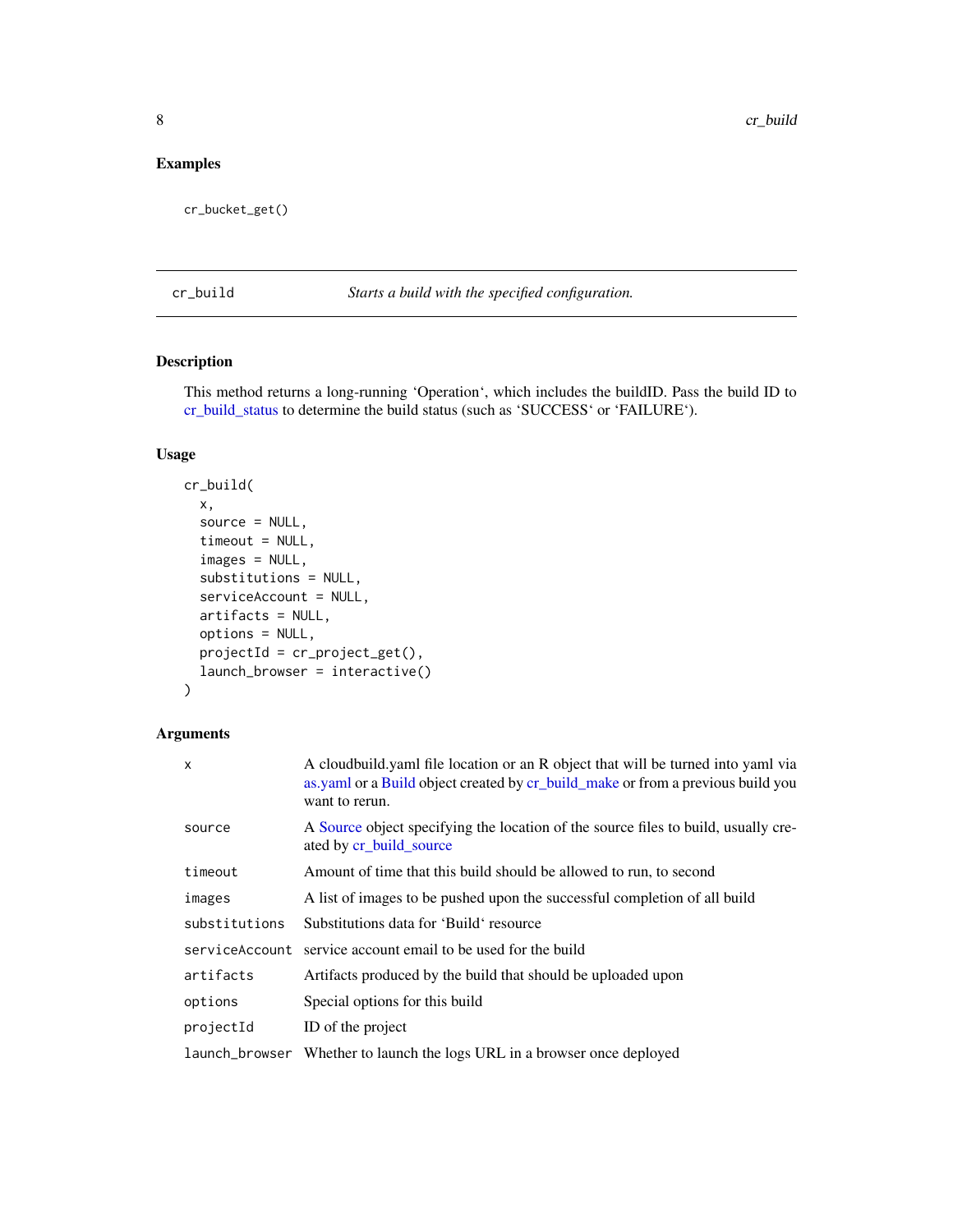cr\_build 9

## See Also

[Google Documentation for Cloud Build](https://cloud.google.com/build/docs/)

```
Other Cloud Build functions: Build(), RepoSource(), Source(), StorageSource(), cr_build_artifacts(),
cr_build_list(), cr_build_logs(), cr_build_make(), cr_build_status(), cr_build_targets(),
cr_build_upload_gcs(), cr_build_wait(), cr_build_write(), cr_build_yaml_artifact(),
cr_build_yaml_secrets(), cr_build_yaml()
```
# Examples

```
cr_project_set("my-project")
my_gcs_source <- cr_build_source(StorageSource("my_code.tar.gz",
  bucket = "gs://my-bucket"
))
my_gcs_source
my_repo_source <- cr_build_source(RepoSource("github_username_my-repo.com",
 branchName = "master"
))
my_repo_source
## Not run:
# build from a cloudbuild.yaml file
cloudbuild_file <- system.file("cloudbuild/cloudbuild.yaml",
  package = "googleCloudRunner"
\lambda# asynchronous, will launch log browser by default
b1 <- cr_build(cloudbuild_file)
# synchronous waiting for build to finish
b2 \leq cr_build_wait(b1)
# the same results
cr_build_status(b1)
cr_build_status(b2)
# build from a cloud storage source
build1 <- cr_build(cloudbuild_file,
  source = my_gcs_source
)
# build from a git repository source
build2 <- cr_build(cloudbuild_file,
  source = my_repo_source
)
# you can send in results for previous builds to trigger
# the same build under a new Id
# will trigger build2 again
cr_build(build2)
# a build with substitutions (Cloud Build macros)
```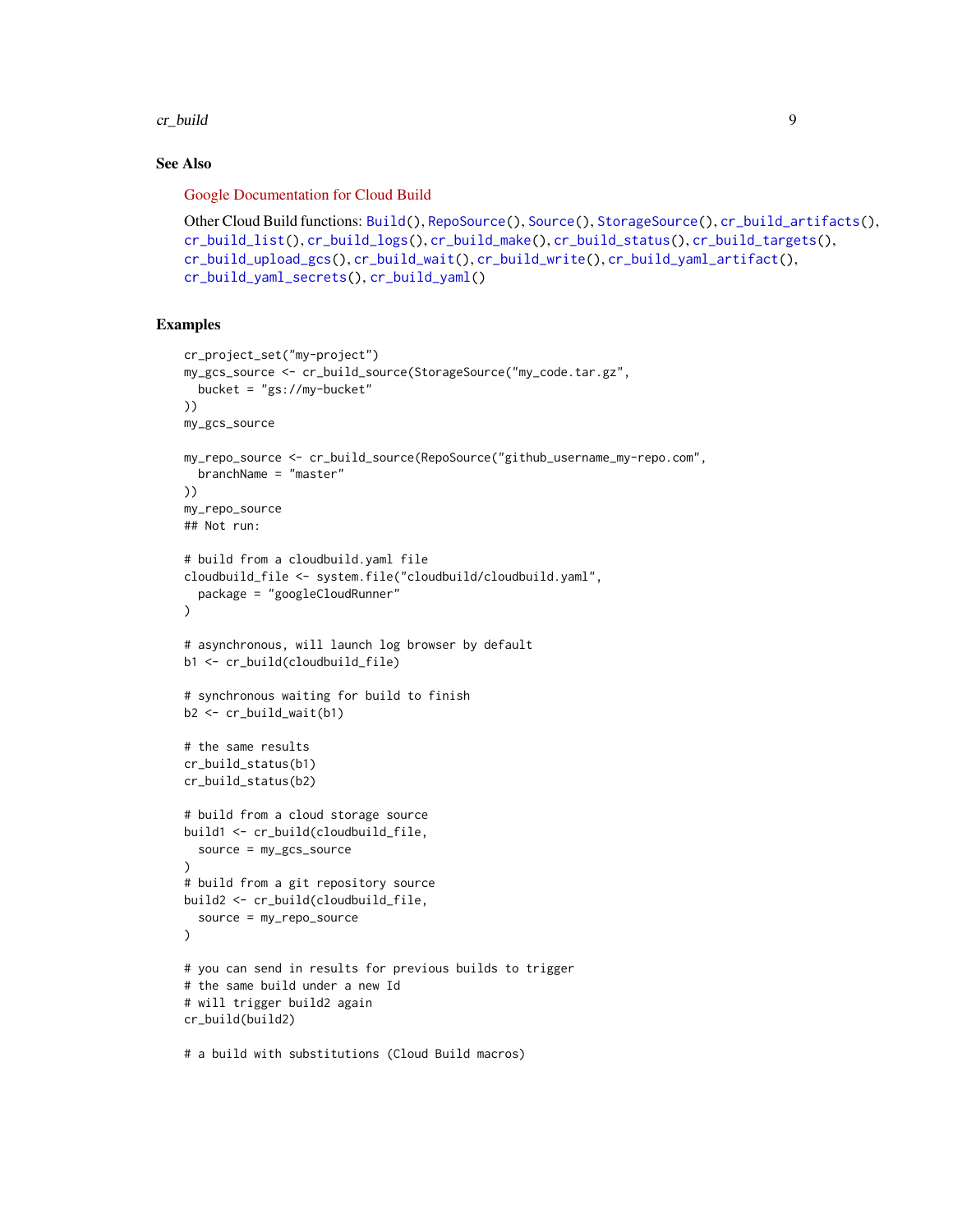```
cr_buid(build2, substitutions = list('_SUB' = "yo"))## End(Not run)
```
<span id="page-9-1"></span>cr\_buildstep *Create a yaml build step*

# Description

Helper for creating build steps for upload to Cloud Build

# Usage

```
cr_buildstep(
 name,
 args = NULL,id = NULL,prefix = "gcr.io/cloud-builders/",
 entrypoint = NULL,
 dir = "",env = NULL,waitFor = NULL,
 volumes = NULL,
  secretEnv = NULL
)
```
# Arguments

| name       | name of docker image to call appended to prefix                                                                   |
|------------|-------------------------------------------------------------------------------------------------------------------|
| args       | character vector of arguments                                                                                     |
| id         | Optional id for the step                                                                                          |
| prefix     | prefixed to name - set to "" to suppress. Will be suppressed if name starts with<br>gcr.io or $*$ -docker.pkg.dev |
| entrypoint | change the entrypoint for the docker container                                                                    |
| dir        | The directory to use, relative to /workspace e.g. /workspace/deploy/                                              |
| env        | Environment variables for this step. A character vector for each assignment                                       |
| waitFor    | Whether to wait for previous buildsteps to complete before running. Default it<br>will wait for previous step.    |
| volumes    | volumes to connect and write to                                                                                   |
| secretEnv  | A list of secrets stored in Secret Manager referred to in args via a \$\$var                                      |

# Details

This uses R to make building steps for cloudbuild.yml files harder to make mistakes with, and also means you can program creation of cloud build steps for use in R or other languages. Various templates with common use cases of buildsteps are also available that wrap this function, refer to the "See Also" section.

<span id="page-9-0"></span>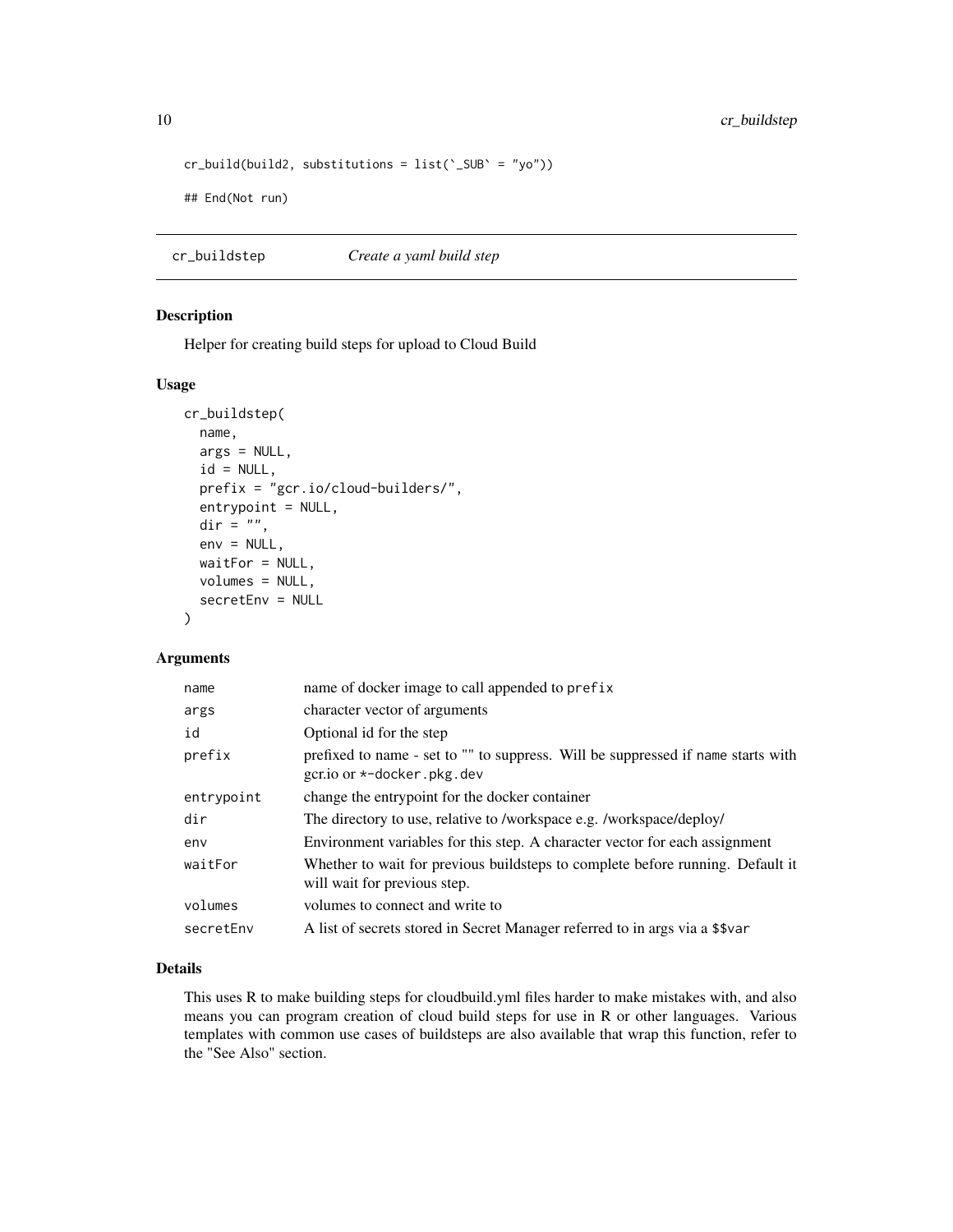#### cr\_buildstep 11

## WaitFor

By default each buildstep waits for the previous, but if you pass "-" then it will start immediately, or if you pass in a list of ids it will wait for previous buildsteps to finish who have that id. See [Configuring Build Step Order](https://cloud.google.com/build/docs/configuring-builds/configure-build-step-order) for details.

# Build Macros

Fields can include the following variables, which will be expanded when the build is created:-

- **\$PROJECT\_ID:** the project ID of the build.
- \$BUILD ID: the autogenerated ID of the build.
- \$REPO\_NAME: the source repository name specified by RepoSource.
- \$BRANCH\_NAME: the branch name specified by RepoSource.
- \$TAG\_NAME: the tag name specified by RepoSource.
- \$REVISION\_ID or \$COMMIT\_SHA: the commit SHA specified by RepoSource or resolved from the specified branch or tag.
- \$SHORT\_SHA: first 7 characters of \$REVISION\_ID or \$COMMIT\_SHA.

Or you can add your own custom variables, set in the Build Trigger. Custom variables always start with  $\mathcal{L}$  e.g.  $\mathcal{L}$  MY\_VAR

#### secretEnv

You can pass secrets that are stored in Secret Manager directly instead of using a dedicated buildstep via [cr\\_buildstep\\_secret](#page-31-1)

Within the code passed to args those secrets are referred to via \$\$SECRET\_NAME. If used then [cr\\_build\\_yaml](#page-63-1) must also include the availableSecrets argument.

# See Also

[Creating custom build steps how-to guide](https://cloud.google.com/build/docs/configuring-builds/use-community-and-custom-builders)

```
Other Cloud Buildsteps: cr_buildstep_bash(), cr_buildstep_decrypt(), cr_buildstep_df(),
cr_buildstep_docker(), cr_buildstep_edit(), cr_buildstep_extract(), cr_buildstep_gcloud(),
cr_buildstep_gitsetup(), cr_buildstep_mailgun(), cr_buildstep_nginx_setup(), cr_buildstep_packagetests(),
cr_buildstep_pkgdown(), cr_buildstep_run(), cr_buildstep_r(), cr_buildstep_secret(),
cr_buildstep_slack(), cr_buildstep_targets()
```
## Examples

```
cr_project_set("my-project")
cr_bucket_set("my-bucket")
# creating yaml for use in deploying cloud run
image <- "gcr.io/my-project/my-image:$BUILD_ID"
cr_build_yaml(
 steps = c(cr_buildstep("docker", c("build", "-t", image, ".")),
   cr_buildstep("docker", c("push", image)),
```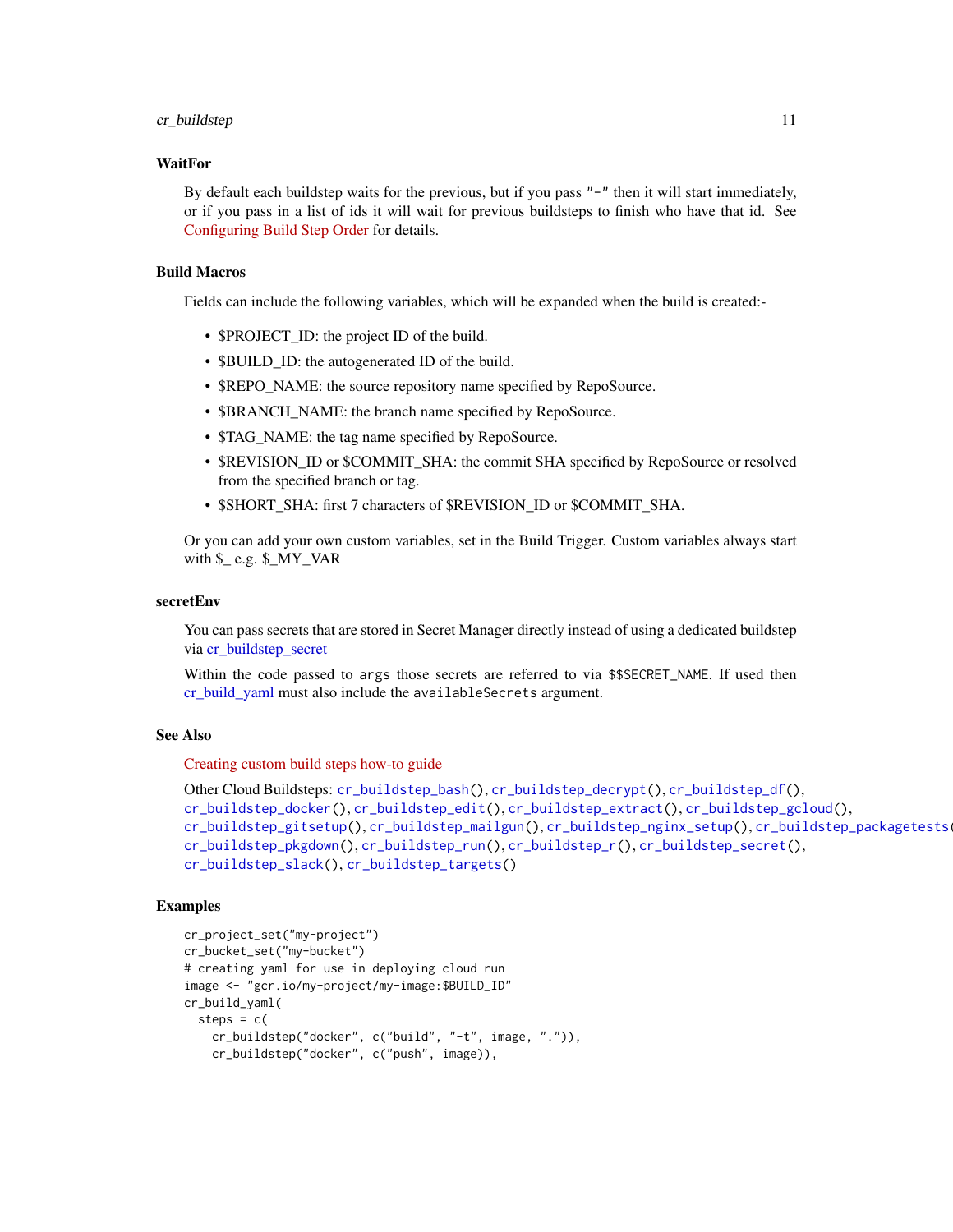```
cr_buildstep("gcloud", c(
      "beta", "run", "deploy", "test1",
      "--image", image
   ))
  ),
  images = image
)
# use premade docker buildstep - combine using c()
image <- "gcr.io/my-project/my-image"
cr_build_yaml(
  steps = c(cr_buildstep_docker(image),
   cr_buildstep("gcloud",
      args = c("beta", "run", "deploy",
        "test1", "--image", image
      )
   )
  ),
  images = image
\lambda# list files with a new entrypoint for gcloud
cr_build_yaml(steps = cr_buildstep("gcloud", c("-c", "ls -la"),
  entrypoint = "bash"
))
# to call from images not using gcr.io/cloud-builders stem
cr_buildstep("alpine", c("-c", "ls -la"), entrypoint = "bash", prefix = "")
# to add environment arguments to the step
cr_buildstep("docker", "version", env = c("ENV1=env1", "ENV2=$PROJECT_ID"))
# to add volumes wrap in list()
cr_buildstep("test", "ls", volumes = list(list(name = "ssh", path = "/root/.ssh")))
```
<span id="page-11-1"></span>cr\_buildstep\_bash *Run a bash script in a Cloud Build step*

# Description

Helper to run a supplied bash script, that will be copied in-line

#### Usage

```
cr_buildstep_bash(
 bash_script,
  name = "ubuntu",
 bash_source = c("local", "runtime"),
```
<span id="page-11-0"></span>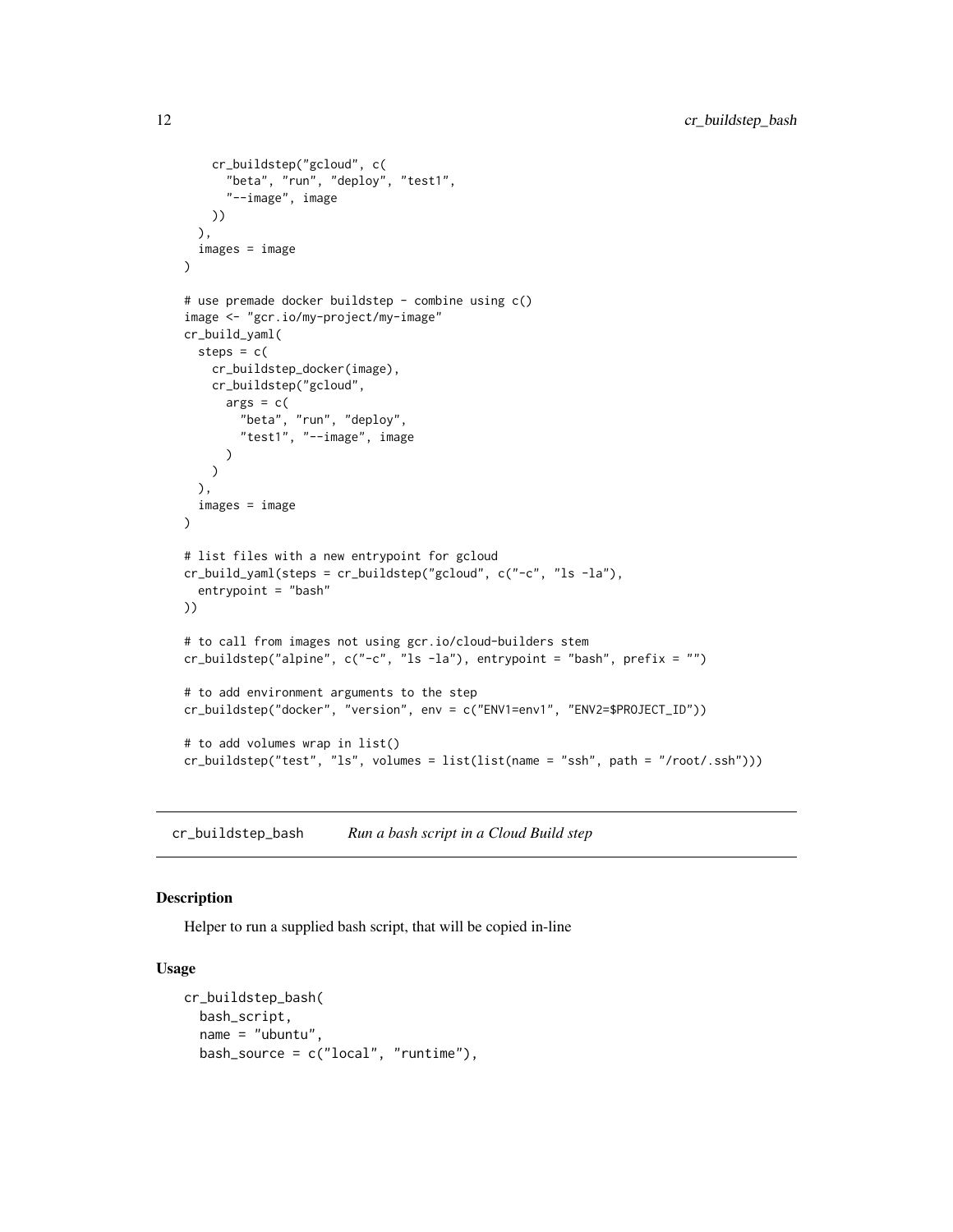```
escape_dollar = TRUE,
...
```
#### Arguments

 $\lambda$ 

| bash_script   | bash code to run or a filepath to a file containing bash code that ends with bash<br>or .sh                                                                                                                               |
|---------------|---------------------------------------------------------------------------------------------------------------------------------------------------------------------------------------------------------------------------|
| name          | The image that will run the R code                                                                                                                                                                                        |
| bash_source   | Whether the code will be from a runtime file within the source or at build time<br>copying over from a local file in your session                                                                                         |
| escape_dollar | Default TRUE. This will turn $\frac{1}{2}$ into $\frac{1}{2}$ within the script to avoid them being<br>recognised as Cloud Build variables. Turn this off if you want that behaviour<br>$(e.g. my\_project='SPROJECTID")$ |
| $\ddots$ .    | Other arguments passed to cr buildstep                                                                                                                                                                                    |

## Details

If you need to escape build parameters in bash scripts, you need to escape CloudBuild's substitution via \$\$ and bash's substitution via \\$ e.g. \\$\$PARAM

## See Also

```
Other Cloud Buildsteps: cr_buildstep_decrypt(), cr_buildstep_df(), cr_buildstep_docker(),
cr_buildstep_edit(), cr_buildstep_extract(), cr_buildstep_gcloud(), cr_buildstep_gitsetup(),
cr_buildstep_mailgun(), cr_buildstep_nginx_setup(), cr_buildstep_packagetests(), cr_buildstep_pkgdown(),
cr_buildstep_run(), cr_buildstep_r(), cr_buildstep_secret(), cr_buildstep_slack(),
cr_buildstep_targets(), cr_buildstep()
```
## Examples

```
cr_project_set("my-project")
bs <- cr_build_yaml(
  steps = cr_buildstep_bash("echo 'Hello'")
)
## Not run:
cr_build(bs)
## End(Not run)
```
cr\_buildstep\_compute\_container *Buildstep to deploy to Google Compute Engine*

## Description

This build step adds some helpers to [cr\\_buildstep\\_gcloud](#page-20-1) for deploying to VMs to GCE that will auto create a container within them and atytach it to the disk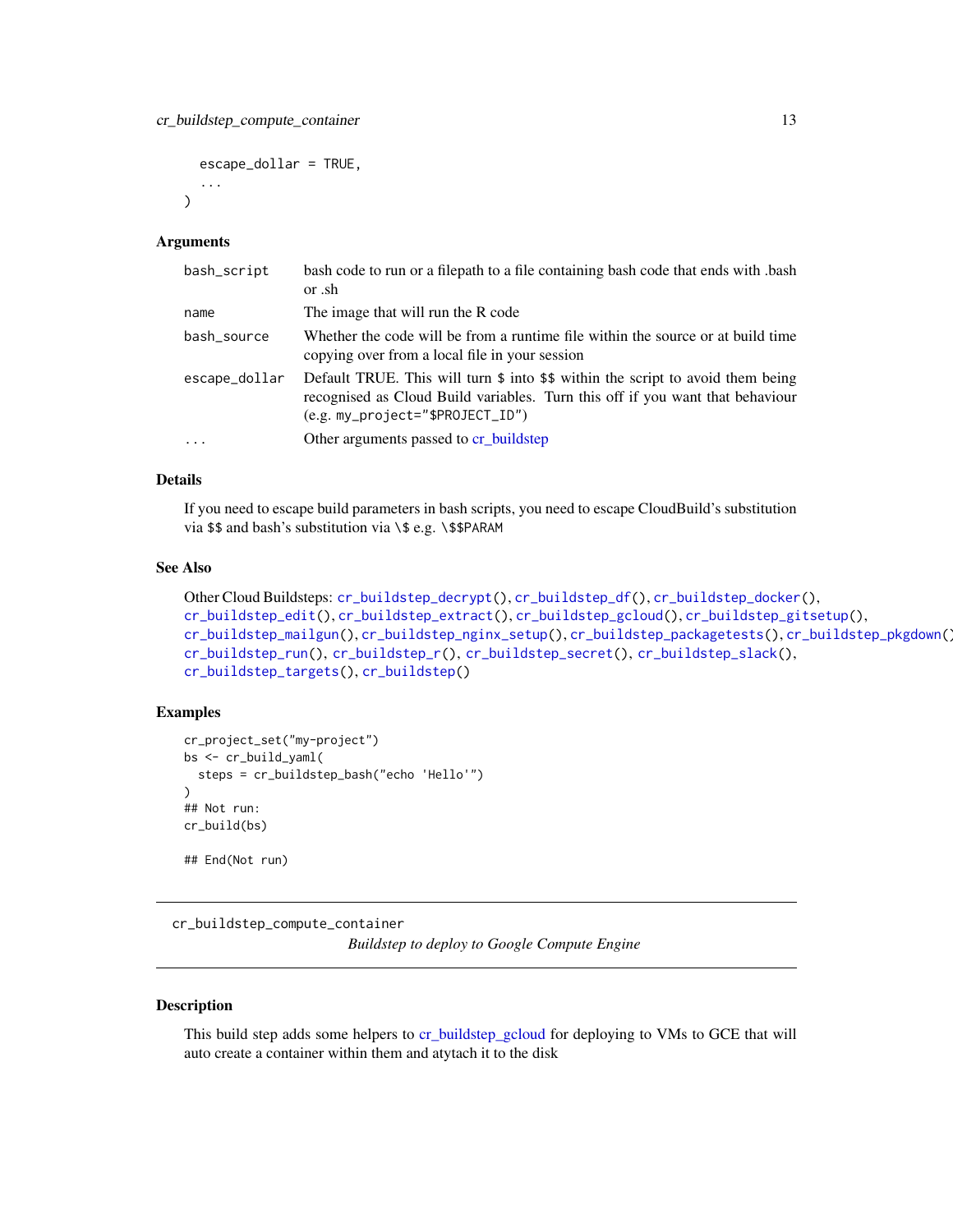# Usage

```
cr_buildstep_compute_container(
  vm_name,
  container_image = "gcr.io/gcer-public/persistent-rstudio:latest",
  disk_name = paste0(vm_name, "-disk"),
 disk_mount_path = "/home",
  zone = "europe-west1-b",
  disk_size = "10GB",
  machine_type = "n1-standard-1",
 container_env = ",
  scopes = "cloud-platform",
 network = "default",
 gcloud_args = NULL
\mathcal{L}cr_buildstep_compute_rstudio(
  rstudio_user,
 rstudio_pw,
  vm_name = "rstudio",
 disk_name = "rstudio-disk",
  zone = "europe-west1-b",
  disk_size = "10GB",machine_type = "n1-standard-1",
 container_image = "gcr.io/gcer-public/persistent-rstudio:latest",
 network = "default"
)
```
# Arguments

| vm_name         | Name of the VM you will create                                                               |  |
|-----------------|----------------------------------------------------------------------------------------------|--|
| container_image |                                                                                              |  |
|                 | The Docker image that will be launched in the VM                                             |  |
| disk_name       | Name of the disk that will be attached to the VM's container image                           |  |
| disk_mount_path |                                                                                              |  |
|                 | Where the disk will be attached to the container in the VM                                   |  |
| zone            | Which zone the VM will launch within                                                         |  |
| disk_size       | The size of the disk                                                                         |  |
| machine_type    | The type of VM that will be launched                                                         |  |
| container_env   | Environment variables set within the VM's container image                                    |  |
| scopes          | The GCE scopes that the VM will be launched with permission to use                           |  |
| network         | The network the VM will use. The container will bridge into the same network                 |  |
| gcloud_args     | Other gcloud arguments you send in e.g. c("--boot-disk-device-name=boot-disk1","--boot-disk- |  |
| rstudio_user    | The usename for the RStudio image the VM will launch                                         |  |
| rstudio_pw      | The password for the RStudio image the VM will launch                                        |  |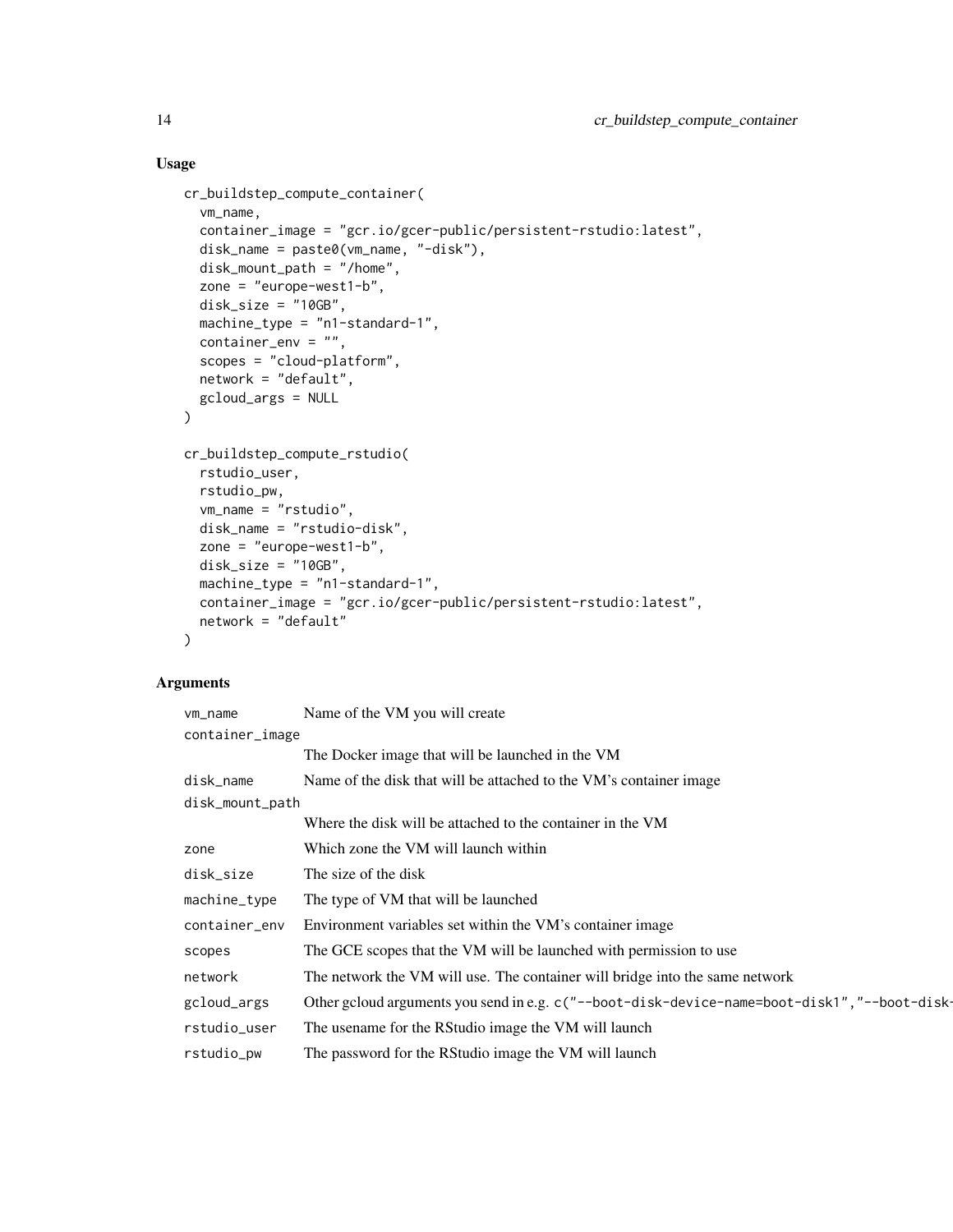# <span id="page-14-0"></span>cr\_buildstep\_decrypt 15

## Examples

```
bs <- cr_buildstep_compute_rstudio("mark", "securepassword1234")
build <- cr_build_yaml(bs)
build
## Not run:
cr_build(build)
## End(Not run)
```
<span id="page-14-1"></span>cr\_buildstep\_decrypt *Create a build step for decrypting files via KMS*

# Description

Create a build step to decrypt files using CryptoKey from Cloud Key Management Service. Usually you will prefer to use [cr\\_buildstep\\_secret](#page-31-1)

## Usage

```
cr_buildstep_decrypt(cipher, plain, keyring, key, location = "global", ...)
```
#### Arguments

| cipher   | The file that has been encrypted            |
|----------|---------------------------------------------|
| plain    | The file location to decrypt to             |
| keyring  | The KMS keyring to use                      |
| key      | The KMS key to use                          |
| location | The KMS location                            |
|          | Further arguments passed in to cr_buildstep |

#### Details

Key Management Store can encrypt secret files for use within your later buildsteps.

## Setup

You will need to set up the [encrypted key using gcloud](https://cloud.google.com/build/docs/securing-builds/use-secrets) following the link from Google

## See Also

```
Other Cloud Buildsteps: cr_buildstep_bash(), cr_buildstep_df(), cr_buildstep_docker(),
cr_buildstep_edit(), cr_buildstep_extract(), cr_buildstep_gcloud(), cr_buildstep_gitsetup(),
cr_buildstep_mailgun(), cr_buildstep_nginx_setup(), cr_buildstep_packagetests(), cr_buildstep_pkgdown(),
cr_buildstep_run(), cr_buildstep_r(), cr_buildstep_secret(), cr_buildstep_slack(),
cr_buildstep_targets(), cr_buildstep()
```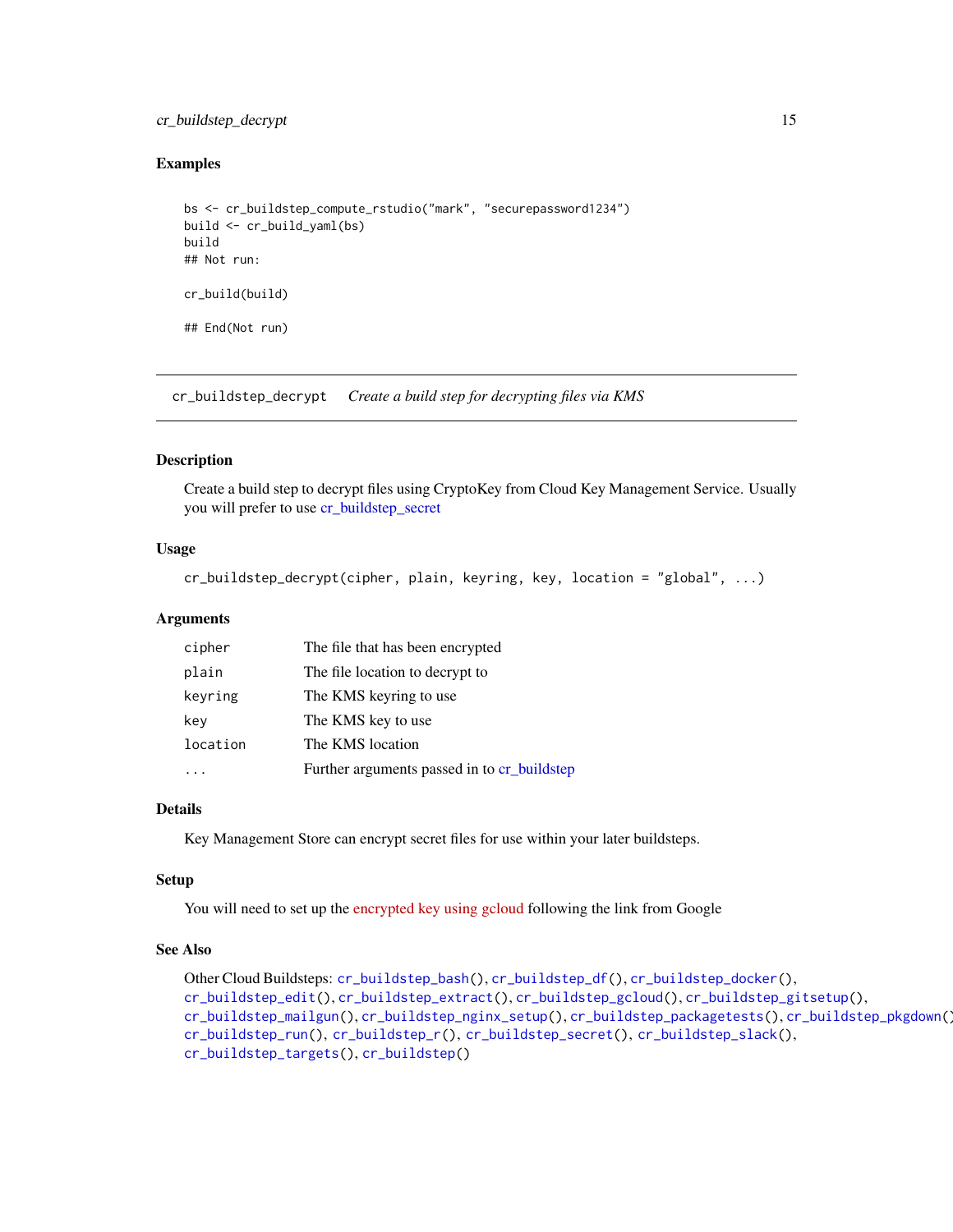## Examples

```
cr_project_set("my-project")
cr_bucket_set("my-bucket")
cr_buildstep_decrypt("secret.json.enc",
  plain = "secret.json",
  keyring = "my_keyring",
  key = "my_key"
)
```
<span id="page-15-1"></span>cr\_buildstep\_df *Convert a data.frame into cr\_buildstep*

## **Description**

Helper to turn a data.frame of buildsteps info into format accepted by [cr\\_build](#page-7-1)

#### Usage

cr\_buildstep\_df(x)

## Arguments

x A data.frame of steps to turn into buildsteps, with at least name and args columns

# Details

This helps convert the output of [cr\\_build](#page-7-1) into valid [cr\\_buildstep](#page-9-1) so it can be sent back into the API

If constructing arg list columns then [I](#page-0-0) suppresses conversion of the list to columns that would otherwise break the yaml format

#### See Also

```
Other Cloud Buildsteps: cr_buildstep_bash(), cr_buildstep_decrypt(), cr_buildstep_docker(),
cr_buildstep_edit(), cr_buildstep_extract(), cr_buildstep_gcloud(), cr_buildstep_gitsetup(),
cr_buildstep_mailgun(), cr_buildstep_nginx_setup(), cr_buildstep_packagetests(), cr_buildstep_pkgdown(),
cr_buildstep_run(), cr_buildstep_r(), cr_buildstep_secret(), cr_buildstep_slack(),
cr_buildstep_targets(), cr_buildstep()
```
#### Examples

```
y <- data.frame(
  name = c("docker", "alpine"),
  args = I(list(c("version"), c("echo", "Hello Cloud Build"))),
  id = c("Docker Version", "Hello Cloud Build"),
  prefix = c(NA, ""),
  stringsAsFactors = FALSE
)
cr_buildstep_df(y)
```
<span id="page-15-0"></span>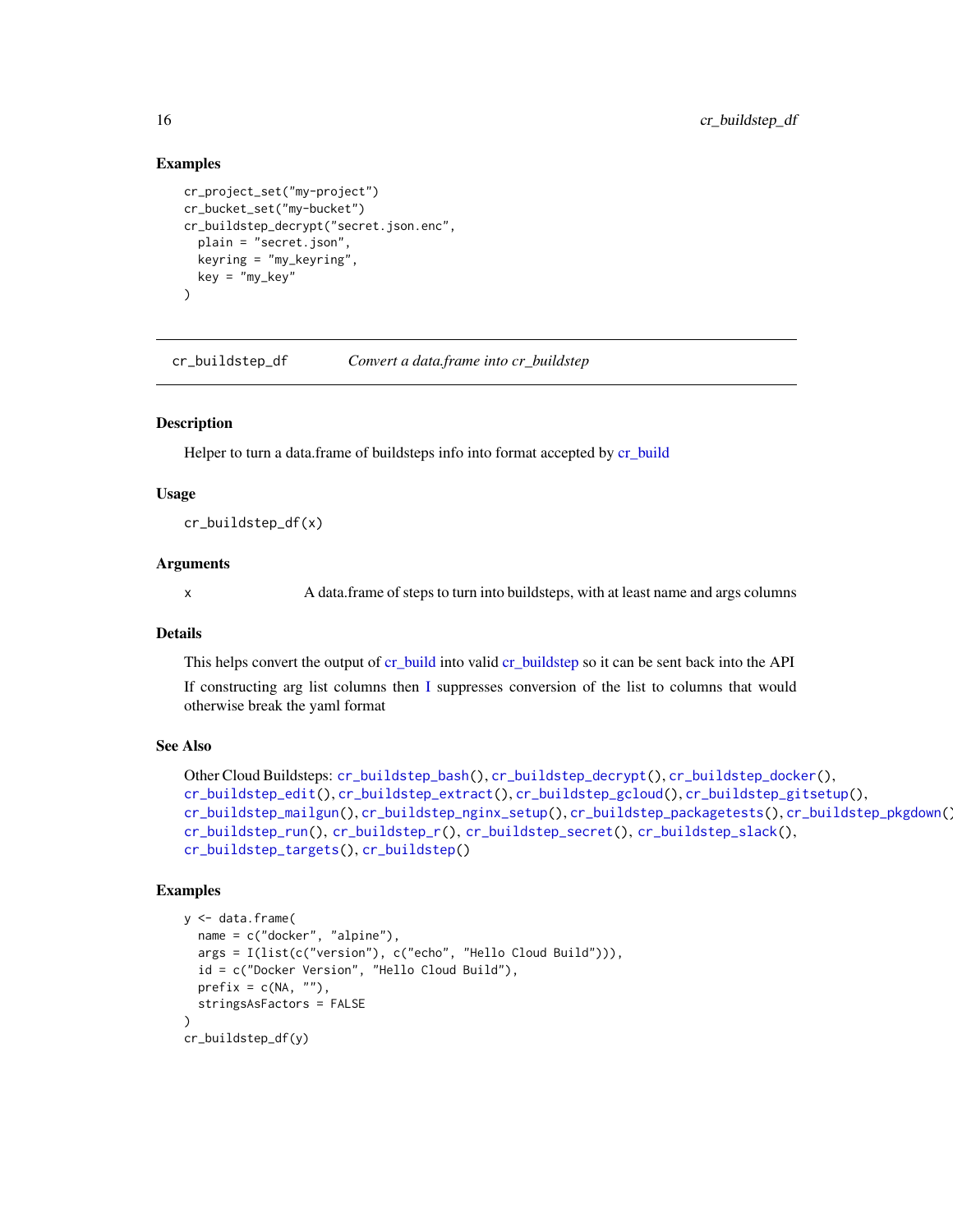<span id="page-16-1"></span><span id="page-16-0"></span>cr\_buildstep\_docker *Create a build step to build and push a docker image*

# Description

Create a build step to build and push a docker image

#### Usage

```
cr_buildstep_docker(
  image,
  tag = c("latest", "$BUILD_ID"),
  location = ".",
 projectId = cr_project_get(),
  dockerfile = "Dockerfile",
  kaniko_cache = FALSE,
  build_args = NULL,
 push_image = TRUE,
  ...
)
```
# Arguments

| image        | The image tag that will be pushed, starting with gcr. io or created by combining<br>with project Id if not starting with gcr.io |
|--------------|---------------------------------------------------------------------------------------------------------------------------------|
| tag          | The tag or tags to be attached to the pushed image - can use Build macros                                                       |
| location     | Where the Dockerfile to build is in relation to dir                                                                             |
| projectId    | The projectId                                                                                                                   |
| dockerfile   | Specify the name of the Dockerfile found at location                                                                            |
| kaniko_cache | If TRUE will use kaniko cache for Docker builds.                                                                                |
| build_args   | additional arguments to pass to docker build, should be a character vector.                                                     |
| push_image   | if kaniko_cache = $FALSE$ and push_image = $FALSE$ , then the docker image is<br>simply built and not pushed                    |
| $\cdots$     | Further arguments passed in to cr_buildstep                                                                                     |

## Details

Setting kaniko\_cache = TRUE will enable caching of the layers of the Dockerfile, which will speed up subsequent builds of that Dockerfile. See [Using Kaniko cache](https://cloud.google.com/build/docs/kaniko-cache)

If building multiple tags they don't have to run sequentially - set waitFor = "-" to build concurrently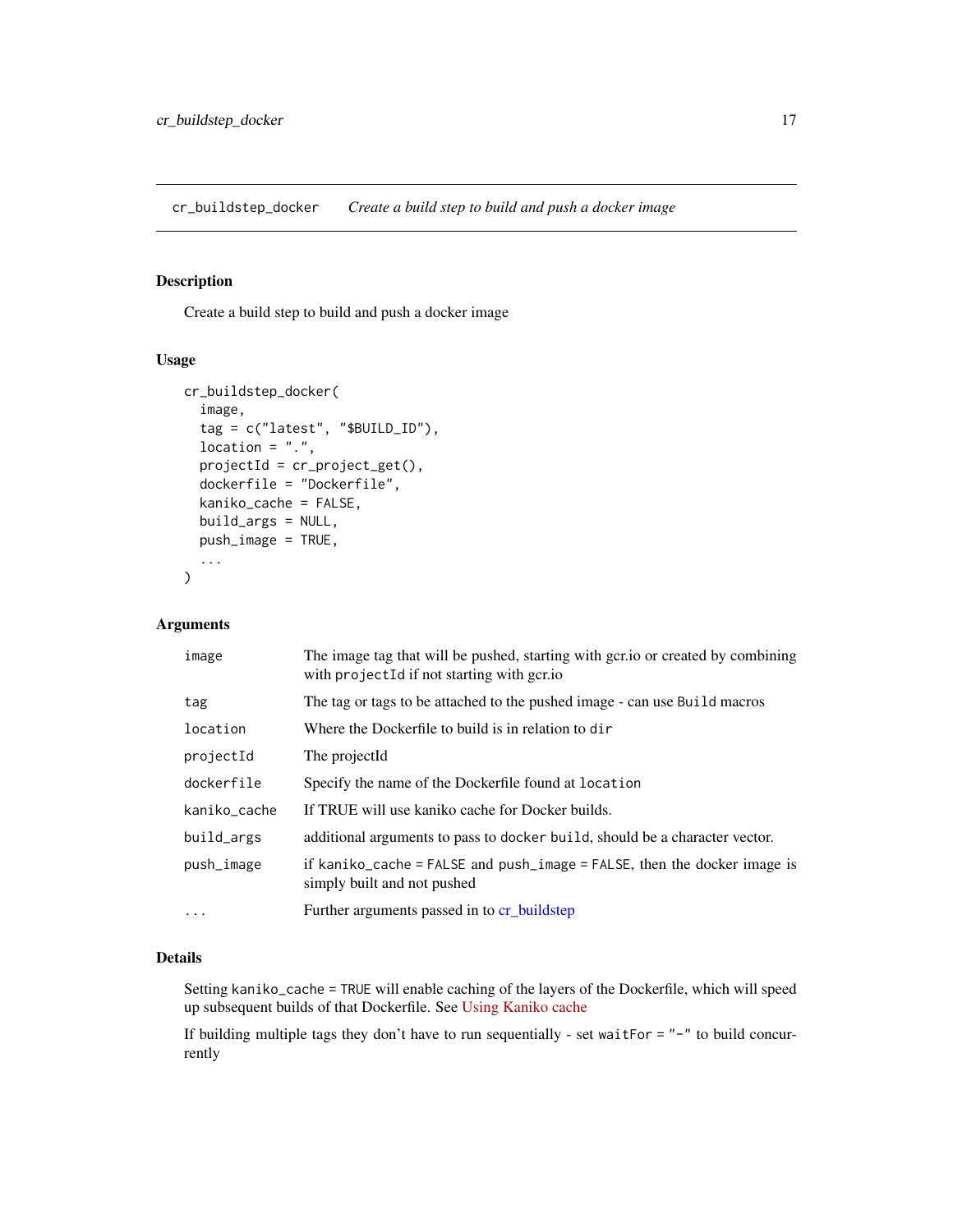## See Also

```
Other Cloud Buildsteps: cr_buildstep_bash(), cr_buildstep_decrypt(), cr_buildstep_df(),
cr_buildstep_edit(), cr_buildstep_extract(), cr_buildstep_gcloud(), cr_buildstep_gitsetup(),
cr_buildstep_mailgun(), cr_buildstep_nginx_setup(), cr_buildstep_packagetests(), cr_buildstep_pkgdown(),
cr_buildstep_run(), cr_buildstep_r(), cr_buildstep_secret(), cr_buildstep_slack(),
cr_buildstep_targets(), cr_buildstep()
```
# Examples

```
cr_project_set("my-project")
cr_bucket_set("my-bucket")
cr_buildstep_docker("gcr.io/my-project/my-image")
cr_buildstep_docker("my-image")
cr_buildstep_docker("my-image", tag = "$BRANCH_NAME")
# setting up a build to trigger off a Git source:
my_image <- "gcr.io/my-project/my-image"
my_repo <- RepoSource("github_markedmondson1234_googlecloudrunner",
  branchName = "master"
)
## Not run:
docker_yaml <- cr_build_yaml(steps = cr_buildstep_docker(my_image))
built_docker <- cr_build(docker_yaml, source = my_repo)
# make a build trigger so it builds on each push to master
cr_buildtrigger("build-docker", trigger = my_repo, build = built_docker)
# add a cache to your docker build to speed up repeat builds
cr_buildstep_docker("my-image", kaniko_cache = TRUE)
# building using manual buildsteps to clone from git
bs \leq ctcr_buildstep_gitsetup("github-ssh"),
 cr_buildstep_git(c("clone", "git@github.com:MarkEdmondson1234/googleCloudRunner", ".")),
 cr_buildstep_docker("gcr.io/gcer-public/packagetools",
    dir = "inst/docker/packages/"
  )
\lambdabuilt <- cr_build(cr_build_yaml(bs))
## End(Not run)
```
<span id="page-17-1"></span>cr\_buildstep\_edit *Modify an existing buildstep with new parameters*

<span id="page-17-0"></span>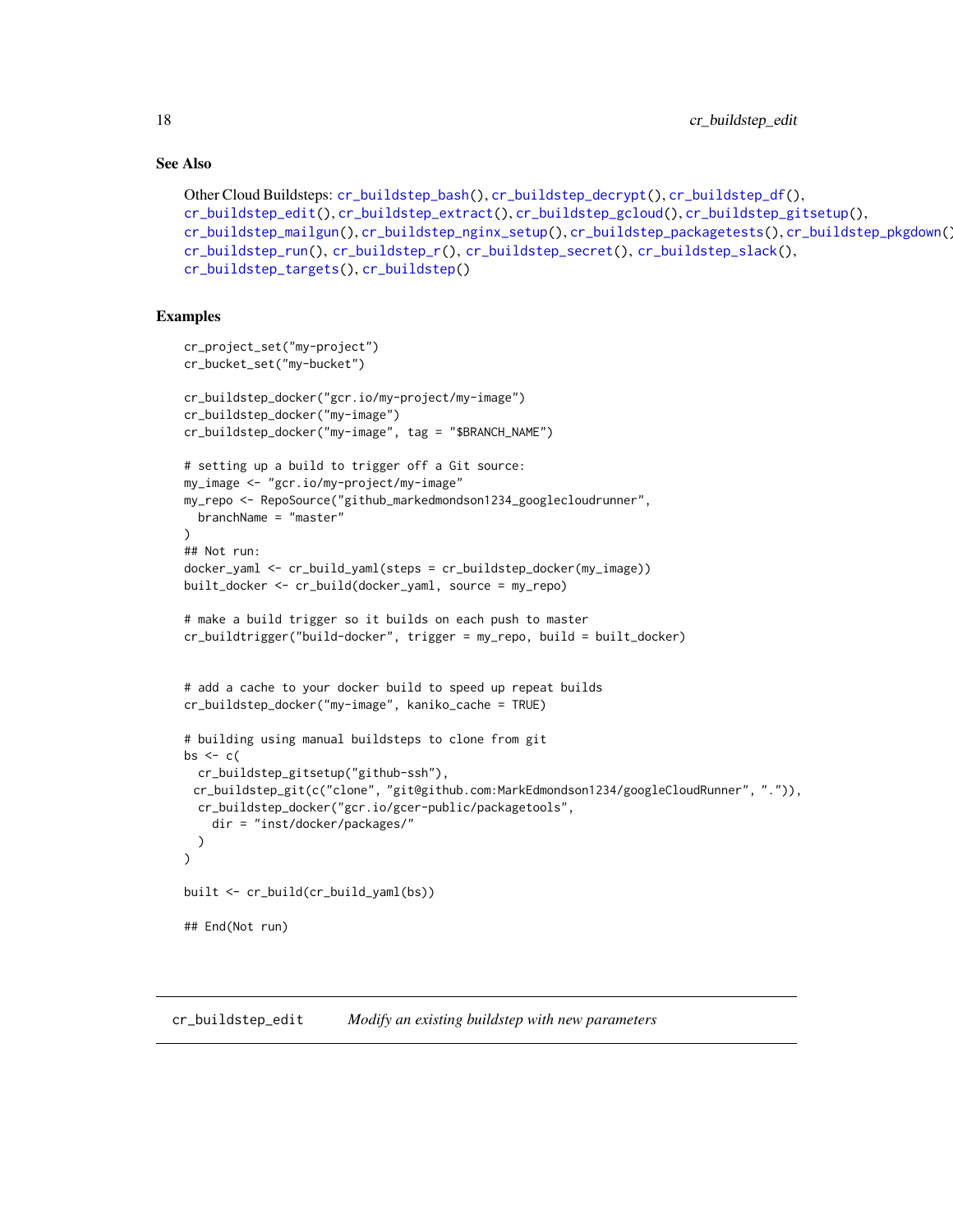cr\_buildstep\_edit 19

#### Description

Useful for editing existing buildsteps

## Usage

```
cr_buildstep_edit(x, ...)
```
#### **Arguments**

| $\times$ | A buildstep created previously                                                                                         |
|----------|------------------------------------------------------------------------------------------------------------------------|
| $\cdot$  | Arguments passed on to cr_buildstep                                                                                    |
|          | name name of docker image to call appended to prefix                                                                   |
|          | args character vector of arguments                                                                                     |
|          | prefix prefixed to name - set to "" to suppress. Will be suppressed if name<br>starts with gcr.io or *-docker.pkg.dev  |
|          | entrypoint change the entrypoint for the docker container                                                              |
|          | dir The directory to use, relative to /workspace e.g. /workspace/deploy/                                               |
|          | id Optional id for the step                                                                                            |
|          | env Environment variables for this step. A character vector for each assignment                                        |
|          | volumes volumes to connect and write to                                                                                |
|          | waitFor Whether to wait for previous buildsteps to complete before running.<br>Default it will wait for previous step. |
|          | secret Env A list of secrets stored in Secret Manager referred to in args via a<br>\$\$var                             |

# See Also

```
Other Cloud Buildsteps: cr_buildstep_bash(), cr_buildstep_decrypt(), cr_buildstep_df(),
cr_buildstep_docker(), cr_buildstep_extract(), cr_buildstep_gcloud(), cr_buildstep_gitsetup(),
cr_buildstep_mailgun(), cr_buildstep_nginx_setup(), cr_buildstep_packagetests(), cr_buildstep_pkgdown(),
cr_buildstep_run(), cr_buildstep_r(), cr_buildstep_secret(), cr_buildstep_slack(),
cr_buildstep_targets(), cr_buildstep()
```
# Examples

```
package_build <- system.file("cloudbuild/cloudbuild.yaml",
  package = "googleCloudRunner"
\lambdabuild <- cr_build_make(package_build)
build
cr_buildstep_extract(build, step = 1)
cr_buildstep_extract(build, step = 2)
edit_me <- cr_buildstep_extract(build, step = 2)
cr_buildstep_edit(edit_me, name = "blah")
cr_buildstep_edit(edit_me, name = "gcr.io/blah")
cr_buildstep_edit(edit_me, args = c("blah1", "blah2"), dir = "meh")
```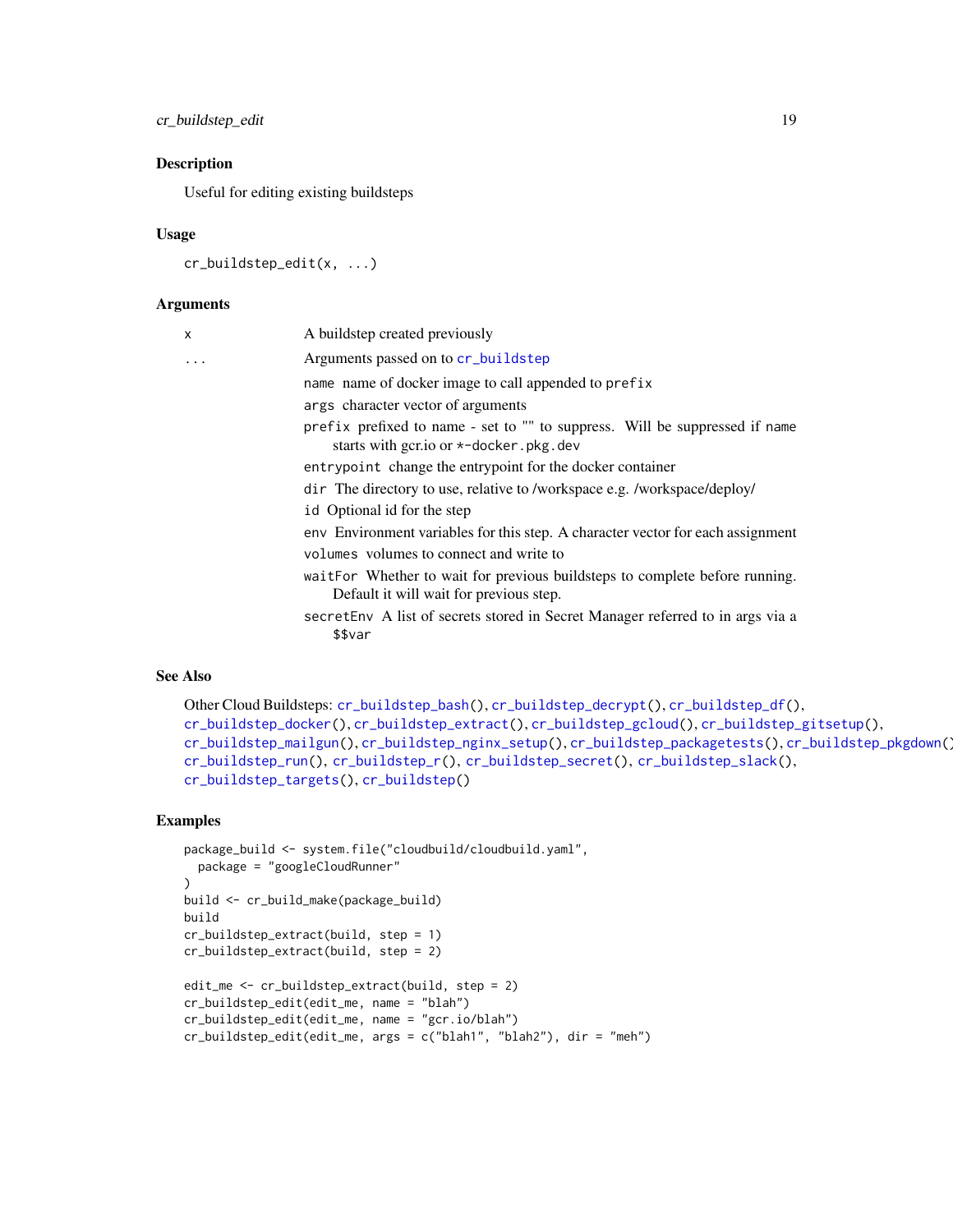```
# to edit multiple buildsteps at once
bs <- c(cr_buildstep_extract(build, 1), cr_buildstep_extract(build, 2))
lapply(bs, function(x) cr_buildstep_edit(list(x), dir = "blah")[[1]])
```
<span id="page-19-1"></span>cr\_buildstep\_extract *Extract a buildstep from a Build object*

#### Description

Useful if you have a step from an existing cloudbuild.yaml you want in another

#### Usage

```
cr_buildstep_extract(x, step = NULL)
```
#### Arguments

| x    | A Build object                     |
|------|------------------------------------|
| step | The numeric step number to extract |

## See Also

```
Other Cloud Buildsteps: cr_buildstep_bash(), cr_buildstep_decrypt(), cr_buildstep_df(),
cr_buildstep_docker(), cr_buildstep_edit(), cr_buildstep_gcloud(), cr_buildstep_gitsetup(),
cr_buildstep_mailgun(), cr_buildstep_nginx_setup(), cr_buildstep_packagetests(), cr_buildstep_pkgdown(),
cr_buildstep_run(), cr_buildstep_r(), cr_buildstep_secret(), cr_buildstep_slack(),
cr_buildstep_targets(), cr_buildstep()
```
## Examples

```
package_build <- system.file("cloudbuild/cloudbuild.yaml",
  package = "googleCloudRunner"
)
build <- cr_build_make(package_build)
build
cr_buildstep_extract(build, step = 1)
cr_buildstep_extract(build, step = 2)
```
<span id="page-19-0"></span>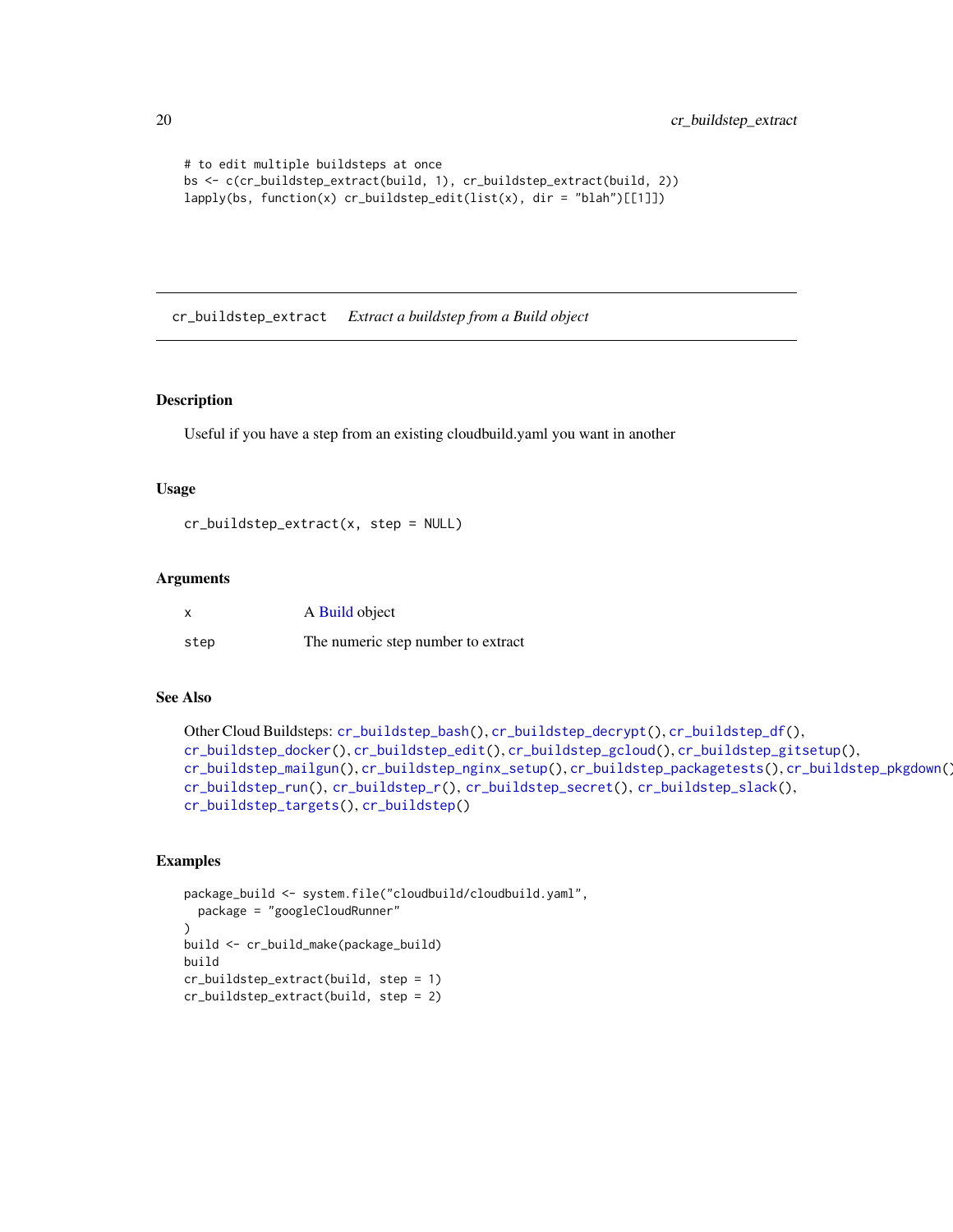<span id="page-20-1"></span><span id="page-20-0"></span>cr\_buildstep\_gcloud *A buildstep template for gcloud*

## Description

This enables an optimised version of gcloud docker for your buildstep such as gcr.io/google.com/cloudsdktool/cloud-s

#### Usage

```
cr_buildstep_gcloud(component = c("gcloud", "bq", "gsutil", "kubectl"), ...)
```
## Arguments

| component | What gcloud service you need, such as "gcloud", "bq" or "gsutil"                                                         |
|-----------|--------------------------------------------------------------------------------------------------------------------------|
| .         | Arguments passed on to cr_buildstep                                                                                      |
|           | name name of docker image to call appended to prefix                                                                     |
|           | args character vector of arguments                                                                                       |
|           | prefix prefixed to name - set to "" to suppress. Will be suppressed if name<br>starts with gcr.io or $*$ -docker.pkg.dev |
|           | entrypoint change the entrypoint for the docker container                                                                |
|           | dir The directory to use, relative to /workspace e.g. /workspace/deploy/                                                 |
|           | id Optional id for the step                                                                                              |
|           | env Environment variables for this step. A character vector for each assignment                                          |
|           | volumes volumes to connect and write to                                                                                  |
|           | waitFor Whether to wait for previous buildsteps to complete before running.<br>Default it will wait for previous step.   |
|           | secret Env A list of secrets stored in Secret Manager referred to in args via a<br>\$\$var                               |

# See Also

# <https://github.com/GoogleCloudPlatform/cloud-builders/tree/master/gcloud>

Other Cloud Buildsteps: [cr\\_buildstep\\_bash\(](#page-11-1)), [cr\\_buildstep\\_decrypt\(](#page-14-1)), [cr\\_buildstep\\_df\(](#page-15-1)), [cr\\_buildstep\\_docker\(](#page-16-1)), [cr\\_buildstep\\_edit\(](#page-17-1)), [cr\\_buildstep\\_extract\(](#page-19-1)), [cr\\_buildstep\\_gitsetup\(](#page-21-1)), [cr\\_buildstep\\_mailgun\(](#page-22-1)), [cr\\_buildstep\\_nginx\\_setup\(](#page-23-1)), [cr\\_buildstep\\_packagetests\(](#page-24-1)), [cr\\_buildstep\\_pkgdown\(](#page-26-1)), [cr\\_buildstep\\_run\(](#page-29-1)), [cr\\_buildstep\\_r\(](#page-27-1)), [cr\\_buildstep\\_secret\(](#page-31-1)), [cr\\_buildstep\\_slack\(](#page-32-1)), [cr\\_buildstep\\_targets\(](#page-33-1)), [cr\\_buildstep\(](#page-9-1))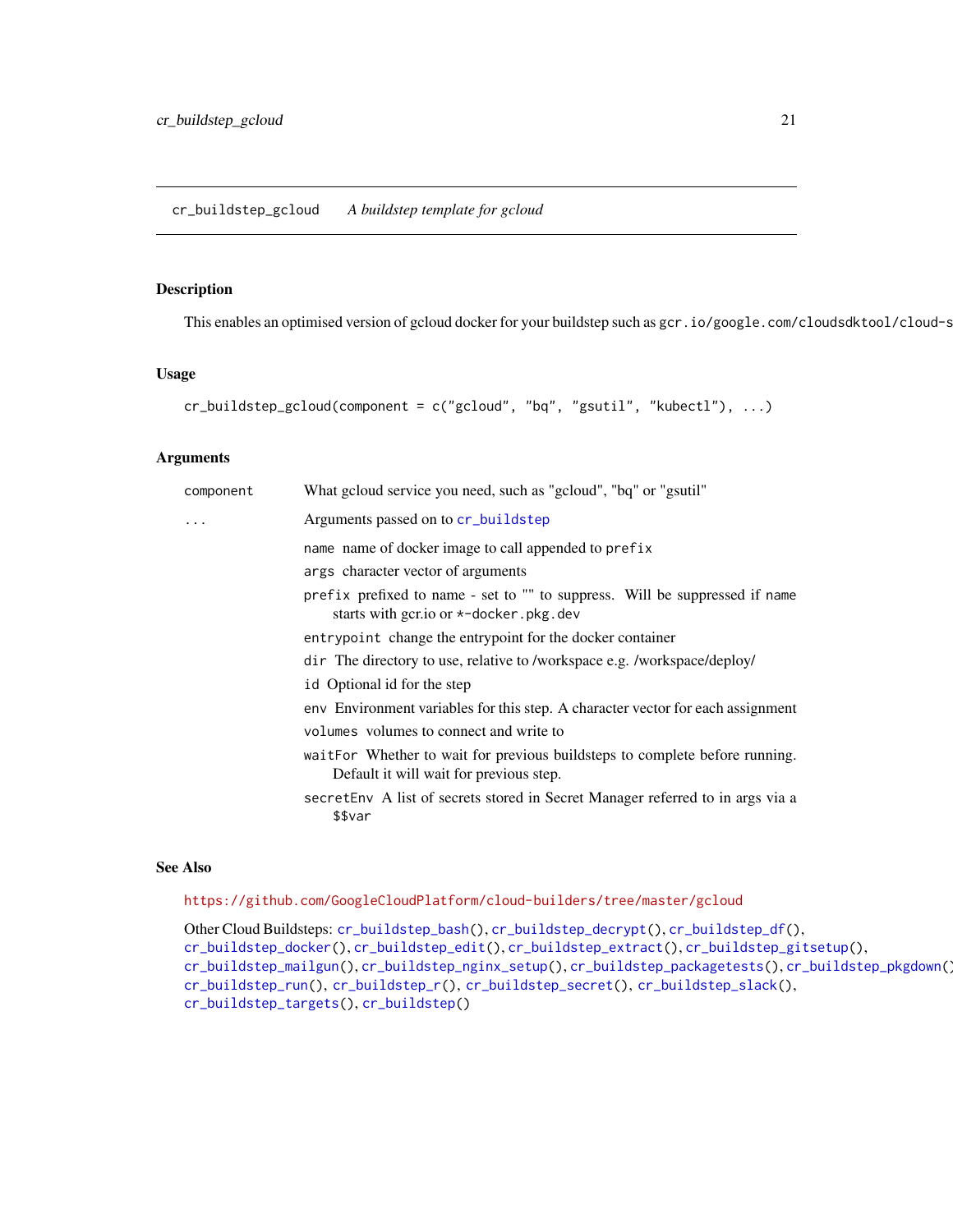#### <span id="page-21-1"></span><span id="page-21-0"></span>Description

This creates steps to configure git to use an ssh created key.

This creates steps to use git with an ssh created key.

#### Usage

```
cr_buildstep_gitsetup(secret, post_setup = NULL)
cr_buildstep_git(
  git_args = c("clone", "git@github.com:[GIT-USERNAME]/[REPOSITORY]", "."),
  ...
)
git_volume()
```
#### Arguments

| secret     | The name of the secret on Google Secret Manager for the git ssh private key |
|------------|-----------------------------------------------------------------------------|
| post_setup | Steps that occur after git setup                                            |
| git_args   | The arguments to send to git                                                |
| .          | Further arguments passed in to cr buildstep                                 |

## Details

The ssh private key should be uploaded to Google Secret Manager first

cr\_buildstep must come after cr\_buildstep\_gitsetup

Use git\_volume to add the git credentials folder to other buildsteps

# See Also

[Accessing private GitHub repositories using Cloud Build \(google article\)](https://cloud.google.com/build/docs/access-github-from-build)

```
Other Cloud Buildsteps: cr_buildstep_bash(), cr_buildstep_decrypt(), cr_buildstep_df(),
cr_buildstep_docker(), cr_buildstep_edit(), cr_buildstep_extract(), cr_buildstep_gcloud(),
cr_buildstep_mailgun(), cr_buildstep_nginx_setup(), cr_buildstep_packagetests(), cr_buildstep_pkgdown(),
cr_buildstep_run(), cr_buildstep_r(), cr_buildstep_secret(), cr_buildstep_slack(),
cr_buildstep_targets(), cr_buildstep()
```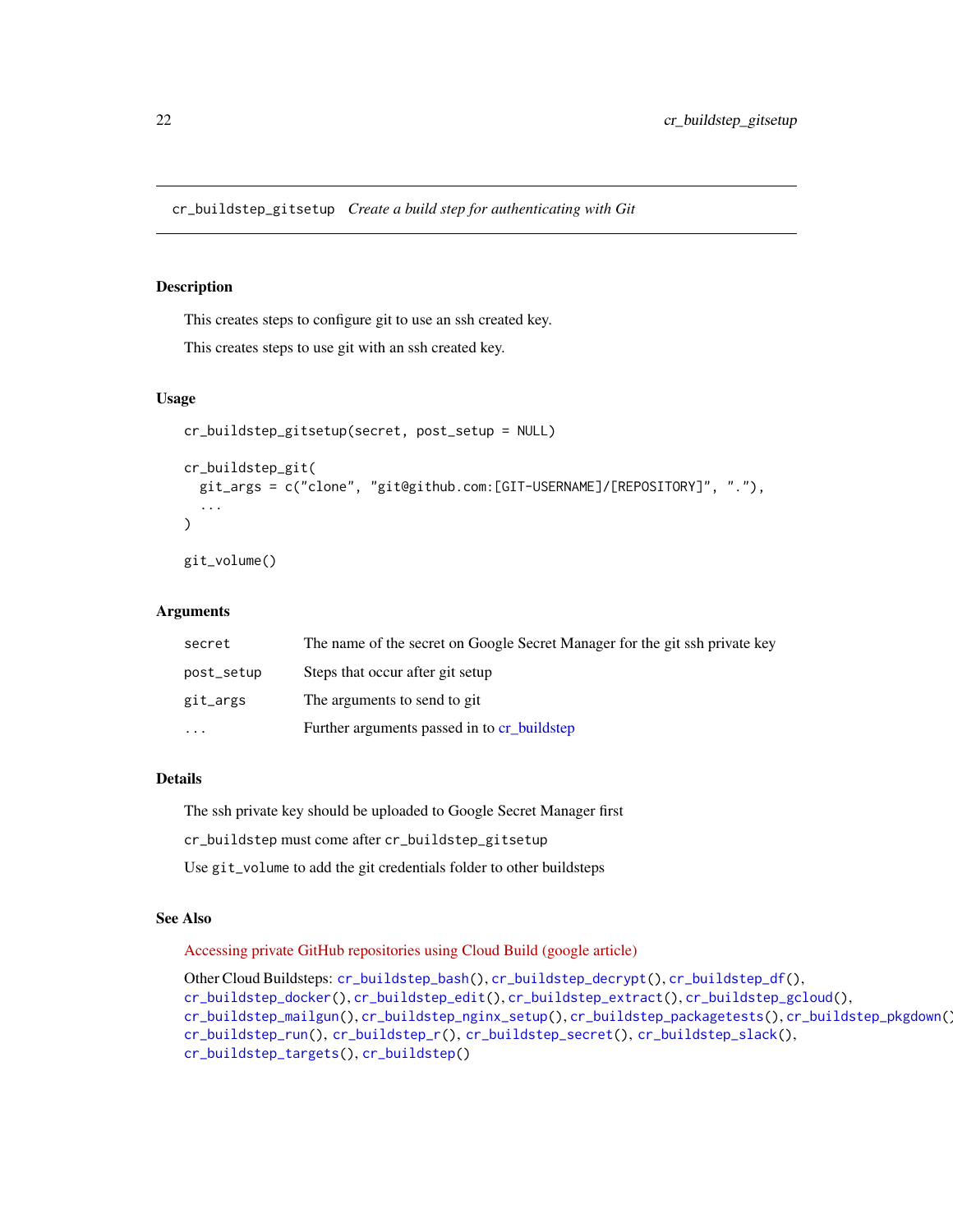# <span id="page-22-0"></span>cr\_buildstep\_mailgun 23

# Examples

```
cr_project_set("my-project")
cr_bucket_set("my-bucket")
# assumes you have previously saved git ssh key called "github-ssh"
cr_build_yaml(
  steps = c(cr_buildstep_gitsetup("github-ssh"),
   cr_buildstep_git(c(
      "clone",
      "git@github.com:github_name/repo_name"
   ))
 )
\lambda
```
<span id="page-22-1"></span>cr\_buildstep\_mailgun *Send an email in a Cloud Build step via MailGun.org*

# Description

This uses Mailgun to send emails. It calls an R script that posts the message to MailGuns API.

# Usage

```
cr_buildstep_mailgun(
  message,
  to,
  subject,
  from,
  mailgun_url = "$_MAILGUN_URL",
  mailgun_key = "$_MAILGUN_KEY",
  ...
\mathcal{L}
```
# Arguments

| message        | The message markdown                                                                   |
|----------------|----------------------------------------------------------------------------------------|
| to             | to email                                                                               |
| subject        | subject email                                                                          |
| from           | from email                                                                             |
| $mailgun\_url$ | The Mailgun API base URL. Default assumes you set this in Build substitution<br>macros |
| mailgun_key    | The Mailgun API key. Default assumes you set this in Build substitution macros         |
| $\ddotsc$      | Other arguments passed to cr_buildstep_r                                               |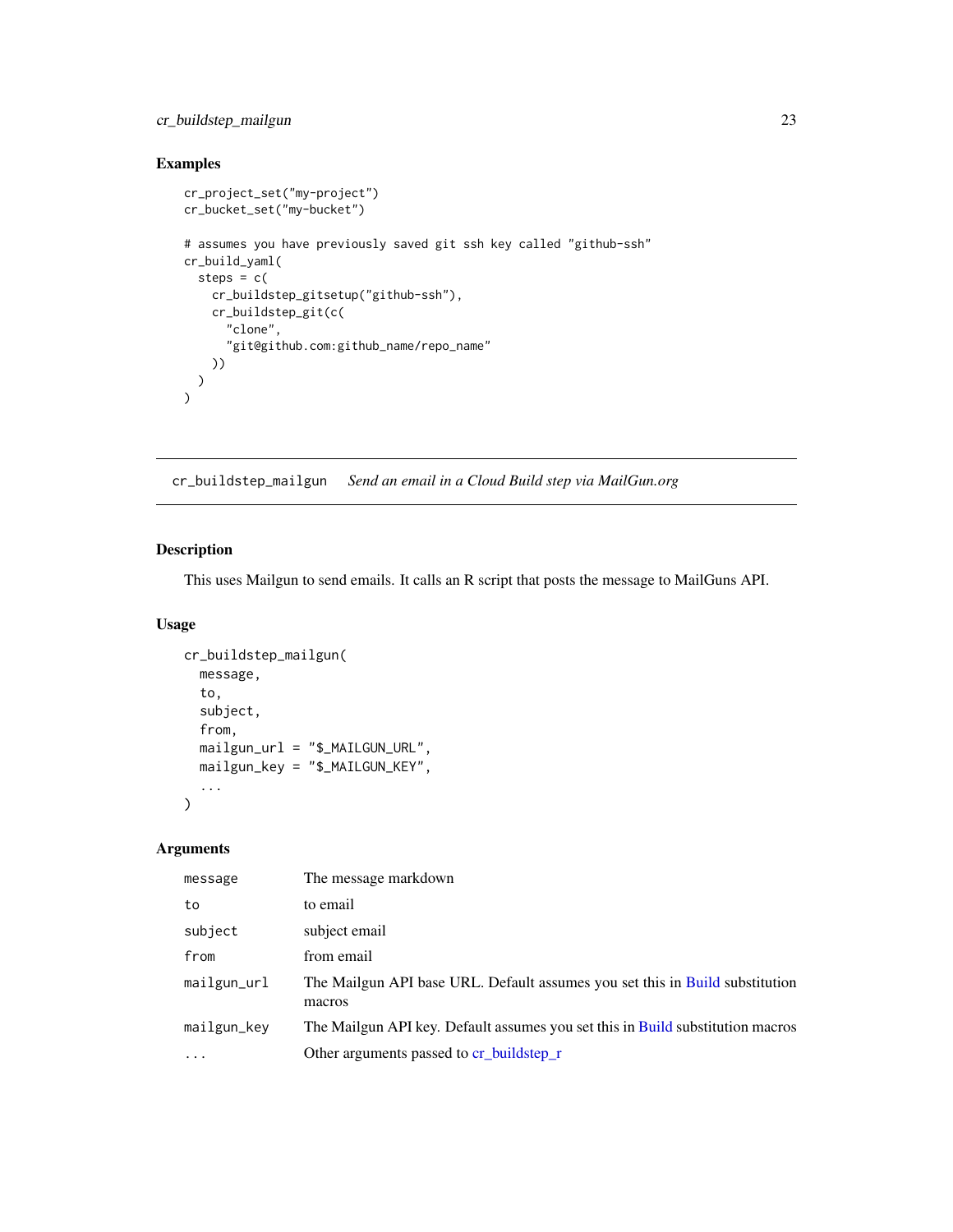## <span id="page-23-0"></span>Details

Requires an account at Mailgun: https://mailgun.com Pre-verification you can only send to a whitelist of emails you configure - see Mailgun website for details.

## See Also

```
Other Cloud Buildsteps: cr_buildstep_bash(), cr_buildstep_decrypt(), cr_buildstep_df(),
cr_buildstep_docker(), cr_buildstep_edit(), cr_buildstep_extract(), cr_buildstep_gcloud(),
cr_buildstep_gitsetup(), cr_buildstep_nginx_setup(), cr_buildstep_packagetests(),
cr_buildstep_pkgdown(), cr_buildstep_run(), cr_buildstep_r(), cr_buildstep_secret(),
cr_buildstep_slack(), cr_buildstep_targets(), cr_buildstep()
```
#### Examples

```
cr_project_set("my-project")
cr_bucket_set("my-bucket")
mailgun_url <- "https://api.mailgun.net/v3/sandboxXXX.mailgun.org"
mailgun_key <- "key-XXXX"
## Not run:
# assumes you have verified the email
cr_build(
  cr_build_yaml(
    steps = cr_buildstep_mailgun(
      "Hello from Cloud Build",
      to = "me@verfied_email.com",
      subject = "Hello",
      from = "googleCloudRunner@example.com"
    ),
    substitutions = list(
      `_MAILGUN_URL` = mailgun_url,
      `_MAILGUN_KEY` = mailgun_key
    )
  )
)
## End(Not run)
```
<span id="page-23-1"></span>cr\_buildstep\_nginx\_setup

*Setup nginx for Cloud Run in a buildstep*

## **Description**

Setup nginx for Cloud Run in a buildstep

#### Usage

cr\_buildstep\_nginx\_setup(html\_folder, ...)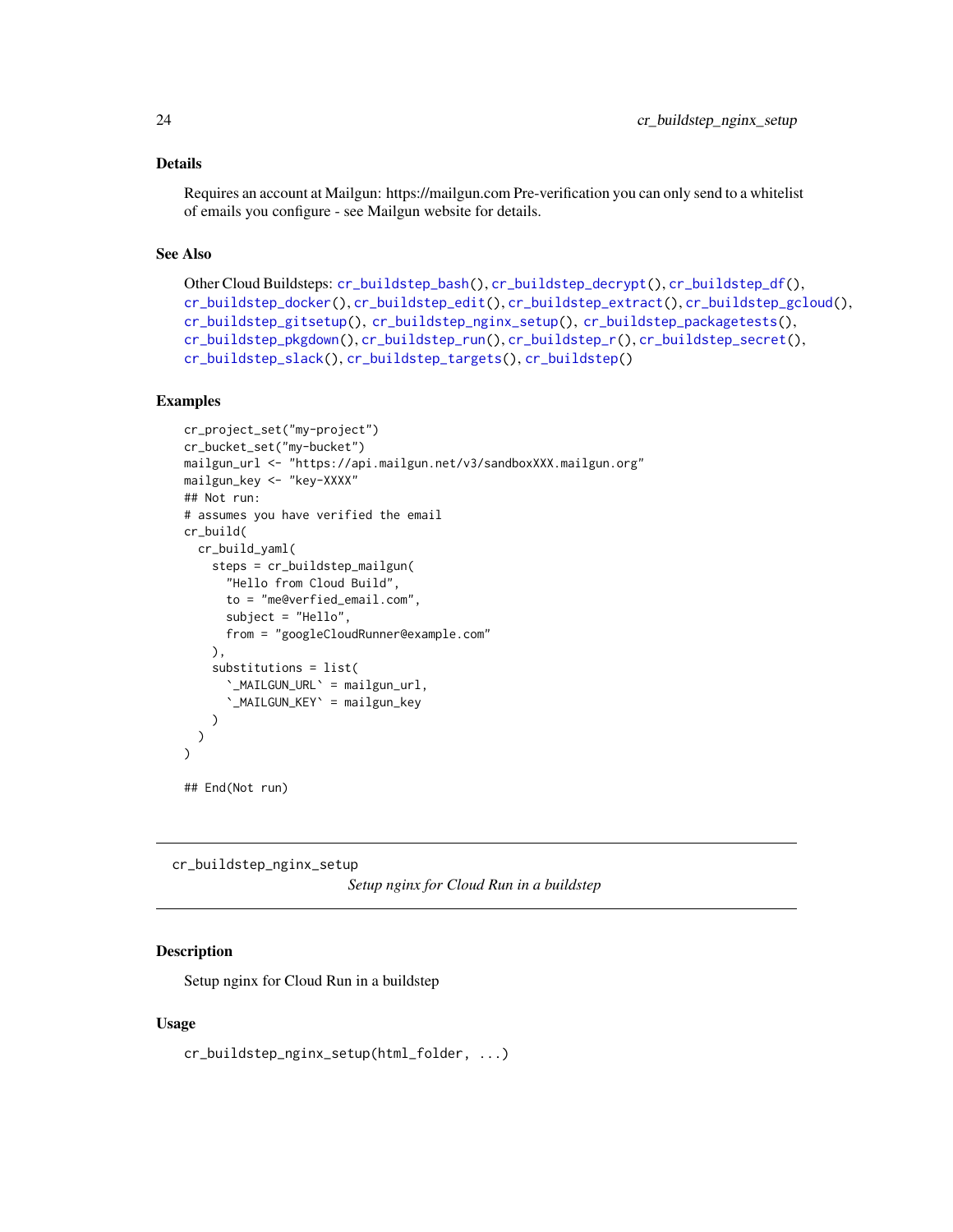#### <span id="page-24-0"></span>**Arguments**

| html folder             | The folder that will hold the HTML for Cloud Run                                |
|-------------------------|---------------------------------------------------------------------------------|
|                         | This uses a premade bash script that sets up a Docker container ready for Cloud |
|                         | Run running nginx                                                               |
| $\cdot$ $\cdot$ $\cdot$ | Other arguments passed to cr_buildstep_bash                                     |

# See Also

```
Other Cloud Buildsteps: cr_buildstep_bash(), cr_buildstep_decrypt(), cr_buildstep_df(),
cr_buildstep_docker(), cr_buildstep_edit(), cr_buildstep_extract(), cr_buildstep_gcloud(),
cr_buildstep_gitsetup(), cr_buildstep_mailgun(), cr_buildstep_packagetests(), cr_buildstep_pkgdown(),
cr_buildstep_run(), cr_buildstep_r(), cr_buildstep_secret(), cr_buildstep_slack(),
cr_buildstep_targets(), cr_buildstep()
```
## Examples

```
cr_project_set("my-project")
cr_bucket_set("my-bucket")
cr_region_set("europe-west1")
html_folder <- "my_html"
run_image <- "gcr.io/my-project/my-image-for-cloudrun"
cr_build_yaml(
  steps = c(cr_buildstep_nginx_setup(html_folder),
    cr_buildstep_docker(run_image, dir = html_folder),
    cr_buildstep_run(
      name = "running-nginx",
      image = run_image,
      concurrency = 80
    )
  \mathcal{L}\mathcal{L}
```
<span id="page-24-1"></span>cr\_buildstep\_packagetests *Do R package tests and upload to Codecov*

# Description

This lets you run R package tests and is intended to be used in a trigger when you push to a repository so you can monitor code quality.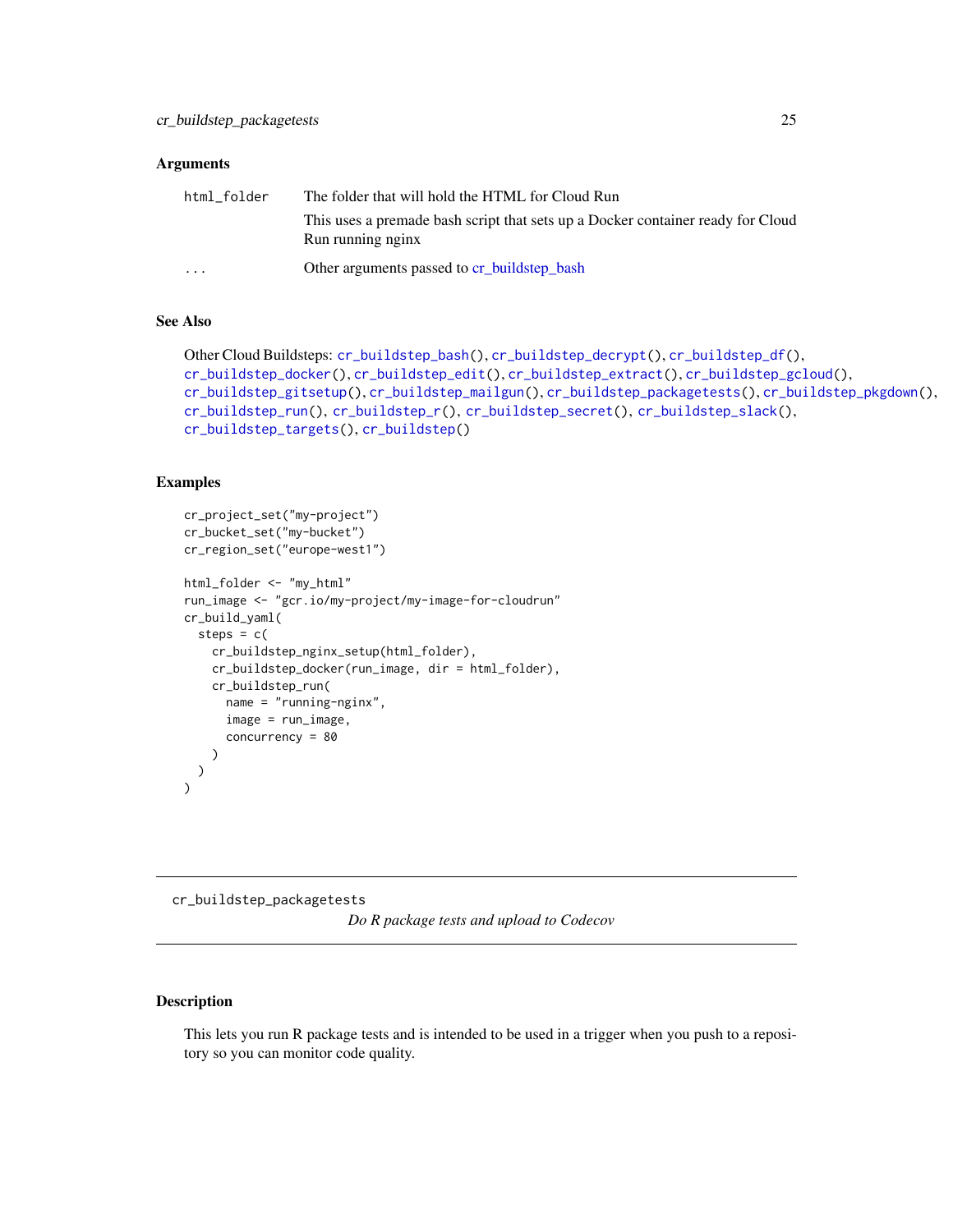## Usage

```
cr_buildstep_packagetests(
  test_script = NULL,
  codecov_script = NULL,
  codecov_token = "$_CODECOV_TOKEN",
  build_image = "gcr.io/gcer-public/packagetools:latest",
  env = c("NOT_CRAN=true")
\lambda
```
# Arguments

| test_script   | The script that will call remdeheck to perform tests. If NULL a default script is<br>used in system.file("r_buildsteps","devtools_tests.R",package="googlecloudRunner")                |
|---------------|----------------------------------------------------------------------------------------------------------------------------------------------------------------------------------------|
|               | codecov_script The script that will call codecov to perform coverage. If NULL a default script is<br>used in system.file("r_buildsteps","codecov_tests.R",package="googleCloudRunner") |
| codecov_token | If using codecov, supply your codecov token here.                                                                                                                                      |
| build_image   | The docker image that will be used to run the R code for the test scripts                                                                                                              |
| env           | Environment arguments to be set during the test script runs                                                                                                                            |

## Details

If using codecov, these environment arguments are added to aid with the codecoverage:

- \* "CODECOV\_TOKEN=\$\_CODECOV\_TOKEN" \* "GCB\_PROJECT\_ID=\$PROJECT\_ID" \* "GCB\_BUILD\_ID=\$BUILD\_ID"
- \* "GCB\_COMMIT\_SHA=\$COMMIT\_SHA" \* "GCB\_REPO\_NAME=\$REPO\_NAME" \* "GCB\_BRANCH\_NAME=\$BRANCH\_NAME"
- \* "GCB\_TAG\_NAME=\$TAG\_NAME" \* "GCB\_HEAD\_BRANCH=\$\_HEAD\_BRANCH" \* "GCB\_BASE\_BRANCH=\$\_BASE\_BRANCH"
- \* "GCB\_HEAD\_REPO\_URL=\$\_HEAD\_REPO\_URL" \* "GCB\_PR\_NUMBER=\$\_PR\_NUMBER"

## See Also

<https://docs.codecov.com/reference>

```
Other Cloud Buildsteps: cr_buildstep_bash(), cr_buildstep_decrypt(), cr_buildstep_df(),
cr_buildstep_docker(), cr_buildstep_edit(), cr_buildstep_extract(), cr_buildstep_gcloud(),
cr_buildstep_gitsetup(), cr_buildstep_mailgun(), cr_buildstep_nginx_setup(), cr_buildstep_pkgdown(),
cr_buildstep_run(), cr_buildstep_r(), cr_buildstep_secret(), cr_buildstep_slack(),
cr_buildstep_targets(), cr_buildstep()
```
# Examples

cr\_buildstep\_packagetests()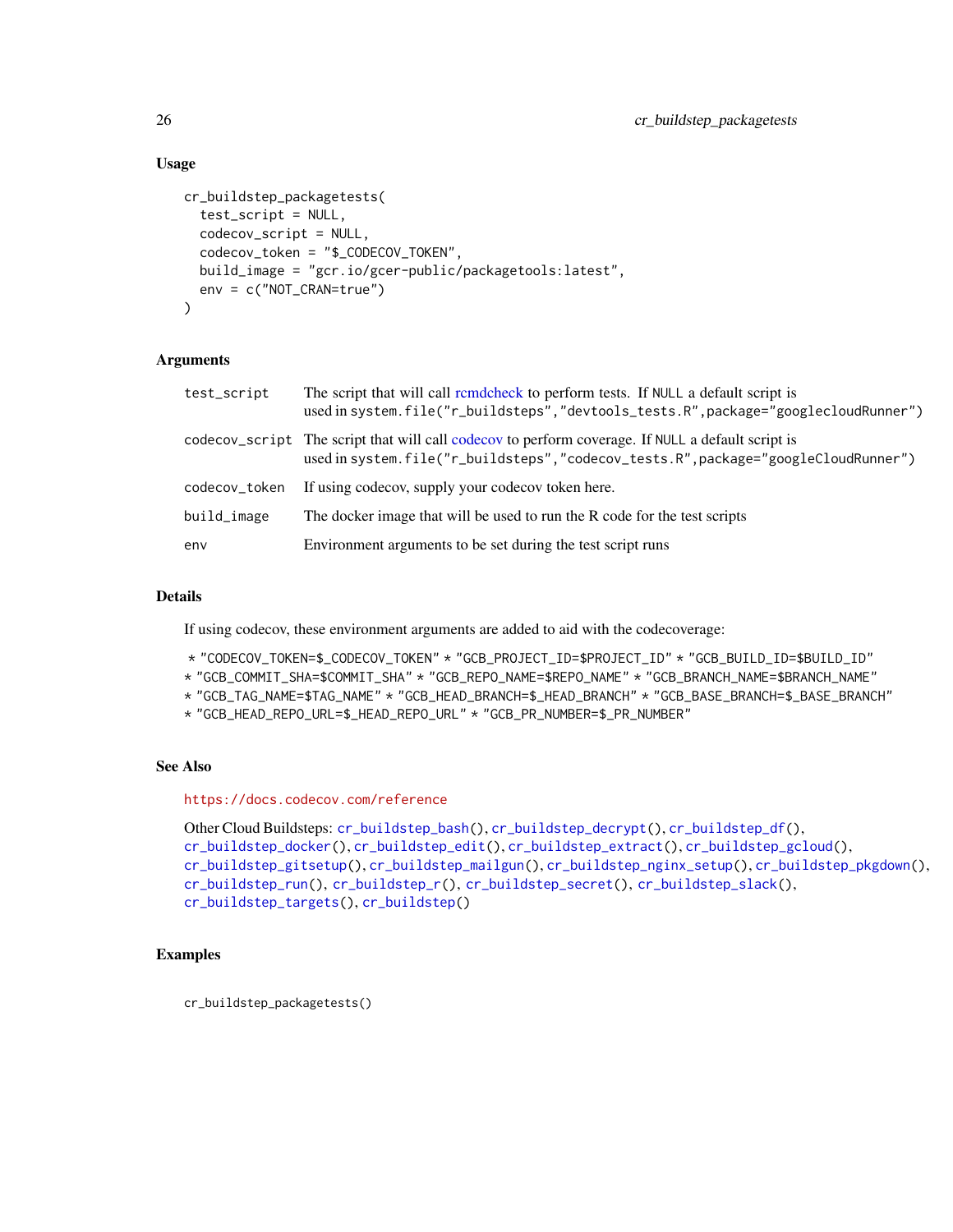<span id="page-26-1"></span><span id="page-26-0"></span>cr\_buildstep\_pkgdown *Create buildsteps for deploying an R pkgdown website to GitHub*

## Description

Create buildsteps for deploying an R pkgdown website to GitHub

# Usage

```
cr_buildstep_pkgdown(
  github_repo,
  git_email,
  secret,
  env = NULL,build_image = "gcr.io/gcer-public/packagetools:latest",
  post_setup = NULL,
  post_clone = NULL
\lambda
```
# Arguments

| github_repo | The GitHub repo to deploy pkgdown website from and to.                      |
|-------------|-----------------------------------------------------------------------------|
| git_email   | The email the git commands will be identifying as                           |
| secret      | The name of the secret on Google Secret Manager for the git ssh private key |
| env         | A character vector of env arguments to set for all steps                    |
| build_image | A docker image with pkgdown installed                                       |
| post_setup  | Steps that occur after git setup                                            |
| post_clone  | A cr_buildstep that occurs after the repo is cloned                         |

## Details

Its convenient to set some of the above via [Build](#page-3-1) macros, such as github\_repo=\$\_GITHUB\_REPO and git\_email=\$\_BUILD\_EMAIL in the Build Trigger web UI

To commit the website to git, [cr\\_buildstep\\_gitsetup](#page-21-1) is used for which you will need to add your git ssh private key to Google Secret Manager

The R package is installed via [install](#page-0-0) before running [build\\_site](#page-0-0)

# See Also

```
Other Cloud Buildsteps: cr_buildstep_bash(), cr_buildstep_decrypt(), cr_buildstep_df(),
cr_buildstep_docker(), cr_buildstep_edit(), cr_buildstep_extract(), cr_buildstep_gcloud(),
cr_buildstep_gitsetup(), cr_buildstep_mailgun(), cr_buildstep_nginx_setup(), cr_buildstep_packagetests(),
cr_buildstep_run(), cr_buildstep_r(), cr_buildstep_secret(), cr_buildstep_slack(),
cr_buildstep_targets(), cr_buildstep()
```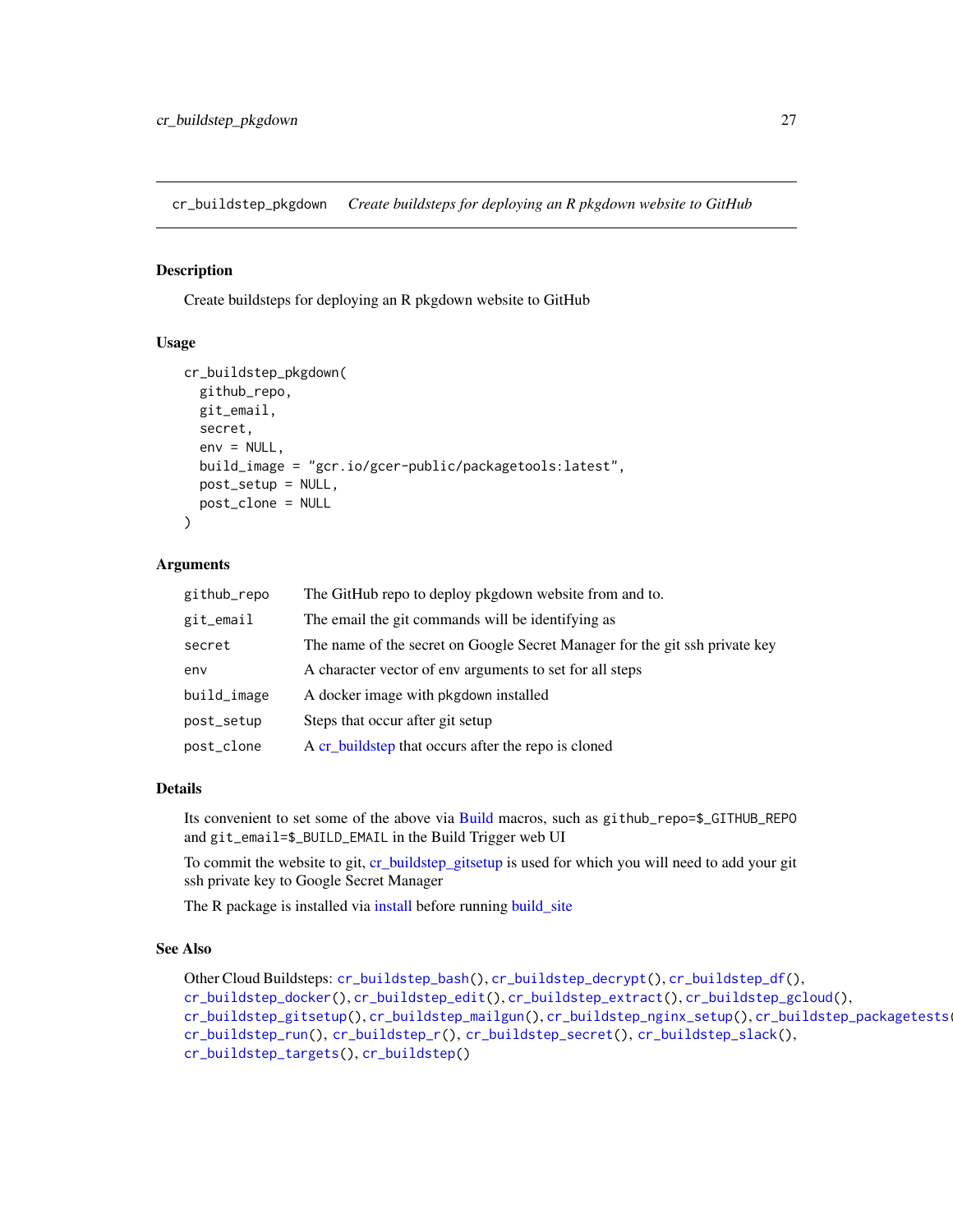# Examples

```
cr_project_set("my-project")
cr_bucket_set("my-bucket")
# set github repo directly to write it out via cr_build_write()
cr_buildstep_pkgdown("MarkEdmondson1234/googleCloudRunner",
  git_email = "cloudbuild@google.com",
  secret = "github-ssh"
)
# github repo set via build trigger macro _GITHUB_REPO
cr_buildstep_pkgdown("$_GITHUB_REPO",
  git_email = "cloudbuild@google.com",
  secret = "github-ssh"
\lambda# example including environment arguments for pkgdown build step
cr_buildstep_pkgdown("$_GITHUB_REPO",
  git_email = "cloudbuild@google.com",
  secret = "github-ssh",
  env = c("MYVAR=$_MY_VAR", "PROJECT=$PROJECT_ID")
)
```
<span id="page-27-1"></span>cr\_buildstep\_r *Run an R script in a Cloud Build R step*

# Description

Helper to run R code within build steps, from either an existing local R file or within the source of the build.

#### Usage

```
cr_buildstep_r(
  r,
  name = "r-base",
  r\_source = c("local", "runtime"),prefix = "rocker/",
  escape_dollar = TRUE,
  rscript_args = NULL,
  r_cmd = c("Rscript", "R"),
  ...
)
```
#### Arguments

r R code to run or a file containing R code ending with .R, or the gs:// location on Cloud Storage of the R file you want to run

<span id="page-27-0"></span>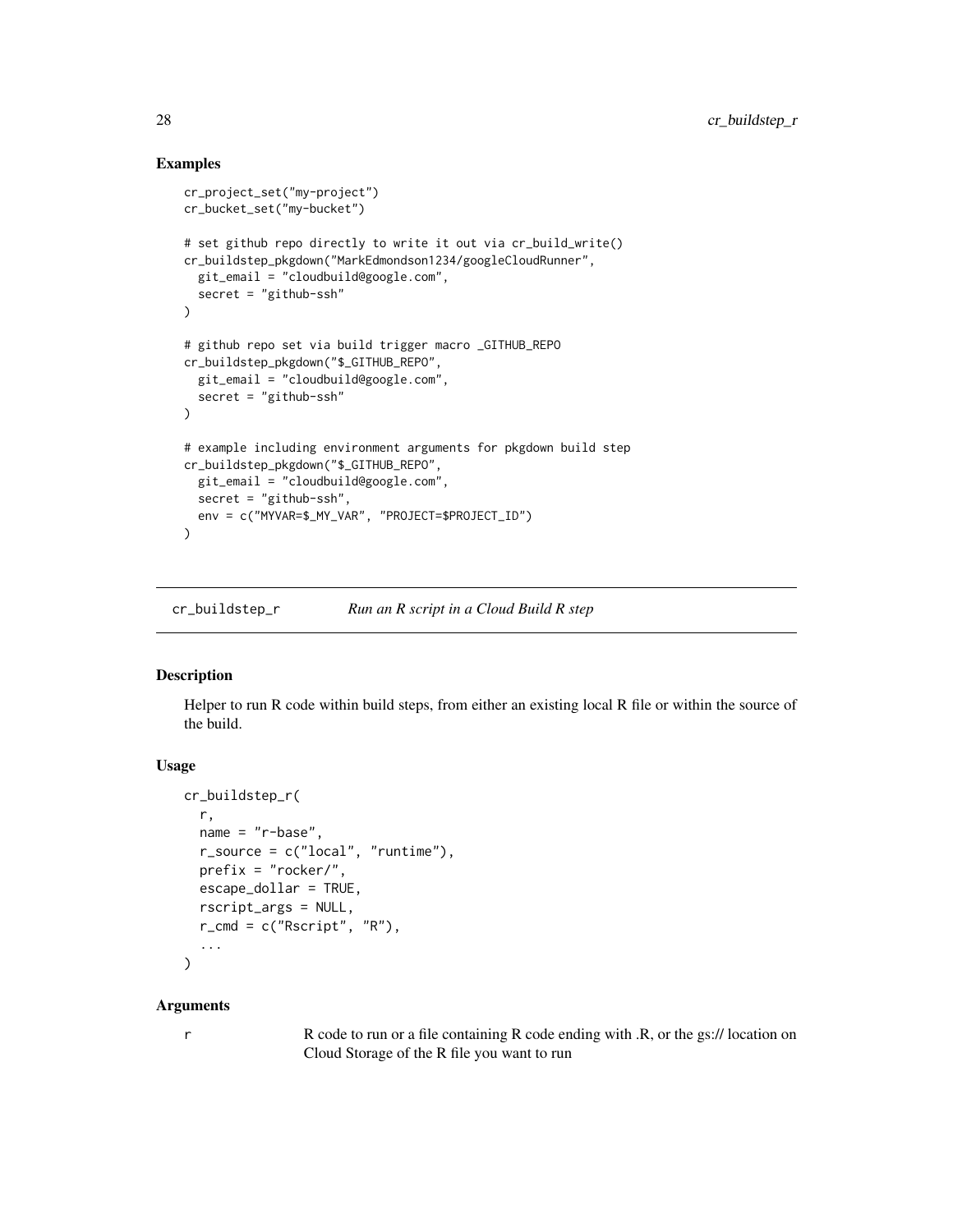# cr\_buildstep\_r 29

| name                | The docker image that will run the R code, usually from rocker-project.org                                                                                                                              |
|---------------------|---------------------------------------------------------------------------------------------------------------------------------------------------------------------------------------------------------|
| r_source            | Whether the R code will be from a runtime file within the source or at build time<br>copying over from a local R file in your session                                                                   |
| prefix              | prefixed to name - set to "" to suppress. Will be suppressed if name starts with<br>gcr.io or $*$ -docker.pkg.dev                                                                                       |
| escape_dollar       | Default TRUE. This will turn \$ into \$\$ within the script to avoid them being<br>recognised as Cloud Build variables. Turn this off if you want that behaviour<br>$(e.g. my\_project='SPROJECT\_ID")$ |
| rscript_args        | Optional arguments for the R script run by R script.                                                                                                                                                    |
| r_cmd               | should 'Rscript' be run or 'R'?                                                                                                                                                                         |
| $\cdot \cdot \cdot$ | Other arguments passed to cr_buildstep                                                                                                                                                                  |

## Details

If r\_source="runtime" then r should be the location of that file within the source or image that will be run by the R code from image

If r\_source="local" then it will copy over from a character string or local file into the build step directly.

If the R code location starts with gs:// then an extra buildstep will be added that will download the R script from that location then run it as per r\_source="runtime". This will consequently override your setting of r\_source

# See Also

```
Other Cloud Buildsteps: cr_buildstep_bash(), cr_buildstep_decrypt(), cr_buildstep_df(),
cr_buildstep_docker(), cr_buildstep_edit(), cr_buildstep_extract(), cr_buildstep_gcloud(),
cr_buildstep_gitsetup(), cr_buildstep_mailgun(), cr_buildstep_nginx_setup(), cr_buildstep_packagetests(),
cr_buildstep_pkgdown(), cr_buildstep_run(), cr_buildstep_secret(), cr_buildstep_slack(),
cr_buildstep_targets(), cr_buildstep()
```
# Examples

```
cr_project_set("my-project")
cr_bucket_set("my-bucket")
# create an R buildstep inline
cr_buildstep_r(c("paste('1+1=', 1+1)", "sessionInfo()"))
## Not run:
# create an R buildstep from a local file
cr_buildstep_r("my-r-file.R")
```
# create an R buildstep from a file within the source of the Build cr\_buildstep\_r("inst/schedule/schedule.R", r\_source = "runtime")

```
# create an R buildstep with Rscript arguments and use a large
# machine with 32 cores
```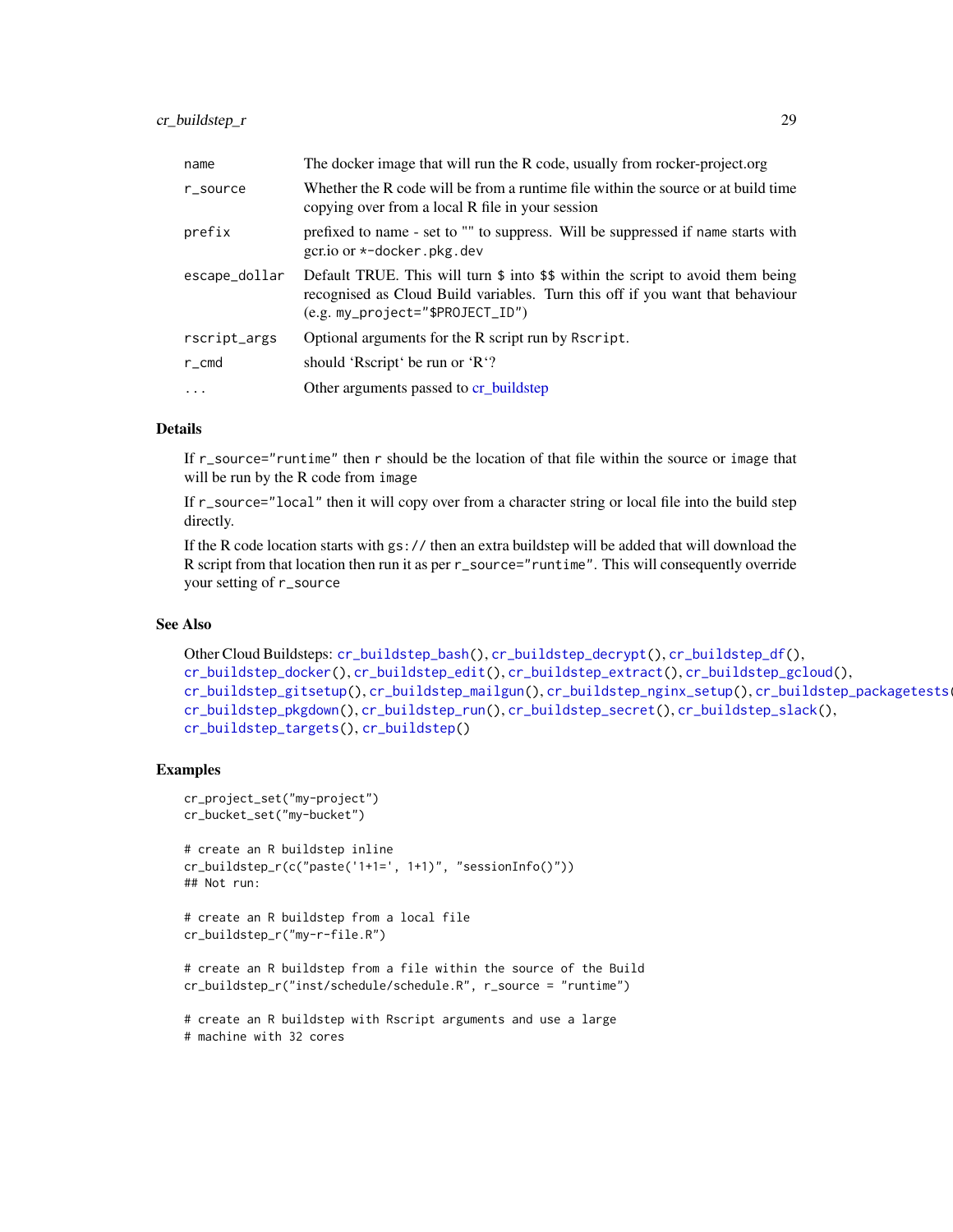```
## create storage source
storage_source <- cr_build_upload_gcs(
  "my-r-script.R"
\lambda## create the buildstep with the R script
step1 <- cr_buildstep_r("deploy/my-r-script.R",
 r_source = "runtime",
  rscript_args = c("args_1=<args1>", "args_2=<args_2>")
\lambda## run the script on Cloud Build
cr_build(
  cr_build_yaml(
    steps = step1
  ),
  source = storage_source,
  options = list(machineType = "E2_HIGHCPU_32")
\mathcal{L}## End(Not run)
# use a different Rocker image e.g. rocker/verse
cr_buildstep_r(c(
  "library(dplyr)",
  "mtcars %>% select(mpg)",
  "sessionInfo()"
),
name = "verse"
)
# use your own R image with custom R
my_r <- c("devtools::install()", "pkgdown::build_site()")
br <- cr_buildstep_r(my_r, name = "gcr.io/gcer-public/packagetools:latest")
```
<span id="page-29-1"></span>cr\_buildstep\_run *Create buildsteps to deploy to Cloud Run*

#### Description

Create buildsteps to deploy to Cloud Run

## Usage

```
cr_buildstep_run(
  name,
  image,
  allowUnauthenticated = TRUE,
  region = cr_region_get(),
  concurrency = 80,
  port = NULL,
  max_instances = "default",
```
<span id="page-29-0"></span>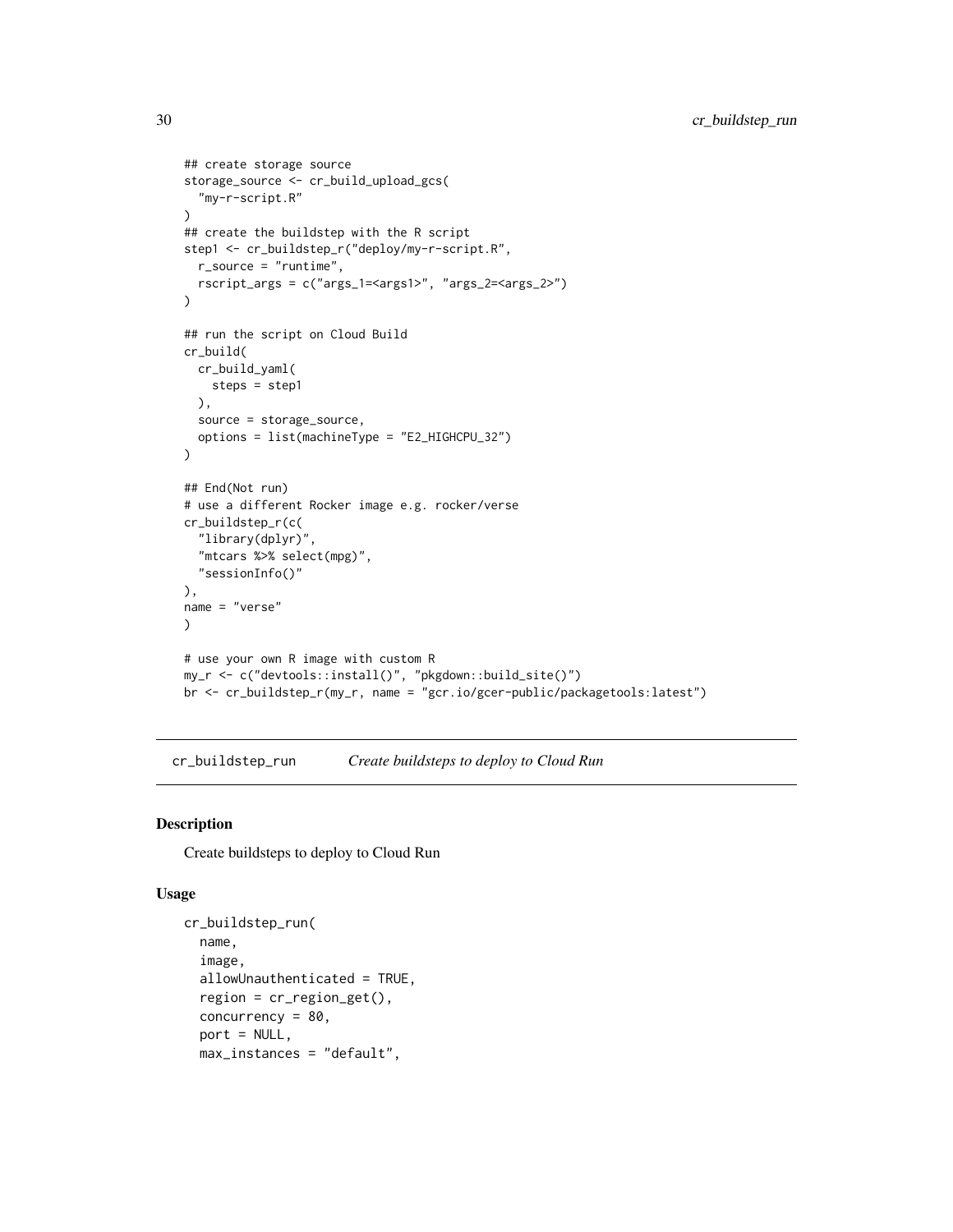# cr\_buildstep\_run 31

```
memory = "256Mi",
 cpu = 1,
 env_vars = NULL,
 gcloud_args = NULL,
  ...
)
```
## Arguments

| name                 | Name for deployment on Cloud Run                                                                                                                                                                                                                                                                   |  |
|----------------------|----------------------------------------------------------------------------------------------------------------------------------------------------------------------------------------------------------------------------------------------------------------------------------------------------|--|
| image                | The name of the image to create or use in deployment - gcr.io                                                                                                                                                                                                                                      |  |
| allowUnauthenticated |                                                                                                                                                                                                                                                                                                    |  |
|                      | TRUE if can be reached from public HTTP address. If FALSE will configure a<br>service-email called (name)-cloudrun-invoker@(project-id).iam.gserviceaccount.com                                                                                                                                    |  |
| region               | The endpoint region for deployment                                                                                                                                                                                                                                                                 |  |
| concurrency          | How many connections each container instance can serve. Can be up to 80.                                                                                                                                                                                                                           |  |
| port                 | Container port to receive requests at. Also sets the \$PORT environment variable.<br>Must be a number between 1 and 65535, inclusive. To unset this field, pass the<br>special value "default".                                                                                                    |  |
| max_instances        | the desired maximum nuimber of container instances. "default" is 1000, you can<br>get more if you requested a quota instance. For Shiny instances on Cloud Run,<br>this needs to be 1.                                                                                                             |  |
| memory               | The format for size is a fixed or floating point number followed by a unit: G,<br>M, or K corresponding to gigabyte, megabyte, or kilobyte, respectively, or use<br>the power-of-two equivalents: Gi, Mi, Ki corresponding to gibibyte, mebibyte<br>or kibibyte respectively. The default is 256Mi |  |
| cpu                  | 1 or 2 CPUs for your instance                                                                                                                                                                                                                                                                      |  |
| env_vars             | Environment arguments passed to the Cloud Run container at runtime. Distinct<br>from env that run at build time.                                                                                                                                                                                   |  |
| gcloud_args          | a character string of arguments that can be sent to the gcloud command not<br>covered by other parameters of this function                                                                                                                                                                         |  |
|                      | passed on to cr_buildstep                                                                                                                                                                                                                                                                          |  |

# See Also

Docs for [gcloud run deploy this buildstep invokes](https://cloud.google.com/sdk/gcloud/reference/run/deploy)

```
Other Cloud Buildsteps: cr_buildstep_bash(), cr_buildstep_decrypt(), cr_buildstep_df(),
cr_buildstep_docker(), cr_buildstep_edit(), cr_buildstep_extract(), cr_buildstep_gcloud(),
cr_buildstep_gitsetup(), cr_buildstep_mailgun(), cr_buildstep_nginx_setup(), cr_buildstep_packagetests(),
cr_buildstep_pkgdown(), cr_buildstep_r(), cr_buildstep_secret(), cr_buildstep_slack(),
cr_buildstep_targets(), cr_buildstep()
```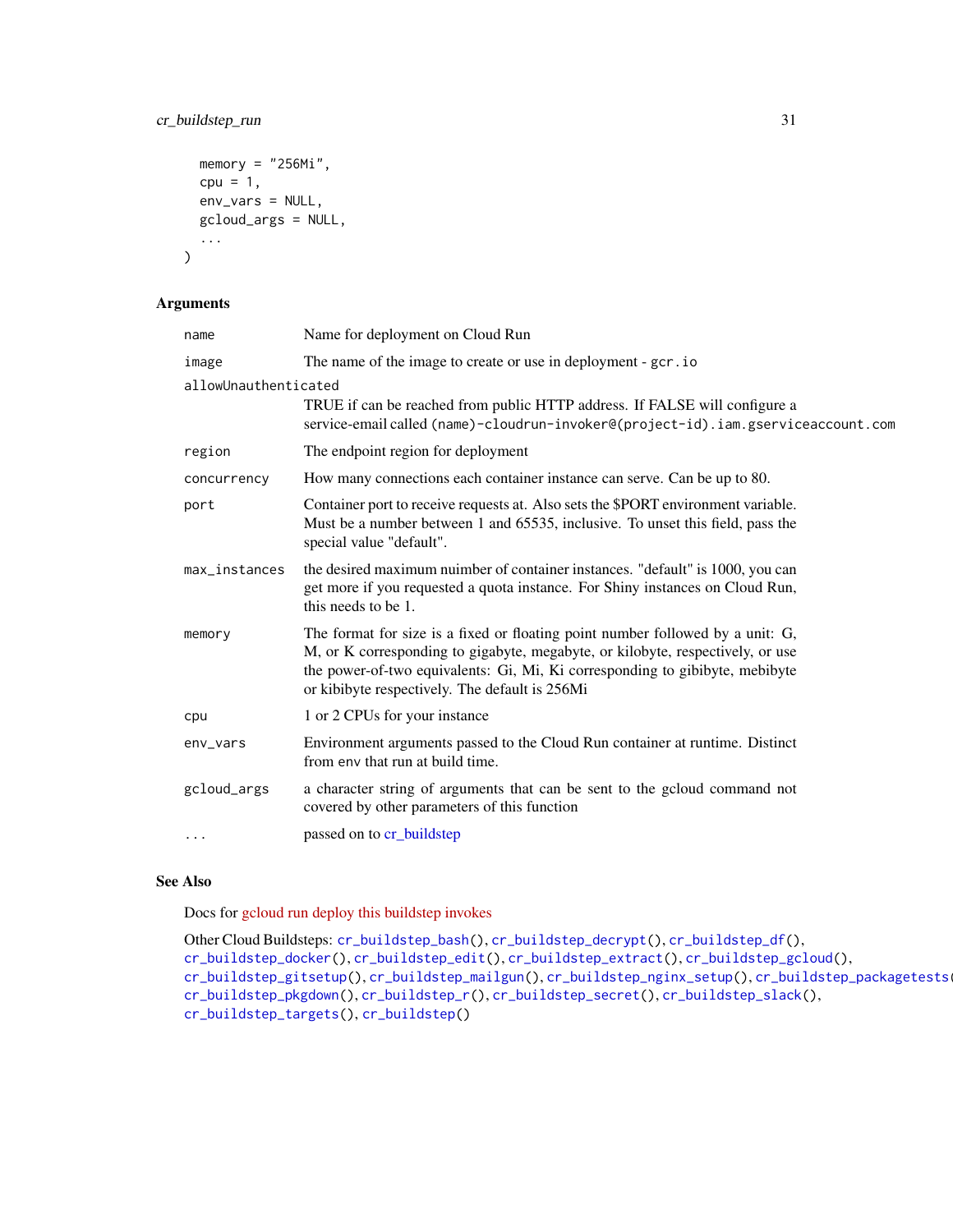<span id="page-31-1"></span><span id="page-31-0"></span>cr\_buildstep\_secret *Create a buildstep for using Secret Manager*

#### Description

This is the preferred way to manage secrets for files, rather than [cr\\_buildstep\\_decrypt,](#page-14-1) as it stores the encrypted file in the cloud rather than in your project workspace. For single environment values, [cr\\_build\\_yaml\\_secrets](#page-66-1) may be more suitable.

#### Usage

```
cr_buildstep_secret(
  secret,
  decrypted,
  version = "latest",
  binary_mode = FALSE,
  ...
)
```
#### Arguments

| secret      | The secret data name in Secret Manager                 |
|-------------|--------------------------------------------------------|
| decrypted   | The name of the file the secret will be decrypted into |
| version     | The version of the secret                              |
| binary_mode | Should the file be treated in binary/raw format?       |
|             | Other arguments sent to cr_buildstep_bash              |

## Details

This is for downloading encrypted files from Google Secret Manager. You will need to add the Secret Accessor Cloud IAM role to the Cloud Build service account to use it. Once you have uploaded your secret file and named it, it is available for Cloud Build to use.

#### See Also

How to set up secrets using [Secret Manager](https://cloud.google.com/build/docs/securing-builds/use-secrets)

[cr\\_build\\_yaml\\_secrets](#page-66-1) let you directly support environment arguments in the buildsteps

```
Other Cloud Buildsteps: cr_buildstep_bash(), cr_buildstep_decrypt(), cr_buildstep_df(),
cr_buildstep_docker(), cr_buildstep_edit(), cr_buildstep_extract(), cr_buildstep_gcloud(),
cr_buildstep_gitsetup(), cr_buildstep_mailgun(), cr_buildstep_nginx_setup(), cr_buildstep_packagetests(),
cr_buildstep_pkgdown(), cr_buildstep_run(), cr_buildstep_r(), cr_buildstep_slack(),
cr_buildstep_targets(), cr_buildstep()
```
## Examples

```
cr_buildstep_secret("my_secret", decrypted = "/workspace/secret.json")
```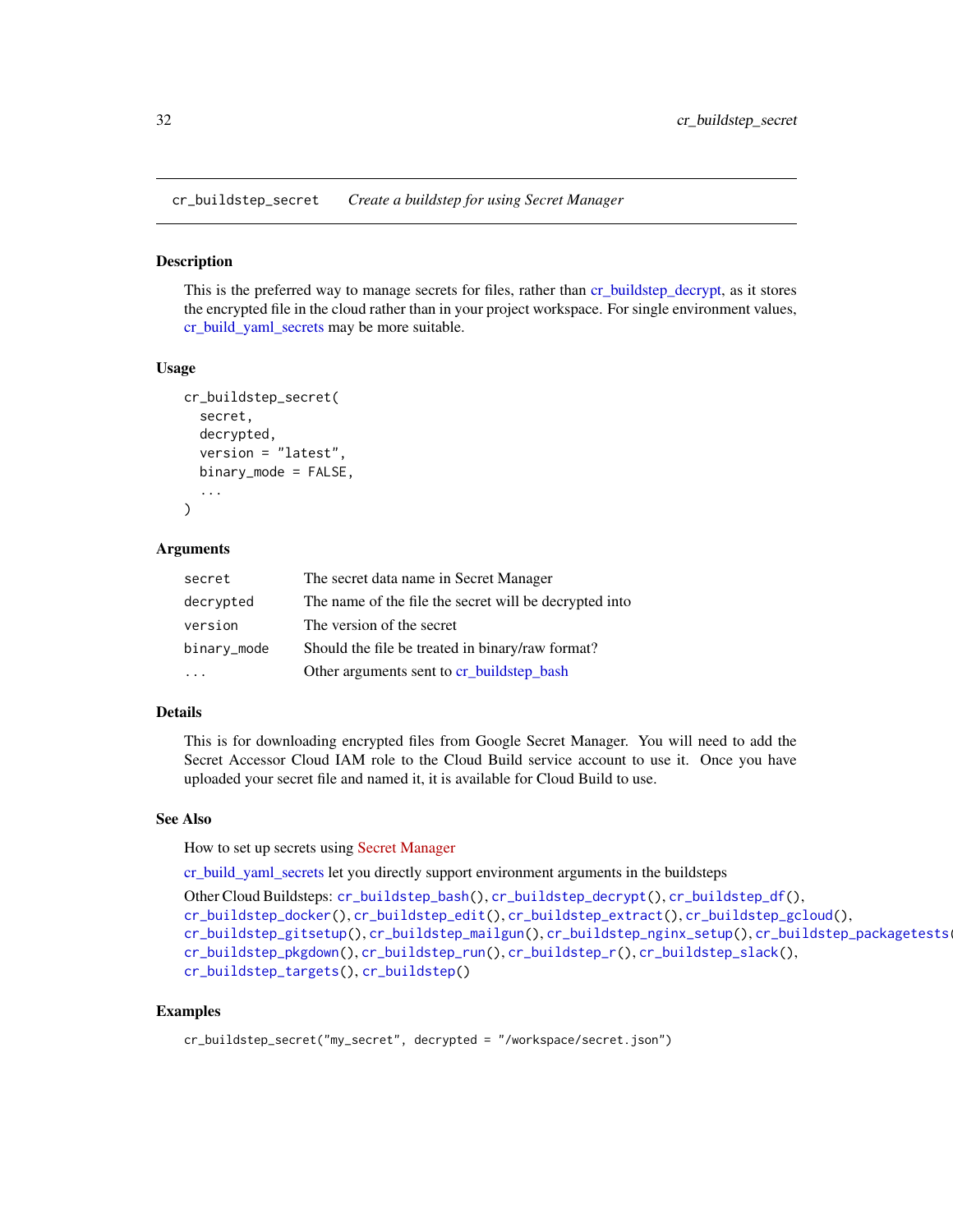<span id="page-32-1"></span><span id="page-32-0"></span>cr\_buildstep\_slack *Send a Slack message to a channel from a Cloud Build step*

#### Description

This uses https://github.com/technosophos/slack-notify to send Slack messages

#### Usage

```
cr_buildstep_slack(
 message,
  title = "CloudBuild - $BUILD_ID",
  channel = NULL,
  username = "googleCloudRunnerBot",
  webhook = "$_SLACK_WEBHOOK",
  icon = NULL,
  colour = "#efefef"
)
```
#### Arguments

| message  | The body of the message                                                       |
|----------|-------------------------------------------------------------------------------|
| title    | The title of the message.                                                     |
| channel  | The channel to send the message to (if omitted, use Slack-configured default) |
| username | The name of the sender of the message. Does not need to be a "real" username  |
| webhook  | The Slack webhook to send to                                                  |
| icon     | A URL to an icon (squares between 512px and 2000px)                           |
| colour   | The RGB colour for message formatting                                         |

#### Details

You will need to set up a Slack webhook first, via this [Slack guide on using incoming webhooks.](https://api.slack.com/messaging/webhooks)

Once set, the default is to set this webhook to a Build macro called \_SLACK\_WEBHOOK, or supply it to the webhook argument.

# See Also

```
Other Cloud Buildsteps: cr_buildstep_bash(), cr_buildstep_decrypt(), cr_buildstep_df(),
cr_buildstep_docker(), cr_buildstep_edit(), cr_buildstep_extract(), cr_buildstep_gcloud(),
cr_buildstep_gitsetup(), cr_buildstep_mailgun(), cr_buildstep_nginx_setup(), cr_buildstep_packagetests(),
cr_buildstep_pkgdown(), cr_buildstep_run(), cr_buildstep_r(), cr_buildstep_secret(),
cr_buildstep_targets(), cr_buildstep()
```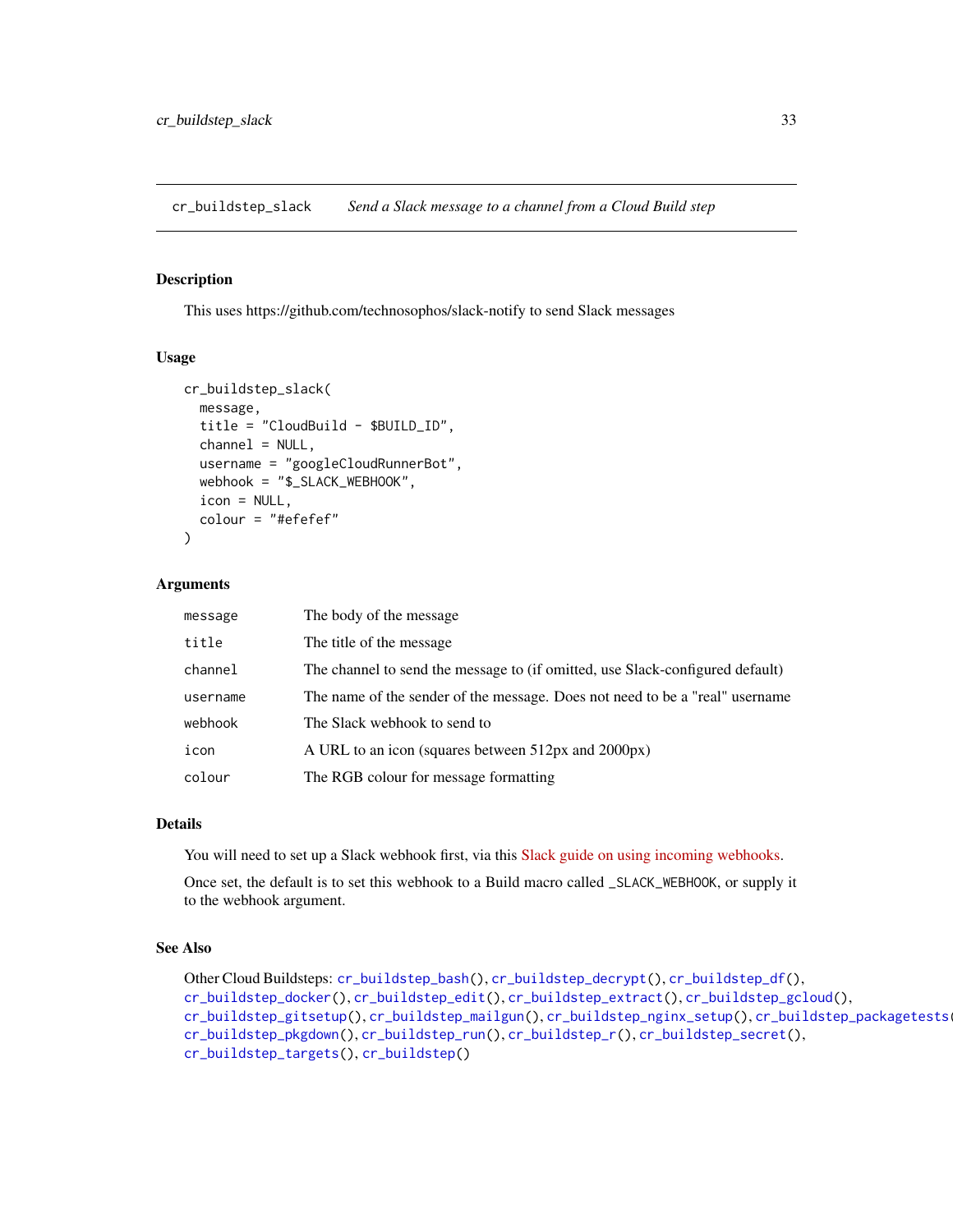# Examples

```
# send a message to googleAuthRverse Slack
webhook <-
  "https://hooks.slack.com/services/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"
cr_buildstep_slack("Hello Slack", webhook = webhook)
## Not run:
bs <- cr_build_yaml(steps = cr_buildstep_slack("Hello Slack"))
cr_build(bs, substitutions = list(`_SLACK_WEBHOOK` = webhook))
## End(Not run)
```
<span id="page-33-1"></span>cr\_buildstep\_targets *Buildstep to run a targets pipeline on Cloud Build*

#### Description

This is a buildstep to help upload a targets pipeline, see [cr\\_build\\_targets](#page-57-1) for examples and suggested workflow

# Usage

```
cr_buildstep_targets(
  task_args = NULL,
  tar_make = "targets::tar_make()",
  task_image = "gcr.io/gcer-public/targets",
  id = "target pipeline"
\mathcal{L}
```
cr\_buildstep\_targets\_setup(bucket\_folder)

cr\_buildstep\_targets\_teardown(bucket\_folder, last\_id = NULL)

# Arguments

| task_args  | If not NULL, a named list of additional arguments to send to cr_buildstep_r<br>when its executing the tar_make command (such as environment arguments or<br>waitFor ids) |
|------------|--------------------------------------------------------------------------------------------------------------------------------------------------------------------------|
| tar_make   | The R script that will run in the tar_make() step. Modify to include custom<br>settings                                                                                  |
| task_image | An existing Docker image that will be used to run your targets workflow after<br>the targets meta has been downloaded from Google Cloud Storage                          |
| id         | The id of the buildstep. In linkcr_buildstep_targets_multi this is used along with<br>waitFor to determine the order of execution                                        |

<span id="page-33-0"></span>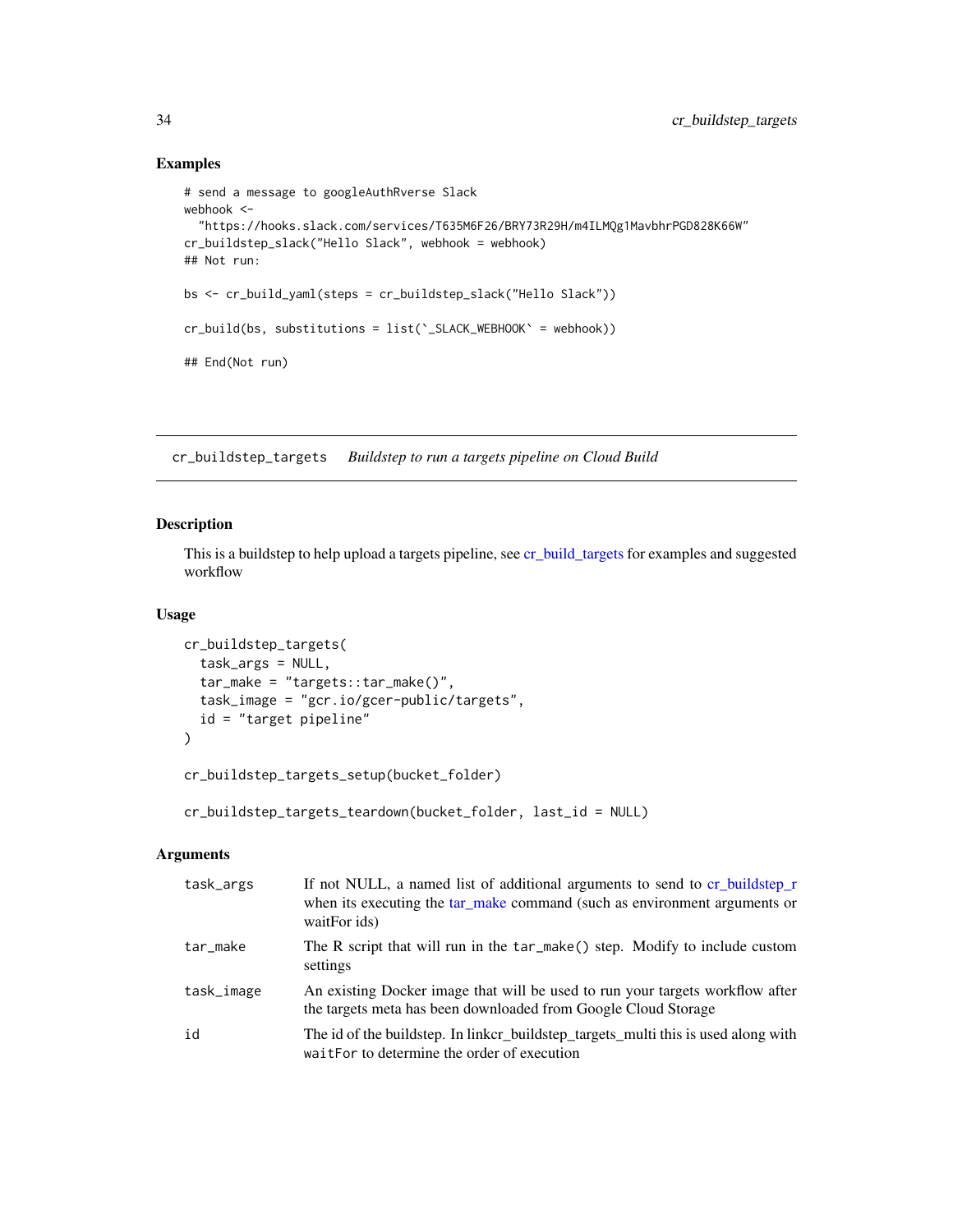<span id="page-34-0"></span>

| bucket folder | The Google Cloud Storage bucket and folder the target metadata will be saved                                                 |
|---------------|------------------------------------------------------------------------------------------------------------------------------|
|               | to, e.g. gs://my-bucket/my_target_project You can also pass in build sub-<br>stitution variables such as "\${_MY_BUCKET}".   |
| last id       | The final buildstep that needs to complete before the upload. If left NULL then<br>will default to the last tar_target step. |

## See Also

```
Other Cloud Buildsteps: cr_buildstep_bash(), cr_buildstep_decrypt(), cr_buildstep_df(),
cr_buildstep_docker(), cr_buildstep_edit(), cr_buildstep_extract(), cr_buildstep_gcloud(),
cr_buildstep_gitsetup(), cr_buildstep_mailgun(), cr_buildstep_nginx_setup(), cr_buildstep_packagetests(),
cr_buildstep_pkgdown(), cr_buildstep_run(), cr_buildstep_r(), cr_buildstep_secret(),
cr_buildstep_slack(), cr_buildstep()
```
<span id="page-34-1"></span>cr\_buildtrigger *Create a new BuildTrigger*

#### Description

Build Triggers are a way to have your builds respond to various events, most commonly a git commit or a pubsub event.

#### Usage

```
cr_buildtrigger(
  build,
  name,
  trigger,
  description = paste("cr_buildtrigger: ", Sys.time()),
  disabled = FALSE,
  substitutions = NULL,
  ignoredFiles = NULL,
  includedFiles = NULL,
  trigger_tags = NULL,
  projectId = cr_project_get(),
  sourceToBuild = NULL,
  overwrite = FALSE
)
```
# Arguments

| build   | The build to trigger created via cr build make, or the file location of the cloud-<br>build vaml within the trigger source                                         |
|---------|--------------------------------------------------------------------------------------------------------------------------------------------------------------------|
| name    | User assigned name of the trigger                                                                                                                                  |
| trigger | The trigger source created via cr_buildtrigger_repo or a pubsub trigger made<br>with cr_buildtrigger_pubsub or a webhook trigger made with cr_buildtrigger_webhook |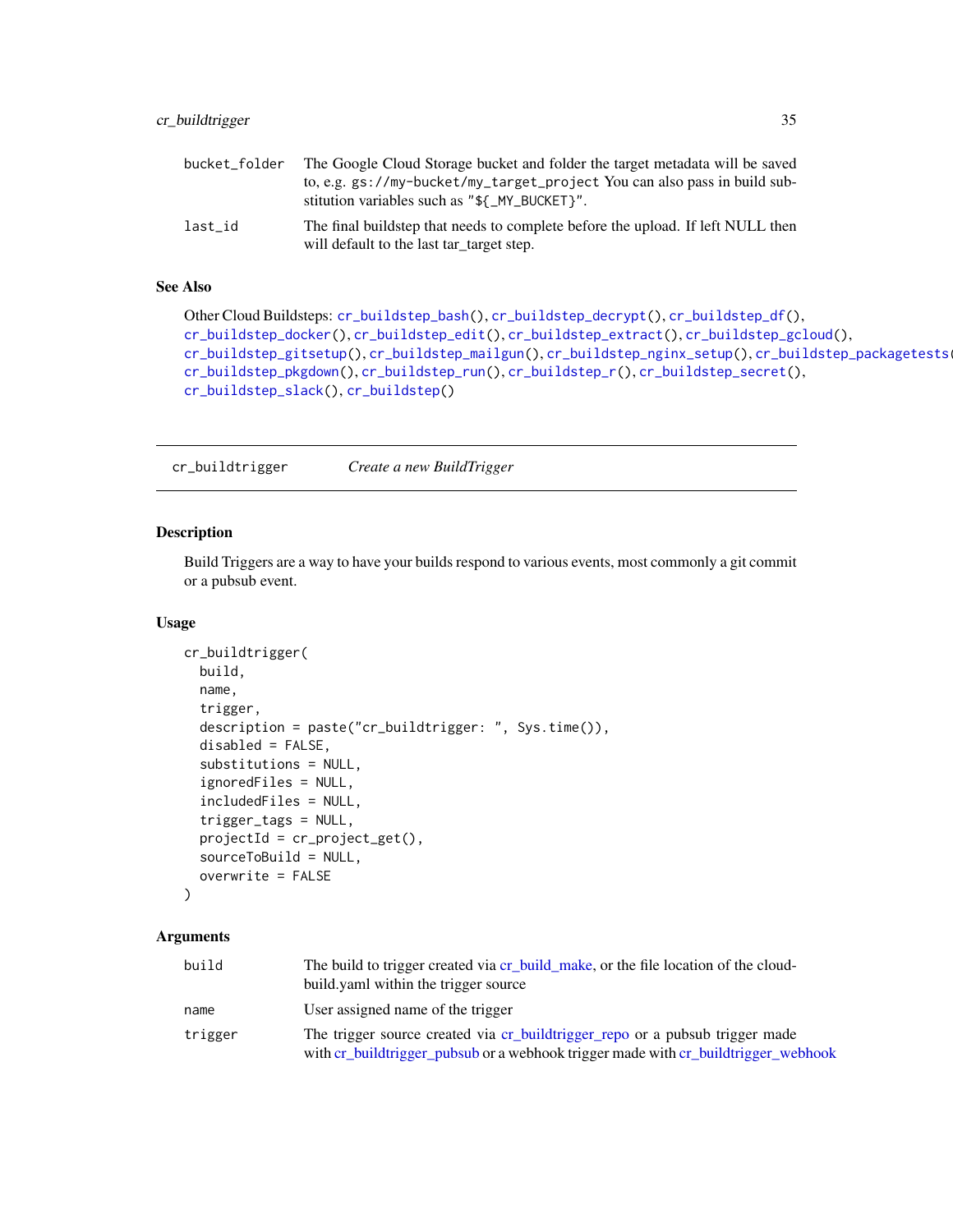| description   | Human-readable description of this trigger                                                                                                                                                                      |
|---------------|-----------------------------------------------------------------------------------------------------------------------------------------------------------------------------------------------------------------|
| disabled      | If true, the trigger will never result in a build                                                                                                                                                               |
| substitutions | A named list of Build macro variables                                                                                                                                                                           |
| ignoredFiles  | ignored files and included files are file glob matches extended with support for<br>"**"                                                                                                                        |
| includedFiles | If any of the files altered in the commit pass the ignored files                                                                                                                                                |
| trigger_tags  | Tags for the buildtrigger listing                                                                                                                                                                               |
| projectId     | ID of the project for which to configure automatic builds                                                                                                                                                       |
| sourceToBuild | A cr_buildtrigger_repo object (but no regex allowed for branch or tag) This field<br>is currently only used by Webhook, Pub/Sub, Manual, and Cron triggers and is<br>the source of the build will execute upon. |
| overwrite     | If TRUE will overwrite an existing trigger with the same name                                                                                                                                                   |

#### Details

Any source specified in the build will be overwritten to use the trigger as a source (GitHub or Cloud Source Repositories)

If you want multiple triggers for a build, then duplicate the build and create another build under a different name but with a different trigger. Its easier to keep track of.

#### See Also

```
Other BuildTrigger functions: BuildTrigger(), GitHubEventsConfig(), cr_buildtrigger_copy(),
cr_buildtrigger_delete(), cr_buildtrigger_edit(), cr_buildtrigger_get(), cr_buildtrigger_list(),
cr_buildtrigger_pubsub(), cr_buildtrigger_repo(), cr_buildtrigger_run(), cr_buildtrigger_webhook()
```
## Examples

```
cr_project_set("my-project")
cr_bucket_set("my-bucket")
cloudbuild <- system.file("cloudbuild/cloudbuild.yaml",
  package = "googleCloudRunner"
)
bb <- cr_build_make(cloudbuild)
# repo hosted on GitHub
gh_trigger <- cr_buildtrigger_repo("MarkEdmondson1234/googleCloudRunner")
# repo mirrored to Cloud Source Repositories
cs_trigger <- cr_buildtrigger_repo("github_markedmondson1234_googlecloudrunner",
  type = "cloud_source"
)
## Not run:
# build with in-line build code
cr_buildtrigger(bb, name = "bt-github-inline", trigger = gh_trigger)
# build with in-line build code using Cloud Source Repository
cr_buildtrigger(bb, name = "bt-github-inline", trigger = cs_trigger)
```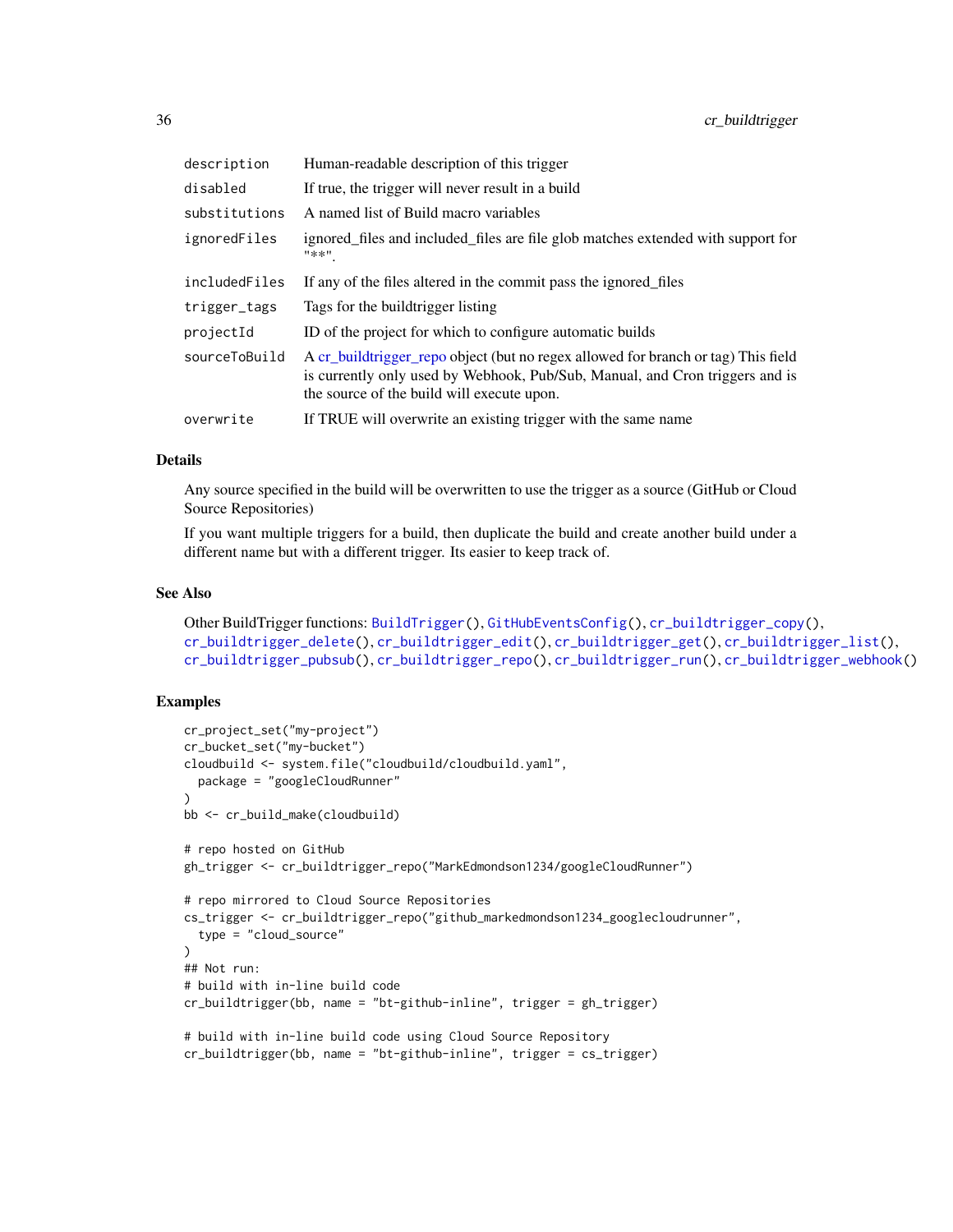```
# build pointing to cloudbuild.yaml within the GitHub repo
cr_buildtrigger("inst/cloudbuild/cloudbuild.yaml",
  name = "bt-github-file", trigger = gh_trigger
)
# build with repo mirror from file
cr_buildtrigger("inst/cloudbuild/cloudbuild.yaml",
  name = "bt-cs-file", trigger = cs_trigger
\lambda## End(Not run)
# creating build triggers that respond to pubsub events
## Not run:
# create a pubsub topic either in webUI or via library(googlePubSubR)
library(googlePubsubR)
pubsub_auth()
topics_create("test-topic")
## End(Not run)
# create build trigger that will work from pub/subscription
pubsub_trigger <- cr_buildtrigger_pubsub("test-topic")
pubsub_trigger
## Not run:
# create the build trigger with in-line build
cr_buildtrigger(bb, name = "pubsub-triggered", trigger = pubsub_trigger)
# create scheduler that calls the pub/sub topic
cr_schedule("cloud-build-pubsub",
  "15 \; 5 \; * \; * \; *"\,,pubsubTarget = cr_schedule_pubsub("test-topic")
\mathcal{L}## End(Not run)
# create a pubsub trigger that uses github as a source of code to build upon
gh <- cr_buildtrigger_repo("MarkEdmondson1234/googleCloudRunner")
blist <- cr_build_make(cr_build_yaml(cr_buildstep_r('list.files()')))
## Not run:
cr_buildtrigger(blist,
                name = "pubsub-triggered-github-source",
                trigger = pubsub_trigger,
                sourceToBuild = gh)
## End(Not run)
```
<span id="page-36-0"></span>cr\_buildtrigger\_copy *Copy a buildtrigger*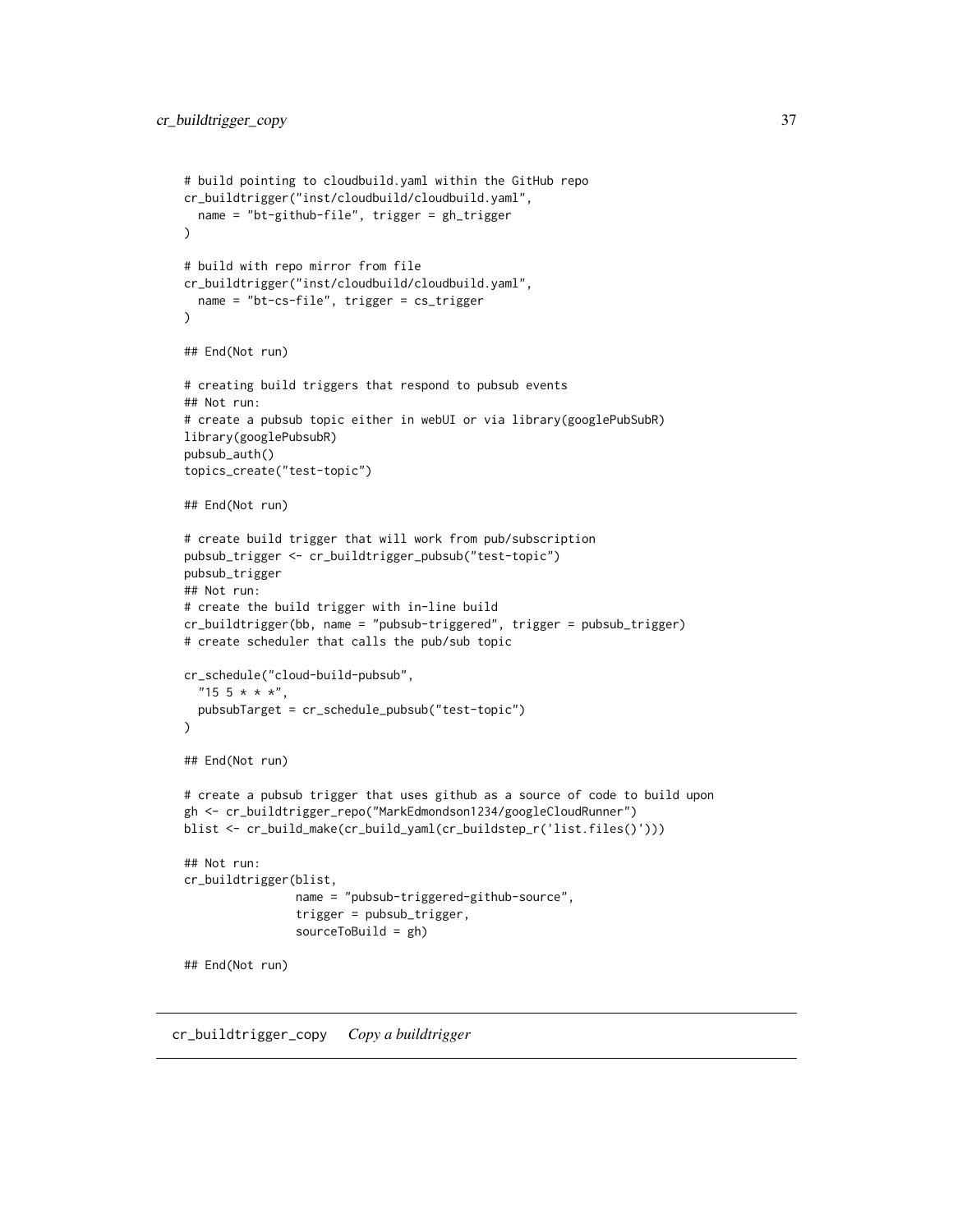# Description

This lets you use the response from [cr\\_buildtrigger\\_get](#page-40-0) for an existing buildtrigger to copy over settings to a new buildtrigger.

# Usage

```
cr_buildtrigger_copy(
  buildTrigger,
  filename = NULL,
  name = NULL,tags = NULL,build = NULL,ignoredFiles = NULL,
  github = NULL,sourceToBuild = NULL,
  substitutions = NULL,
  includedFiles = NULL,
  disabled = NULL,
  triggerTemplate = NULL,
  projectId = cr_project_get()
\lambda
```
# Arguments

| buildTrigger    | A CloudBuildTriggerResponse object from cr_buildtrigger_get                                                                                                                                                     |
|-----------------|-----------------------------------------------------------------------------------------------------------------------------------------------------------------------------------------------------------------|
| filename        | Path, from the source root, to a file whose contents is used for the build                                                                                                                                      |
| name            | User assigned name of the trigger                                                                                                                                                                               |
| tags            | Tags for annotation of a 'BuildTrigger'                                                                                                                                                                         |
| build           | Contents of the build template                                                                                                                                                                                  |
| ignoredFiles    | ignored_files and included_files are file glob matches extended with support for<br>"**"                                                                                                                        |
| github          | a GitHubEventsConfig object - mutually exclusive with triggerTemplate                                                                                                                                           |
| sourceToBuild   | A cr_buildtrigger_repo object (but no regex allowed for branch or tag) This field<br>is currently only used by Webhook, Pub/Sub, Manual, and Cron triggers and is<br>the source of the build will execute upon. |
| substitutions   | A named list of Build macro variables                                                                                                                                                                           |
| includedFiles   | If any of the files altered in the commit pass the ignored files                                                                                                                                                |
| disabled        | If true, the trigger will never result in a build                                                                                                                                                               |
| triggerTemplate |                                                                                                                                                                                                                 |
|                 | a RepoSource object - mutually exclusive with github                                                                                                                                                            |
| projectId       | The projectId you are copying to                                                                                                                                                                                |

# Details

Overwrite settings for the build trigger you are copying by supplying it as one of the other arguments from [BuildTrigger.](#page-5-0)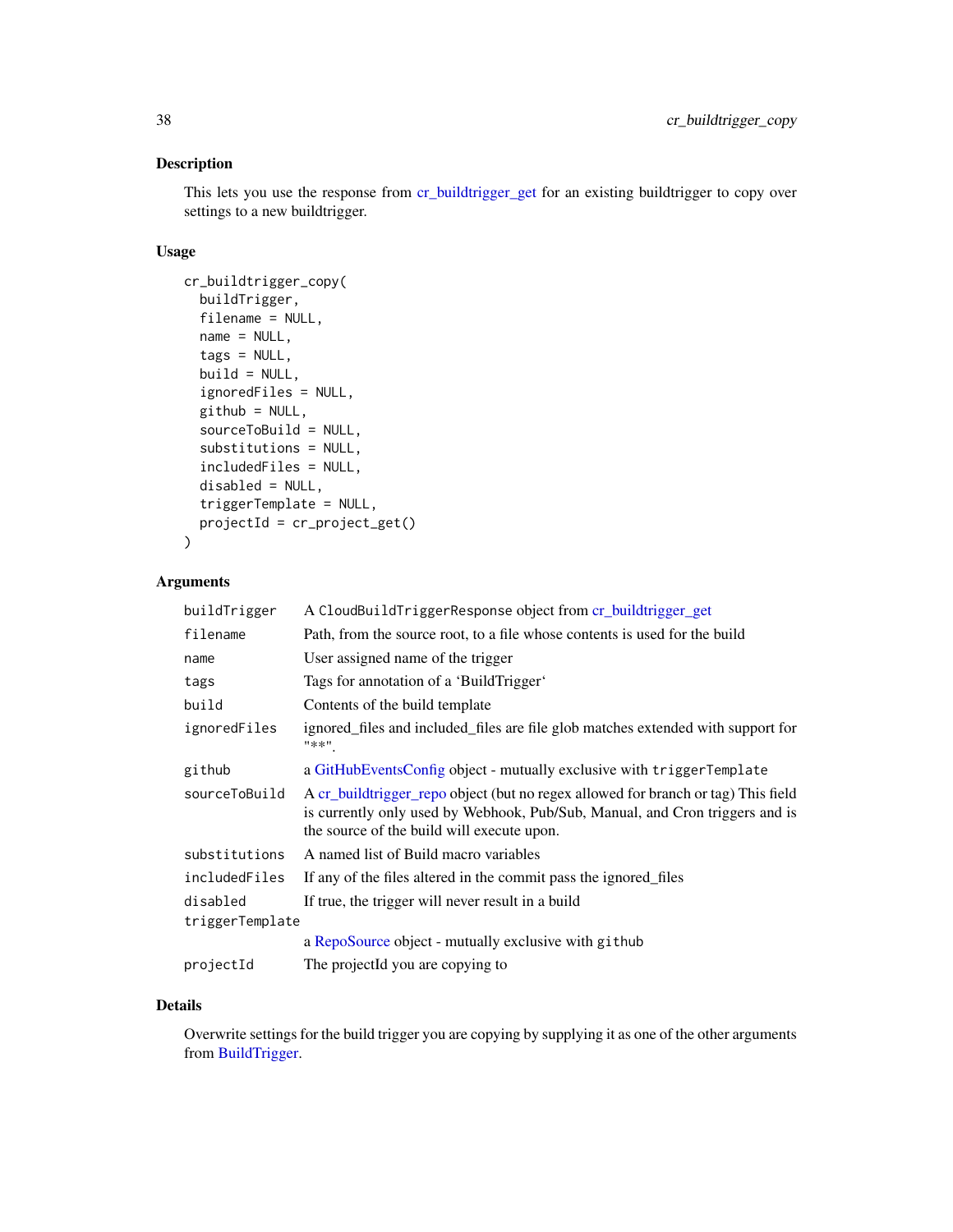### See Also

```
Other BuildTrigger functions: BuildTrigger(), GitHubEventsConfig(), cr_buildtrigger_delete(),
cr_buildtrigger_edit(), cr_buildtrigger_get(), cr_buildtrigger_list(), cr_buildtrigger_pubsub(),
cr_buildtrigger_repo(), cr_buildtrigger_run(), cr_buildtrigger_webhook(), cr_buildtrigger()
```
# Examples

```
## Not run:
# copying a GitHub buildtrigger across projects and git repos
bt <- cr_buildtrigger_get("my-trigger", projectId = "my-project-1")
# a new GitHub project
gh <- GitHubEventsConfig("username/new-repo",
  event = "push",
  branch = "^master$"
\lambda# give 'Cloud Build Editor' role to your service auth key in new project
# then copy configuration across
cr_buildtrigger_copy(bt, github = gh, projectId = "my-new-project")
## End(Not run)
```

```
cr_buildtrigger_delete
```
*Deletes a 'BuildTrigger' by its project ID and trigger ID.This API is experimental.*

# Description

Deletes a 'BuildTrigger' by its project ID and trigger ID.This API is experimental.

# Usage

```
cr_buildtrigger_delete(triggerId, projectId = cr_project_get())
```
# Arguments

| triggerId | ID of the 'BuildTrigger' to get or a BuildTriggerResponse object |
|-----------|------------------------------------------------------------------|
| projectId | ID of the project that owns the trigger                          |

# See Also

```
Other BuildTrigger functions: BuildTrigger(), GitHubEventsConfig(), cr_buildtrigger_copy(),
cr_buildtrigger_edit(), cr_buildtrigger_get(), cr_buildtrigger_list(), cr_buildtrigger_pubsub(),
cr_buildtrigger_repo(), cr_buildtrigger_run(), cr_buildtrigger_webhook(), cr_buildtrigger()
```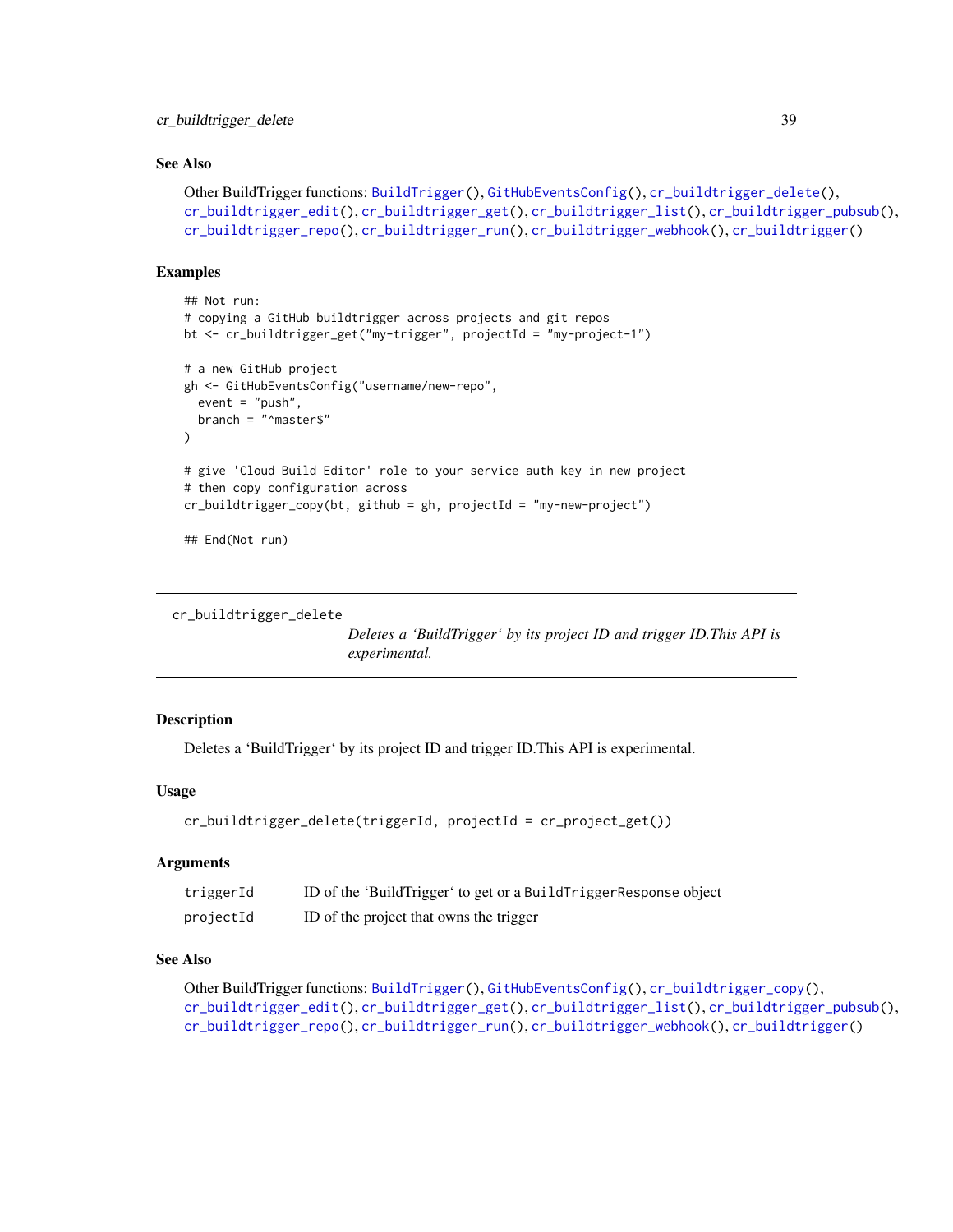<span id="page-39-0"></span>cr\_buildtrigger\_edit *Updates a 'BuildTrigger' by its project ID and trigger ID.This API is experimental.*

#### Description

Seems not to work at the moment (issue #16)

### Usage

```
cr_buildtrigger_edit(BuildTrigger, triggerId, projectId = cr_project_get())
```
### **Arguments**

| BuildTrigger | The Build Trigger object to update to                                                             |
|--------------|---------------------------------------------------------------------------------------------------|
| triggerId    | ID of the 'BuildTrigger' to edit or a previous BuildTriggerResponse object<br>that will be edited |
| projectId    | ID of the project that owns the trigger                                                           |

### See Also

```
Other BuildTrigger functions: BuildTrigger(), GitHubEventsConfig(), cr_buildtrigger_copy(),
cr_buildtrigger_delete(), cr_buildtrigger_get(), cr_buildtrigger_list(), cr_buildtrigger_pubsub(),
cr_buildtrigger_repo(), cr_buildtrigger_run(), cr_buildtrigger_webhook(), cr_buildtrigger()
```

```
## Not run:
```

```
github <- GitHubEventsConfig("MarkEdmondson1234/googleCloudRunner",
  branch = "master"
)
bt2 <- cr_buildtrigger("trig2",
  trigger = github,
  build = "inst/cloudbuild/cloudbuild.yaml"
)
bt3 <- BuildTrigger(
  filename = "inst/cloudbuild/cloudbuild.yaml",
  name = "edited1",
 tags = "edit",
  github = github,disabled = TRUE,
  description = "edited trigger"
\mathcal{L}edited <- cr_buildtrigger_edit(bt3, triggerId = bt2)
## End(Not run)
```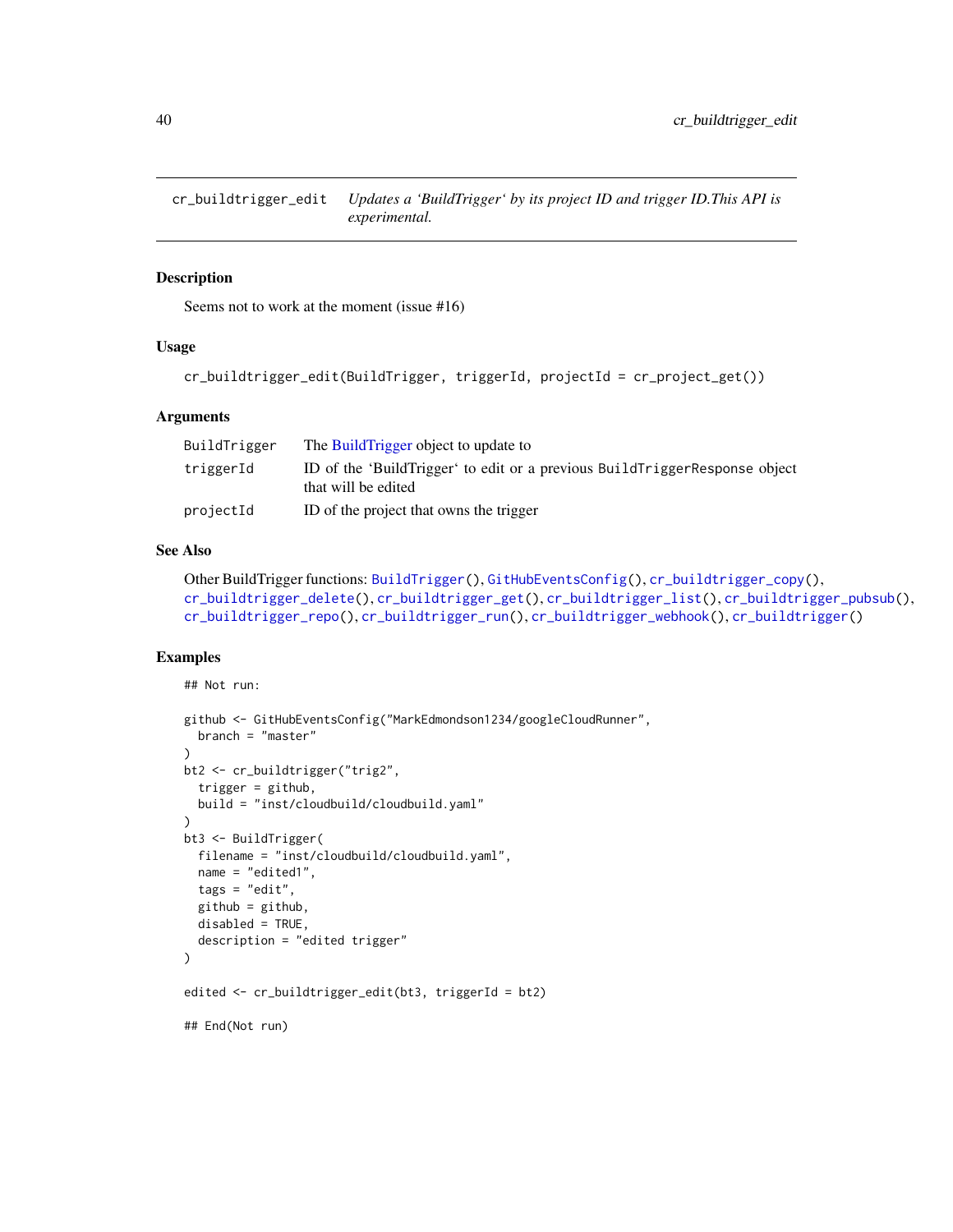<span id="page-40-0"></span>cr\_buildtrigger\_get *Returns information about a 'BuildTrigger'.This API is experimental.*

### Description

Returns information about a 'BuildTrigger'.This API is experimental.

#### Usage

```
cr_buildtrigger_get(triggerId, projectId = cr_project_get())
```
### Arguments

| triggerId | ID of the 'BuildTrigger' to get or a BuildTriggerResponse object |
|-----------|------------------------------------------------------------------|
| projectId | ID of the project that owns the trigger                          |

### See Also

```
Other BuildTrigger functions: BuildTrigger(), GitHubEventsConfig(), cr_buildtrigger_copy(),
cr_buildtrigger_delete(), cr_buildtrigger_edit(), cr_buildtrigger_list(), cr_buildtrigger_pubsub(),
cr_buildtrigger_repo(), cr_buildtrigger_run(), cr_buildtrigger_webhook(), cr_buildtrigger()
```
<span id="page-40-1"></span>cr\_buildtrigger\_list *Lists existing 'BuildTrigger's.This API is experimental.*

### **Description**

Lists existing 'BuildTrigger's.This API is experimental.

#### Usage

```
cr_buildtrigger_list(projectId = cr_project_get())
```
#### Arguments

projectId ID of the project for which to list BuildTriggers

# See Also

[cr\\_build\\_list](#page-45-0) which merges with this list

```
Other BuildTrigger functions: BuildTrigger(), GitHubEventsConfig(), cr_buildtrigger_copy(),
cr_buildtrigger_delete(), cr_buildtrigger_edit(), cr_buildtrigger_get(), cr_buildtrigger_pubsub(),
cr_buildtrigger_repo(), cr_buildtrigger_run(), cr_buildtrigger_webhook(), cr_buildtrigger()
```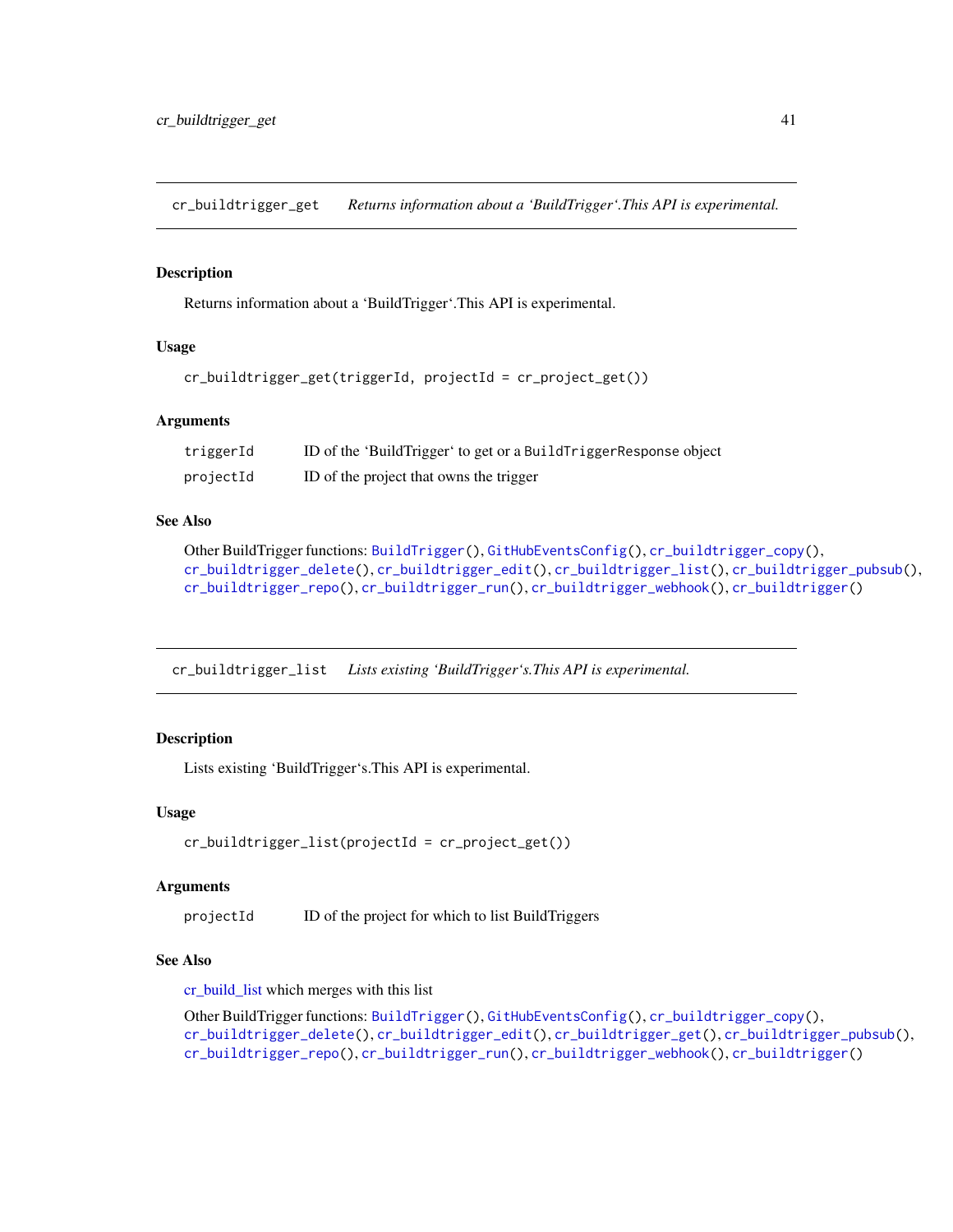#### Examples

## Not run:

cr\_buildtrigger\_list()

## End(Not run)

<span id="page-41-0"></span>cr\_buildtrigger\_pubsub

*Create a buildtrigger pub/sub object*

# Description

Create a trigger from a Pub/Sub topic

#### Usage

```
cr_buildtrigger_pubsub(
  topic,
  serviceAccountEmail = NULL,
 projectId = cr_project_get()
)
```
#### Arguments

| topic               | The name of the Cloud Pub/Sub topic or a Topic object from topics get |
|---------------------|-----------------------------------------------------------------------|
| serviceAccountEmail |                                                                       |
|                     | Service account that will make the push request.                      |
| projectId           | The GCP project the topic is created within                           |

# Details

When using a PubSub trigger, you can use data within your PubSub message in substitution variables within the build. The data from pubsub is available in the variable value: \$(body.message.data.x) when x is a field in the pubsub message.

# See Also

```
Other BuildTrigger functions: BuildTrigger(), GitHubEventsConfig(), cr_buildtrigger_copy(),
cr_buildtrigger_delete(), cr_buildtrigger_edit(), cr_buildtrigger_get(), cr_buildtrigger_list(),
cr_buildtrigger_repo(), cr_buildtrigger_run(), cr_buildtrigger_webhook(), cr_buildtrigger()
```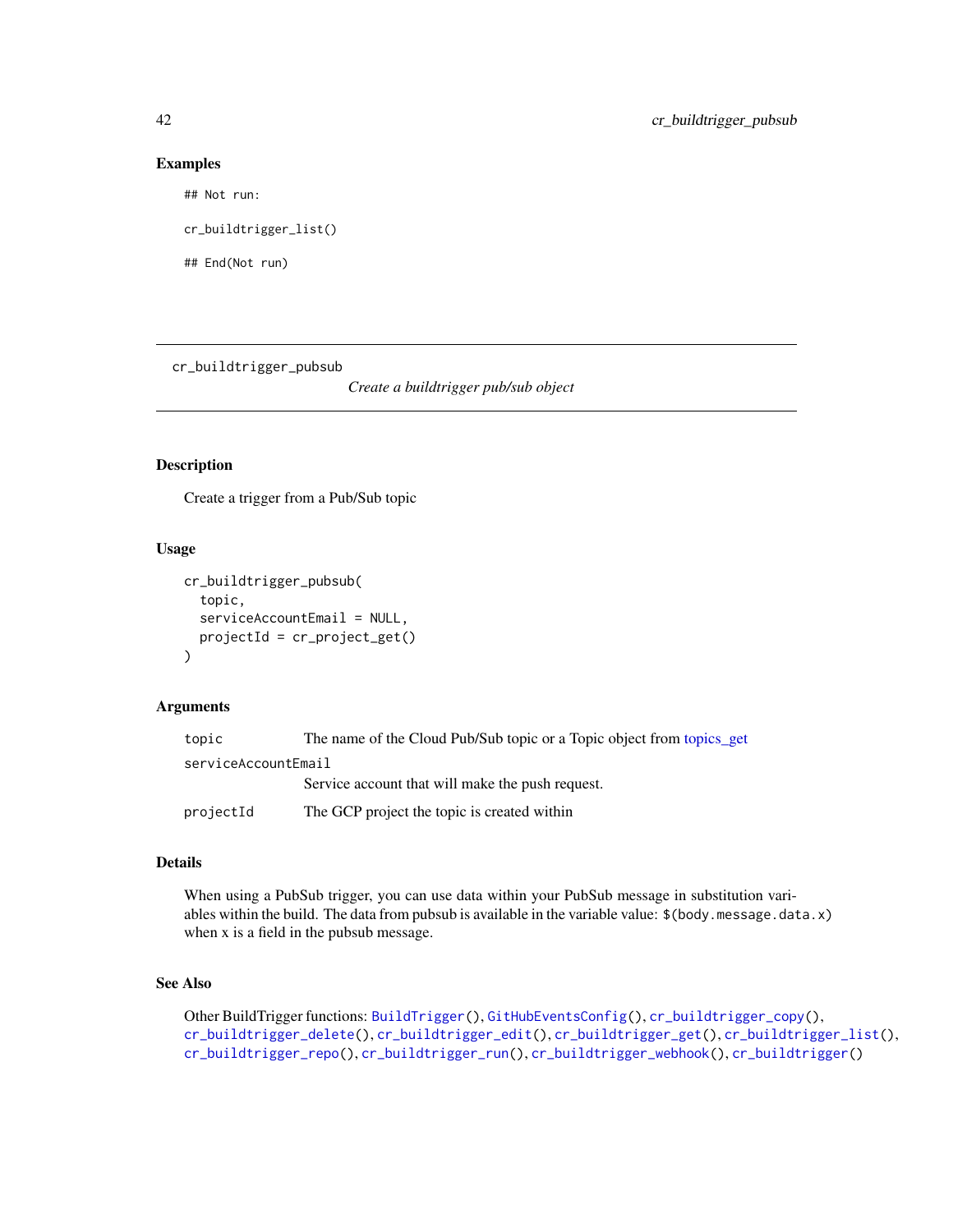# cr\_buildtrigger\_repo 43

### Examples

```
# create build object
cloudbuild <- system.file("cloudbuild/cloudbuild_substitutions.yml",
  package = "googleCloudRunner"
\lambdathe_build <- cr_build_make(cloudbuild)
# this build includes substitution variables that read from pubsub message var1
the_build
# using googlePubSubR to create pub/sub topic if needed
## Not run:
library(googlePubsubR)
pubsub_auth()
topics_create("test-topic")
## End(Not run)
# create build trigger that will work from pub/subscription
pubsub_trigger <- cr_buildtrigger_pubsub("test-topic")
pubsub_trigger
## Not run:
cr_buildtrigger(the_build, name = "pubsub-triggered-subs", trigger = pubsub_trigger)
## End(Not run)
# make base64 encoded json for pubsub
library(jsonlite)
library(googlePubsubR)
# the message with the var1 that will be passed into the Cloud Build via substitution
message <- toJSON(list(var1 = "hello mum"))
# turning into JSON and encoding
send_me <- msg_encode(message)
## Not run:
# send a PubSub message with the encoded data message
topics_publish(PubsubMessage(send_me), "test-topic")
# did it work? After a while should see logs if it did
cr_buildtrigger_logs("pubsub-triggered-subs")
## End(Not run)
```
<span id="page-42-0"></span>cr\_buildtrigger\_repo *Create a buildtrigger repo object*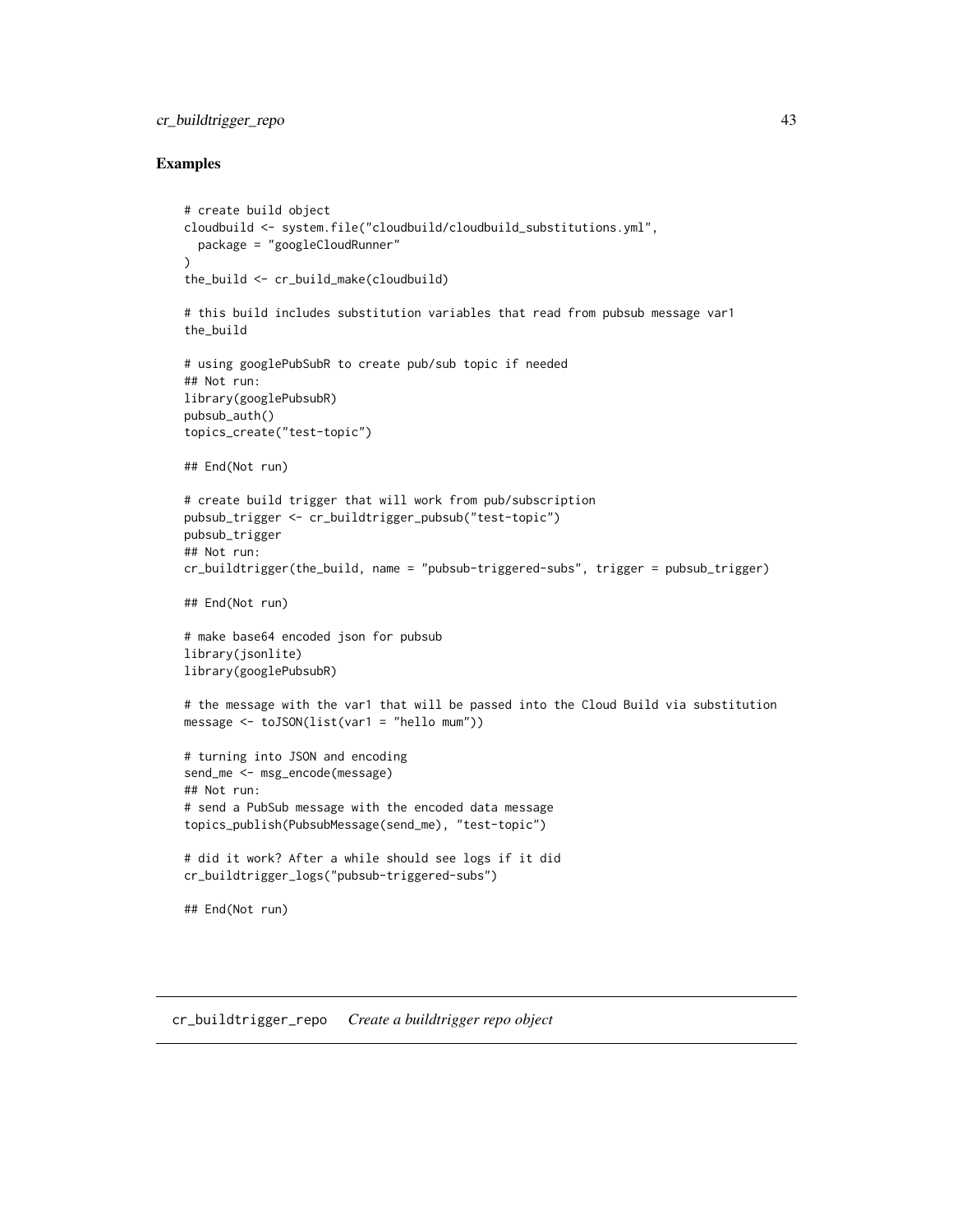# Description

Create a repository trigger object for use in build triggers

### Usage

```
cr_buildtrigger_repo(
  repo_name,
  branch = ".*",
  tag = NULL,type = c("github", "cloud_source"),
  github_secret = NULL,
  ...
\mathcal{L}
```
### Arguments

| repo_name     | Either the GitHub username/repo_name or the Cloud Source repo_name                                                                             |
|---------------|------------------------------------------------------------------------------------------------------------------------------------------------|
| branch        | Regex of the branches that will trigger a build. Ignore if tag is not NULL                                                                     |
| tag           | Regex of tags that will trigger a build                                                                                                        |
| type          | Whether trigger is GitHub or Cloud Source repoistory                                                                                           |
| github_secret | If you need to pull from a private GitHub repo, add the github secret from<br>Google Secret Manager which will be used via cr_buildstep_secret |
| $\cdots$      | Other arguments passed to either GitHubEventsConfig or RepoSource                                                                              |

# See Also

Other BuildTrigger functions: [BuildTrigger\(](#page-5-0)), [GitHubEventsConfig\(](#page-103-0)), [cr\\_buildtrigger\\_copy\(](#page-36-0)), [cr\\_buildtrigger\\_delete\(](#page-38-0)), [cr\\_buildtrigger\\_edit\(](#page-39-0)), [cr\\_buildtrigger\\_get\(](#page-40-0)), [cr\\_buildtrigger\\_list\(](#page-40-1)), [cr\\_buildtrigger\\_pubsub\(](#page-41-0)), [cr\\_buildtrigger\\_run\(](#page-43-0)), [cr\\_buildtrigger\\_webhook\(](#page-44-0)), [cr\\_buildtrigger\(](#page-34-0))

<span id="page-43-0"></span>cr\_buildtrigger\_run *Runs a 'BuildTrigger' at a particular source revision.*

### Description

Runs a 'BuildTrigger' at a particular source revision.

# Usage

```
cr_buildtrigger_run(triggerId, RepoSource, projectId = cr_project_get())
```
### Arguments

| triggerId  | ID of the 'BuildTrigger' to get or a BuildTriggerResponse object |
|------------|------------------------------------------------------------------|
| RepoSource | The RepoSource object to pass to this method                     |
| projectId  | ID of the project                                                |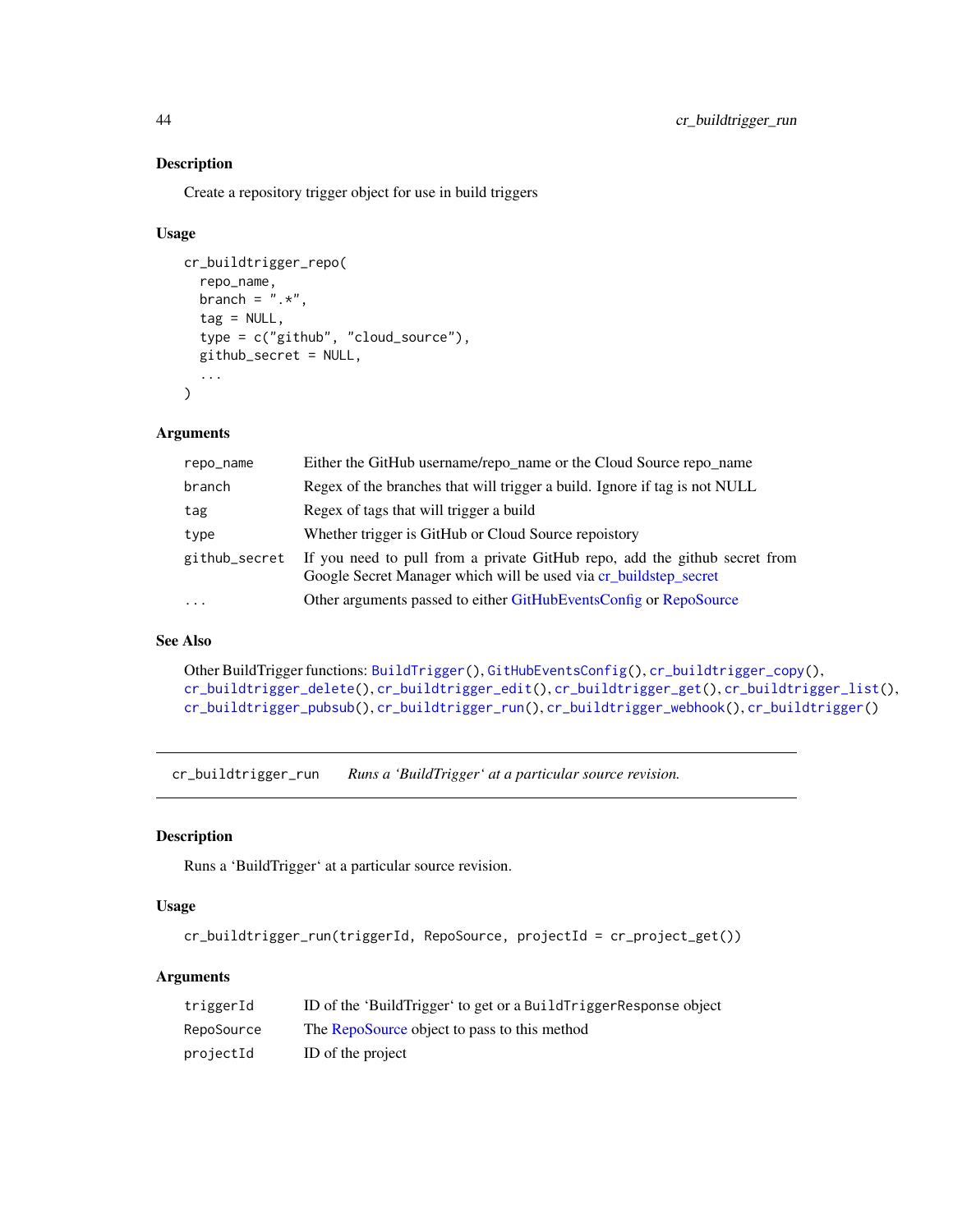# cr\_buildtrigger\_webhook 45

# See Also

```
Other BuildTrigger functions: BuildTrigger(), GitHubEventsConfig(), cr_buildtrigger_copy(),
cr_buildtrigger_delete(), cr_buildtrigger_edit(), cr_buildtrigger_get(), cr_buildtrigger_list(),
cr_buildtrigger_pubsub(), cr_buildtrigger_repo(), cr_buildtrigger_webhook(), cr_buildtrigger()
```
<span id="page-44-0"></span>cr\_buildtrigger\_webhook

*Create a buildtrigger webhook object*

### Description

Create a trigger from a webhook

### Usage

cr\_buildtrigger\_webhook(secret)

### **Arguments**

secret Resource name for the secret required as a URL parameter.

### See Also

```
Other BuildTrigger functions: BuildTrigger(), GitHubEventsConfig(), cr_buildtrigger_copy(),
cr_buildtrigger_delete(), cr_buildtrigger_edit(), cr_buildtrigger_get(), cr_buildtrigger_list(),
cr_buildtrigger_pubsub(), cr_buildtrigger_repo(), cr_buildtrigger_run(), cr_buildtrigger()
```
<span id="page-44-1"></span>cr\_build\_artifacts *Download artifacts from a build*

# Description

If a completed build includes artifact files this downloads them to local files

### Usage

```
cr_build_artifacts(
  build,
  download_folder = getwd(),
  overwrite = FALSE,
  path_regex = NULL
)
```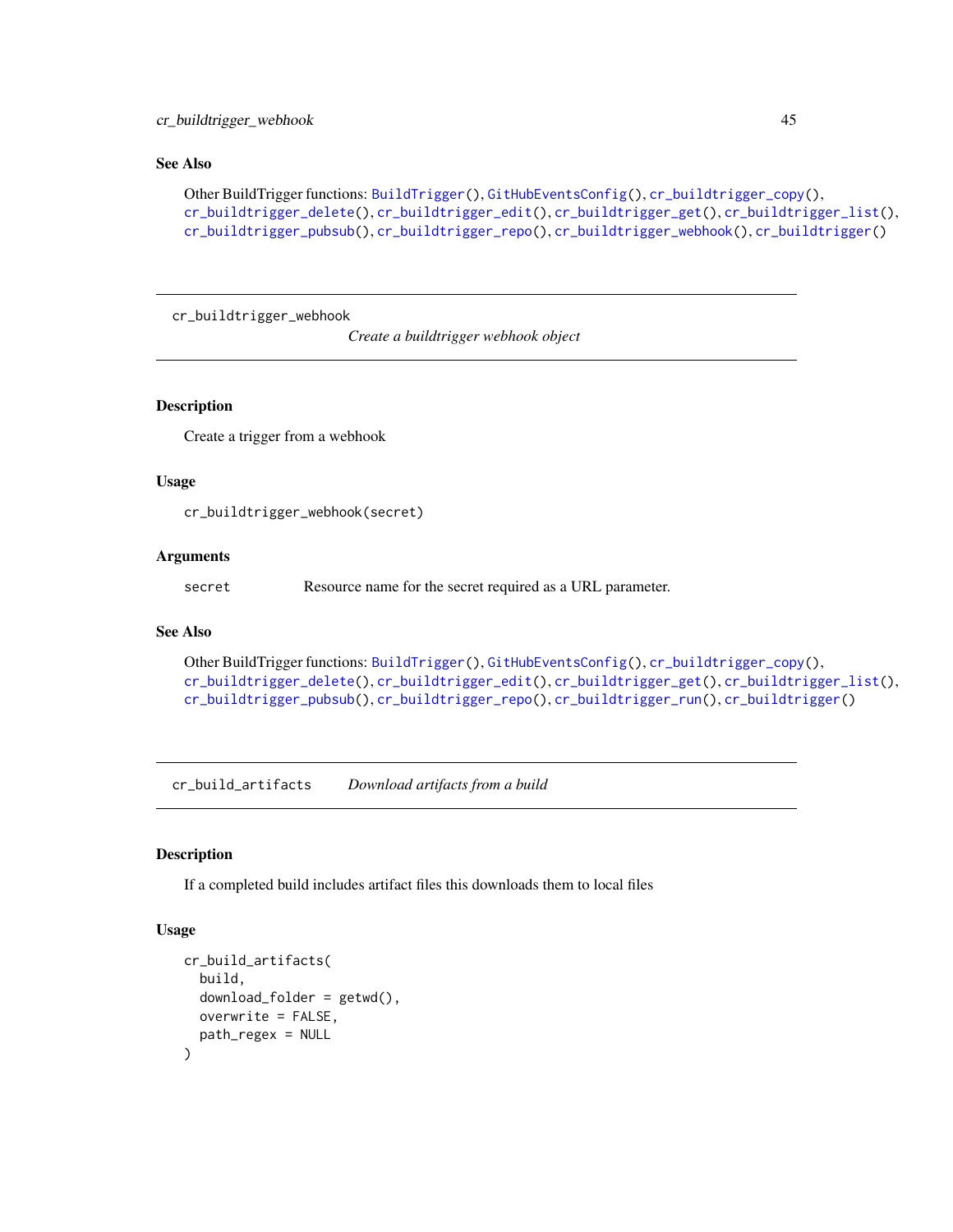### Arguments

| build           | A Build object that includes the artifact location                                                                      |  |
|-----------------|-------------------------------------------------------------------------------------------------------------------------|--|
| download_folder |                                                                                                                         |  |
|                 | Where to download the artifact files                                                                                    |  |
| overwrite       | Whether to overwrite existing local data                                                                                |  |
| path_regex      | A regex of files to fetch from the artifact bucket location. This is due to not<br>being able to support the path globs |  |

# Details

If your artifacts are using file glob (e.g. myfolder/\*\*) to decide which workspace files are uploaded to Cloud Storage, you will need to create a path\_regex of similar functionality ("^myfolder/"). This is not needed if you use absolute path names such as "myfile.csv"

### See Also

[Storing images and artifacts](https://cloud.google.com/build/docs/building/store-build-artifacts)

```
Other Cloud Build functions: Build(), RepoSource(), Source(), StorageSource(), cr_build_list(),
cr_build_logs(), cr_build_make(), cr_build_status(), cr_build_targets(), cr_build_upload_gcs(),
cr_build_wait(), cr_build_write(), cr_build_yaml_artifact(), cr_build_yaml_secrets(),
cr_build_yaml(), cr_build()
```
# Examples

```
## Not run:
#' r <- "write.csv(mtcars,file = 'artifact.csv')"
ba <- cr_build_yaml(
  steps = cr_buildstep_r(r),
  artifacts = cr_build_yaml_artifact("artifact.csv", bucket = "my-bucket")
)
ba
build <- cr_build(ba)
built <- cr_build_wait(build)
cr_build_artifacts(built)
## End(Not run)
```
<span id="page-45-0"></span>cr\_build\_list *Lists the build*

# Description

Get a list of builds within your project

cr\_build\_list\_filter outputs valid filters for cr\_build\_list's filter argument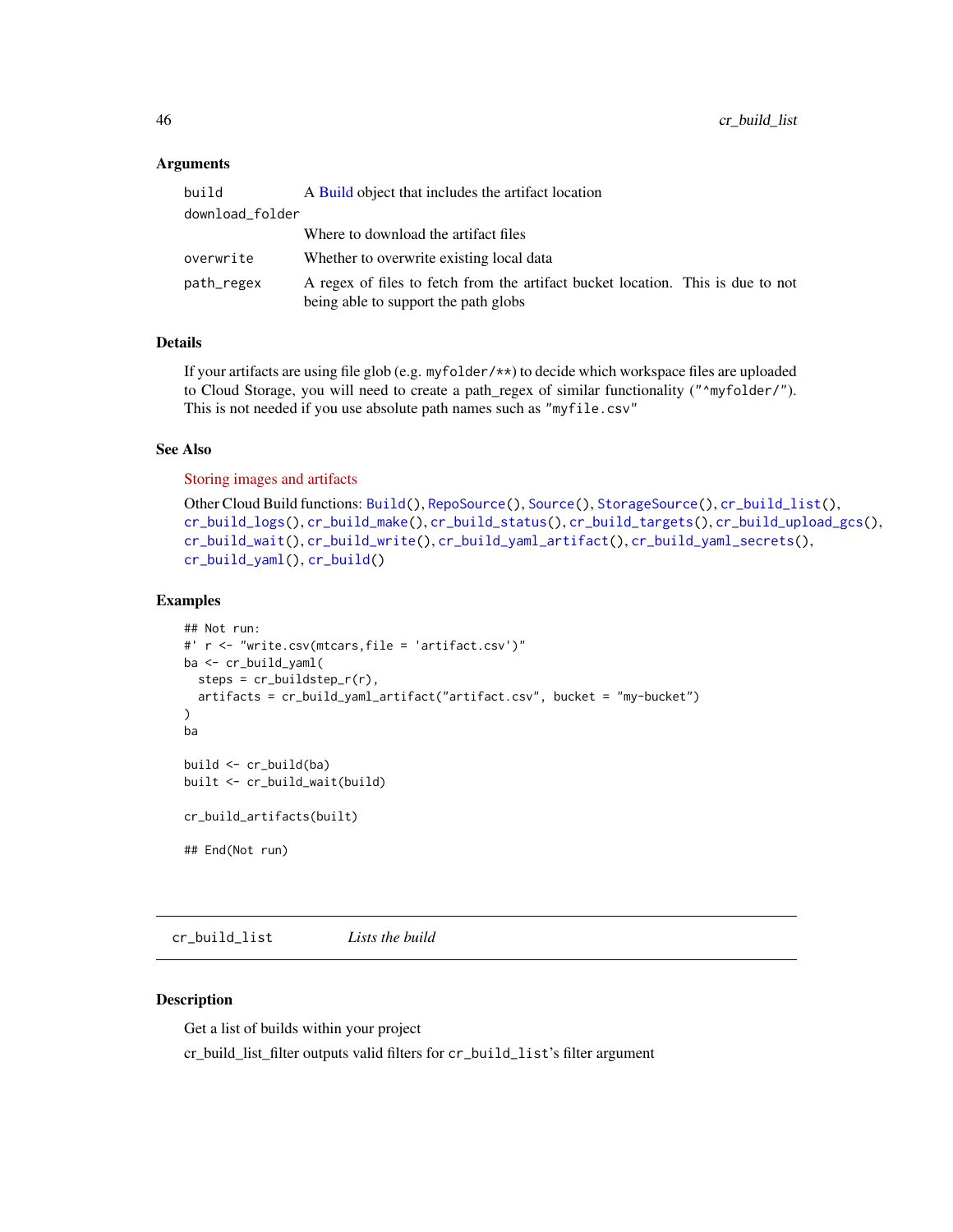# cr\_build\_list 47

### Usage

```
cr_build_list(
  filter = NULL,
  projectId = cr_project_get(),
  pageSize = 1000,
  data_frame_output = TRUE
\lambdacr_build_list_filter(
  field,
  operator = c("="", " !=", " >", " >="", " < " < " , " <=" "value
\lambda
```
## Arguments

| filter            | Text filter for the list - use cr_build_list_filter() or a raw string                                                                                                                                                         |  |
|-------------------|-------------------------------------------------------------------------------------------------------------------------------------------------------------------------------------------------------------------------------|--|
| projectId         | ID of the project                                                                                                                                                                                                             |  |
| pageSize          | How many builds to fetch per page                                                                                                                                                                                             |  |
| data_frame_output |                                                                                                                                                                                                                               |  |
|                   | If TRUE will output a data frame of a subset of info from the builds, merged<br>with the list of triggers from cr_buildtrigger_list. Set to FALSE to return a list<br>of Build objects similar to output from cr_build_status |  |
| field             | The field you want to filter on. Will validate.                                                                                                                                                                               |  |
| operator          | The type of comparision for the filter                                                                                                                                                                                        |  |
| value             | The value for the filter's field. Auto-formats POSIX ct and Date objects                                                                                                                                                      |  |
|                   |                                                                                                                                                                                                                               |  |

# Details

When data\_frame\_output=TRUE results are sorted with the latest buildStartTime in the first row

If filter is NULL then this will return all historic builds. To use filters, ensure you use "" and not '' to quote the fields e.g. 'status!="SUCCESS"' and 'status="SUCCESS"' - see [Filtering build results](https://cloud.google.com/build/docs/view-build-results#filtering_build_results_using_queries) [docs.](https://cloud.google.com/build/docs/view-build-results#filtering_build_results_using_queries) cr\_build\_list\_filter helps you construct valid filters. More complex filters can be done using a combination of [paste](#page-0-0) and cr\_build\_list\_filter() - see examples

Use [POSIXct](#page-0-0) via functions like [Sys.time](#page-0-0) to have them formatted into valid timestamps for time related fields, or [Date](#page-0-0) objects via functions like [Sys.Date](#page-0-0)

#### See Also

<https://cloud.google.com/build/docs/api/reference/rest/v1/projects.builds/list>

Other Cloud Build functions: [Build\(](#page-3-0)), [RepoSource\(](#page-108-0)), [Source\(](#page-109-0)), [StorageSource\(](#page-110-0)), [cr\\_build\\_artifacts\(](#page-44-1)), [cr\\_build\\_logs\(](#page-48-0)), [cr\\_build\\_make\(](#page-49-0)), [cr\\_build\\_status\(](#page-56-0)), [cr\\_build\\_targets\(](#page-57-0)), [cr\\_build\\_upload\\_gcs\(](#page-60-0)), [cr\\_build\\_wait\(](#page-62-0)), [cr\\_build\\_write\(](#page-62-1)), [cr\\_build\\_yaml\\_artifact\(](#page-65-0)), [cr\\_build\\_yaml\\_secrets\(](#page-66-0)), [cr\\_build\\_yaml\(](#page-63-0)), [cr\\_build\(](#page-7-0))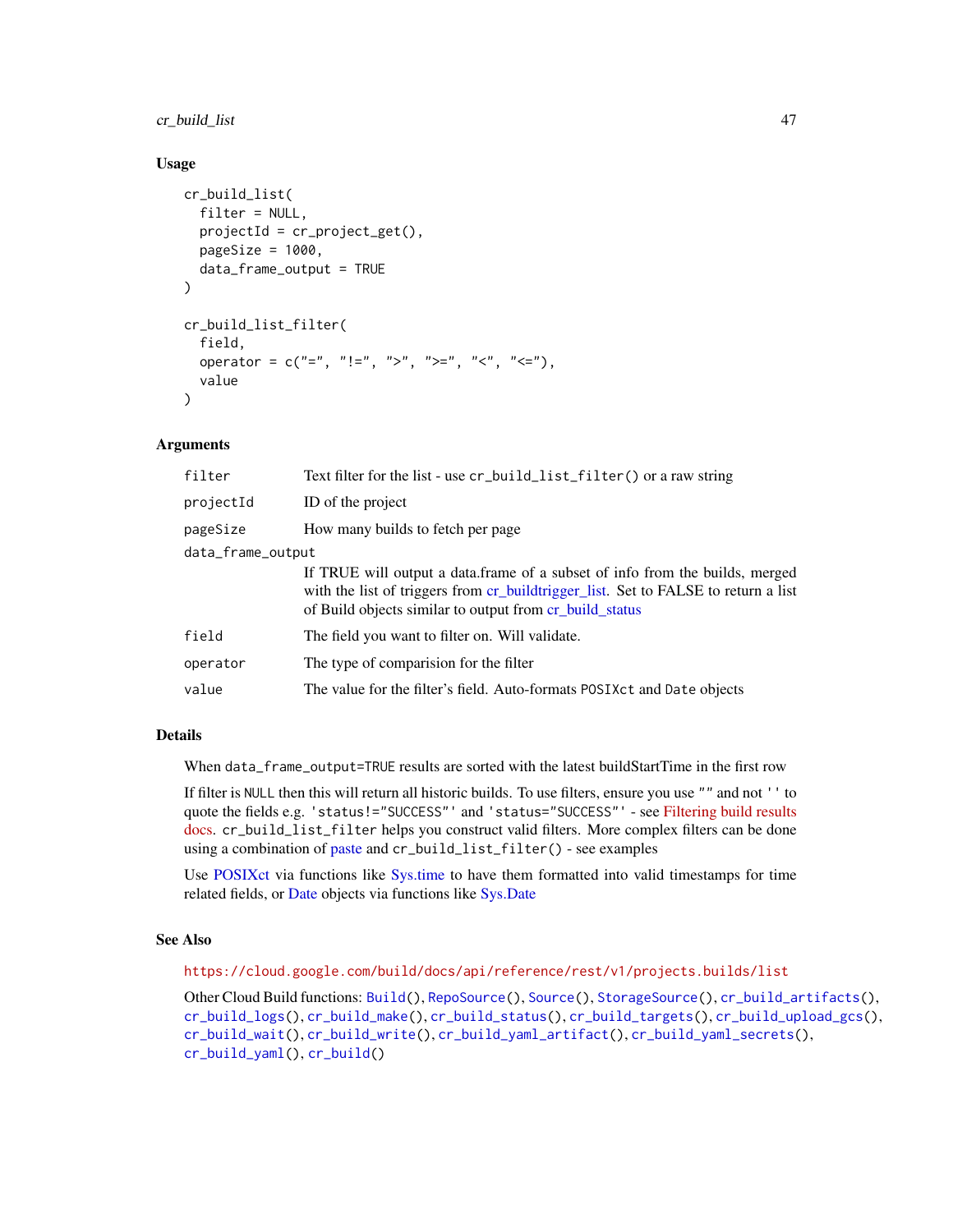```
## Not run:
# merge with buildtrigger list
cr_build_list()
# output a list of build objects
cr_build_list(data_frame_output = FALSE)
# output a list of builds that failed using raw string
cr_build_list('status!="SUCCESS"')
# output builds for a specific trigger using raw string
cr_build_list('trigger_id="af2c7ddc-e4eb-4170-b938-a4babb53bac6"')
# use cr_build_list_filter to help validate filters
failed_builds <- cr_build_list_filter("status", "!=", "SUCCESS")
cr_build_list(failed_builds)
f1 <- cr_build_list_filter(
  "trigger_id", "=", "af2c7ddc-e4eb-4170-b938-a4babb53bac6"
\lambdacr_build_list(f1)
# do AND (and other) filters via paste() and cr_build_list_filter()
cr_build_list(paste(f1, "AND", failed_builds))
# builds in last 5 days
last_five <- cr_build_list_filter("create_time", ">", Sys.Date() - 5)
cr_build_list(last_five)
# builds in last 60 mins
last_hour <- cr_build_list_filter("create_time", ">", Sys.time() - 3600)
cr_build_list(last_hour)
# builds for this package's buildtrigger
gcr_trigger_id <- "0a3cade0-425f-4adc-b86b-14cde51af674"
gcr_bt <- cr_build_list_filter(
  "trigger_id",
  value = gcr_trigger_id
\lambdagcr_builds <- cr_build_list(gcr_bt)
# get logs for last build
last_build <- gcr_builds[1, ]
last_build_logs <- cr_build_logs(log_url = last_build$bucketLogUrl)
tail(last_build_logs, 10)
## End(Not run)
```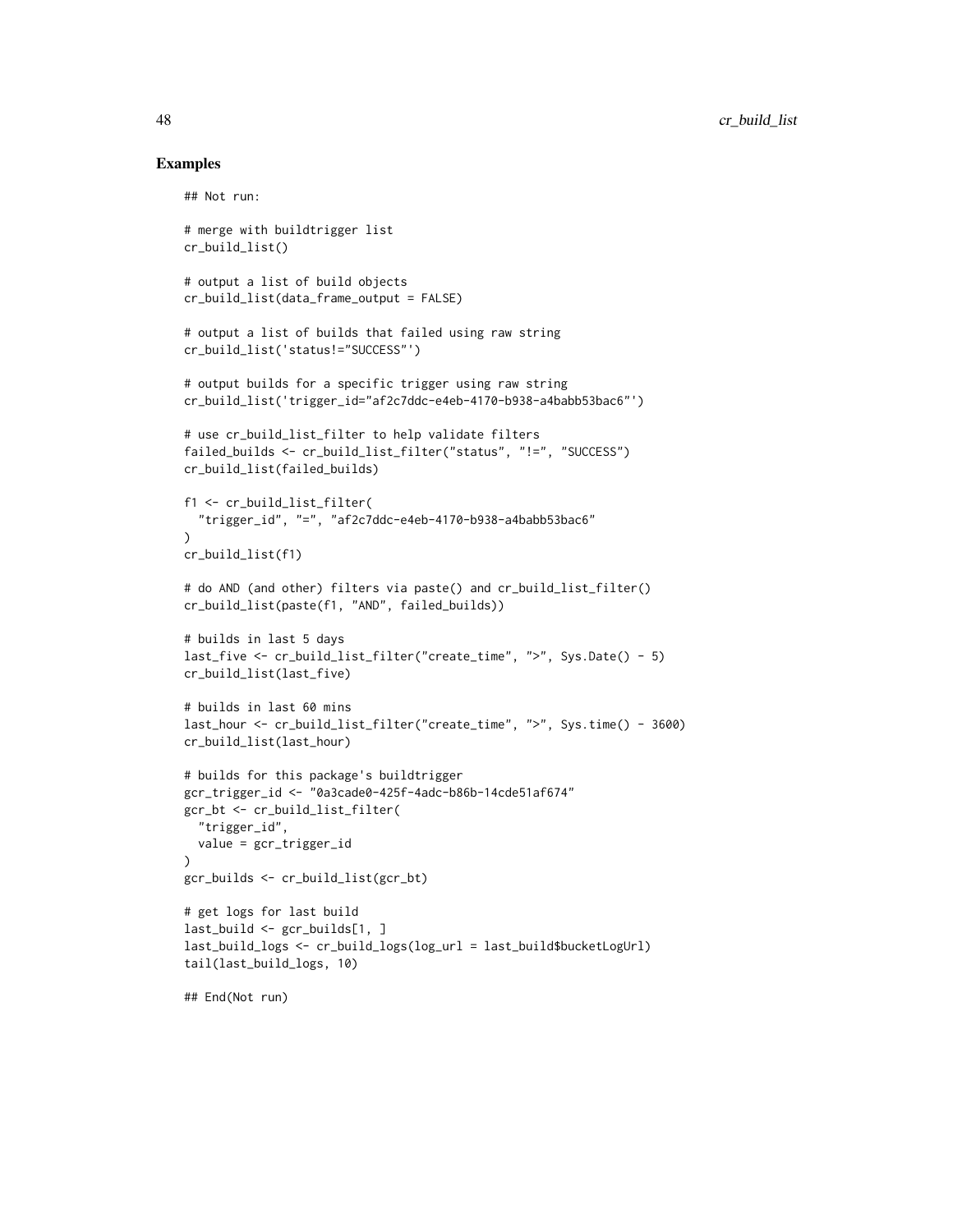# <span id="page-48-1"></span><span id="page-48-0"></span>Description

This lets you download the logs to your local R session, rather than viewing them in the Cloud Console.

#### Usage

```
cr_build_logs(built = NULL, log_url = NULL)
cr_buildtrigger_logs(
  trigger_name = NULL,
  trigger_id = NULL,
  projectId = cr_project_get()
)
```
### Arguments

| built        | The built object from cr_build_status or cr_build_wait                                                                                                      |
|--------------|-------------------------------------------------------------------------------------------------------------------------------------------------------------|
| log_url      | You can optionally instead of built provide the direct gs:// URI to the log here.<br>It is in the format $gs://{\text{bucket}}}/log-{\text{fluidId}}$ . txt |
| trigger_name | The trigger name to check, will be used to look up trigger id                                                                                               |
| trigger_id   | If supplied, trigger_name will be ignored                                                                                                                   |
| projectId    | The project containing the trigger_id                                                                                                                       |

#### Details

By default, Cloud Build stores your build logs in a Google-created Cloud Storage bucket. You can view build logs store in the Google-created Cloud Storage bucket, but you cannot make any other changes to it. If you require full control over your logs bucket, store the logs in a user-created Cloud Storage bucket.

### See Also

<https://cloud.google.com/build/docs/securing-builds/store-manage-build-logs>

[cr\\_build\\_logs\\_badger](#page-67-0) to see logs for a badger created build

Other Cloud Build functions: [Build\(](#page-3-0)), [RepoSource\(](#page-108-0)), [Source\(](#page-109-0)), [StorageSource\(](#page-110-0)), [cr\\_build\\_artifacts\(](#page-44-1)), [cr\\_build\\_list\(](#page-45-0)), [cr\\_build\\_make\(](#page-49-0)), [cr\\_build\\_status\(](#page-56-0)), [cr\\_build\\_targets\(](#page-57-0)), [cr\\_build\\_upload\\_gcs\(](#page-60-0)), [cr\\_build\\_wait\(](#page-62-0)), [cr\\_build\\_write\(](#page-62-1)), [cr\\_build\\_yaml\\_artifact\(](#page-65-0)), [cr\\_build\\_yaml\\_secrets\(](#page-66-0)), [cr\\_build\\_yaml\(](#page-63-0)), [cr\\_build\(](#page-7-0))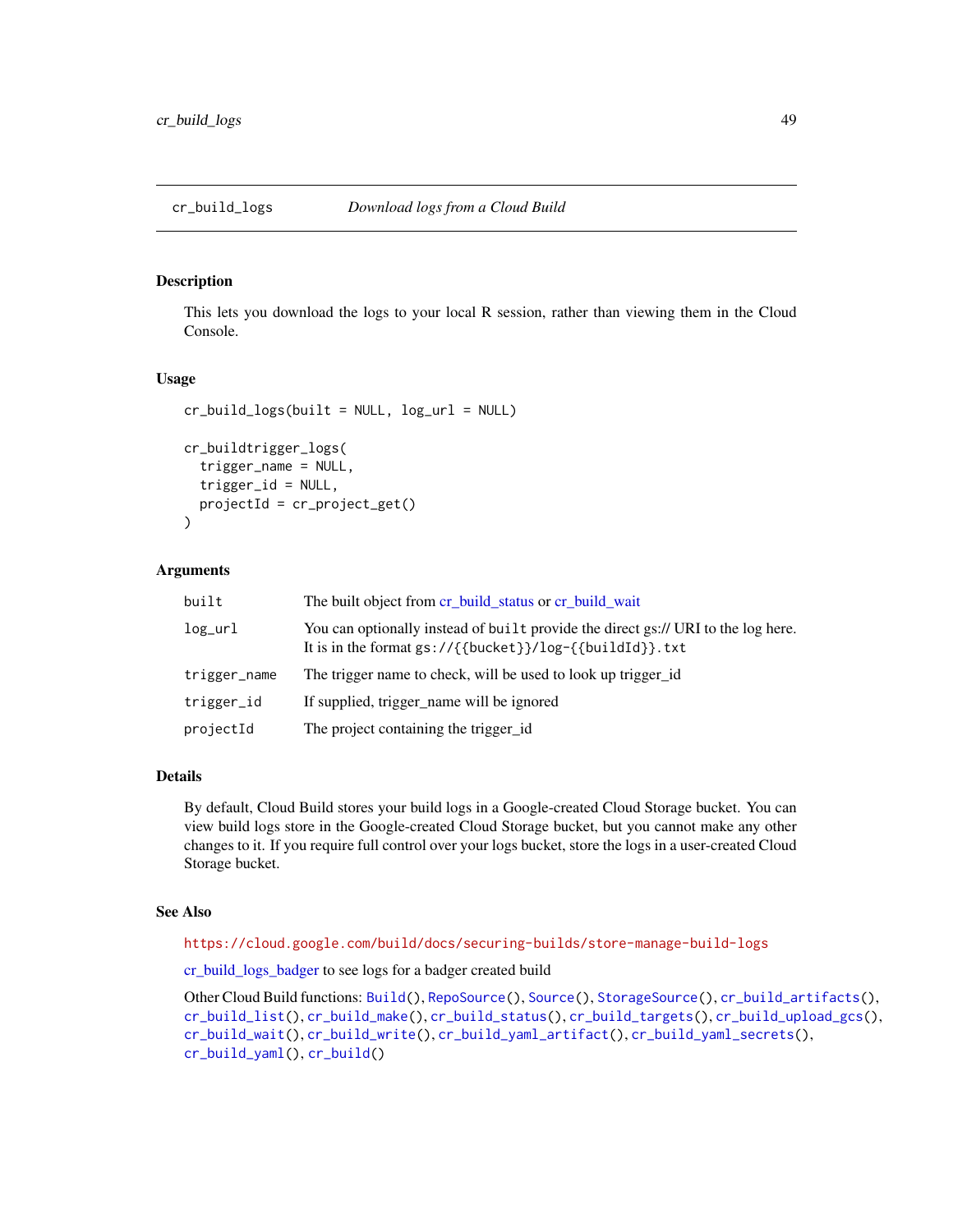### Examples

```
## Not run:
s_yaml <- cr_build_yaml(steps = cr_buildstep("gcloud", "version"))
build <- cr_build_make(s_yaml)
built <- cr_build(build)
the_build <- cr_build_wait(built)
cr_build_logs(the_build)
# [1] "starting build \"6ce86e05-b0b1-4070-a849-05ec9020fd3b\""
# [2] ""
# [3] "FETCHSOURCE"
# [4] "BUILD"
# [5] "Already have image (with digest): gcr.io/cloud-builders/gcloud"
# [6] "Google Cloud SDK 325.0.0"
# [7] "alpha 2021.01.22"
# [8] "app-engine-go 1.9.71"
# ...
## End(Not run)
## Not run:
# get your trigger name
ts <- cr_buildtrigger_list()
ts$buildTriggerName
my_trigger <- "package-checks"
last_logs <- cr_buildtrigger_logs(my_trigger)
my_trigger_id <- "0a3cade0-425f-4adc-b86b-14cde51af674"
last_logs <- cr_buildtrigger_logs(trigger_id = my_trigger_id)
## End(Not run)
```
<span id="page-49-0"></span>cr\_build\_make *Make a Cloud Build object out of a cloudbuild.yml file*

#### Description

This creates a [Build](#page-3-0) object via the standard cloudbuild.yaml format

### Usage

```
cr_build_make(
  yaml,
  source = NULL,
  timeout = NULL,
  images = NULL,
  artifacts = NULL,
  options = NULL,
  substitutions = NULL,
```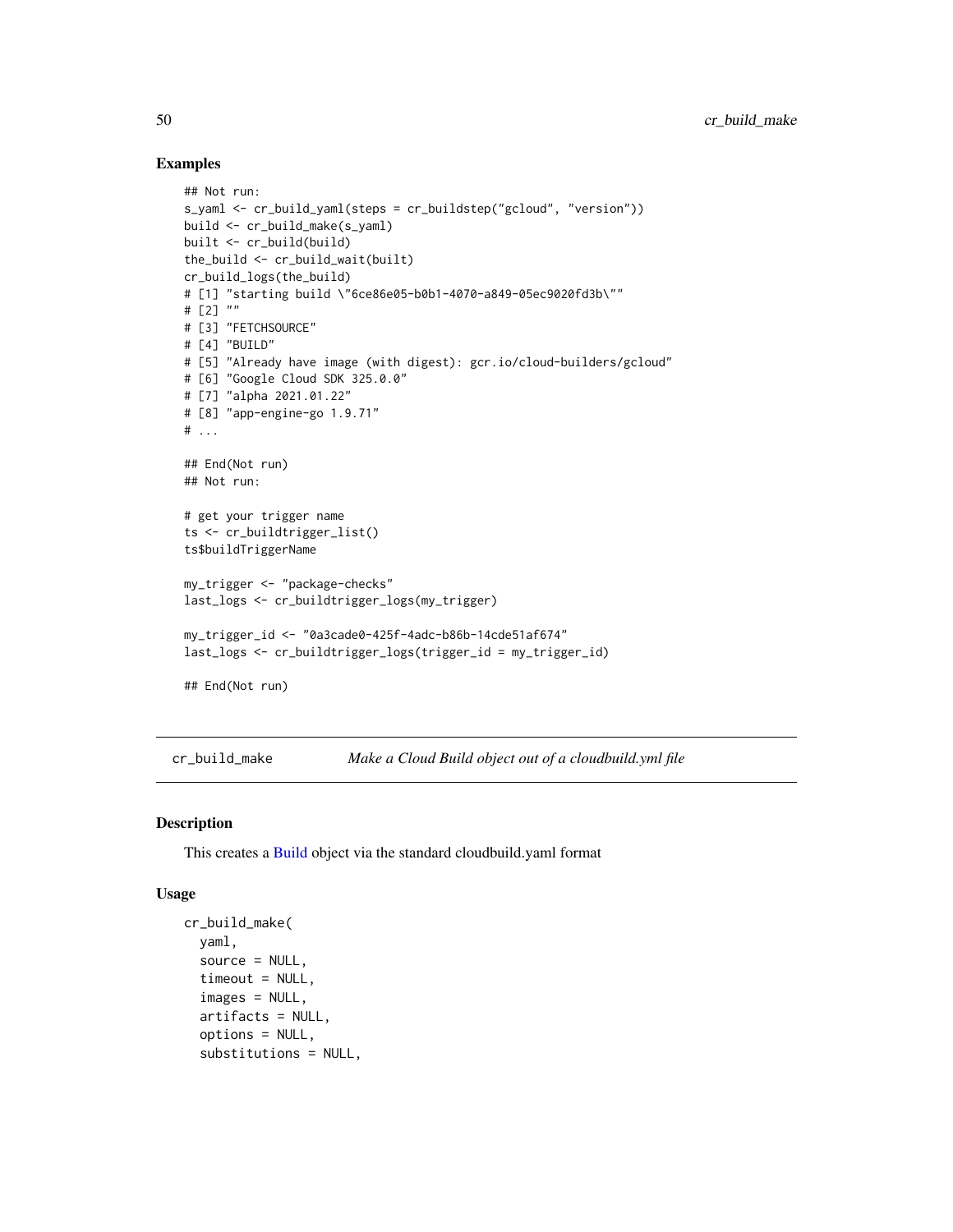```
availableSecrets = NULL,
  serviceAccount = NULL,
  logsBucket = NULL
\lambda
```
#### Arguments

| yaml                              | A Yaml object created from cr_build_yaml or a file location of a .yaml/.yml<br>cloud build file               |
|-----------------------------------|---------------------------------------------------------------------------------------------------------------|
| source                            | A Source object specifying the location of the source files to build, usually cre-<br>ated by cr_build_source |
| timeout                           | Amount of time that this build should be allowed to run, to second                                            |
| images                            | A list of images to be pushed upon the successful completion of all build                                     |
| artifacts                         | Artifacts that may be built via cr_build_yaml_artifact                                                        |
| options                           | Options to pass to a Cloud Build                                                                              |
| substitutions<br>availableSecrets | Substitutions data for 'Build' resource                                                                       |
|                                   | Secret Manager objects built by cr_build_yaml_secrets                                                         |
|                                   | serviceAccount service account email to be used for the build                                                 |
| logsBucket                        | The gs:// location of a bucket to put logs in                                                                 |

### See Also

<https://cloud.google.com/build/docs/build-config-file-schema>

```
Other Cloud Build functions: Build(), RepoSource(), Source(), StorageSource(), cr_build_artifacts(),
cr_build_list(), cr_build_logs(), cr_build_status(), cr_build_targets(), cr_build_upload_gcs(),
cr_build_wait(), cr_build_write(), cr_build_yaml_artifact(), cr_build_yaml_secrets(),
cr_build_yaml(), cr_build()
```
#### Examples

```
cloudbuild <- system.file("cloudbuild/cloudbuild.yaml",
  package = "googleCloudRunner"
\mathcal{L}cr_build_make(cloudbuild)
```
cr\_build\_schedule\_http

*Create a Cloud Scheduler HTTP target from a Cloud Build object*

# <span id="page-50-0"></span>Description

This enables Cloud Scheduler to trigger Cloud Builds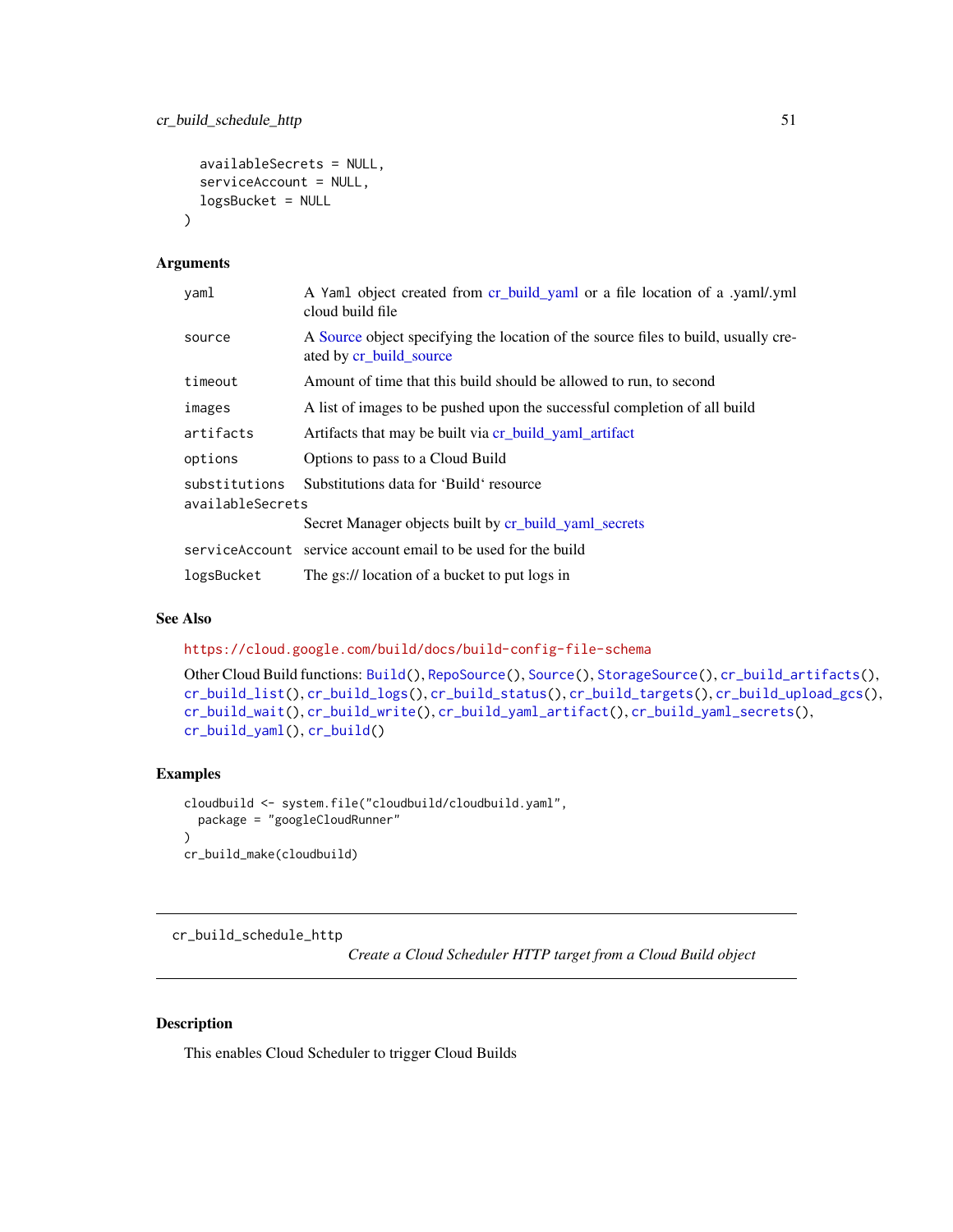# Usage

```
cr_build_schedule_http(
  build,
  email = cr_{email\_get(),}projectId = cr_project_get()
\mathcal{L}cr_schedule_http(build, email = cr_email_get(), projectId = cr_project_get())
cr_schedule_pubsub(
  topicName,
  PubsubMessage = NULL,
  data = NULL,attributes = NULL,
  projectId = cr_project_get()
)
cr_schedule(
  name,
  schedule = NULL,
  httpTarget = NULL,
  pubsubTarget = NULL,
  description = NULL,
  overwrite = FALSE,
  timeZone = Sys.timezone(),
  region = cr_region_get(),
  projectId = cr_project_get()
\mathcal{L}
```
# Arguments

| build         | A Build object created via cr_build_make or cr_build                                                                                                                                        |
|---------------|---------------------------------------------------------------------------------------------------------------------------------------------------------------------------------------------|
| email         | The email that will authenticate the job set via cr_email_set                                                                                                                               |
| projectId     | The GCP project to run within usually set with cr_project_set                                                                                                                               |
| topicName     | The name of the Cloud Pub/Sub topic or a Topic object from topics_get                                                                                                                       |
| PubsubMessage | A PubsubMessage object generated via PubsubMessage. If used, then do not<br>send in 'data' or 'attributes' arguments as will be redundant since this variable<br>will hold the information. |
| data          | The message payload for PubsubMessage. An R object that will be turned into<br>JSON via [jsonlite] and then base64 encoded into the PubSub format.                                          |
| attributes    | Attributes for PubsubMessage.                                                                                                                                                               |
| name          | Name to call your scheduled job                                                                                                                                                             |
| schedule      | A cron schedule e.g. "15 $5 \times \times \times$ "                                                                                                                                         |
| httpTarget    | A HTTP target object HttpTarget                                                                                                                                                             |
| pubsubTarget  | A Pub/Sub target object PubsubTarget such as created via cr_schedule_pubsub                                                                                                                 |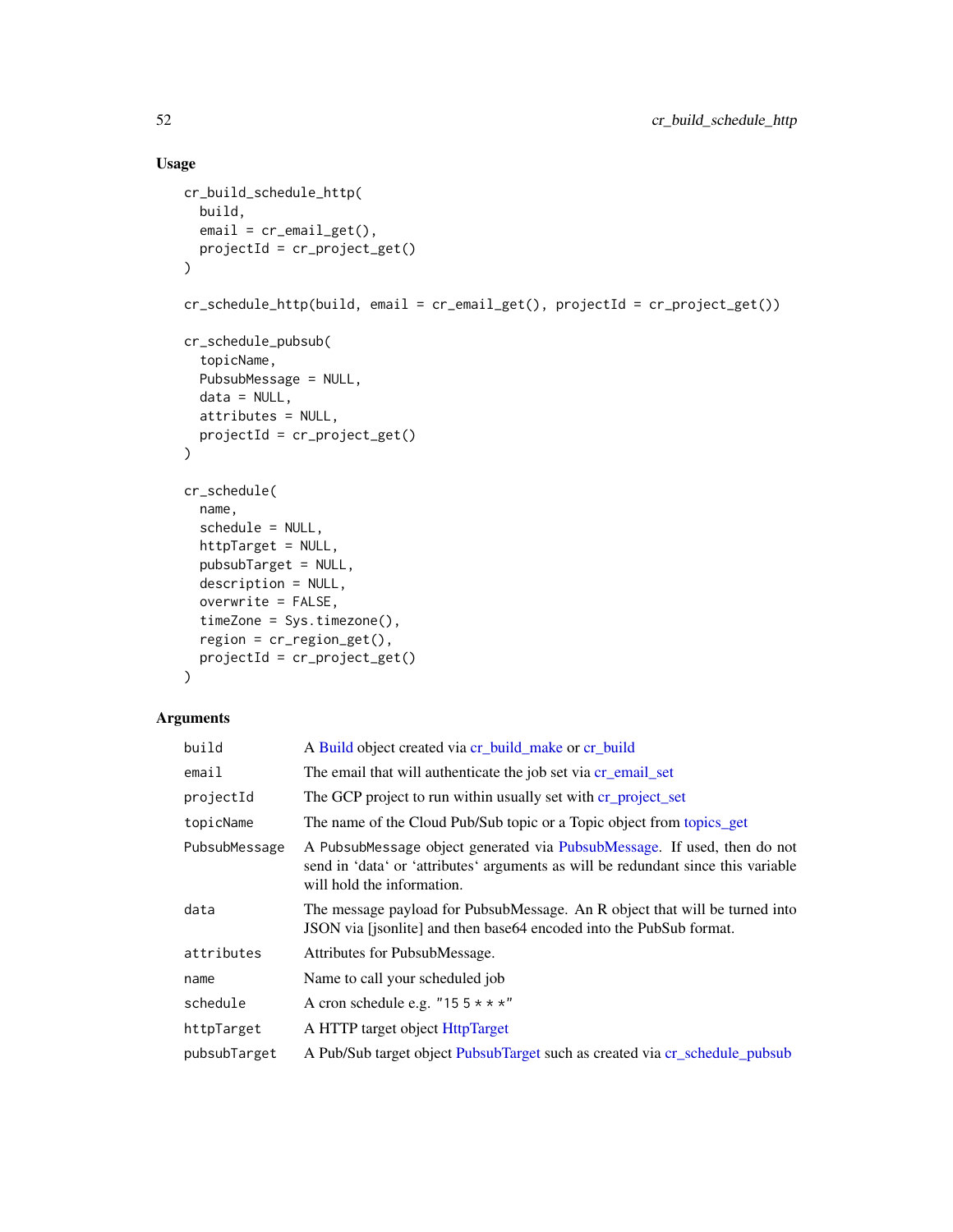| description | Optionally caller-specified in CreateJob or                                                                                                                               |
|-------------|---------------------------------------------------------------------------------------------------------------------------------------------------------------------------|
| overwrite   | If TRUE and an existing job with the same name exists, will overwrite it with<br>the new parameters                                                                       |
| timeZone    | Specifies the time zone to be used in interpreting schedule. If set to NULL will<br>be "UTC". Note that some time zones include a provision for daylight savings<br>time. |
| region      | The region usually set with cr_region_set                                                                                                                                 |

#### Details

Ensure you have a service email with [cr\\_email\\_set](#page-84-0) of format service-{project-number}@gcp-sa-cloudscheduler.iam. with Cloud Scheduler Service Agent role as per https://cloud.google.com/scheduler/docs/http-targetauth#add

You can parametrise builds by sending in values within PubSub. To read the data in the message set a substitution variable that picks up the data. For example \_VAR1=\$(body.message.data.var1)

If your schedule to PubSub fails with a permission error, try turning the Cloud Scheduler API off and on again the Cloud Console, which will refresh the Google permissions.

#### Value

cr\_schedule\_http returns a [HttpTarget](#page-104-0) object for use in [cr\\_schedule](#page-50-0)

cr\_schedule\_pubsub returns a [PubsubTarget](#page-107-0) object for use within [cr\\_schedule](#page-50-0) or [cr\\_schedule\\_build](#page-95-0)

A gar\_scheduleJob class object

### See Also

https://cloud.google.com/build/docs/api/reference/rest/v1/projects.builds/create

[Google Documentation for Cloud Scheduler](https://cloud.google.com/scheduler/docs/reference/rest/v1/projects.locations.jobs/create)

Other Cloud Scheduler functions: [HttpTarget\(](#page-104-0)), [Job\(](#page-105-0)), [PubsubTarget\(](#page-107-0)), [cr\\_run\\_schedule\\_http\(](#page-93-0)), [cr\\_schedule\\_delete\(](#page-96-0)), [cr\\_schedule\\_get\(](#page-97-0)), [cr\\_schedule\\_list\(](#page-97-1)), [cr\\_schedule\\_pause\(](#page-98-0)), [cr\\_schedule\\_run\(](#page-99-0))

Other Cloud Scheduler functions: [HttpTarget\(](#page-104-0)), [Job\(](#page-105-0)), [PubsubTarget\(](#page-107-0)), [cr\\_run\\_schedule\\_http\(](#page-93-0)), [cr\\_schedule\\_delete\(](#page-96-0)), [cr\\_schedule\\_get\(](#page-97-0)), [cr\\_schedule\\_list\(](#page-97-1)), [cr\\_schedule\\_pause\(](#page-98-0)), [cr\\_schedule\\_run\(](#page-99-0))

```
cloudbuild <- system.file("cloudbuild/cloudbuild.yaml", package = "googleCloudRunner")
build1 <- cr_build_make(cloudbuild)
build1
## Not run:
cr_schedule("cloud-build-test1",
  schedule = "15 \; 5 \; * \; * \; *",httpTarget = cr_schedule_http(build1)
)
# a cloud build you would like to schedule
```

```
itworks <- cr_build("cloudbuild.yaml", launch_browser = FALSE)
```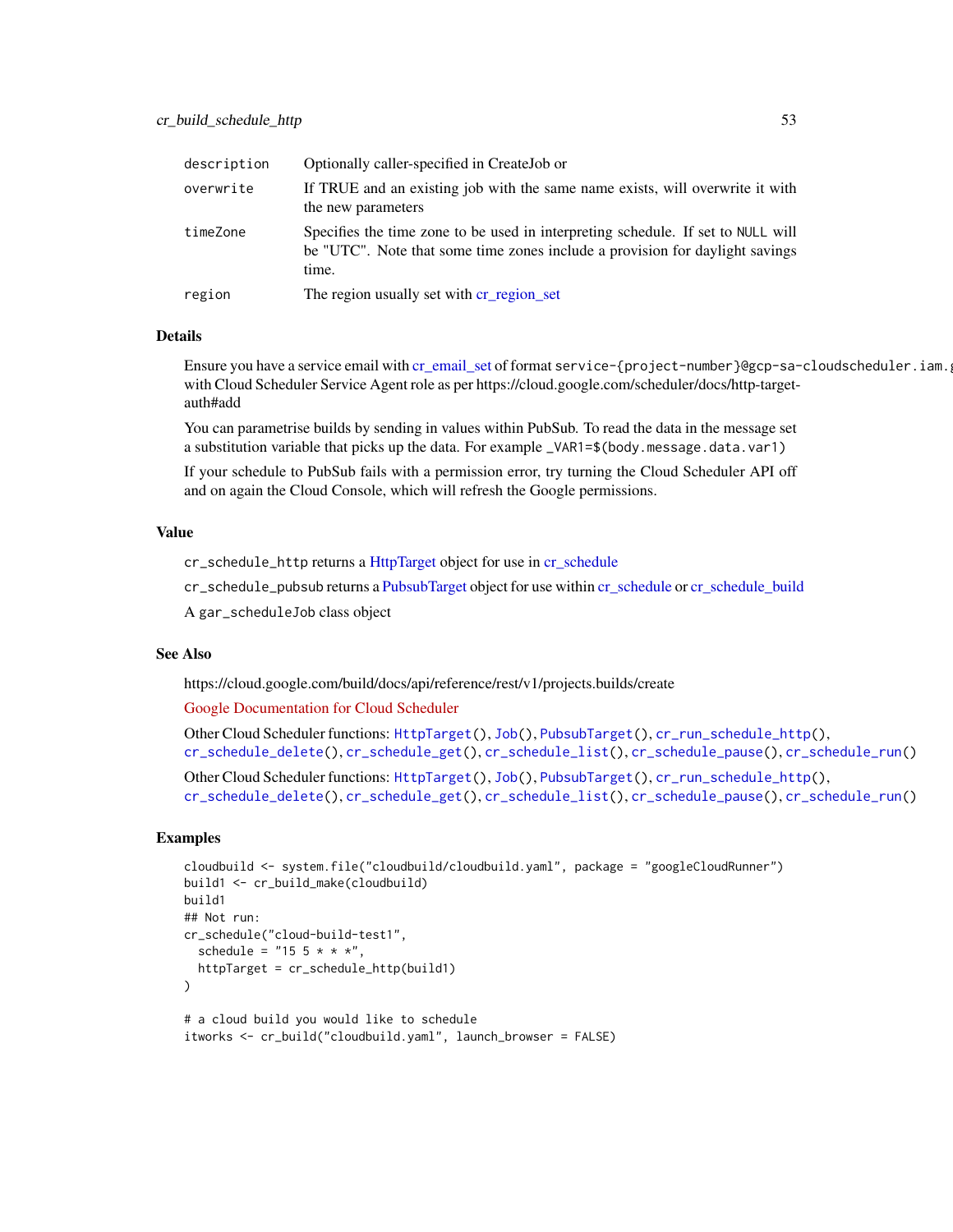```
# once working, pass in the build to the scheduler
cr_schedule("itworks-schedule",
  schedule = "15 \; 5 \; * \; * \; *",
  httpTarget = cr_schedule_http(itworks)
\lambda## End(Not run)
cr_project_set("my-project")
cr_bucket_set("my-bucket")
cloudbuild <- system.file("cloudbuild/cloudbuild.yaml",
  package = "googleCloudRunner"
)
bb <- cr_build_make(cloudbuild)
## Not run:
# create a pubsub topic either in Google Console webUI or library(googlePubSubR)
library(googlePubsubR)
pubsub_auth()
topics_create("test-topic")
## End(Not run)
# create build trigger that will watch for messages to your created topic
pubsub_trigger <- cr_buildtrigger_pubsub("test-topic")
pubsub_trigger
## Not run:
# create the build trigger with in-line build
cr_buildtrigger(bb, name = "pubsub-triggered", trigger = pubsub_trigger)
# create scheduler that calls the pub/sub topic
cr_schedule("cloud-build-pubsub",
  "15 \; 5 \; * \; * \; *"\,,pubsubTarget = cr_schedule_pubsub("test-topic")
\mathcal{L}## End(Not run)
# builds can be also parametrised to respond to parameters within your pubsub topic
# this cloudbuild echos back the value sent in 'var1'
cloudbuild <- system.file("cloudbuild/cloudbuild_substitutions.yml",
  package = "googleCloudRunner"
)
the_build <- cr_build_make(cloudbuild)
# var1 is sent via Pubsub to the buildtrigger
message \le list(var1 = "hello mum")
send_me <- jsonlite::base64_enc(jsonlite::toJSON(message))
# create build trigger that will work from pub/subscription
pubsub_trigger <- cr_buildtrigger_pubsub("test-topic")
## Not run:
cr_buildtrigger(the_build, name = "pubsub-triggered-subs", trigger = pubsub_trigger)
```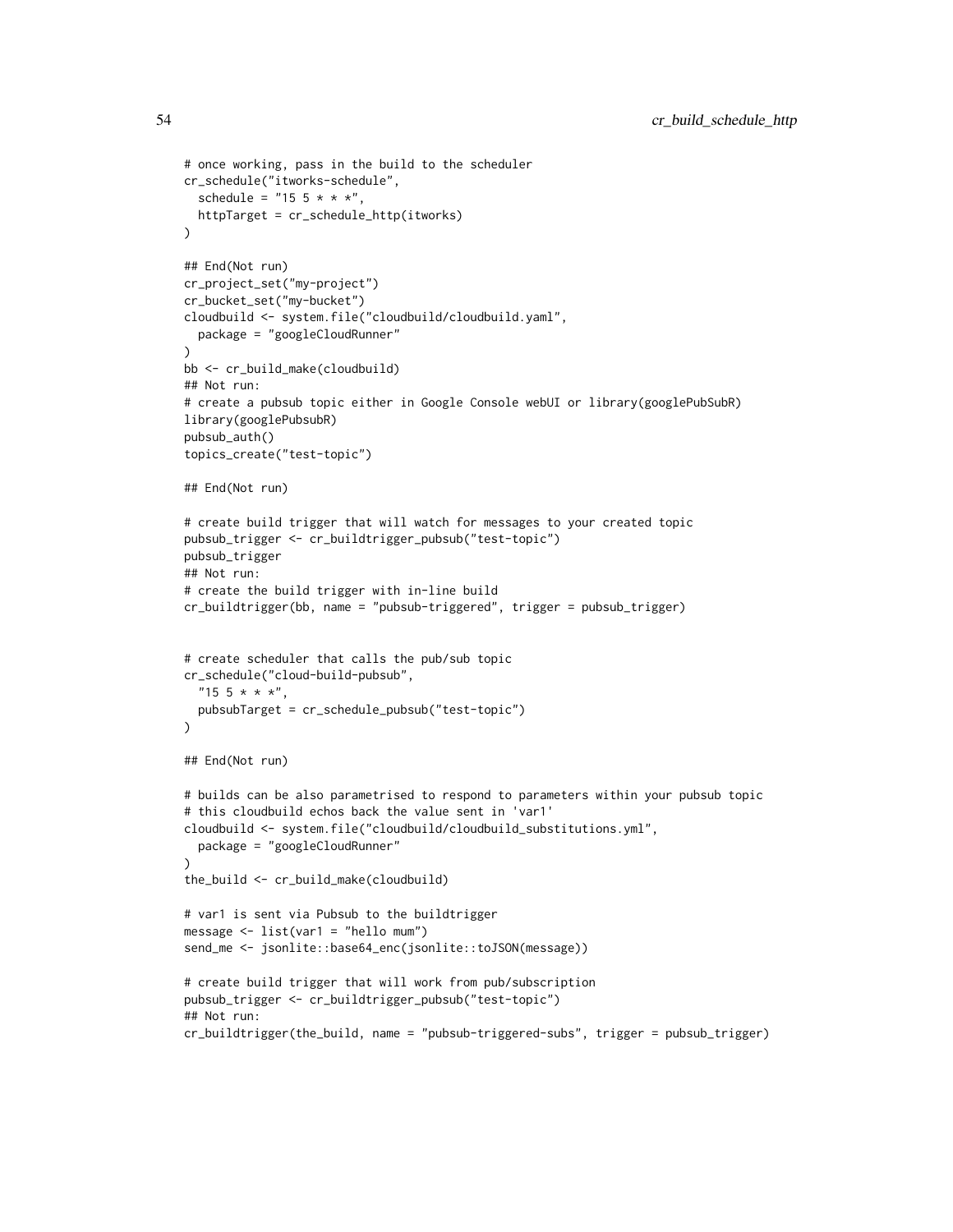```
# create scheduler that calls the pub/sub topic with a parameter
cr_schedule("cloud-build-pubsub",
  "15 \; 5 \; * \; * \; *",pubsubTarget = cr_schedule_pubsub("test-topic",
   data = send_me
  )
\lambda## End(Not run)
## Not run:
cr_project_set("my-project")
cr_region_set("europe-west1")
cr_schedule("test",
      "******",
      httpTarget = HttpTarget(uri="https://code.markedmondson.me"))
# schedule a cloud build (no source)
build1 <- cr_build_make("cloudbuild.yaml")
cr_schedule("cloud-build-test", "15 5 * * *",
             httpTarget = cr_schedule_http(build1))
# schedule a cloud build with code source from GCS bucket
my_gcs_source <- cr_build_upload_gcs("my_folder", bucket = cr_get_bucket())
build <- cr_build_make("cloudbuild.yaml", source = my_gcs_source)
cr_schedule("cloud-build-test2", "15 5 * * *",
            httpTarget = cr_schedule_http(build))
# update a schedule with the same name - only supply what you want to change
cr_schedule("cloud-build-test2", "12 6 * * *", overwrite=TRUE)
# By default will use the timezone as specified by Sys.timezone() - change
# this by supplying it directly
cr_schedule("timzone-utc", "12 2 * * *", timeZone = "UTC")
# schedule private Cloud Run app
# for authenticated Cloud Run apps - create with allowUnauthenticated=FALSE
cr_deploy_run("my-app", allowUnauthenticated = TRUE)
# deploying via R will help create a service email called my-app-invoker
cr_run_email("my-app")
#> "my-app-invoker@your-project.iam.gserviceaccount.com"
# schedule the endpoint
my_app <- cr_run_get("my-app")
endpoint <- paste0(my_app$status$url, "/fetch_stuff")
app_sched <- cr_run_schedule_http(endpoint, http_method = "GET",
                                  email = cr_run_email("my-app"))
cr_schedule("my-app-scheduled-1", schedule = "16 4 * * *",
            httpTarget = app_sched)
```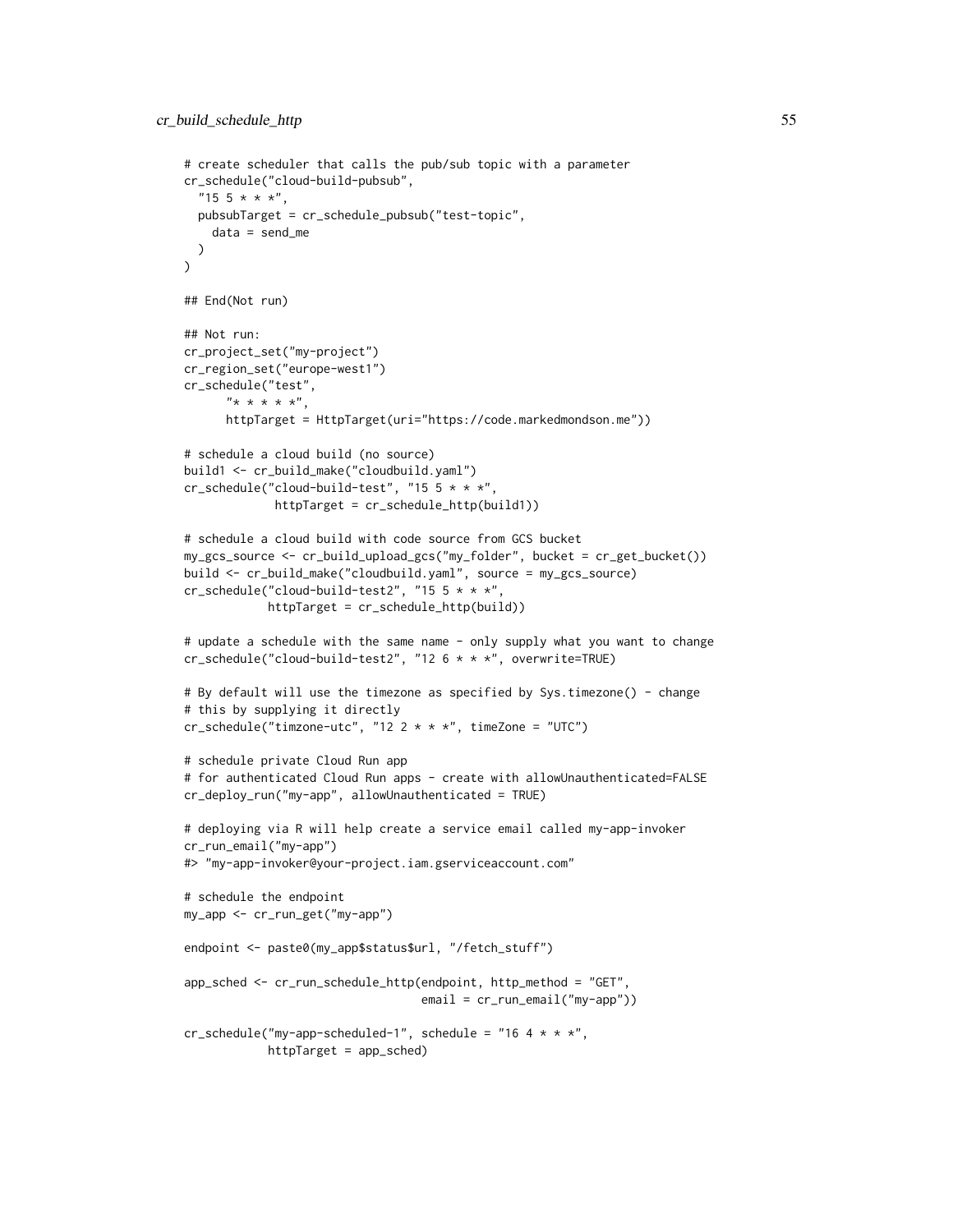```
# creating build triggers that respond to pubsub events
\dontrun{
# create a pubsub topic either in webUI or via library(googlePubSubR)
library(googlePubsubR)
pubsub_auth()
topics_create("test-topic")
}
# create build trigger that will work from pub/subscription
pubsub_trigger <- cr_buildtrigger_pubsub("test-topic")
pubsub_trigger
\dontrun{
# create the build trigger with in-line build
cr_buildtrigger(bb, name = "pubsub-triggered", trigger = pubsub_trigger)
# create scheduler that calls the pub/sub topic
cr_schedule("cloud-build-pubsub",
            "15 \; 5 \; * \; * \; *",pubsubTarget = cr_schedule_pubsub("test-topic"))
}
## End(Not run)
```
<span id="page-55-0"></span>cr\_build\_source *Build a source object*

#### Description

This creates a source object for a build. Note you may instead want to use sources connected to a Build Trigger in which case see [cr\\_buildtrigger\\_repo](#page-42-0)

# Usage

```
cr_build_source(x)
## S3 method for class 'gar_RepoSource'
cr_build_source(x)
## S3 method for class 'gar_StorageSource'
cr_build_source(x)
```
#### Arguments

x A [RepoSource](#page-108-0) or a [StorageSource](#page-110-0) object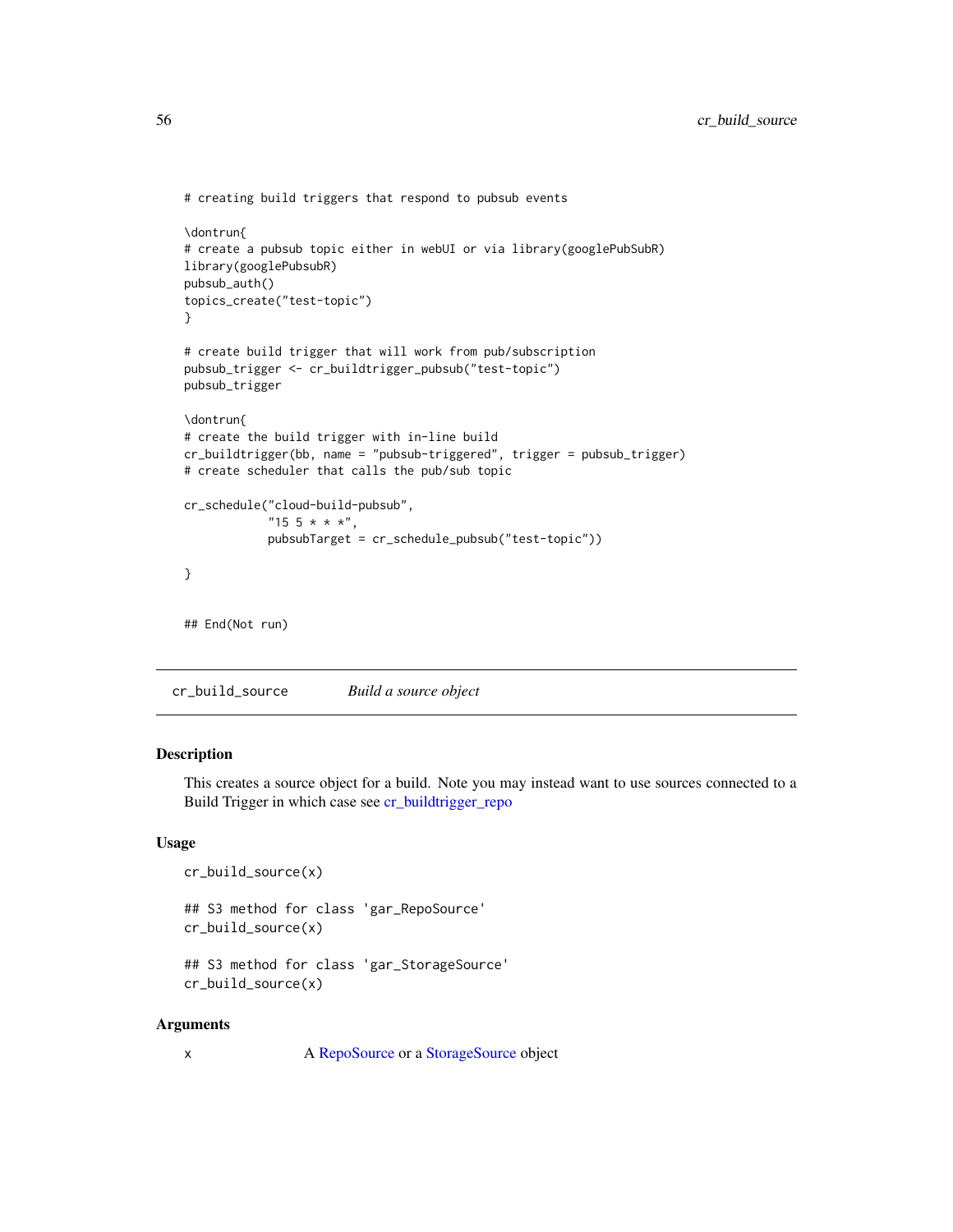# cr\_build\_status 57

### Examples

```
repo <- RepoSource("my_repo", branchName = "master")
gcs <- StorageSource("my_code.tar.gz", "gs://my-bucket")
cr_build_source(repo)
cr_build_source(gcs)
my_gcs_source <- cr_build_source(gcs)
my_repo_source <- cr_build_source(repo)
## Not run:
build1 <- cr_build("cloudbuild.yaml", source = my_gcs_source)
build2 <- cr_build("cloudbuild.yaml", source = my_repo_source)
## End(Not run)
```
<span id="page-56-0"></span>cr\_build\_status *Returns information about a previously requested build.*

#### Description

The 'Build' that is returned includes its status (such as 'SUCCESS','FAILURE', or 'WORKING'), and timing information.

#### Usage

```
cr_build_status(id = .Last.value, projectId = cr_project_get())
```
#### Arguments

| id        | ID of the build or a BuildOperationMetadata object |
|-----------|----------------------------------------------------|
| projectId | ID of the project                                  |

#### Value

A gar\_Build object [Build](#page-3-0) or NULL if not found

#### See Also

[https://cloud.google.com/build/docs/api/reference/rest/v1/projects.builds#Build.](https://cloud.google.com/build/docs/api/reference/rest/v1/projects.builds#Build.Status) [Status](https://cloud.google.com/build/docs/api/reference/rest/v1/projects.builds#Build.Status)

Other Cloud Build functions: [Build\(](#page-3-0)), [RepoSource\(](#page-108-0)), [Source\(](#page-109-0)), [StorageSource\(](#page-110-0)), [cr\\_build\\_artifacts\(](#page-44-1)), [cr\\_build\\_list\(](#page-45-0)), [cr\\_build\\_logs\(](#page-48-0)), [cr\\_build\\_make\(](#page-49-0)), [cr\\_build\\_targets\(](#page-57-0)), [cr\\_build\\_upload\\_gcs\(](#page-60-0)), [cr\\_build\\_wait\(](#page-62-0)), [cr\\_build\\_write\(](#page-62-1)), [cr\\_build\\_yaml\\_artifact\(](#page-65-0)), [cr\\_build\\_yaml\\_secrets\(](#page-66-0)), [cr\\_build\\_yaml\(](#page-63-0)), [cr\\_build\(](#page-7-0))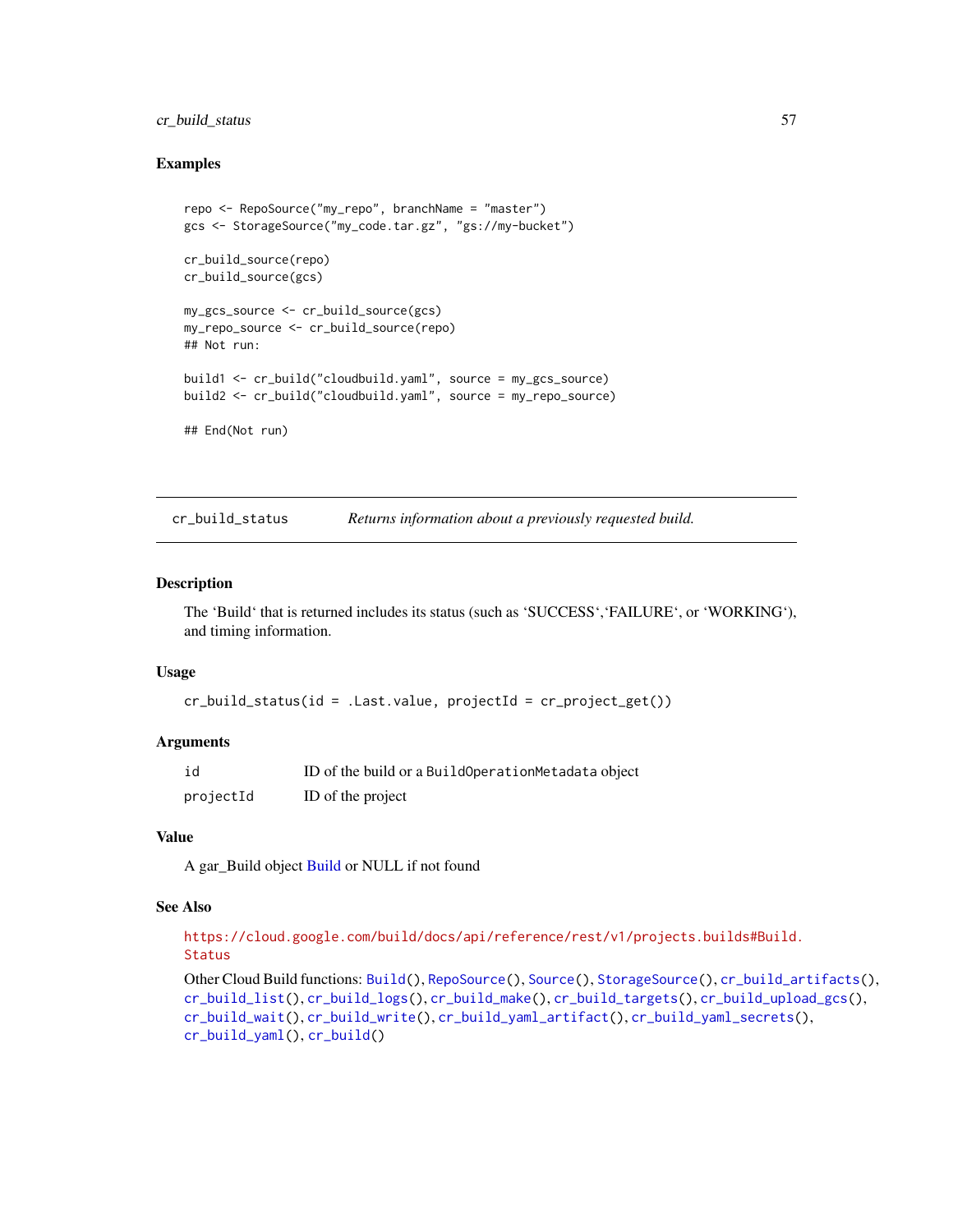<span id="page-57-0"></span>

## Description

Creates a Google Cloud Build yaml file so as to execute [tar\\_make](#page-0-0) pipelines

Historical runs accumulate in the configured Google Cloud Storage bucket, and the latest output is downloaded before [tar\\_make](#page-0-0) executes so up-to-date steps do not rerun.

#### Usage

```
cr_build_targets(
  buildsteps = cr_buildstep_targets_multi(),
  execute = c("trigger", "now"),
  path = "cloudbuild_targets.yaml",
  local = "."predefinedAcl = "bucketLevel",
  bucket = cr_b bucket get(),
  download_folder = getwd(),
  ...
)
cr_build_targets_artifacts(
  build,
  bucket = cr_bbucket_get(),
  target_folder = NULL,
  download_folder = NULL,
  target_subfolder = c("all", "meta", "objects", "user"),
  overwrite = TRUE
\lambdacr_buildstep_targets_single(
  target_folder = NULL,
  bucket = cr_bbucket_get(),
  tar_config = NULL,
  task_image = "gcr.io/gcer-public/targets",
  task_args = NULL,
  tar_make = "targets::tar_make()"
)
cr_buildstep_targets_multi(
  target_folder = NULL,
  bucket = cr_bbucket_get(),
  tar_config = NULL,
  task_image = "gcr.io/gcer-public/targets",
  task_args = NULL,
```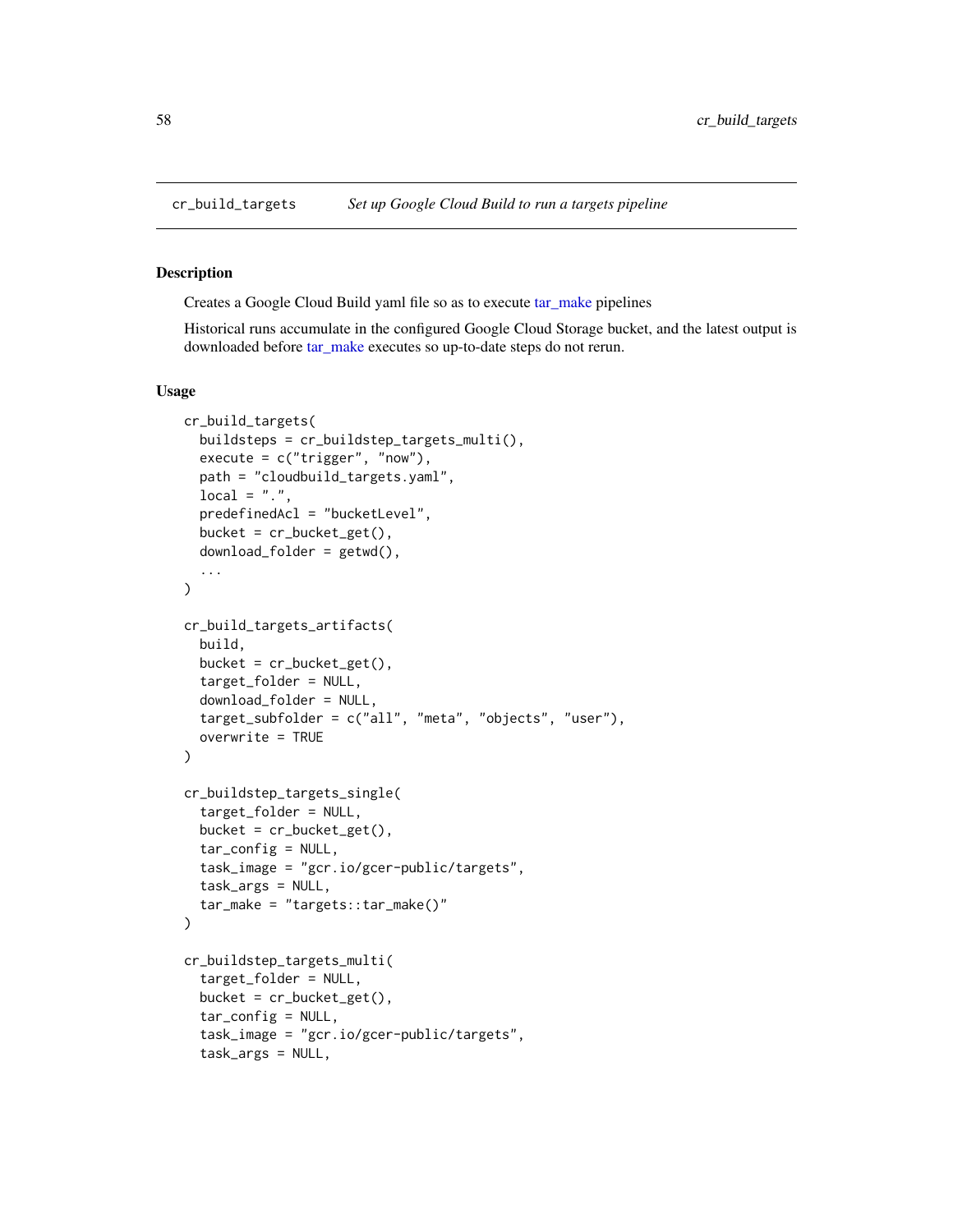# cr\_build\_targets 59

```
last_id = NULL
\mathcal{L}
```
# Arguments

|                  | buildsteps      | Generated buildsteps that create the targets build                                                                                                                                                                                   |
|------------------|-----------------|--------------------------------------------------------------------------------------------------------------------------------------------------------------------------------------------------------------------------------------|
|                  | execute         | Whether to run the Cloud Build now or to write to a file for use within triggers<br>or otherwise                                                                                                                                     |
|                  | path            | File path to write the Google Cloud Build yaml workflow file. Set to NULL to<br>write no file and just return the Yaml object.                                                                                                       |
|                  | local           | If executing now, the local folder that will be uploaded as the context for the<br>target build                                                                                                                                      |
|                  | predefinedAcl   | The ACL rules for the object uploaded. Set to "bucketLevel" for buckets with<br>bucket level access enabled                                                                                                                          |
|                  | bucket          | The Google Cloud Storage bucket the target metadata will be saved to in folder<br>'target_folder'                                                                                                                                    |
|                  | download_folder |                                                                                                                                                                                                                                      |
|                  |                 | Set to NULL to overwrite local _target folder: _targets/* otherwise will write<br>to download_folder/_targets/*                                                                                                                      |
|                  | .               | Arguments passed on to cr_build_yaml, cr_build_yaml                                                                                                                                                                                  |
|                  |                 | steps A vector of cr_buildstep                                                                                                                                                                                                       |
|                  |                 | timeout How long the entire build will run. If not set will be 10mins                                                                                                                                                                |
|                  |                 | logsBucket Where logs are written. If you don't set this field, Cloud Build<br>will use a default bucket to store your build logs.                                                                                                   |
|                  |                 | options A named list of options                                                                                                                                                                                                      |
|                  |                 | substitutions Build macros that will replace entries in other elements                                                                                                                                                               |
|                  |                 | tags Tags for the build                                                                                                                                                                                                              |
|                  |                 | secrets A secrets object                                                                                                                                                                                                             |
|                  |                 | images What images will be build from this cloudbuild                                                                                                                                                                                |
|                  |                 | artifacts What artifacts may be built from this cloudbuild - create via cr_build_yaml_artifact<br>availableSecrets What environment arguments from Secret Manager are avail-<br>able to the build - create via cr_build_yaml_secrets |
|                  |                 | serviceAccount What service account should the build be run under?                                                                                                                                                                   |
|                  | build           | A Build object that includes the artifact location                                                                                                                                                                                   |
|                  | target_folder   | Where target metadata will sit within the Google Cloud Storage bucket as a<br>folder. If NULL defaults to RStudio project name or "targets_cloudbuild" if no<br>RStudio project found.                                               |
| target_subfolder |                 |                                                                                                                                                                                                                                      |
|                  |                 | If you only want to download a specific folder from the _targets/ folder on Cloud<br>Build then specify it here.                                                                                                                     |
|                  | overwrite       | Whether to overwrite existing local data                                                                                                                                                                                             |
|                  | tar_config      | An R script that will run before targets: : tar_make() in the build e.g. "targets: : tar_config_set(sd<br>= 'targets/_targets.R')"                                                                                                   |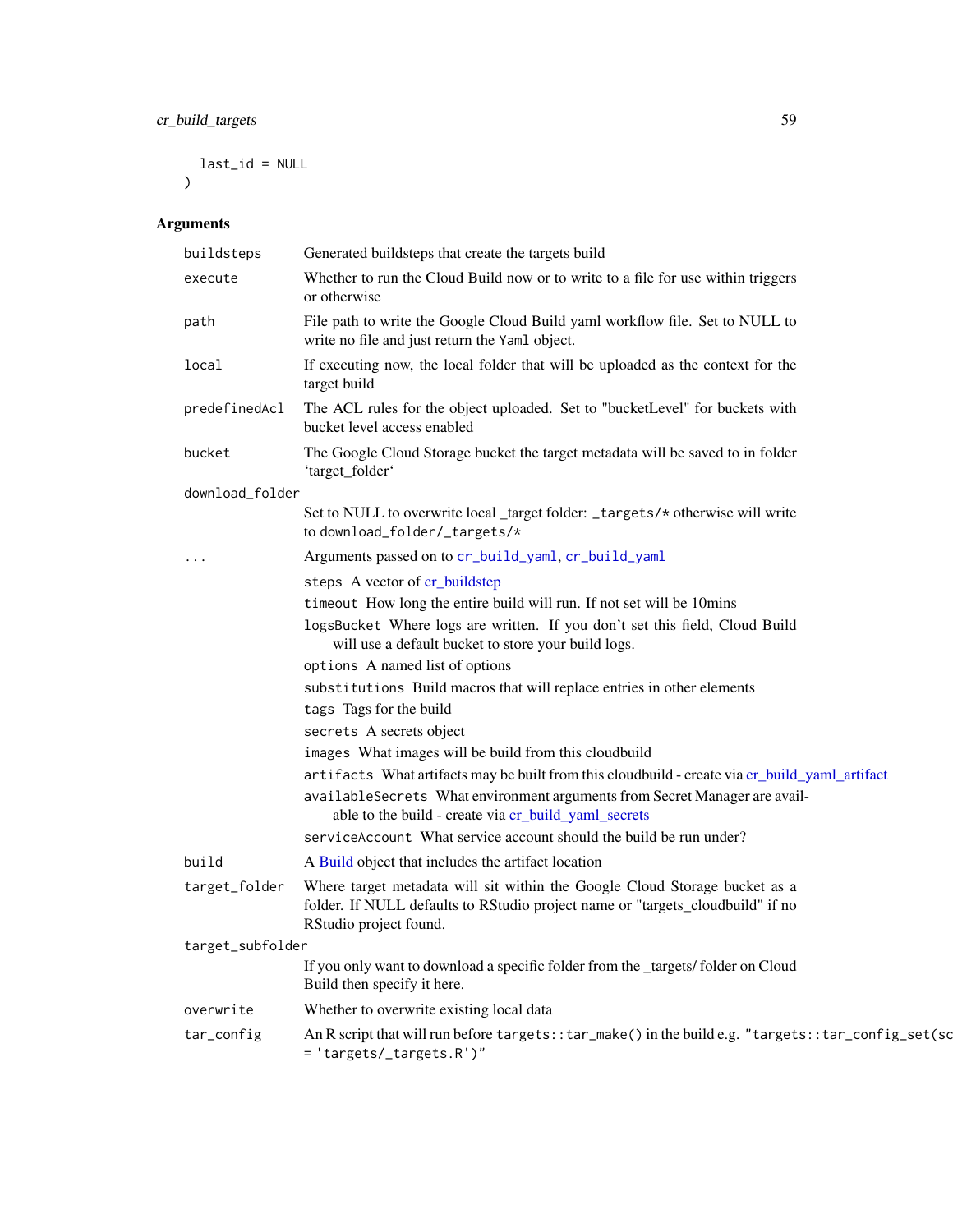| task_image | An existing Docker image that will be used to run your targets workflow after<br>the targets meta has been downloaded from Google Cloud Storage |
|------------|-------------------------------------------------------------------------------------------------------------------------------------------------|
| task_args  | A named list of additional arguments to send to cr_buildstep_r when its execut-<br>ing the tar_make command (such as environment arguments)     |
| tar_make   | The R script that will run in the tar_make() step. Modify to include custom<br>settings such as "script"                                        |
| last_id    | The final buildstep that needs to complete before the upload. If left NULL then<br>will default to the last tar_target step.                    |

#### Details

Steps to set up your target task in Cloud Build:

- Create your 'targets' workflow.
- Create a Dockerfile that holds the R and system dependencies for your workflow. You can test the image using [cr\\_deploy\\_docker.](#page-68-0) Include library(targets) dependencies - a Docker image with targets installed is available at gcr.io/gcer-public/targets.
- Run cr\_build\_targets to create the cloudbuild yaml file.
- Run the build via [cr\\_build](#page-7-0) or similar. Each build should only recompute outdated targets.
- Optionally create a build trigger via [cr\\_buildtrigger.](#page-34-0)
- Trigger a build. The first trigger will run the targets pipeline, subsequent runs will only recompute the outdated targets.

Use cr\_build\_targets\_artifacts to download the return values of a target Cloud Build, then [tar\\_read](#page-0-0) to read the results. You can set the downloaded files as the target store via targets::tar\_config\_set(store="\_targets Set download\_folder = "\_targets" to overwrite your local targets store.

## Value

A Yaml object as generated by [cr\\_build\\_yaml](#page-63-0) if execute="trigger" or the built object if execute="now"

cr\_build\_targets\_artifacts returns the file path to where the download occurred.

# DAGs

If your target workflow has parallel processing steps then leaving this as default cr\_buildstep\_targets\_multi() will create a build that uses waitFor and build ids to create a DAG. Setting this to cr\_buildstep\_targets\_single() will be single thread but you can then customise the targets::tar\_make script. Or add your own custom target buildsteps here using [cr\\_buildstep\\_targets](#page-33-0) - for example you could create the docker environment targets runs within before the main pipeline.

#### See Also

[cr\\_buildstep\\_targets](#page-33-0) if you want to customise the build

Other Cloud Build functions: [Build\(](#page-3-0)), [RepoSource\(](#page-108-0)), [Source\(](#page-109-0)), [StorageSource\(](#page-110-0)), [cr\\_build\\_artifacts\(](#page-44-1)), [cr\\_build\\_list\(](#page-45-0)), [cr\\_build\\_logs\(](#page-48-0)), [cr\\_build\\_make\(](#page-49-0)), [cr\\_build\\_status\(](#page-56-0)), [cr\\_build\\_upload\\_gcs\(](#page-60-0)), [cr\\_build\\_wait\(](#page-62-0)), [cr\\_build\\_write\(](#page-62-1)), [cr\\_build\\_yaml\\_artifact\(](#page-65-0)), [cr\\_build\\_yaml\\_secrets\(](#page-66-0)), [cr\\_build\\_yaml\(](#page-63-0)), [cr\\_build\(](#page-7-0))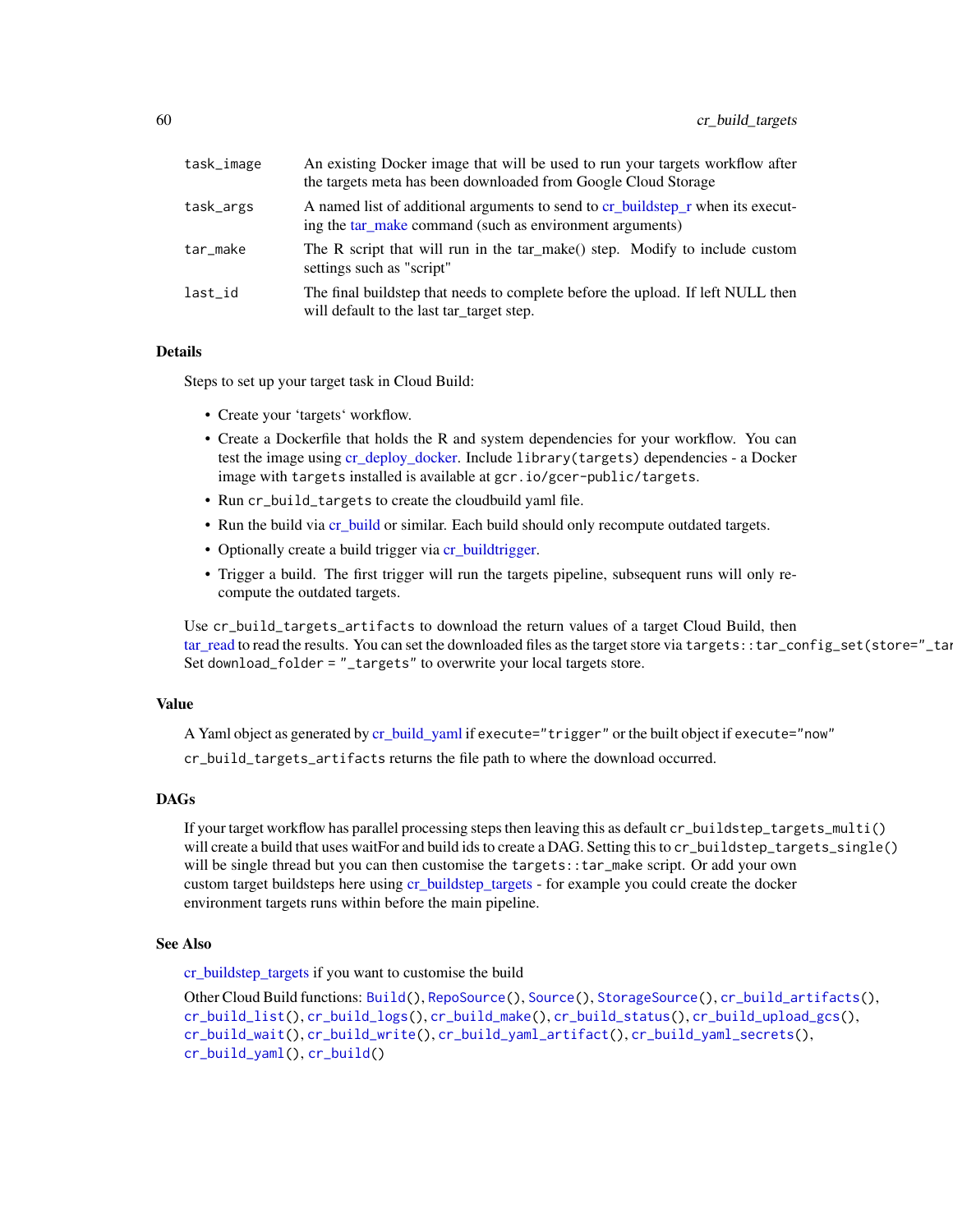# cr\_build\_upload\_gcs 61

# Examples

```
write.csv(mtcars, file = "mtcars.csv", row.names = FALSE)
targets::tar_script(
  list(
    targets::tar_target(file1,
      "mtcars.csv", format = "file"),
    targets::tar_target(input1,
      read.csv(file1)),
    targets::tar_target(result1,
      sum(input1$mpg)),
    targets::tar_target(result2,
     mean(input1$mpg)),
    targets::tar_target(result3,
     max(input1$mpg)),
    targets::tar_target(result4,
     min(input1$mpg)),
    targets::tar_target(merge1,
      paste(result1, result2, result3, result4))
    ),
 ask = FALSE)bs <- cr_buildstep_targets_multi()
# only create the yaml
par_build <- cr_build_targets(bs, path = NULL)
par_build
# clean up example
unlink("mtcars.csv")
unlink("_targets.R")
## Not run:
# run it immediately in cloud
cr_build_targets(bs, execute="now")
# create a yaml file for use in build triggers
cr_build_targets(bs)
## End(Not run)
```
<span id="page-60-0"></span>cr\_build\_upload\_gcs *Create a StorageSource*

### Description

This creates a [StorageSource](#page-110-0) object after uploading to Google Cloud Storage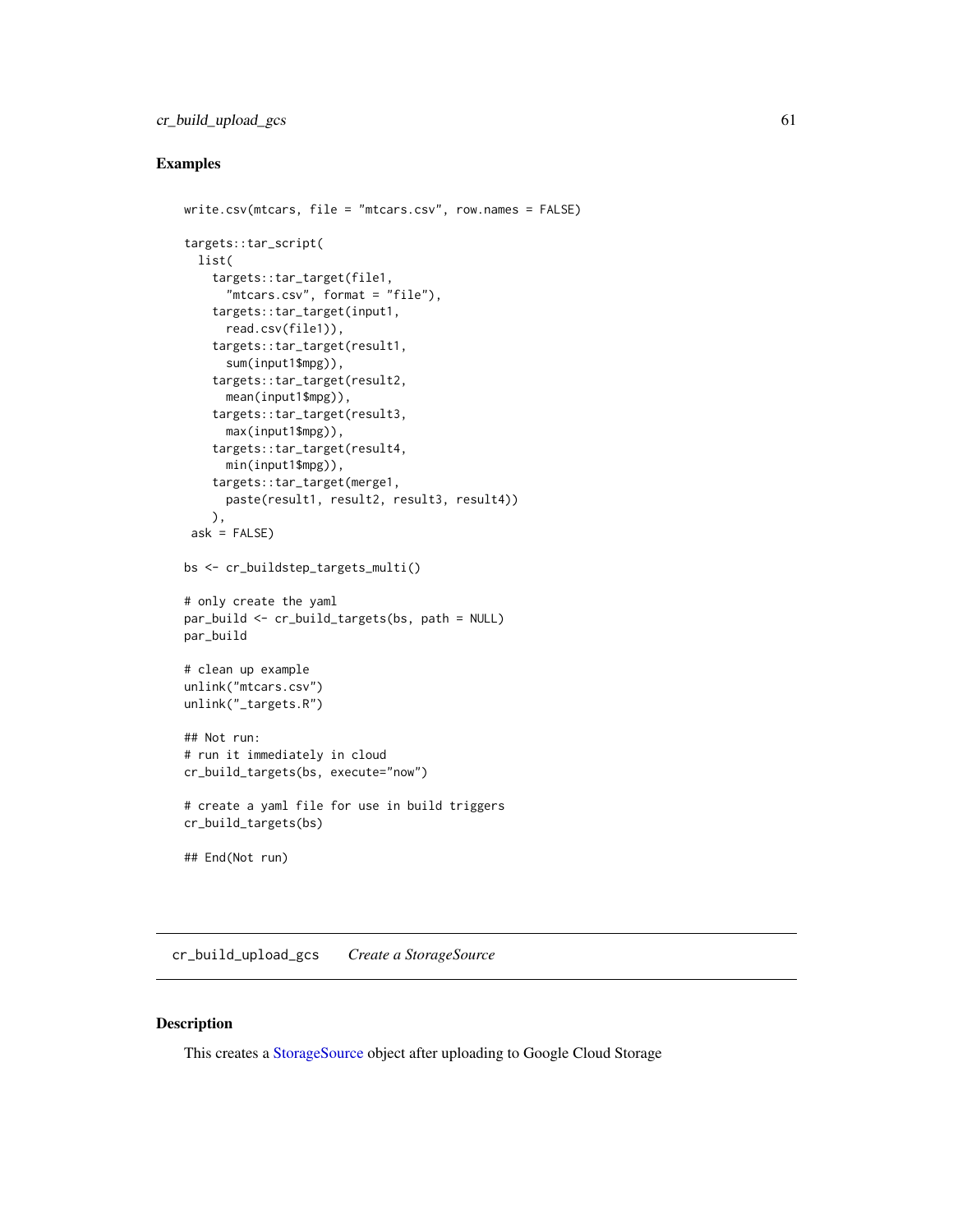### Usage

```
cr_build_upload_gcs(
  local,
  remote = paste0(local, format(Sys.time(), "%Y%m%d%H%M%S"), ".tar.gz"),
  bucket = cr_bucket_get(),
  predefinedAcl = "bucketOwnerFullControl",
  deploy_folder = "deploy"
)
```
cr\_buildstep\_source\_move(deploy\_folder)

# Arguments

| local         | Local directory containing the Dockerfile etc. you wish to deploy                                           |
|---------------|-------------------------------------------------------------------------------------------------------------|
| remote        | The name of the folder in your bucket                                                                       |
| bucket        | The Google Cloud Storage bucket to upload to                                                                |
| predefinedAcl | The ACL rules for the object uploaded. Set to "bucketLevel" for buckets with<br>bucket level access enabled |
| deploy_folder | Which folder to deploy from - this will mean the files uploaded will be by default<br>in /workspace/deploy/ |

# Details

cr\_build\_upload\_gcs copies the files into the deploy\_folder in your working directory, then tars it for upload. Files will be available on Cloud Build at /workspace/deploy\_folder/\*.

cr\_buildstep\_source\_move is a way to move the StorageSource files in /workspace/deploy\_folder/\* into the root /workspace/\* location, which is more consistent with [RepoSource](#page-108-0) objects or GitHub build triggers created using [cr\\_buildtrigger\\_repo.](#page-42-0) This means the same runtime code can run for both sources.

### Value

A Source object

# See Also

```
Other Cloud Build functions: Build(), RepoSource(), Source(), StorageSource(), cr_build_artifacts(),
cr_build_list(), cr_build_logs(), cr_build_make(), cr_build_status(), cr_build_targets(),
cr_build_wait(), cr_build_write(), cr_build_yaml_artifact(), cr_build_yaml_secrets(),
cr_build_yaml(), cr_build()
```

```
## Not run:
cr_project_set("my-project")
cr_bucket_set("my-bucket")
my_gcs_source <- cr_build_upload_gcs("my_folder")
build1 <- cr_build("cloudbuild.yaml", source = my_gcs_source)
```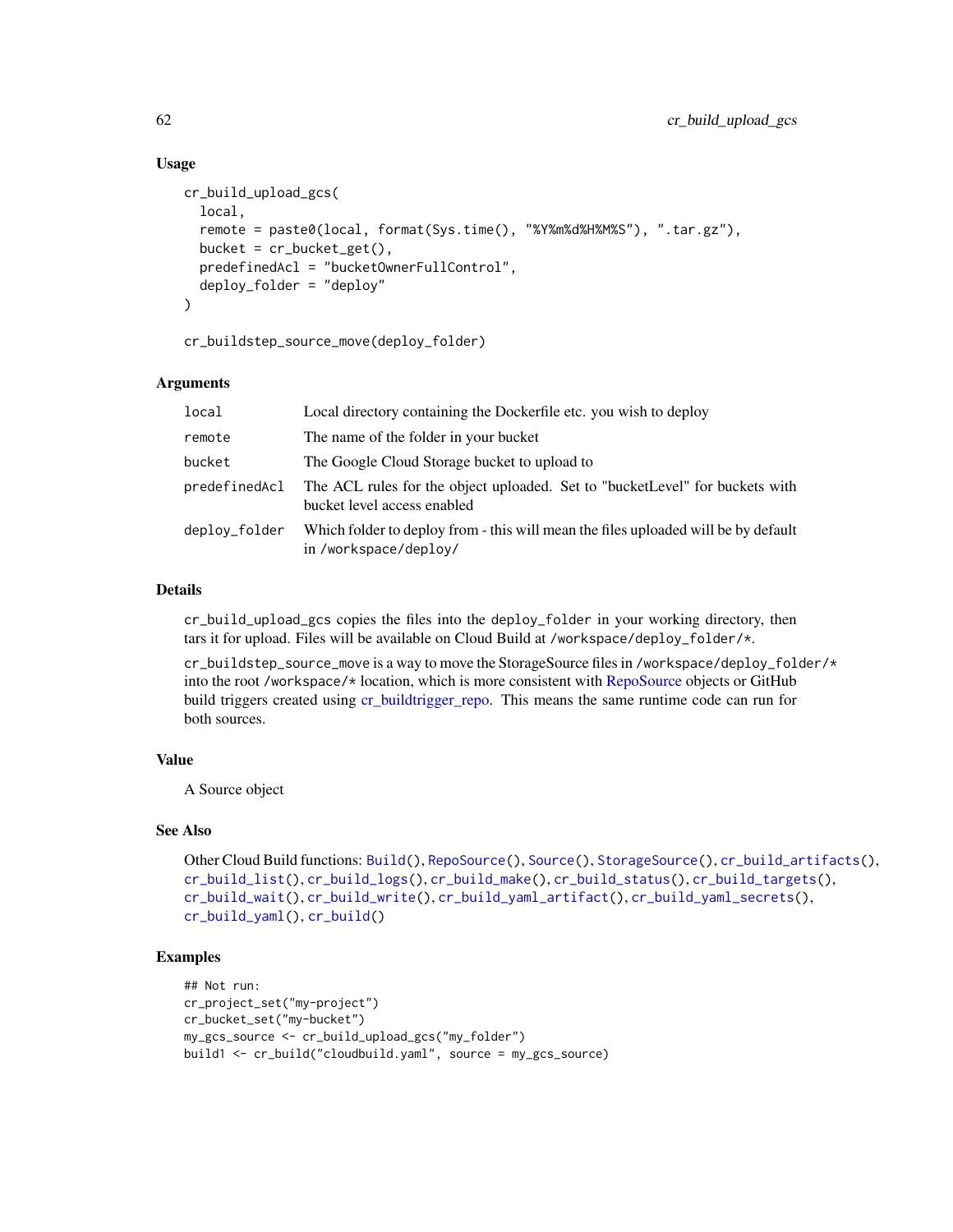```
## End(Not run)
cr_buildstep_source_move("deploy")
```
<span id="page-62-0"></span>cr\_build\_wait *Wait for a Build to run*

# Description

This will repeatedly call [cr\\_build\\_status](#page-56-0) whilst the status is STATUS\_UNKNOWN, QUEUED or WORKING

# Usage

```
cr_buid\_wait(op = .Last.value, projectId = cr_project_set())
```
### Arguments

| op        | The operation build object to wait for |
|-----------|----------------------------------------|
| projectId | The projectId                          |

# Value

A gar\_Build object [Build](#page-3-0)

#### See Also

```
Other Cloud Build functions: Build(), RepoSource(), Source(), StorageSource(), cr_build_artifacts(),
cr_build_list(), cr_build_logs(), cr_build_make(), cr_build_status(), cr_build_targets(),
cr_build_upload_gcs(), cr_build_write(), cr_build_yaml_artifact(), cr_build_yaml_secrets(),
cr_build_yaml(), cr_build()
```
<span id="page-62-1"></span>cr\_build\_write *Write out a Build object to cloudbuild.yaml*

# Description

Write out a Build object to cloudbuild.yaml

#### Usage

cr\_build\_write(x, file = "cloudbuild.yaml")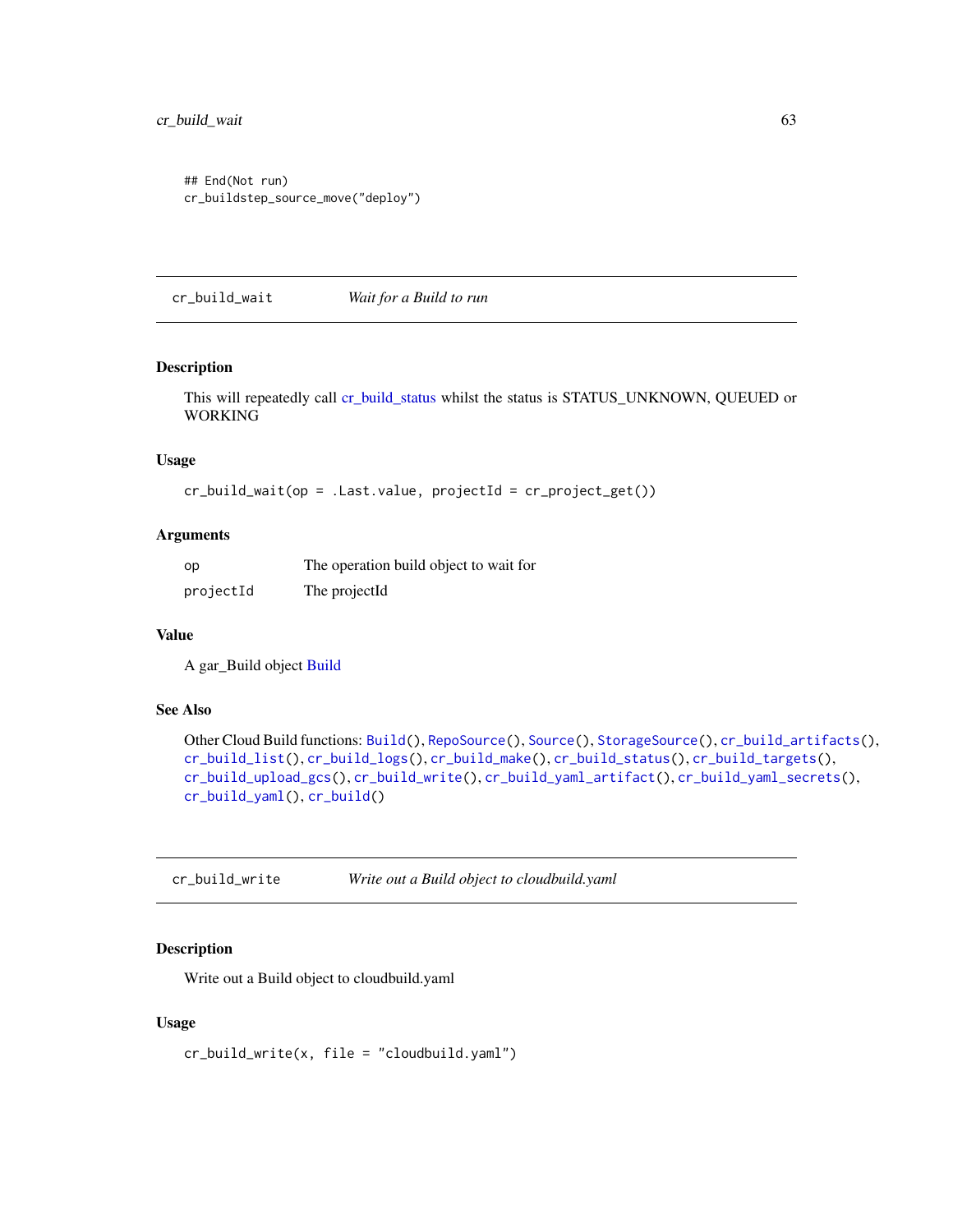64 cr\_build\_yaml

#### Arguments

| $\mathsf{X}$ | A Build object perhaps created with cr_build_make or cr_build_yaml |
|--------------|--------------------------------------------------------------------|
| file         | Where to write the yaml file                                       |

# See Also

```
Other Cloud Build functions: Build(), RepoSource(), Source(), StorageSource(), cr_build_artifacts(),
cr_build_list(), cr_build_logs(), cr_build_make(), cr_build_status(), cr_build_targets(),
cr_build_upload_gcs(), cr_build_wait(), cr_build_yaml_artifact(), cr_build_yaml_secrets(),
cr_build_yaml(), cr_build()
```
### Examples

```
cr_project_set("my-project")
# write from creating a Yaml object
image <- "gcr.io/my-project/my-image$BUILD_ID"
run_yaml <- cr_build_yaml(
  steps = c(cr_buildstep("docker", c("build", "-t", image, ".")),
    cr_buildstep("docker", c("push", image)),
    cr_buildstep("gcloud", c("beta", "run", "deploy", "test1", "--image", image))
  ),
  images = image
)
## Not run:
cr_build_write(run_yaml)
## End(Not run)
# write from a Build object
build <- cr_build_make(system.file("cloudbuild/cloudbuild.yaml",
  package = "googleCloudRunner"
))
## Not run:
cr_build_write(build)
## End(Not run)
```
<span id="page-63-0"></span>cr\_build\_yaml *Create a cloudbuild Yaml object in R*

# Description

This can be written to disk or used directly with functions such as [cr\\_build](#page-7-0)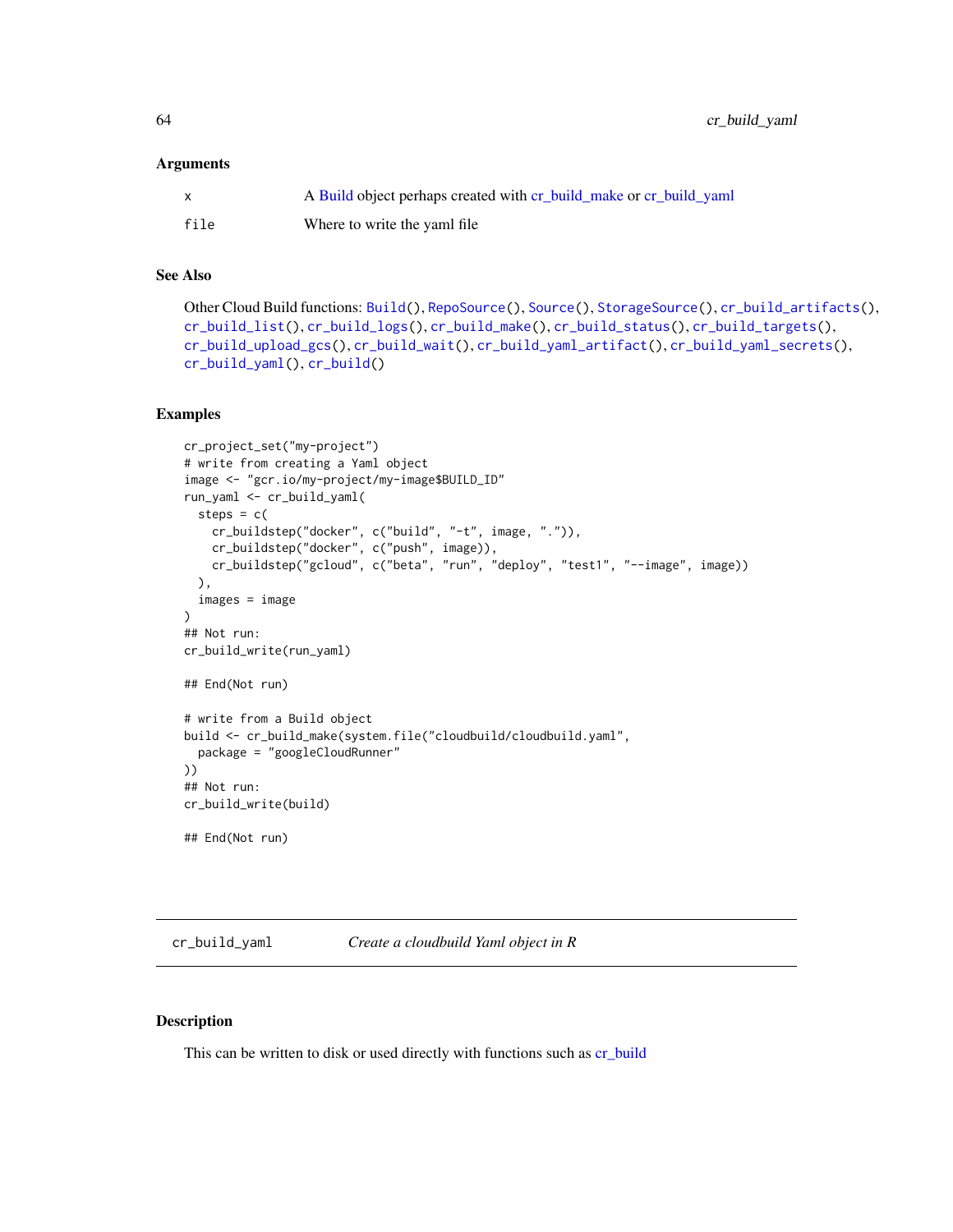cr\_build\_yaml 65

# Usage

```
cr_build_yaml(
  steps,
  timeout = NULL,
  logsBucket = NULL,
  options = NULL,
  substitutions = NULL,
  tags = NULL,secrets = NULL,
  availableSecrets = NULL,
  images = NULL,
  artifacts = NULL,
  serviceAccount = NULL
\mathcal{L}
```
### Arguments

| A vector of cr_buildstep                                                                                                |  |  |
|-------------------------------------------------------------------------------------------------------------------------|--|--|
| How long the entire build will run. If not set will be 10mins                                                           |  |  |
| Where logs are written. If you don't set this field, Cloud Build will use a default<br>bucket to store your build logs. |  |  |
| A named list of options                                                                                                 |  |  |
| Build macros that will replace entries in other elements                                                                |  |  |
| Tags for the build                                                                                                      |  |  |
| A secrets object                                                                                                        |  |  |
| availableSecrets                                                                                                        |  |  |
| What environment arguments from Secret Manager are available to the build -<br>create via cr build yaml secrets         |  |  |
| What images will be build from this cloudbuild                                                                          |  |  |
| What artifacts may be built from this cloudbuild - create via cr_build_yaml_artifact                                    |  |  |
| service Account What service account should the build be run under?                                                     |  |  |
|                                                                                                                         |  |  |

#### See Also

[Build configuration overview for cloudbuild.yaml](https://cloud.google.com/build/docs/build-config-file-schema)

```
Other Cloud Build functions: Build(), RepoSource(), Source(), StorageSource(), cr_build_artifacts(),
cr_build_list(), cr_build_logs(), cr_build_make(), cr_build_status(), cr_build_targets(),
cr_build_upload_gcs(), cr_build_wait(), cr_build_write(), cr_build_yaml_artifact(),
cr_build_yaml_secrets(), cr_build()
```

```
cr_project_set("my-project")
image <- "gcr.io/my-project/my-image"
cr_build_yaml(
 steps = c(
```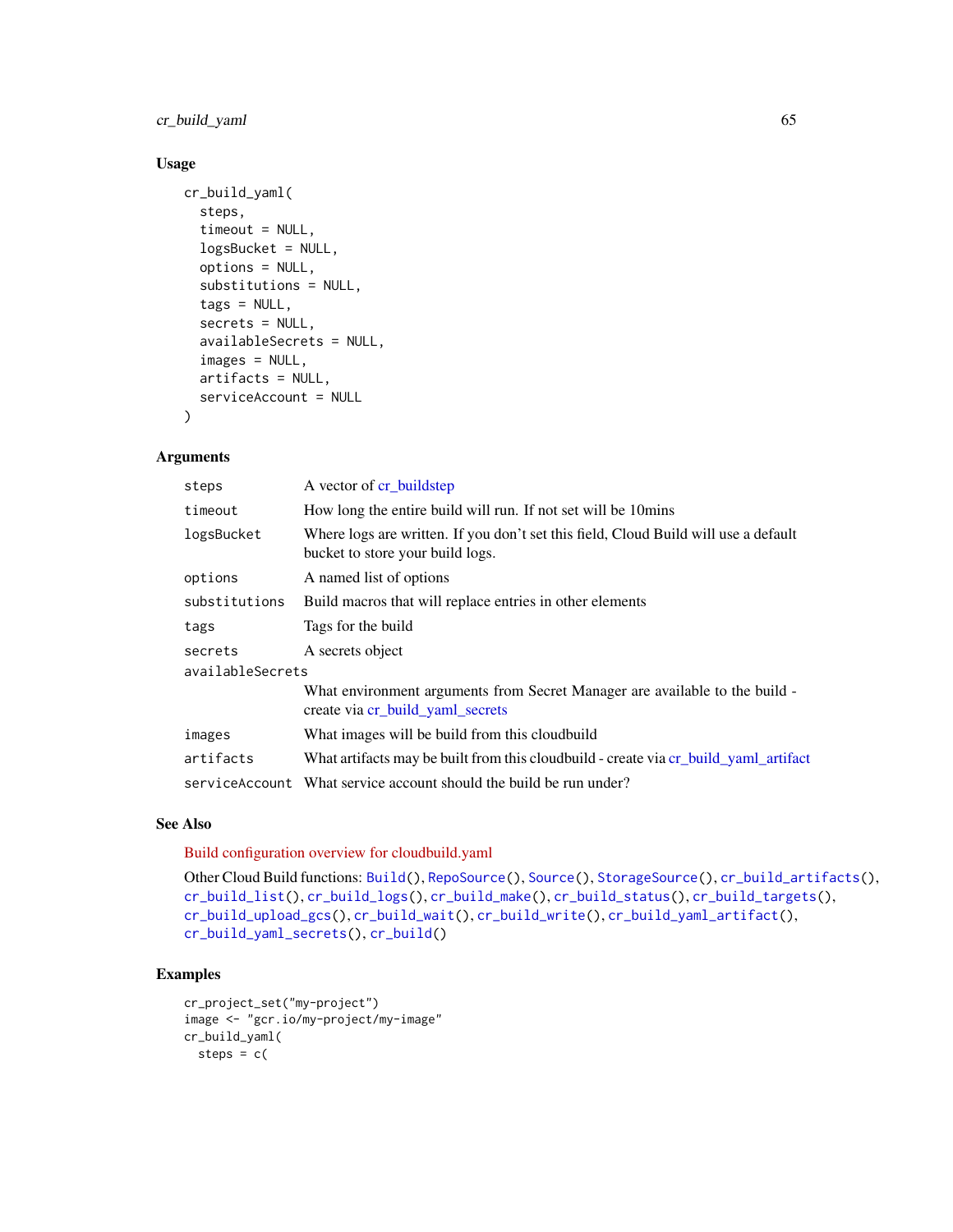```
cr_buildstep("docker", c("build", "-t", image, ".")),
   cr_buildstep("docker", c("push", image)),
   cr_buildstep("gcloud", c("beta", "run", "deploy", "test1", "--image", image))
 ),
 images = image
)
```
<span id="page-65-0"></span>cr\_build\_yaml\_artifact

*Add an artifact for cloudbuild.yaml*

# Description

Add artifact objects to a build

### Usage

```
cr_build_yaml_artifact(paths, bucket_dir = NULL, bucket = cr_bucket_get())
```
### Arguments

| paths      | Which files from the working directory to upload to cloud storage once the build<br>is finished. Can use globs but see details of cr build artifacts on how that affects<br>downloads |
|------------|---------------------------------------------------------------------------------------------------------------------------------------------------------------------------------------|
| bucket_dir | The directory in the bucket the files will be uploaded to                                                                                                                             |
| bucket     | the bucket to send to                                                                                                                                                                 |

# See Also

```
Other Cloud Build functions: Build(), RepoSource(), Source(), StorageSource(), cr_build_artifacts(),
cr_build_list(), cr_build_logs(), cr_build_make(), cr_build_status(), cr_build_targets(),
cr_build_upload_gcs(), cr_build_wait(), cr_build_write(), cr_build_yaml_secrets(),
cr_build_yaml(), cr_build()
```

```
## Not run:
cr_project_set("my-project")
r <- "write.csv(mtcars,file = 'artifact.csv')"
cr_build_yaml(
  steps = cr_buildstep_r(r),
  artifacts = cr_build_yaml_artifact("artifact.csv", bucket = "my-bucket")
)
```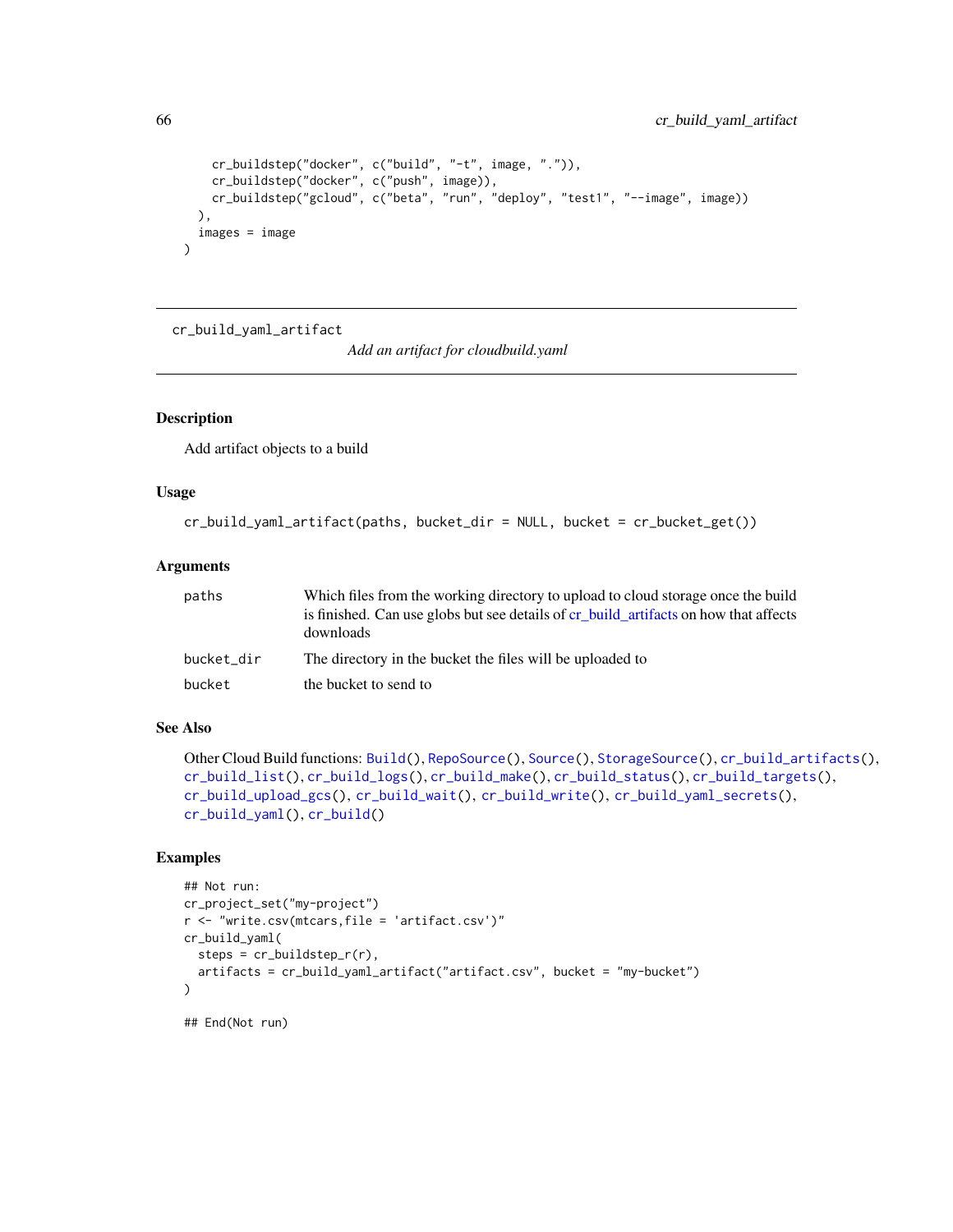<span id="page-66-0"></span>cr\_build\_yaml\_secrets *Create an availableSecrets entry for build yaml*

#### Description

This creates the availabelSecrets entry for Builds so they can use Secret Manager environment arguments in the builds.

#### Usage

```
cr_build_yaml_secrets(
  secretEnv,
  secret,
 version = "latest",
  projectId = cr_project_get()
)
```
### Arguments

| secretEnv | The name of the secretEnv that will be referred to in the build steps e.g. 'GH_TOKEN' |
|-----------|---------------------------------------------------------------------------------------|
| secret    | The secret data name in Secret Manager                                                |
| version   | The version of the secret                                                             |
| projectId | The project to get the Secret from                                                    |

### See Also

To download from Secret Manager to a file in a dedicated buildstep see [cr\\_buildstep\\_secret.](#page-31-0)

#### [Using secrets from Secret Manager](https://cloud.google.com/build/docs/securing-builds/use-secrets)

```
Other Cloud Build functions: Build(), RepoSource(), Source(), StorageSource(), cr_build_artifacts(),
cr_build_list(), cr_build_logs(), cr_build_make(), cr_build_status(), cr_build_targets(),
cr_build_upload_gcs(), cr_build_wait(), cr_build_write(), cr_build_yaml_artifact(),
cr_build_yaml(), cr_build()
```

```
cr_build_yaml_secrets("GH_TOKEN", "github_token")
```

```
s1 <- cr_build_yaml_secrets("USERNAME", "my_username")
s2 <- cr_build_yaml_secrets("PASSWORD", "my_password")
# use one $ in scripts to use the secretEnv (will be replaced by $$)
cr_build_yaml(
 steps = cr_buildstep(
    "docker",
   entrypoint = "bash",
   args = c(
```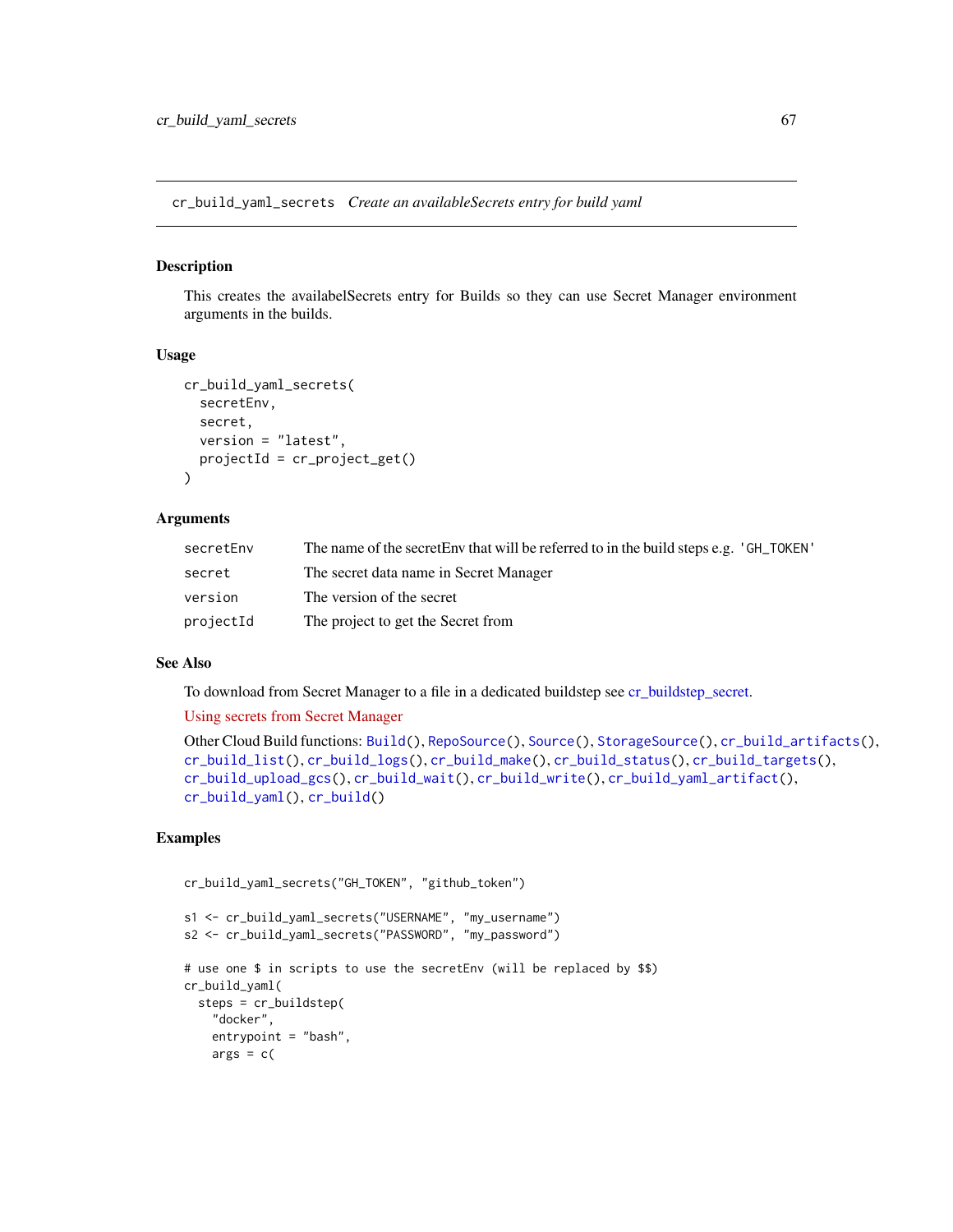```
"-c",
      "docker login --username=$USERNAME --password=$PASSWORD"
    ),
    secretEnv = c("USERNAME", "PASSWORD")
  ),
  availableSecrets = list(s1, s2)
\mathcal{L}
```
cr\_deploy\_badger *Deploy a Cloud Run app to display build badges*

# <span id="page-67-0"></span>Description

This uses <https://github.com/kelseyhightower/badger> to create badges you can display in README.md etc. showing the current status of a Cloud Build

# Usage

```
cr_deploy_badger(
  badger_image = "gcr.io/hightowerlabs/badger:0.0.1",
  json = Sys.getenv("GAR_CLIENT_JSON"),
  region = cr_region_get()
\lambda
```

```
cr_build_logs_badger(dir = getwd(), projectId = cr_project_get())
```
### Arguments

| badger_image | The docker image from the badger project to use            |
|--------------|------------------------------------------------------------|
| json         | The client ISON file of the project to create within       |
| region       | The Cloud Run region                                       |
| dir          | The directory containing the README.md file                |
| projectId    | The projectId running the badger badge for a build trigger |

#### Details

cr\_build\_logs\_badger is intended to be run from the root directory of an R package that holds a README.md file containing a ![Cloudbuild] badge as created by cr\_deploy\_badger(). The function will scan the README.md file for the correct triggerId to pass to [cr\\_buildtrigger\\_logs](#page-48-1)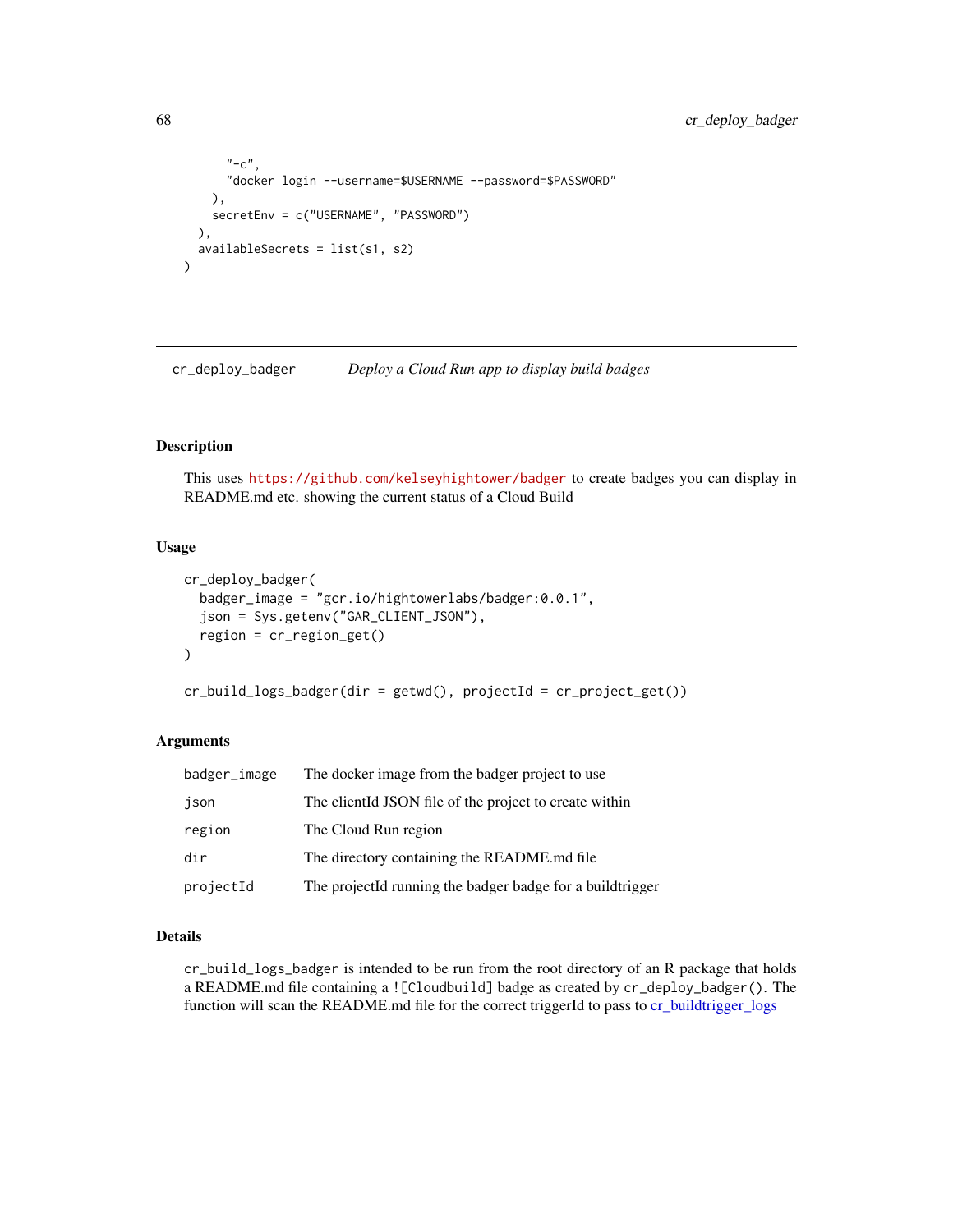#### <span id="page-68-0"></span>Description

Build a local Dockerfile in the cloud. See googleCloudRunner website for help how to generate Dockerfiles. If you want the docker to build on each commit, see also [cr\\_deploy\\_docker\\_trigger](#page-70-0)

# Usage

```
cr_deploy_docker(
  local,
  image_name = remote,
  dockerfile = NULL,
  remote = basename(local),
  tag = c("latest", "$BUILD_ID"),
  timeout = 600L,bucket = cr_bucket_get(),
  projectId = cr\_project\_get(),launch_browser = interactive(),
  kaniko_cache = TRUE,
  predefinedAcl = "bucketOwnerFullControl",
  pre_steps = NULL,
  post_steps = NULL,
  ...
\mathcal{L}cr_deploy_docker_construct(
  local,
  image_name = remote,
  dockerfile = NULL,
  remote = basename(local),
  tag = c("latest", "$BUILD_ID"),
  timeout = 600L,bucket = cr_bucket_get(),
  projectId = cr\_project\_get(),launch_browser = interactive(),
  kaniko_cache = TRUE,
  predefinedAcl = "bucketOwnerFullControl",
 pre_steps = NULL,
  post_steps = NULL,
  ...
)
```
# Arguments

local The folder containing the Dockerfile to build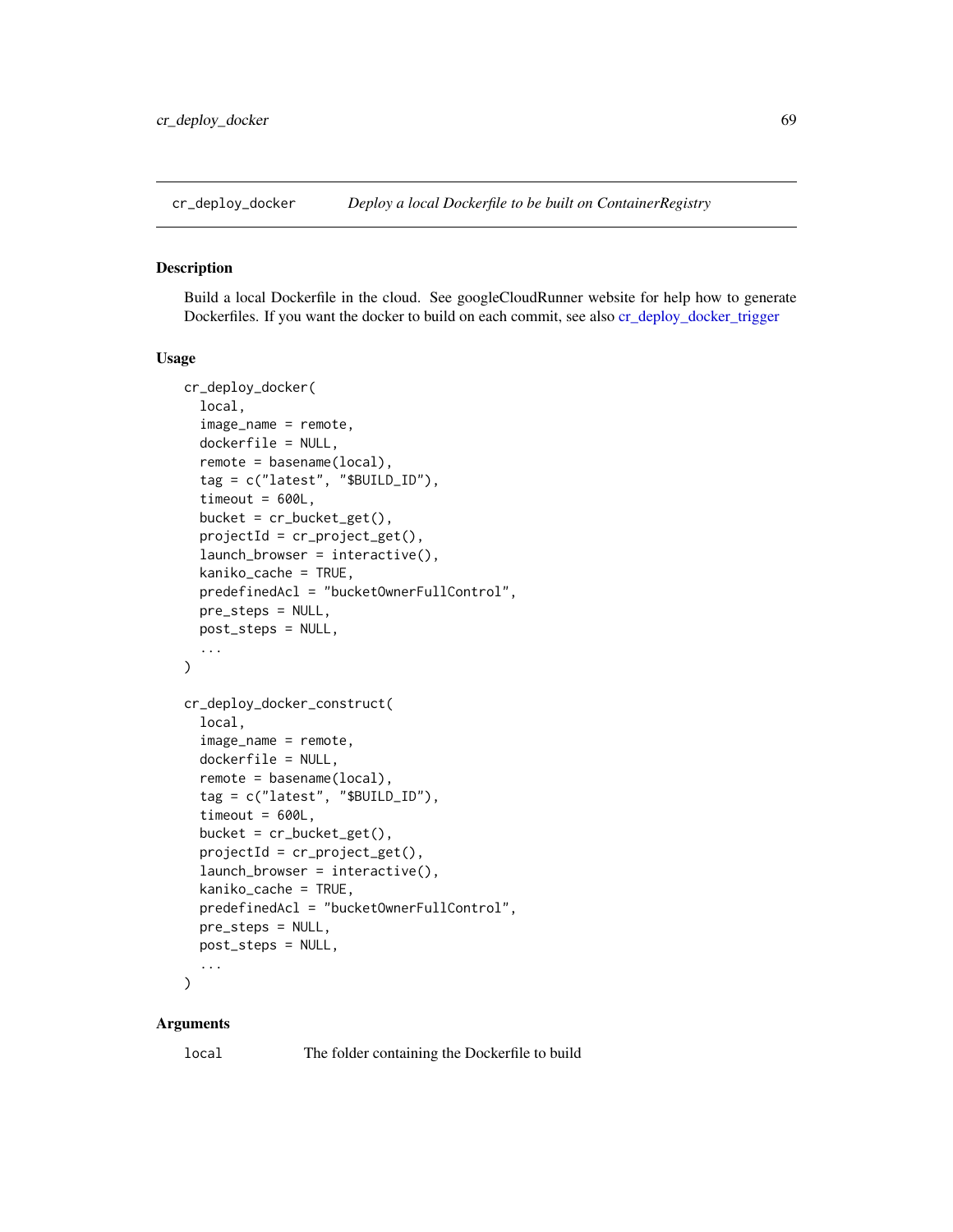| image_name    | The name of the docker image to be built either full name starting with gcr.io or<br>constructed from the image_name and projectId via gcr.io/{projectId}/{image_name}           |
|---------------|----------------------------------------------------------------------------------------------------------------------------------------------------------------------------------|
| dockerfile    | An optional Dockerfile built to support the script. Not needed if "Dockerfile"<br>exists in folder. If supplied will be copied into deployment folder and called<br>"Dockerfile" |
| remote        | The folder on Google Cloud Storage                                                                                                                                               |
| tag           | The tag or tags to be attached to the pushed image - can use Build macros                                                                                                        |
| timeout       | Amount of time that this build should be allowed to run, to second                                                                                                               |
| bucket        | The GCS bucket that will be used to deploy code source                                                                                                                           |
| projectId     | The projectId                                                                                                                                                                    |
|               | launch_browser Whether to launch the logs URL in a browser once deployed                                                                                                         |
| kaniko_cache  | If TRUE will use kaniko cache for Docker builds.                                                                                                                                 |
| predefinedAcl | Access setting for the bucket used in deployed. Set to "bucketLevel" if using<br>bucket level access                                                                             |
| pre_steps     | Other cr_buildstep to run before the docker build                                                                                                                                |
| post_steps    | Other cr_buildstep to run after the docker build                                                                                                                                 |
|               | Arguments passed on to cr_buildstep_docker                                                                                                                                       |
|               | image The image tag that will be pushed, starting with gcr.io or created by<br>combining with projectId if not starting with gcr.io                                              |
|               | location Where the Dockerfile to build is in relation to dir                                                                                                                     |
|               | build_args additional arguments to pass to docker build, should be a char-<br>acter vector.                                                                                      |
|               | push_image if kaniko_cache = FALSE and push_image = FALSE, then the docker<br>image is simply built and not pushed                                                               |
|               |                                                                                                                                                                                  |

# Details

This lets you deploy local folders with Dockerfiles, automating saving the source on Google Cloud Storage.

To deploy builds on git triggers and sources such as GitHub, see the examples of [cr\\_buildstep\\_docker](#page-16-0) or the use cases on the website

### Note

'cr\_deploy\_docker\_construct' is a helper function to construct the arguments needed to deploy the docker, which may be combined with [cr\\_deploy\\_r](#page-76-0) to combine Docker and R

### See Also

If you want the docker to build on each commit, see [cr\\_deploy\\_docker\\_trigger](#page-70-0)

Other Deployment functions: [cr\\_deploy\\_docker\\_trigger\(](#page-70-0)), [cr\\_deploy\\_packagetests\(](#page-72-0)), [cr\\_deploy\\_pkgdown\(](#page-74-0)), [cr\\_deploy\\_run\\_website\(](#page-82-0)), [cr\\_deploy\\_run\(](#page-79-0)), [cr\\_deploy\\_r\(](#page-76-0))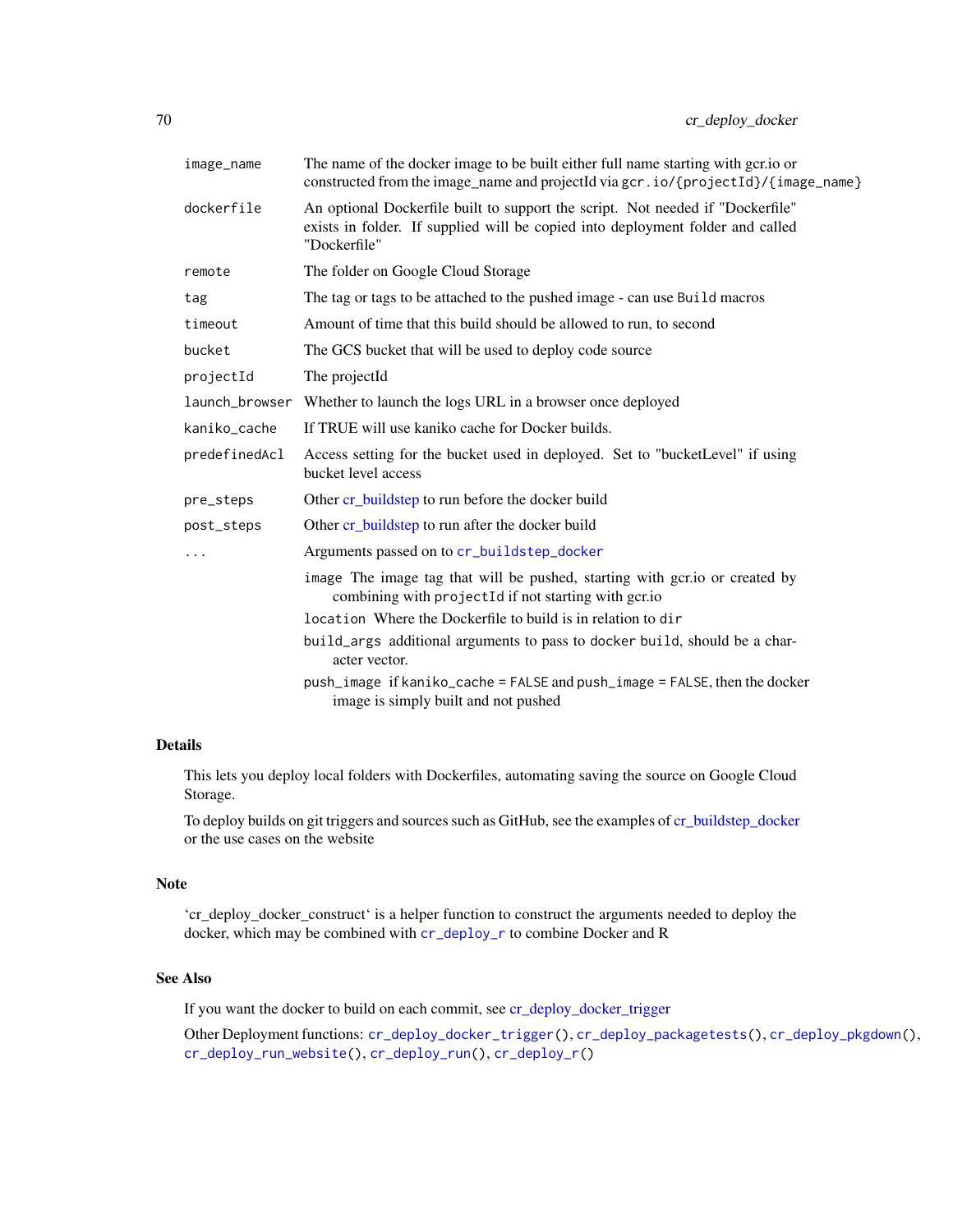# cr\_deploy\_docker\_trigger 71

# Examples

```
## Not run:
cr_project_set("my-project")
cr_region_set("europe-west1")
cr_email_set("123456@projectid.iam.gserviceaccount.com")
cr_bucket_set("my-bucket")
b <- cr_deploy_docker(system.file("example/", package = "googleCloudRunner"))
## End(Not run)
```
<span id="page-70-0"></span>cr\_deploy\_docker\_trigger

*Deploy Docker build from a Git repo*

# Description

This helps the common use case of building a Dockerfile based on the contents of a GitHub repo, and sets up a build trigger so it will build on every commit.

#### Usage

```
cr_deploy_docker_trigger(
  repo,
  image,
  trigger_name = paste0("docker-", image),
  image_tag = c("latest", "$SHORT_SHA", "$BRANCH_NAME"),
  ...,
  substitutions = NULL,
  ignoredFiles = NULL,
  includedFiles = NULL,
  timeout = NULL,projectId_target = cr_project_get()
)
```
# Arguments

| repo         | The git repo holding the Dockerfile from cr_buildtrigger_repo                 |
|--------------|-------------------------------------------------------------------------------|
| image        | The name of the image you want to build                                       |
| trigger_name | The trigger name                                                              |
| image_tag    | What to tag the build docker image.                                           |
| $\cdots$     | Arguments passed on to cr_buildstep_docker                                    |
|              | tag The tag or tags to be attached to the pushed image - can use Build macros |
|              | location Where the Dockerfile to build is in relation to dir                  |
|              | projectId The projectId                                                       |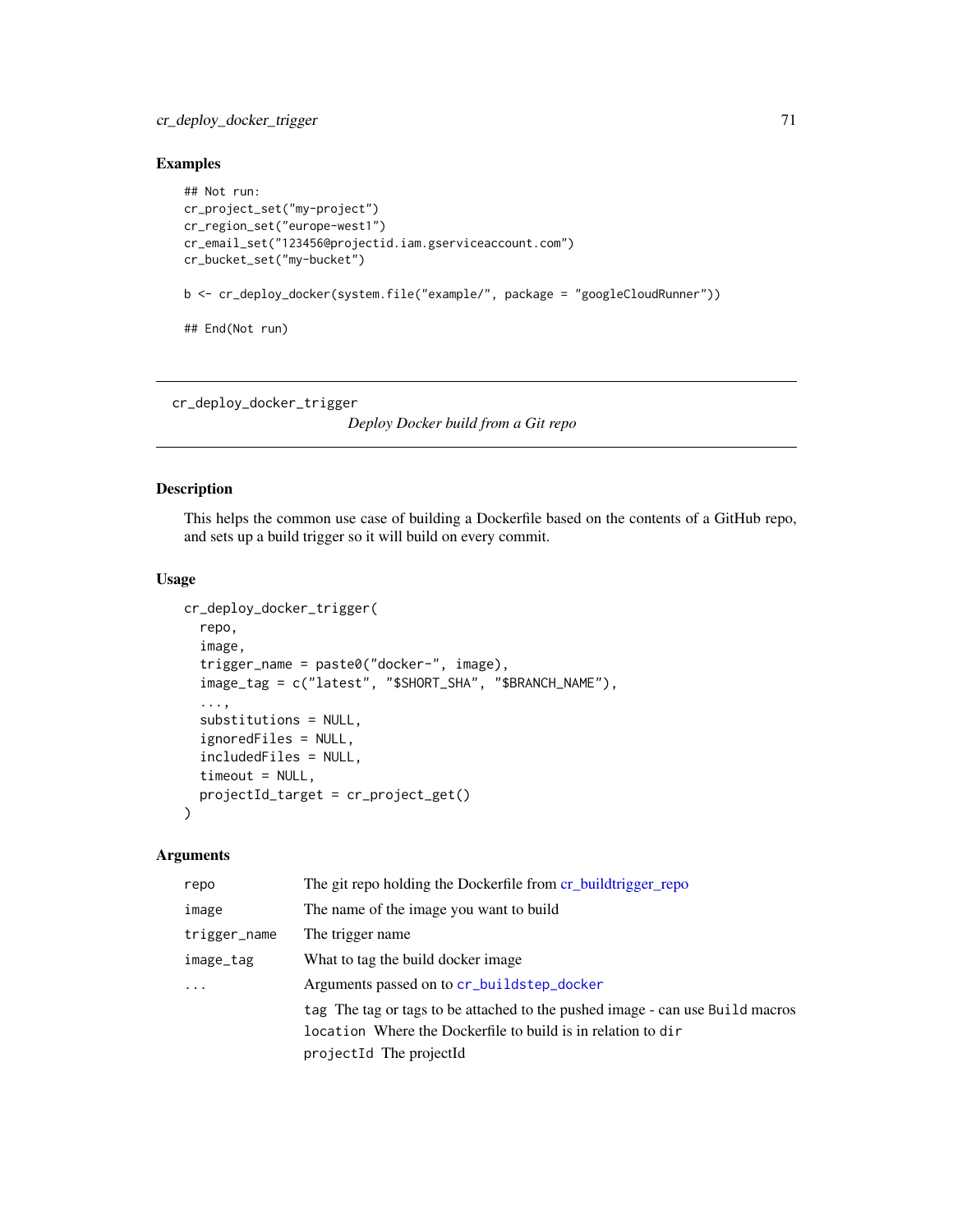|                  | dockerfile Specify the name of the Dockerfile found at location                                                                                                                                                                                     |
|------------------|-----------------------------------------------------------------------------------------------------------------------------------------------------------------------------------------------------------------------------------------------------|
|                  | kaniko_cache If TRUE will use kaniko cache for Docker builds.                                                                                                                                                                                       |
|                  | build_args additional arguments to pass to docker build, should be a char-<br>acter vector.                                                                                                                                                         |
|                  | push_image if kaniko_cache = FALSE and push_image = FALSE, then the docker<br>image is simply built and not pushed                                                                                                                                  |
| substitutions    | A named list of Build macro variables                                                                                                                                                                                                               |
| ignoredFiles     | ignored files and included files are file glob matches extended with support for<br>"**"                                                                                                                                                            |
| includedFiles    | If any of the files altered in the commit pass the ignored files                                                                                                                                                                                    |
| timeout          | Timeout for build                                                                                                                                                                                                                                   |
| projectId_target |                                                                                                                                                                                                                                                     |
|                  | The project to publish the Docker image to. The image will be built under the<br>project configured via cr_project_get. You will need to give the build project's<br>service email access to the target GCP project via IAM for it to push success- |

#### Details

This creates a buildtrigger to do a kamiko cache enabled Docker build upon each commit, as defined by your repo settings via [cr\\_buildtrigger\\_repo.](#page-42-0) It will build all tags concurrently.

#### See Also

[cr\\_deploy\\_docker](#page-68-0) which lets you build Dockerfiles for more generic use cases

fully.

Other Deployment functions: [cr\\_deploy\\_docker\(](#page-68-0)), [cr\\_deploy\\_packagetests\(](#page-72-0)), [cr\\_deploy\\_pkgdown\(](#page-74-0)), [cr\\_deploy\\_run\\_website\(](#page-82-0)), [cr\\_deploy\\_run\(](#page-79-0)), [cr\\_deploy\\_r\(](#page-76-0))

## Examples

```
## Not run:
repo <- cr_buildtrigger_repo("MarkEdmondson1234/googleCloudRunner")
# create trigger that will publish Docker image to gcr.io/your-project/test upon each GitHub commit
cr_deploy_docker_trigger(repo, "test", dir = "cloud_build")
```
# build in one project, publish the docker image to another project (gcr.io/another-project/test) cr\_deploy\_docker\_trigger(repo, "test", projectId\_target = "another-project", dir = "cloud\_build")

## End(Not run)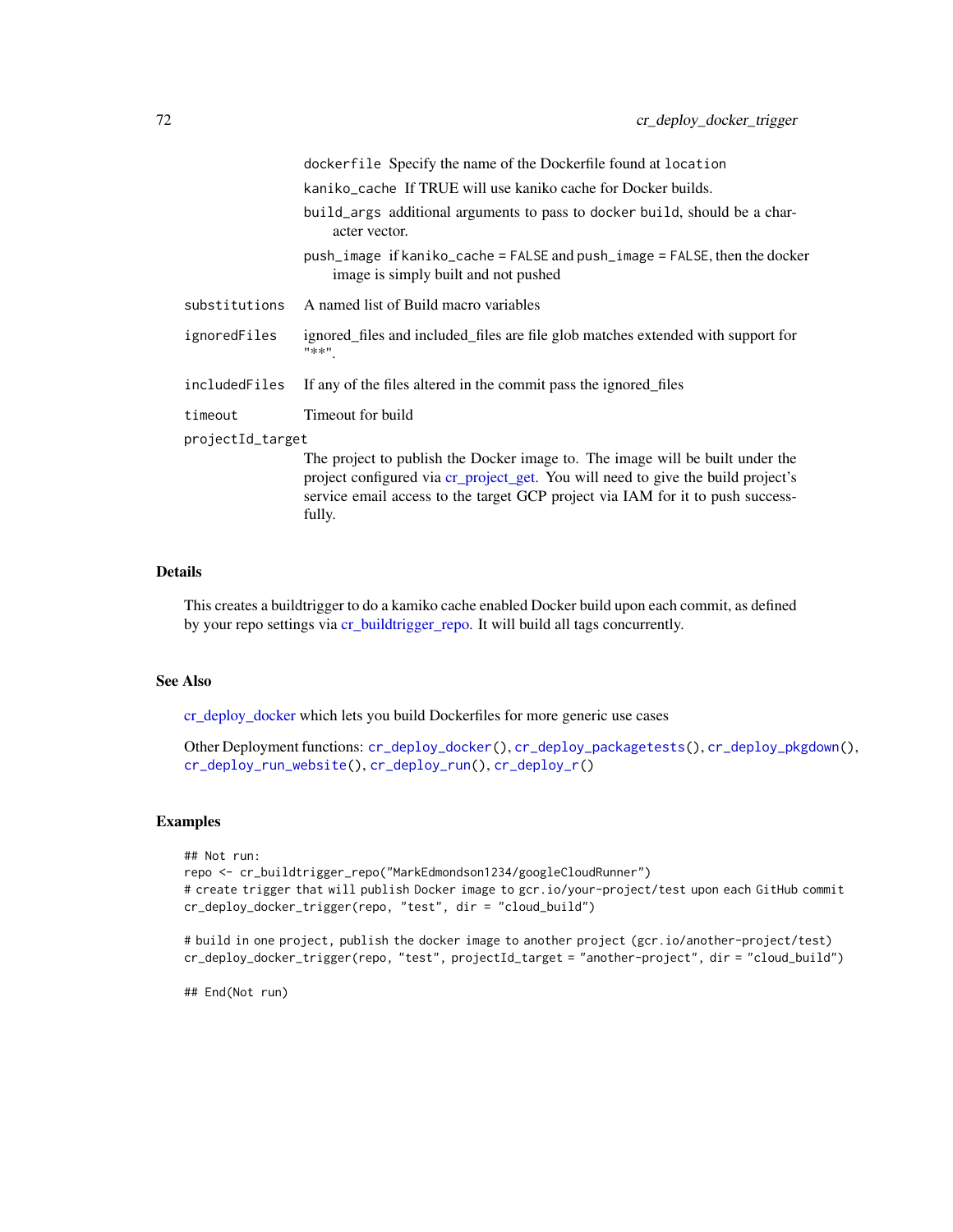#### Description

You can assign a hotkey to the addin via Tools > Addins > Browse Addins > Keyboard shortcuts. CTRL+SHIFT+D is a suggested hotkey.

# Usage

cr\_deploy\_gadget()

<span id="page-72-0"></span>cr\_deploy\_packagetests

*Deploy a cloudbuild.yml for R package tests and upload to Codecov*

# Description

This tests an R package each time you commit, and uploads the test coverage results to Codecov

#### Usage

```
cr_deploy_packagetests(
  steps = NULL,
  cloudbuild_file = "cloudbuild-tests.yml",
  env = c("NOT_CRAN=true"),
  test_script = NULL,
  codecov_script = NULL,
  codecov_token = "$_CODECOV_TOKEN",
  build_image = "gcr.io/gcer-public/packagetools:latest",
  create_trigger = c("file", "inline", "no"),
  trigger_repo = NULL,
  ...
)
```

| steps           | extra steps to run before the cr_buildstep_packagetests steps run (such as de-<br>cryption of auth files)                                                                |
|-----------------|--------------------------------------------------------------------------------------------------------------------------------------------------------------------------|
| cloudbuild_file |                                                                                                                                                                          |
|                 | The cloudbuild yaml file to write to. See create_trigger                                                                                                                 |
| env             | Environment arguments to be set during the test script runs                                                                                                              |
| test_script     | The script that will call remdefieck to perform tests. If NULL a default script is<br>used in system.file("r_buildsteps","devtools_tests.R",package="googlecloudRunner") |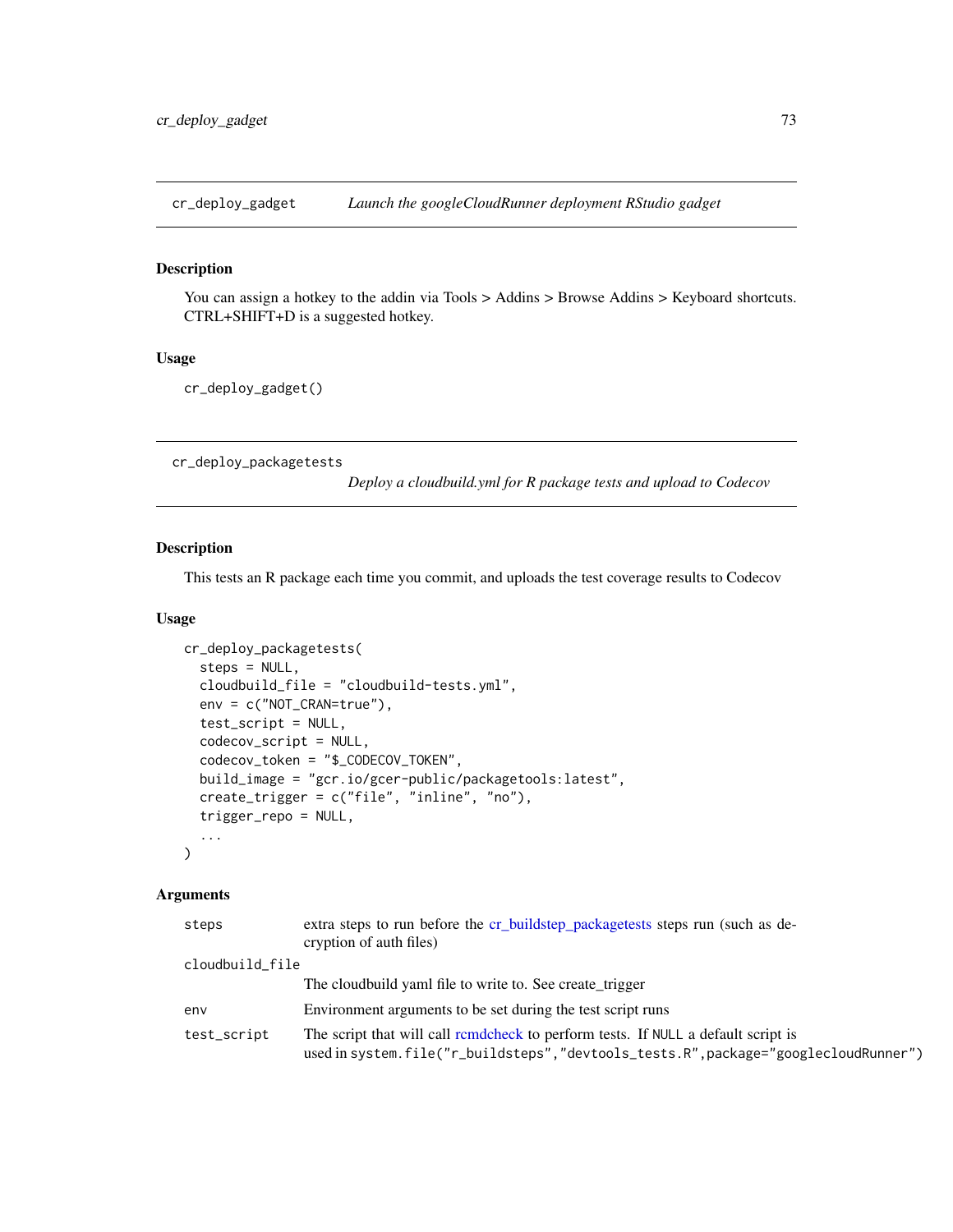|               | codecov_script The script that will call codecov to perform coverage. If NULL a default script is<br>used in system.file("r_buildsteps","codecov_tests.R",package="googleCloudRunner") |
|---------------|----------------------------------------------------------------------------------------------------------------------------------------------------------------------------------------|
| codecov_token | If using codecov, supply your codecov token here.                                                                                                                                      |
| build_image   | The docker image that will be used to run the R code for the test scripts                                                                                                              |
|               | create_trigger If creating a trigger, whether to create it from the cloudbuild_file or inline                                                                                          |
| trigger_repo  | If not NULL, a cr_buildtrigger_repo where a buildtrigger will be created via<br>cr_buildtrigger                                                                                        |
| $\cdots$      | Arguments passed on to cr_build_make                                                                                                                                                   |
|               | yaml A Yaml object created from cr_build_yaml or a file location of a .yaml/.yml<br>cloud build file                                                                                   |
|               | artifacts Artifacts that may be built via cr_build_yaml_artifact                                                                                                                       |
|               | options Options to pass to a Cloud Build                                                                                                                                               |
|               | availableSecrets Secret Manager objects built by cr_build_yaml_secrets                                                                                                                 |
|               | logsBucket The gs:// location of a bucket to put logs in                                                                                                                               |
|               | source A Source object specifying the location of the source files to build,<br>usually created by cr_build_source                                                                     |
|               | time out Amount of time that this build should be allowed to run, to second                                                                                                            |
|               | images A list of images to be pushed upon the successful completion of all<br>build                                                                                                    |
|               | substitutions Substitutions data for 'Build' resource                                                                                                                                  |
|               | service Account service account email to be used for the build                                                                                                                         |

# Details

The trigger repository needs to hold an R package configured to do tests upon.

For GitHub, the repository will need to be linked to the project you are building within, via [https:](https://console.cloud.google.com/cloud-build/triggers/connect) [//console.cloud.google.com/cloud-build/triggers/connect](https://console.cloud.google.com/cloud-build/triggers/connect)

If your tests need authentication details, add these via [cr\\_buildstep\\_secret](#page-31-0) to the steps argument, which will prepend decrypting the authentication file before running the tests.

If you want codecov to ignore some files then also deploy a .covrignore file to your repository - see covr website at <https://covr.r-lib.org/> for details.

### See Also

Create your own custom deployment using [cr\\_buildstep\\_packagetests](#page-24-0) which this function uses with some defaults

[cr\\_buildstep\\_packagetests](#page-24-0)

Other Deployment functions: [cr\\_deploy\\_docker\\_trigger\(](#page-70-0)), [cr\\_deploy\\_docker\(](#page-68-0)), [cr\\_deploy\\_pkgdown\(](#page-74-0)), [cr\\_deploy\\_run\\_website\(](#page-82-0)), [cr\\_deploy\\_run\(](#page-79-0)), [cr\\_deploy\\_r\(](#page-76-0))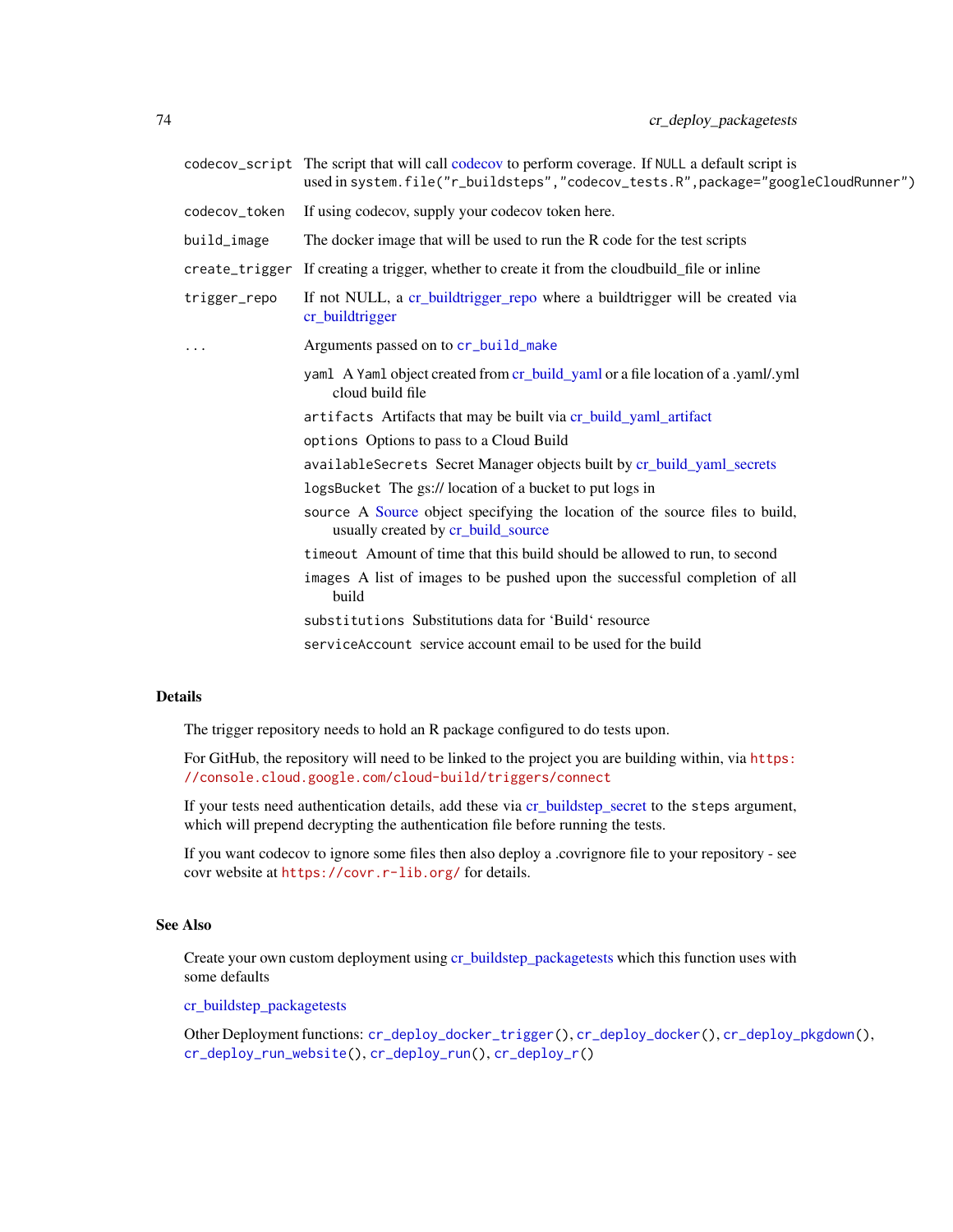# cr\_deploy\_pkgdown 75

### Examples

```
# create a local cloudbuild.yml file for packagetests
pd <- cr_deploy_packagetests(create_trigger = "no")
pd
# add a decryption step for an auth file
cr_deploy_packagetests(
  steps = cr_buildstep_secret("my_secret", "auth.json"),
  env = c("NOT_CRAN=true", "MY_AUTH_FILE=auth.json"),
  timeout = 1200,
  create_trigger = "no"
)
# creating a buildtrigger repo for trigger_repo
repo <- cr_buildtrigger_repo("MarkEdmondson1234/googleCloudRunner",
  branch = "master"
\lambda## Not run:
# will create the file in the repo, and point a buildtrigger at it
cr_deploy_packagetests(create_trigger = "file", trigger_repo = repo)
# will make an inline build within a buildtrigger
cr_deploy_packagetests(create_trigger = "inline", trigger_repo = repo)
## End(Not run)
unlink("cloudbuild-tests.yml")
```
<span id="page-74-0"></span>cr\_deploy\_pkgdown *Deploy a cloudbuild.yml for a pkgdown website of an R package*

#### Description

This builds a pkgdown website each time the trigger fires and deploys it to git

# Usage

```
cr_deploy_pkgdown(
 github_repo,
  secret,
  steps = NULL,
  create_trigger = c("file", "inline", "no"),
  cloudbuild_file = "cloudbuild-pkgdown.yml",
  git_email = "googlecloudrunner@r.com",
  env = NULL,
```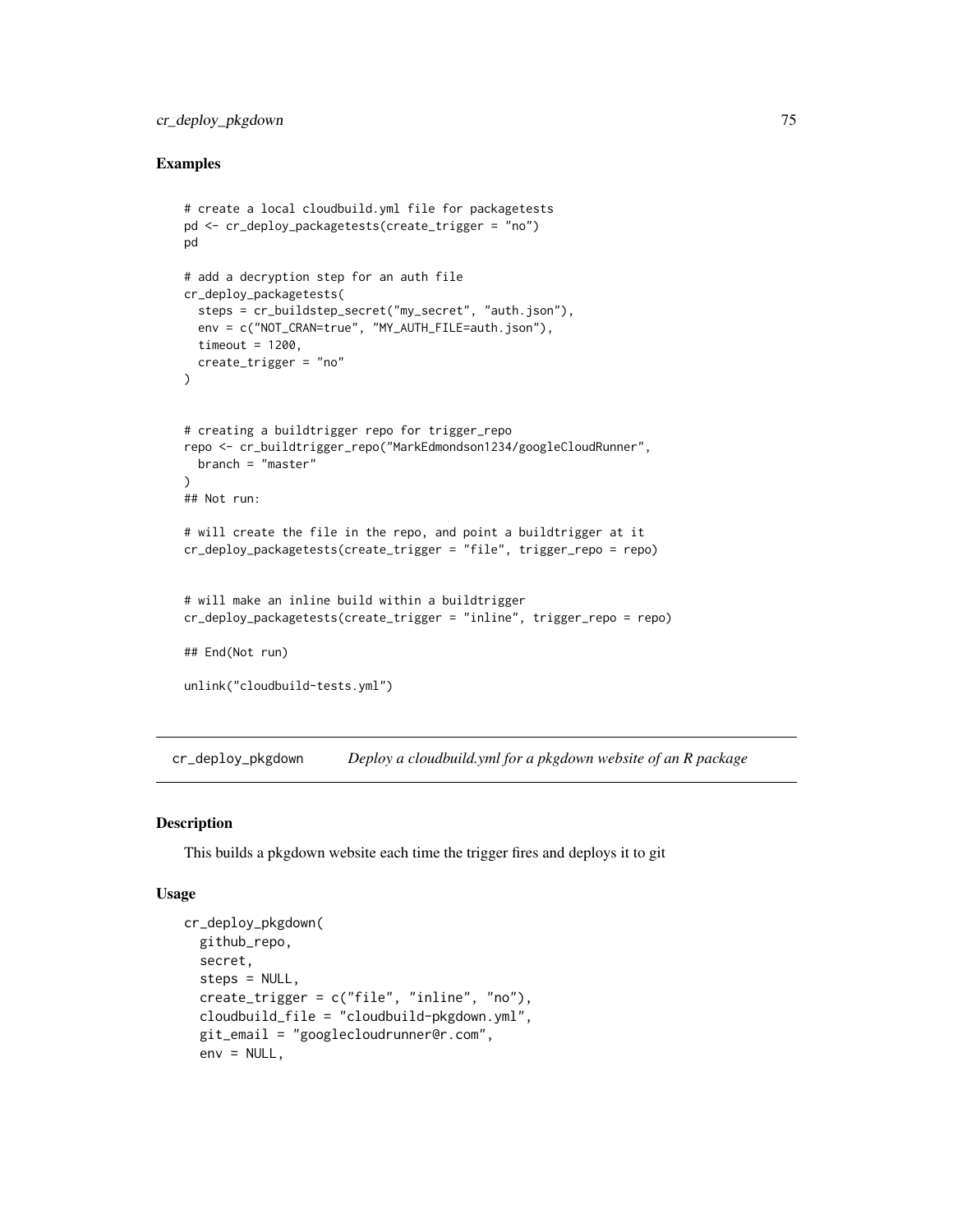```
build_image = "gcr.io/gcer-public/packagetools:latest",
 post_setup = NULL,
 post_clone = NULL
\lambda
```
## Arguments

| github_repo     | The GitHub repo to deploy pkgdown website from and to.                                                                                                                                                                                         |
|-----------------|------------------------------------------------------------------------------------------------------------------------------------------------------------------------------------------------------------------------------------------------|
| secret          | The name of the secret on Google Secret Manager for the git ssh private key                                                                                                                                                                    |
| steps           | extra steps to run before the pkgdown website steps run                                                                                                                                                                                        |
|                 | create_trigger If not "no" then the buildtrigger will be setup for you via cr_buildtrigger, if "file"<br>will create a buildtrigger pointing at cloudbuild_file, if "inline" will put the<br>build inline within the trigger (no file created) |
| cloudbuild_file |                                                                                                                                                                                                                                                |
|                 | The cloudbuild yaml file to write to                                                                                                                                                                                                           |
| git_email       | The email the git commands will be identifying as                                                                                                                                                                                              |
| env             | A character vector of env arguments to set for all steps                                                                                                                                                                                       |
| build_image     | A docker image with pkgdown installed                                                                                                                                                                                                          |
| post_setup      | Steps that occur after git setup                                                                                                                                                                                                               |
| post_clone      | A cr_buildstep that occurs after the repo is cloned                                                                                                                                                                                            |

#### Details

The trigger repository needs to hold an R package configured to build a pkgdown website.

For GitHub, the repository will also need to be linked to the project you are building within, via <https://console.cloud.google.com/cloud-build/triggers/connect>

The git ssh keys need to be deployed to Google Secret Manager for the deployment of the website - see [cr\\_buildstep\\_git](#page-21-0) - this only needs to be done once per Git account.

#### See Also

Create your own custom deployment using [cr\\_buildstep\\_pkgdown](#page-26-0) which this function uses with some defaults.

Other Deployment functions: [cr\\_deploy\\_docker\\_trigger\(](#page-70-0)), [cr\\_deploy\\_docker\(](#page-68-0)), [cr\\_deploy\\_packagetests\(](#page-72-0)), [cr\\_deploy\\_run\\_website\(](#page-82-0)), [cr\\_deploy\\_run\(](#page-79-0)), [cr\\_deploy\\_r\(](#page-76-0))

# Examples

```
pd <- cr_deploy_pkgdown("MarkEdmondson1234/googleCloudRunner",
  secret = "my_git_secret",
  create_trigger = "no"
\lambdapd
file.exists("cloudbuild-pkgdown.yml")
unlink("cloudbuild-pkgdown.yml")
```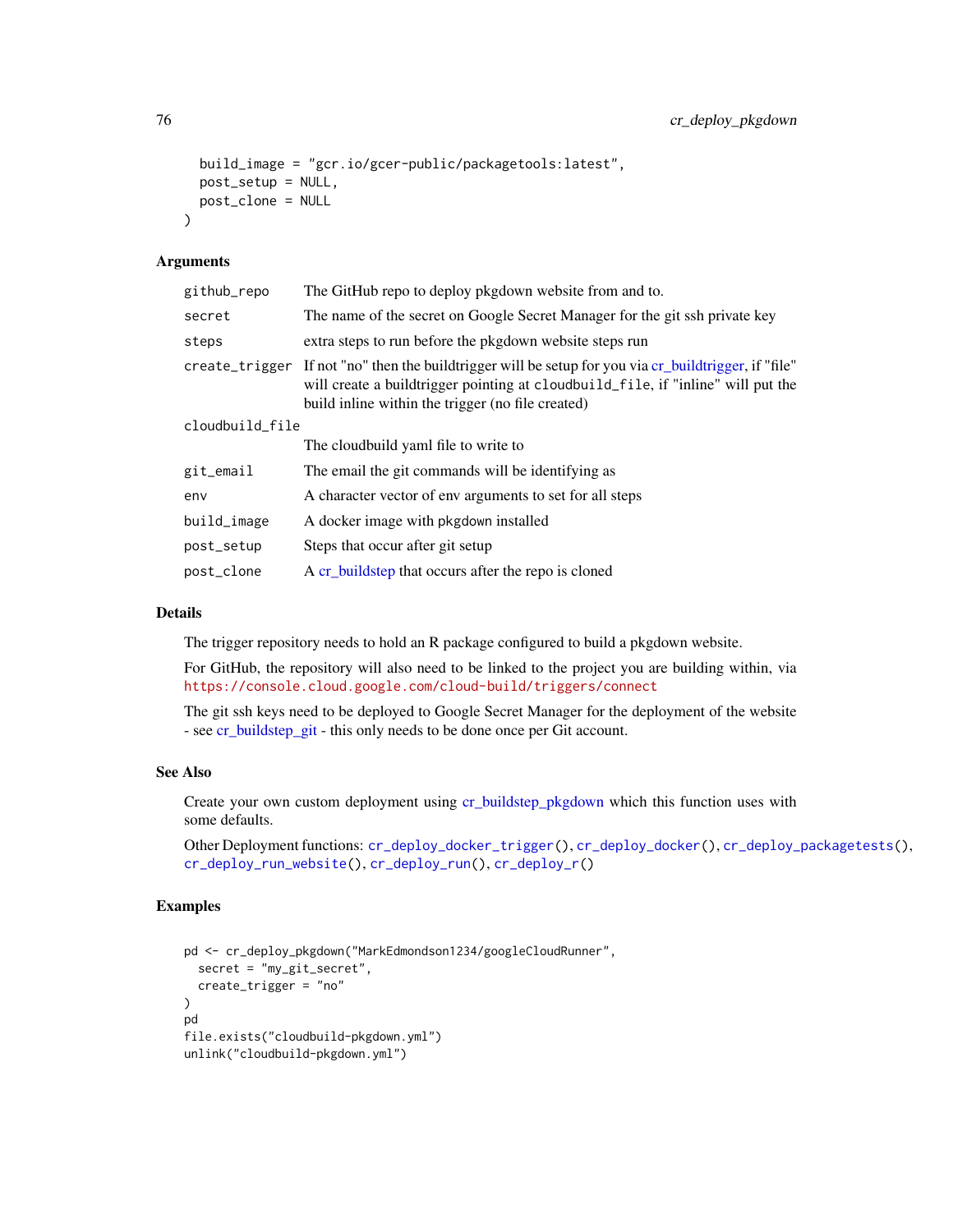```
## Not run:
cr_deploy_pkgdown("MarkEdmondson1234/googleCloudRunner",
  secret = "my_git_secret",
  create_trigger = "inline"
\mathcal{L}## End(Not run)
```
<span id="page-76-0"></span>cr\_deploy\_r *Deploy an R script with an optional schedule*

# Description

Will create a build to run an R script in Cloud Build with an optional schedule from Cloud Scheduler

# Usage

```
cr_deploy_r(
  r,
  schedule = NULL,
  source = NULL,run_name = NULL,
  r_image = "rocker/verse",
  pre_steps = NULL,
 post_steps = NULL,
  timeout = 600L,
  ...,
  schedule_type = c("pubsub", "http"),
  schedule_pubsub = NULL,
  email = cr_{email\_get()},
  region = cr_region_get(),
  projectId = cr_project_get(),
  serviceAccount = NULL,
  launch_browser = interactive()
\mathcal{L}
```

| r           | R code to run or a file containing R code ending with .R, or the gs:// location on<br>Cloud Storage of the R file you want to run |
|-------------|-----------------------------------------------------------------------------------------------------------------------------------|
| schedule    | A cron schedule e.g. "15 $5 \times \times \times$ "                                                                               |
| source      | A Source object specifying the location of the source files to build, usually cre-<br>ated by cr_build_source                     |
| run_name    | What name the R code will identify itself as. If NULL one is autogenerated.                                                       |
| $r_i$ image | The R docker environment executing the R code                                                                                     |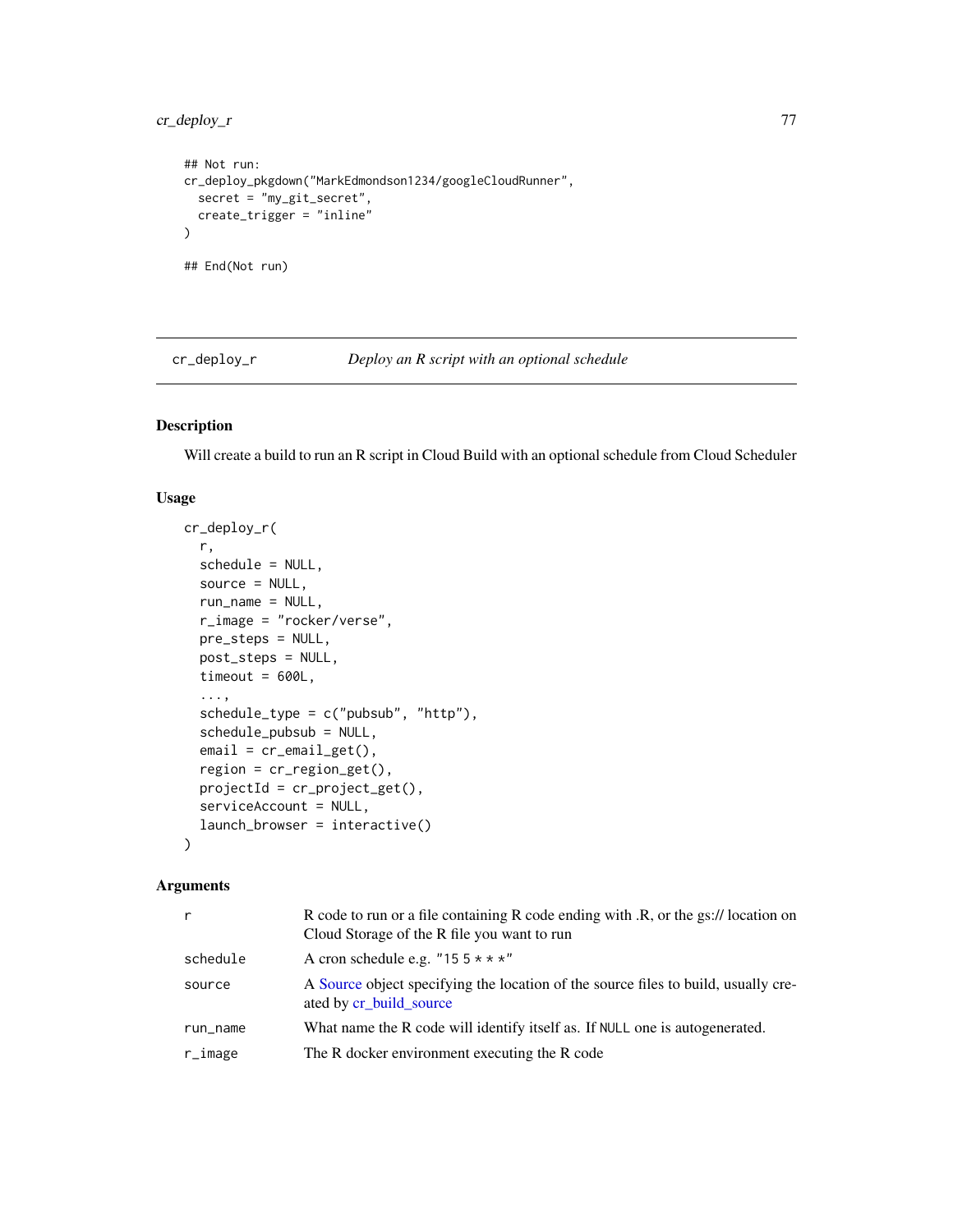| pre_steps       | Other cr_buildstep to run before the R code executes                                                                                                                                                               |
|-----------------|--------------------------------------------------------------------------------------------------------------------------------------------------------------------------------------------------------------------|
| post_steps      | Other cr_buildstep to run after the R code executes                                                                                                                                                                |
| timeout         | Amount of time that this build should be allowed to run, to second                                                                                                                                                 |
| .               | Arguments passed on to cr_buildstep_r                                                                                                                                                                              |
|                 | name The docker image that will run the R code, usually from rocker-project.org                                                                                                                                    |
|                 | r_source Whether the R code will be from a runtime file within the source or<br>at build time copying over from a local R file in your session                                                                     |
|                 | escape_dollar Default TRUE. This will turn \$ into \$\$ within the script to<br>avoid them being recognised as Cloud Build variables. Turn this off if you<br>want that behaviour (e.g. my_project="\$PROJECT_ID") |
|                 | rscript_args Optional arguments for the R script run by Rscript.                                                                                                                                                   |
|                 | r_cmd should 'Rscript' be run or 'R'?                                                                                                                                                                              |
|                 | prefix prefixed to name - set to "" to suppress. Will be suppressed if name<br>starts with gcr.io or *-docker.pkg.dev                                                                                              |
| schedule_type   | If you have specified a schedule, this will select what strategy it will use to<br>deploy it. See details                                                                                                          |
| schedule_pubsub |                                                                                                                                                                                                                    |
|                 | If you have a custom pubsub message to send via an existing topic, use cr_schedule_pubsub<br>to supply it here                                                                                                     |
| email           | The email that will authenticate the job set via cr_email_set                                                                                                                                                      |
| region          | The region usually set with cr_region_set                                                                                                                                                                          |
| projectId       | ID of the project                                                                                                                                                                                                  |
|                 | service Account service account email to be used for the build                                                                                                                                                     |
|                 | launch_browser Whether to launch the logs URL in a browser once deployed                                                                                                                                           |

## Details

The R script will execute within the root directory of whichever [Source](#page-109-0) you supply, usually created via [cr\\_build\\_source](#page-55-0) representing a Cloud Storage bucket or a GitHub repository that is copied across before code execution. Bear in mind if the source changes then the code scheduled may need updating.

The r\_image dictates what R libraries the R environment executing the code of r will have, via the underlying Docker container usually supplied by rocker-project.org. If you want custom R libraries beyond the default, create a docker container with those R libraries installed (perhaps via [cr\\_deploy\\_docker\)](#page-68-0)

#### Value

If scheduling then a [Job,](#page-105-0) if building immediately then a [Build](#page-3-0)

### Scheduling

If schedule=NULL then the R script will be run immediately on Cloud Build via [cr\\_build.](#page-7-0)

If schedule carries a cron job string (e.g. "15  $5 \times \times \times$ ") then the build will be scheduled via Cloud Scheduler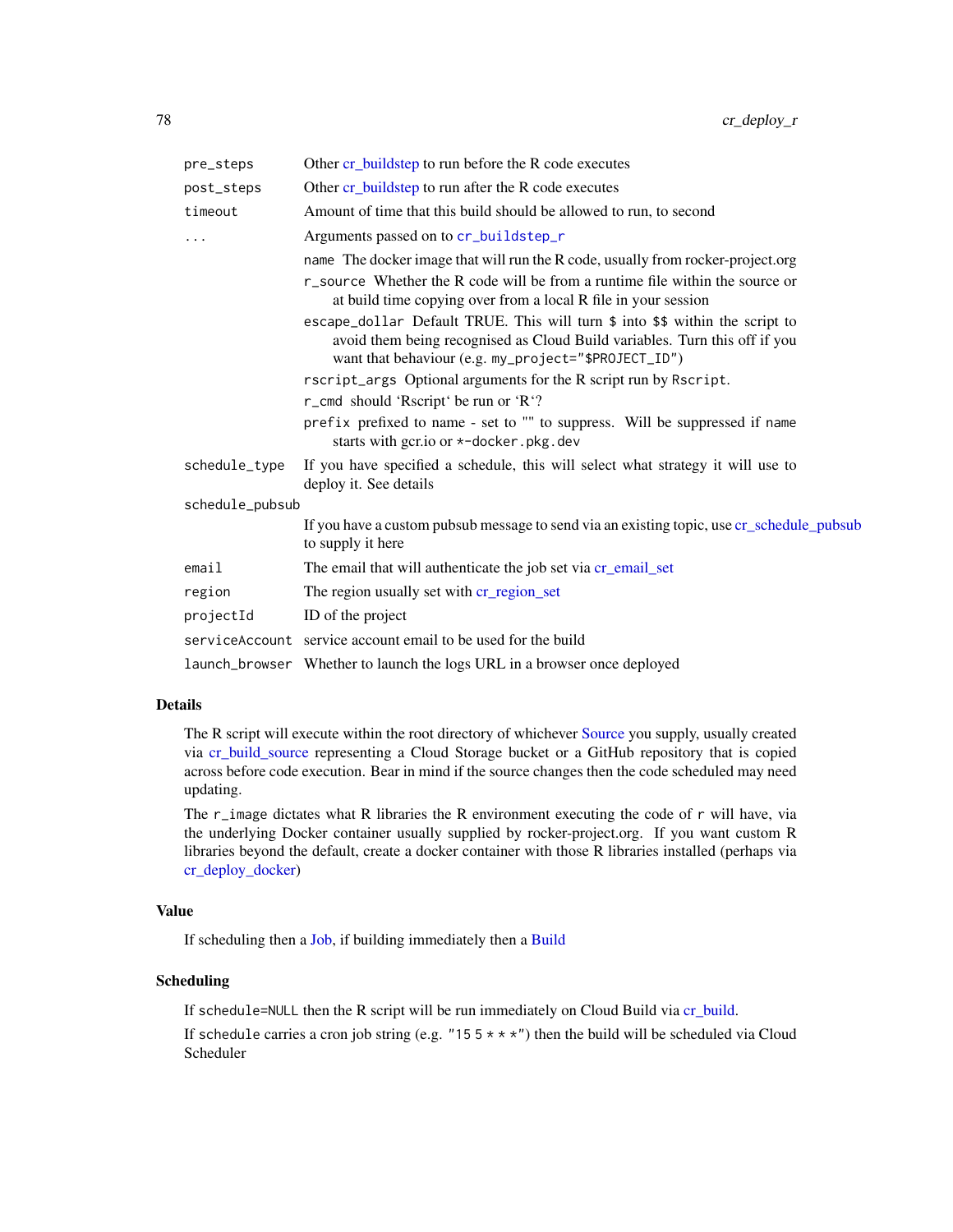# cr\_deploy\_r 79

If schedule\_type="pubsub" then you will need googlePubsubR installed and set-up and scheduling will involve:

- 1. Creating a PubSub topic called "{run\_name}-topic" or subscribing to the one you provided in schedule\_pubsub. It is assumed you have created the PubSub topic beforehand if you do supply your own.
- 2. Create a Build Trigger called "{run\_name}-trigger" that will run when the PubSub topic is called
- 3. Create a Cloud Schedule called "{run\_name}-trigger" that will send a pubsub message to the topic: either the default that contains just the name of the script, or the message you supplied in schedule\_pubsub.

Type "pubsub" is recommended for more complex R scripts as you will have more visibility for debugging schedules via inspecting the PubSub topic, build trigger and build logs, as well as enabling triggering the script from other PubSub topics and allowing to pass dynamic parameters into your schedule scripts via the PubSub message.

If schedule\_type="http" then scheduling will involve:

- 1. Create a Cloud Build API call with your build embedded within it via [cr\\_schedule\\_http](#page-50-0)
- 2. Schedule the HTTP call using the authentication email supplied in email or the default [cr\\_email\\_get](#page-84-1)

This is the old default and is suitable for smaller R scripts or when you don't want to use the other GCP services. The authentication for the API call from Cloud Scheduler can cause opaque errors as it will give you invalid response codes whether its that or an error in your R script you wish to schedule.

#### See Also

If you want to run R code upon certain events like GitHub pushes, look at [cr\\_buildtrigger](#page-34-0)

Other Deployment functions: [cr\\_deploy\\_docker\\_trigger\(](#page-70-0)), [cr\\_deploy\\_docker\(](#page-68-0)), [cr\\_deploy\\_packagetests\(](#page-72-0)), [cr\\_deploy\\_pkgdown\(](#page-74-0)), [cr\\_deploy\\_run\\_website\(](#page-82-0)), [cr\\_deploy\\_run\(](#page-79-0))

# Examples

```
r<sup>lines \leq c (</sup>
  "list.files()",
  "library(dplyr)",
  "mtcars %>% select(mpg)",
  "sessionInfo()"
\lambdasource <- cr_build_source(RepoSource("googleCloudStorageR",
  branchName = "master"
))
## Not run:
cr_project_set("my-project")
cr_region_set("europe-west1")
cr_email_set("123456@projectid.iam.gserviceaccount.com")
```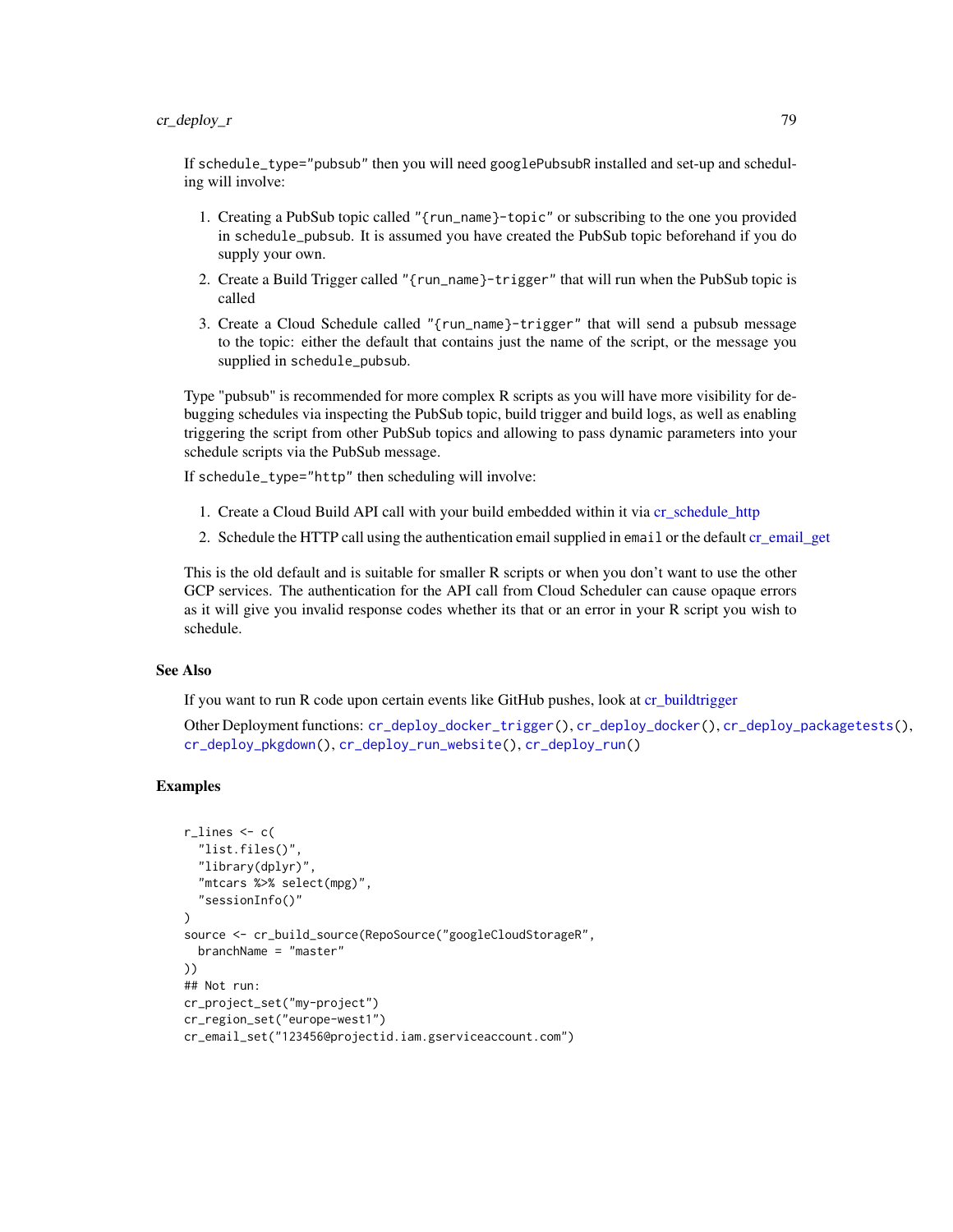```
# check the script runs ok
cr_deploy_r(r_lines, source = source)
# schedule the script
cr_deploy_r(r_lines, schedule = "15 21 * * *", source = source)
## End(Not run)
```
<span id="page-79-0"></span>cr\_deploy\_run *Deploy to Cloud Run*

#### <span id="page-79-1"></span>Description

Deploy R api plumber scripts, HTML files or other images create the Docker image, add the build to Cloud Build and deploy to Cloud Run

#### Usage

```
cr_deploy_run(
  local,
  remote = basename(local),
  dockerfile = NULL,
  image_name = remote,
  tag = "$BUILDID",region = cr_{region\_get}(),
  bucket = cr_bbucket_get(),
  projectId = cr\_project\_get(),launch_browser = interactive(),
  timeout = 600L,kaniko_cache = TRUE,
  pre_steps = NULL,
  post_steps = NULL,
  ...
\mathcal{L}cr_deploy_html(
  html_folder,
  remote = basename(html_folder),
  image_name = remote,
  tag = "$BUILDID",region = cr_region_get(),
  bucket = cr_bucket_get(),
  projectId = cr_project_get(),
  launch_browser = interactive(),
  timeout = 600L,
  ...
)
```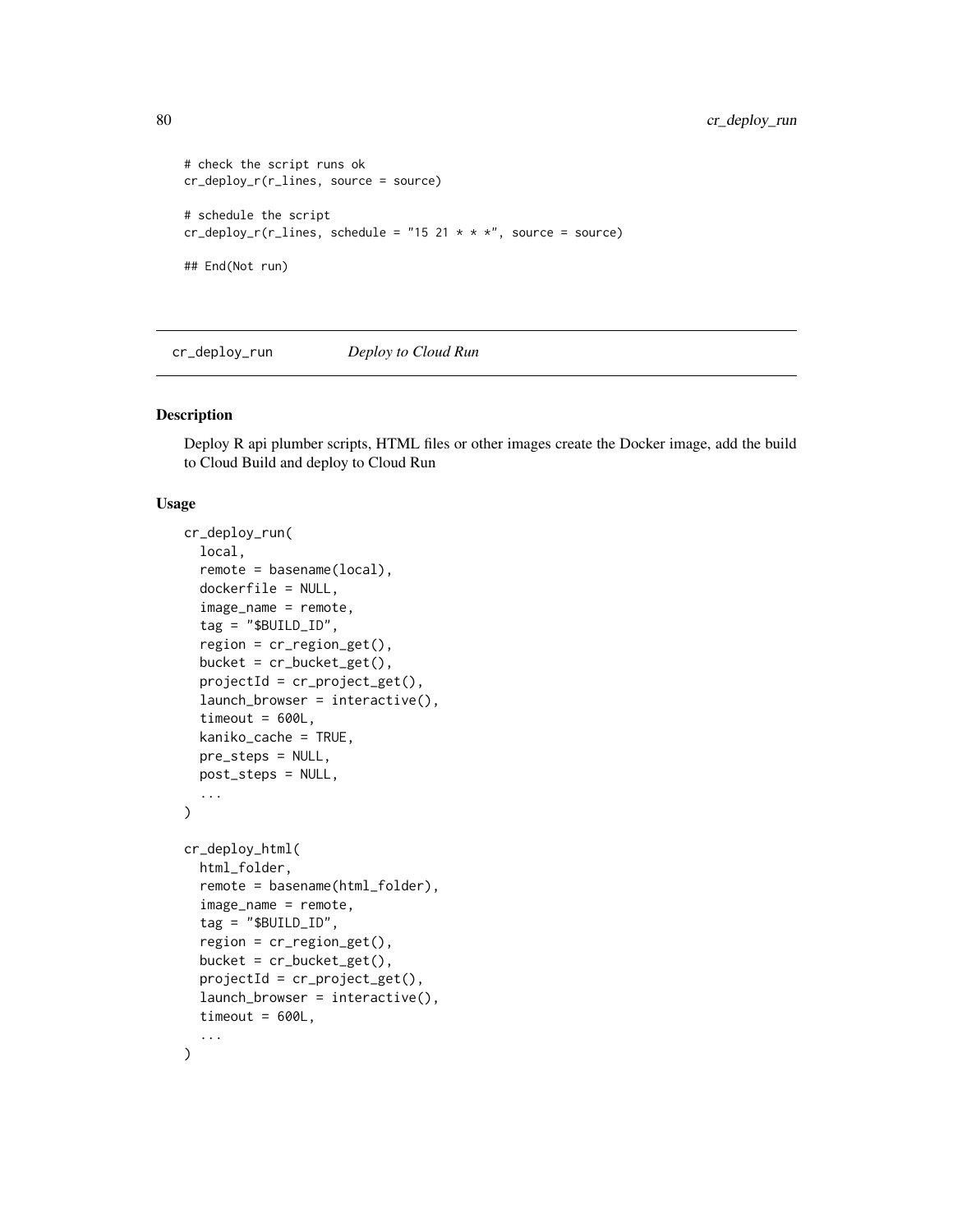```
cr_deploy_plumber(
  api,
 remote = basename(api),
 dockerfile = NULL,
  image_name = remote,
  tag = "SBUILD_ID",region = cr_region_get(),
 bucket = cr_bucket_get(),
 projectId = cr_project_get(),
 launch_browser = interactive(),
  timeout = 600L,
  ...
\mathcal{L}
```

| local          | A folder containing the scripts and Dockerfile to deploy to Cloud Run                                                                                                                                  |
|----------------|--------------------------------------------------------------------------------------------------------------------------------------------------------------------------------------------------------|
| remote         | The folder on Google Cloud Storage, and the name of the service on Cloud Run                                                                                                                           |
| dockerfile     | An optional Dockerfile built to support the script. Not needed if 'Dockerfile'<br>exists in folder. If supplied will be copied into deployment folder and called<br>"Dockerfile"                       |
| image_name     | The gcr.io image name that will be deployed and/or built                                                                                                                                               |
| tag            | The tag or tags to be attached to the pushed image - can use Build macros                                                                                                                              |
| region         | The Cloud Run endpoint set by CR_REGION env arg                                                                                                                                                        |
| bucket         | The Cloud Storage bucket that will hold the code                                                                                                                                                       |
| projectId      | The projectId where it all gets deployed to                                                                                                                                                            |
| launch_browser | Whether to launch the logs URL in a browser once deployed                                                                                                                                              |
| timeout        | Amount of time that this build should be allowed to run, to second                                                                                                                                     |
| kaniko_cache   | If TRUE will use kaniko cache for Docker builds.                                                                                                                                                       |
| pre_steps      | Other cr_buildstep to run before the docker build                                                                                                                                                      |
| post_steps     | Other cr_buildstep to run after the docker build                                                                                                                                                       |
|                | Arguments passed on to cr_buildstep_run                                                                                                                                                                |
|                | name Name for deployment on Cloud Run                                                                                                                                                                  |
|                | image The name of the image to create or use in deployment - gcr.io                                                                                                                                    |
|                | allowUnauthenticated TRUE if can be reached from public HTTP address. If<br>FALSE will configure a service-email called (name)-cloudrun-invoker@(project-id).iam.gser                                  |
|                | concurrency How many connections each container instance can serve. Can<br>be up to 80.                                                                                                                |
|                | port Container port to receive requests at. Also sets the \$PORT environment<br>variable. Must be a number between 1 and 65535, inclusive. To unset this<br>field, pass the special value "default".   |
|                | max_instances the desired maximum nuimber of container instances. "de-<br>fault" is 1000, you can get more if you requested a quota instance. For<br>Shiny instances on Cloud Run, this needs to be 1. |
|                |                                                                                                                                                                                                        |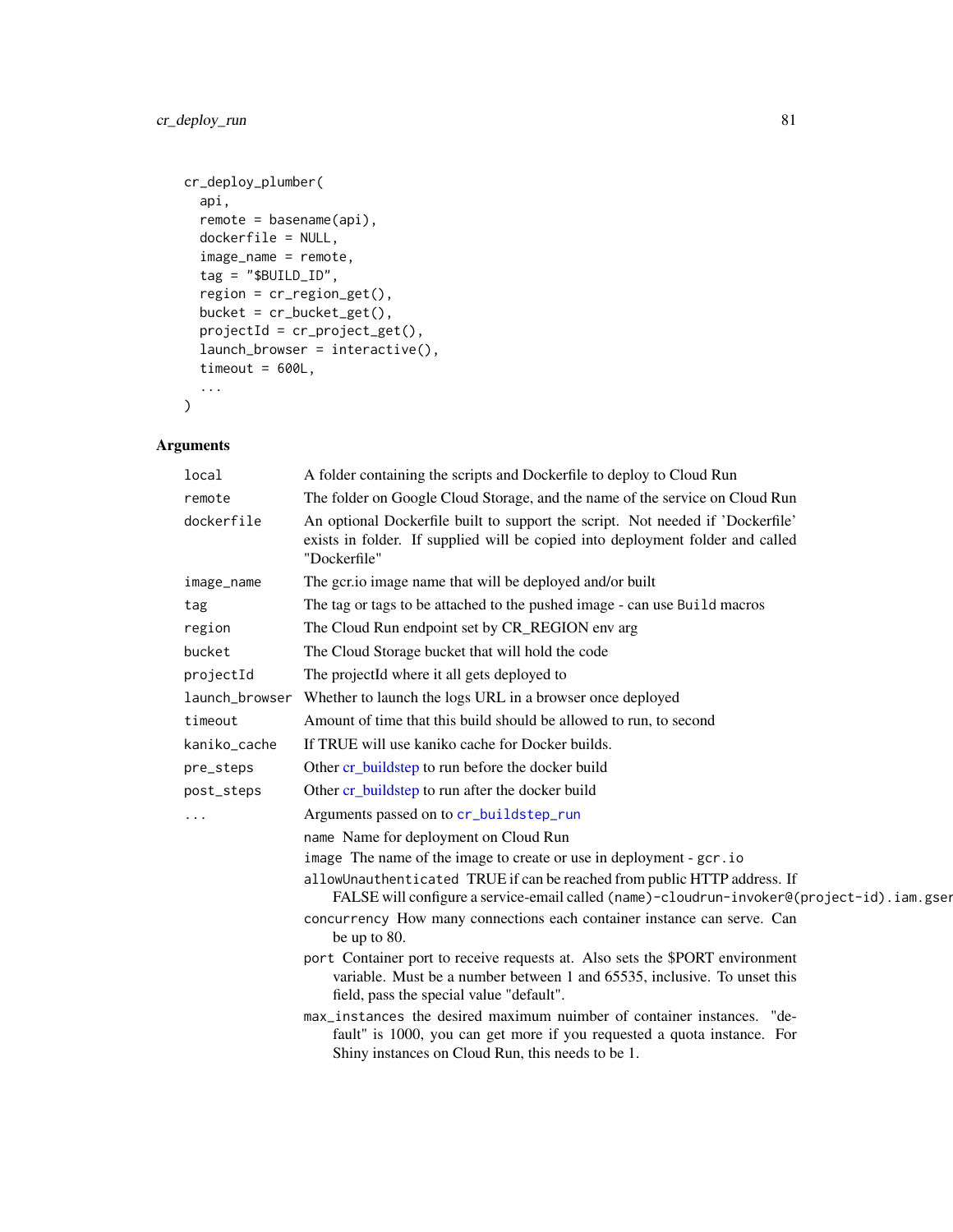|             | memory The format for size is a fixed or floating point number followed by a<br>unit: G, M, or K corresponding to gigabyte, megabyte, or kilobyte, respec-<br>tively, or use the power-of-two equivalents: Gi, Mi, Ki corresponding to<br>gibibyte, mebibyte or kibibyte respectively. The default is 256Mi |
|-------------|-------------------------------------------------------------------------------------------------------------------------------------------------------------------------------------------------------------------------------------------------------------------------------------------------------------|
|             | cpu 1 or 2 CPUs for your instance                                                                                                                                                                                                                                                                           |
|             | env_vars Environment arguments passed to the Cloud Run container at run-<br>time. Distinct from env that run at build time.                                                                                                                                                                                 |
|             | gcloud_args a character string of arguments that can be sent to the gcloud<br>command not covered by other parameters of this function                                                                                                                                                                      |
| html_folder | the folder containing all the html                                                                                                                                                                                                                                                                          |
| api         | A folder containing the R script using plumber called api.R and all its depen-<br>dencies                                                                                                                                                                                                                   |

# **Details**

These deploy containers to Cloud Run, a scale 0-to-millions container-as-a-service on Google Cloud Platform.

#### cr\_deploy\_html

Deploy html files to a nginx server on Cloud Run.

Supply the html folder to host it on Cloud Run. Builds the dockerfile with the html within it, then deploys to Cloud Run

Will add a default.template file to the html folder that holds the nginx configuration

#### cr\_deploy\_plumber

The entrypoint for CloudRun will be via a plumber script called api.R - this should be included in your local folder to deploy. From that api.R you can source or call other resources in the same folder, using relative paths.

The function will create a local folder called "deploy" and a tar.gz of that folder which is what is being uploaded to Google Cloud Storage

# See Also

For scheduling Cloud Run apps [cr\\_run\\_schedule\\_http](#page-93-0)

[cr\\_deploy\\_run\\_website](#page-82-0) which has more features like rending Rmd files and deploying upon each git commit

Other Deployment functions: [cr\\_deploy\\_docker\\_trigger\(](#page-70-0)), [cr\\_deploy\\_docker\(](#page-68-0)), [cr\\_deploy\\_packagetests\(](#page-72-0)), [cr\\_deploy\\_pkgdown\(](#page-74-0)), [cr\\_deploy\\_run\\_website\(](#page-82-0)), [cr\\_deploy\\_r\(](#page-76-0))

# Examples

```
## Not run:
cr_project_set("my-project")
cr_region_set("europe-west1")
cr_bucket_set("my-bucket")
```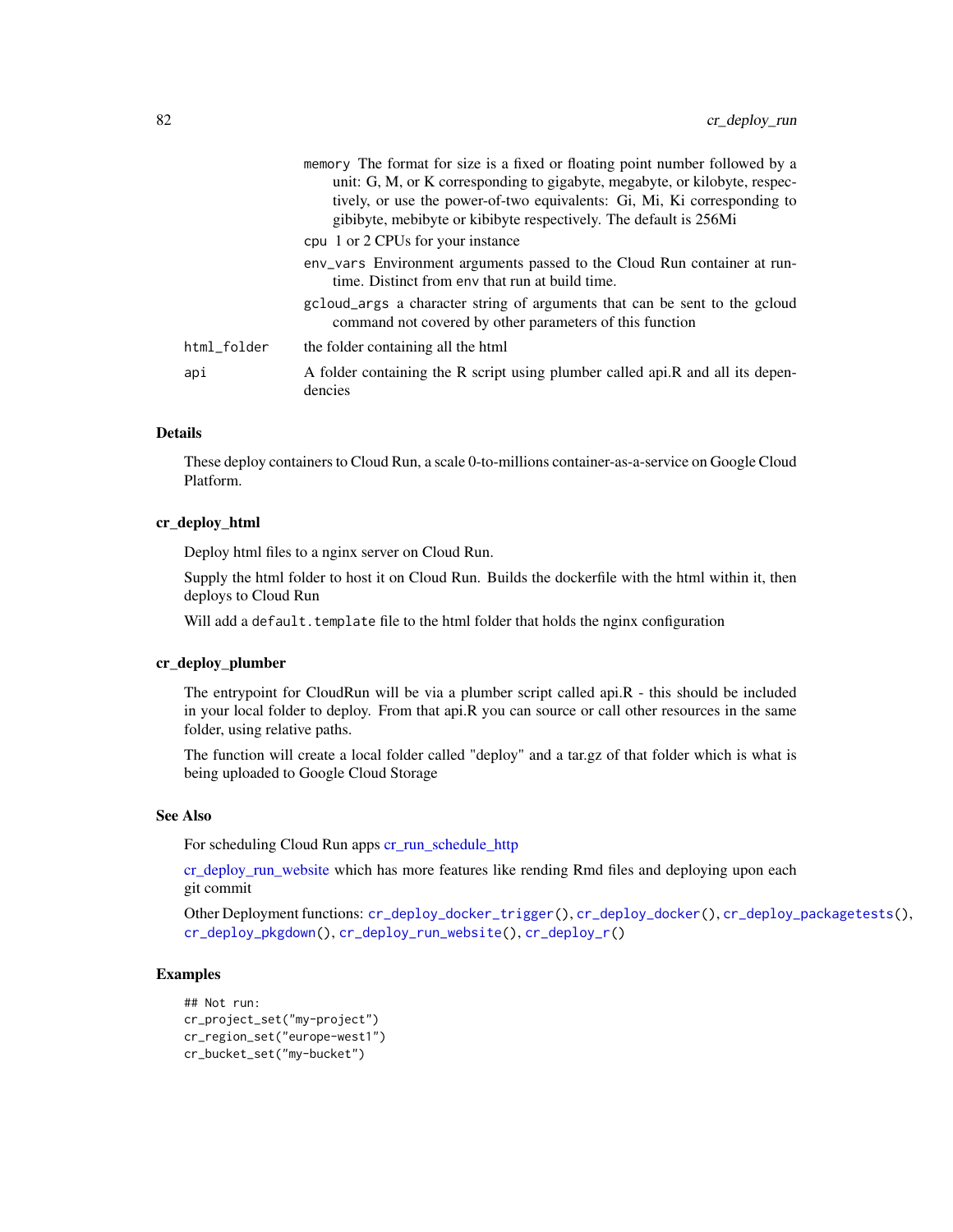```
cr_deploy_run(system.file("example/", package = "googleCloudRunner"))
## End(Not run)
## Not run:
cr_project_set("my-project")
cr_region_set("europe-west1")
cr_bucket_set("my-bucket")
cr_deploy_html("my_folder")
## End(Not run)
## Not run:
cr_project_set("my-project")
cr_region_set("europe-west1")
cr_bucket_set("my-bucket")
cr_deploy_plumber(system.file("example/", package = "googleCloudRunner"))
## End(Not run)
```
<span id="page-82-0"></span>cr\_deploy\_run\_website *Deploy HTML built from a repo each commit*

## **Description**

This lets you set up triggers that will update an R generated website each commit.

## Usage

```
cr_deploy_run_website(
  repo,
  image = paste0("website-", format(Sys.Date(), "%Y%m%d")),
  rmd_folder = NULL,
 html_folder = NULL,
  image_tag = "$SHORT_SHA",
  timeout = 600L,
 edit_r = NULL,r_image = "gcr.io/gcer-public/packagetools:latest",
  allowUnauthenticated = TRUE,
 region = cr_region_get(),
 projectId = cr_project_get()
)
```

| repo  | A git repository defined in cr_buildtrigger_repo |
|-------|--------------------------------------------------|
| image | The name of the image you want to build          |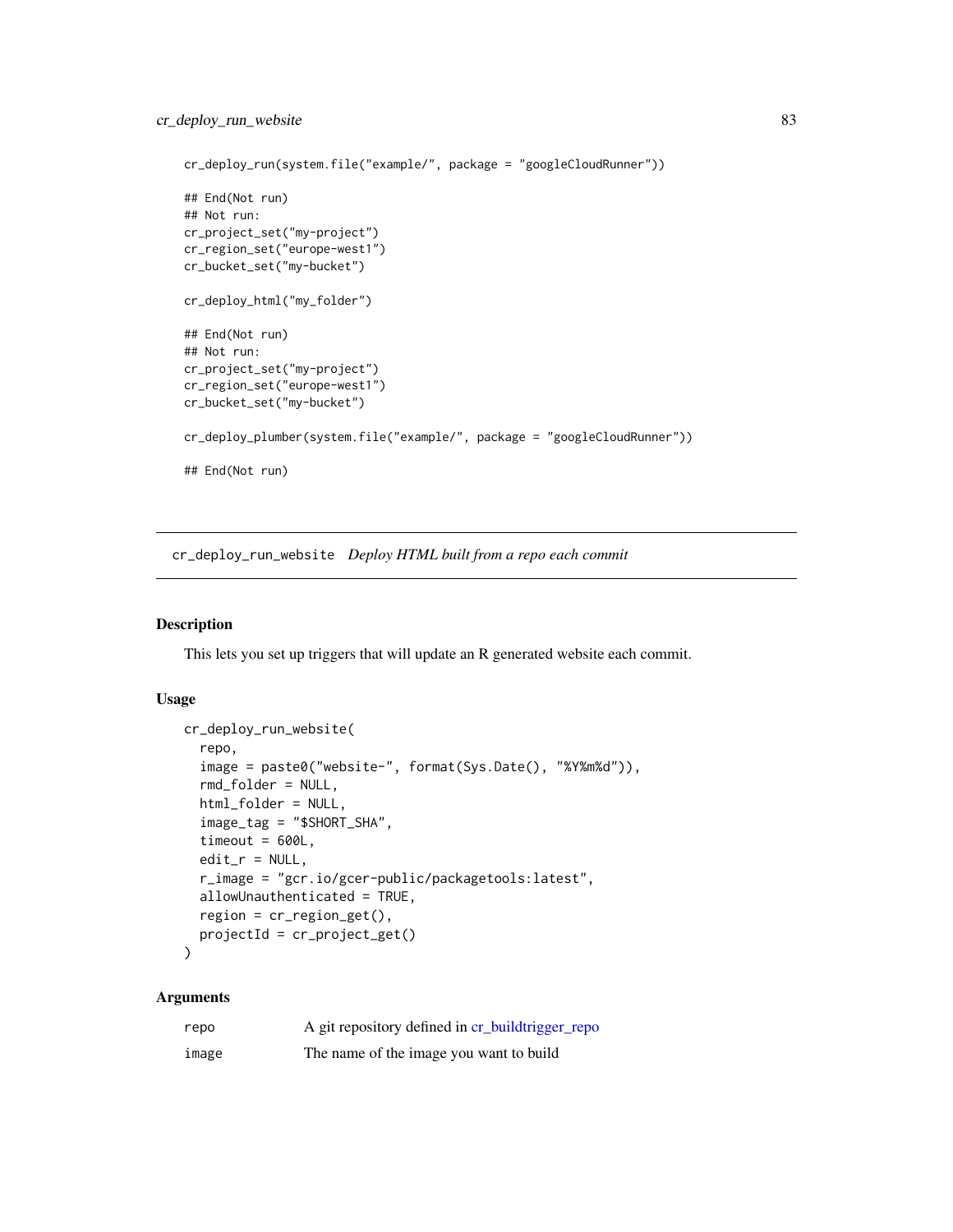| rmd_folder           | A folder of Rmd files within GitHub source that will be built into HTML for<br>serving via render                                                               |
|----------------------|-----------------------------------------------------------------------------------------------------------------------------------------------------------------|
| html_folder          | A folder of html to deploy within GitHub source. Will be ignored if rmd_folder<br>is not NULL                                                                   |
| image_tag            | What to tag the build docker image.                                                                                                                             |
| timeout              | Timeout for the build                                                                                                                                           |
| edit_r               | If you want to change the R code to render the HTML, supply R code via a file<br>or string of R as per $cr_b$ buildstep $r_a$                                   |
| r_image              | The image that will run the R code from edit_r                                                                                                                  |
| allowUnauthenticated |                                                                                                                                                                 |
|                      | TRUE if can be reached from public HTTP address. If FALSE will configure a<br>service-email called (name)-cloudrun-invoker@(project-id).iam.gserviceaccount.com |
| region               | The region for cloud run                                                                                                                                        |
| projectId            | The GCP projectId which will be deployed within                                                                                                                 |

# Details

This lets you render the Rmd (or other R functions that produce HTML) in a folder for your repo, which will then be hosted on a Cloud Run enabled with nginx. Each time you push to git with modified Rmd code, it will build the new HTML and push an update to the website.

This default R code is rendered in the rmd\_folder:

```
lapply(list.files('.',pattern = '.Rmd',full.names = TRUE),rmarkdown::render,output_format
= 'html_document')
```
# See Also

[cr\\_deploy\\_html](#page-79-1) that lets you deploy just HTML files and [cr\\_deploy\\_pkgdown](#page-74-0) for running pkgdown websites.

Other Deployment functions: [cr\\_deploy\\_docker\\_trigger\(](#page-70-0)), [cr\\_deploy\\_docker\(](#page-68-0)), [cr\\_deploy\\_packagetests\(](#page-72-0)), [cr\\_deploy\\_pkgdown\(](#page-74-0)), [cr\\_deploy\\_run\(](#page-79-0)), [cr\\_deploy\\_r\(](#page-76-0))

# Examples

)

```
## Not run:
cr_project_set("my-project")
cr_region_set("europe-west1")
your_repo <- cr_buildtrigger_repo("MarkEdmondson1234/googleCloudRunner")
cr_deploy_run_website(your_repo, rmd_folder = "vignettes")
# change the Rmd rendering to pkgdown
r <- "devtools::install();pkgdown::build_site()"
cr_deploy_run_website(your_repo,
  image = paste0(your_repo, "-pkgdown"),
 rmd_folder = "."edit_r = r
```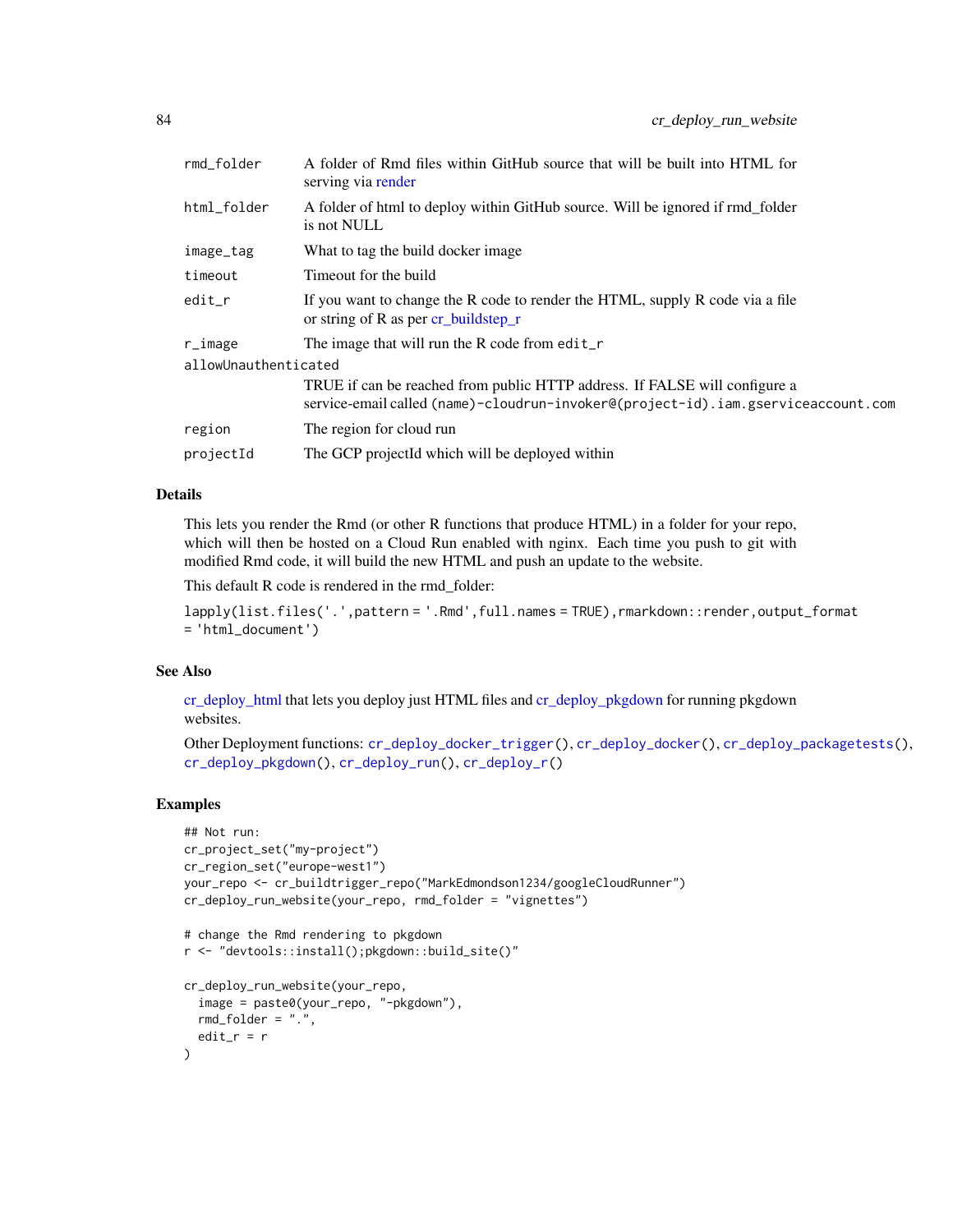## End(Not run)

<span id="page-84-1"></span>cr\_email\_get *Get/Set cloud build email*

# <span id="page-84-0"></span>Description

Needed so Cloud Scheduler can run Cloud Build jobs - can also set via environment argument CR\_BUILD\_EMAIL

# Usage

```
cr_email_get()
```
cr\_email\_set(cloudbuildEmail)

## Arguments

cloudbuildEmail

The Cloud Build service email

## See Also

https://console.cloud.google.com/cloud-build/settings

# Examples

```
cr_email_set("myemail@domain.com")
cr_email_get()
```
<span id="page-84-2"></span>

| cr_jwt_create | Create a JSON Web Token (JWT) from your service client and call |  |  |  |  |
|---------------|-----------------------------------------------------------------|--|--|--|--|
|               | <i>Google services</i>                                          |  |  |  |  |

# <span id="page-84-3"></span>Description

This can be used to call authenticated services such as Cloud Run.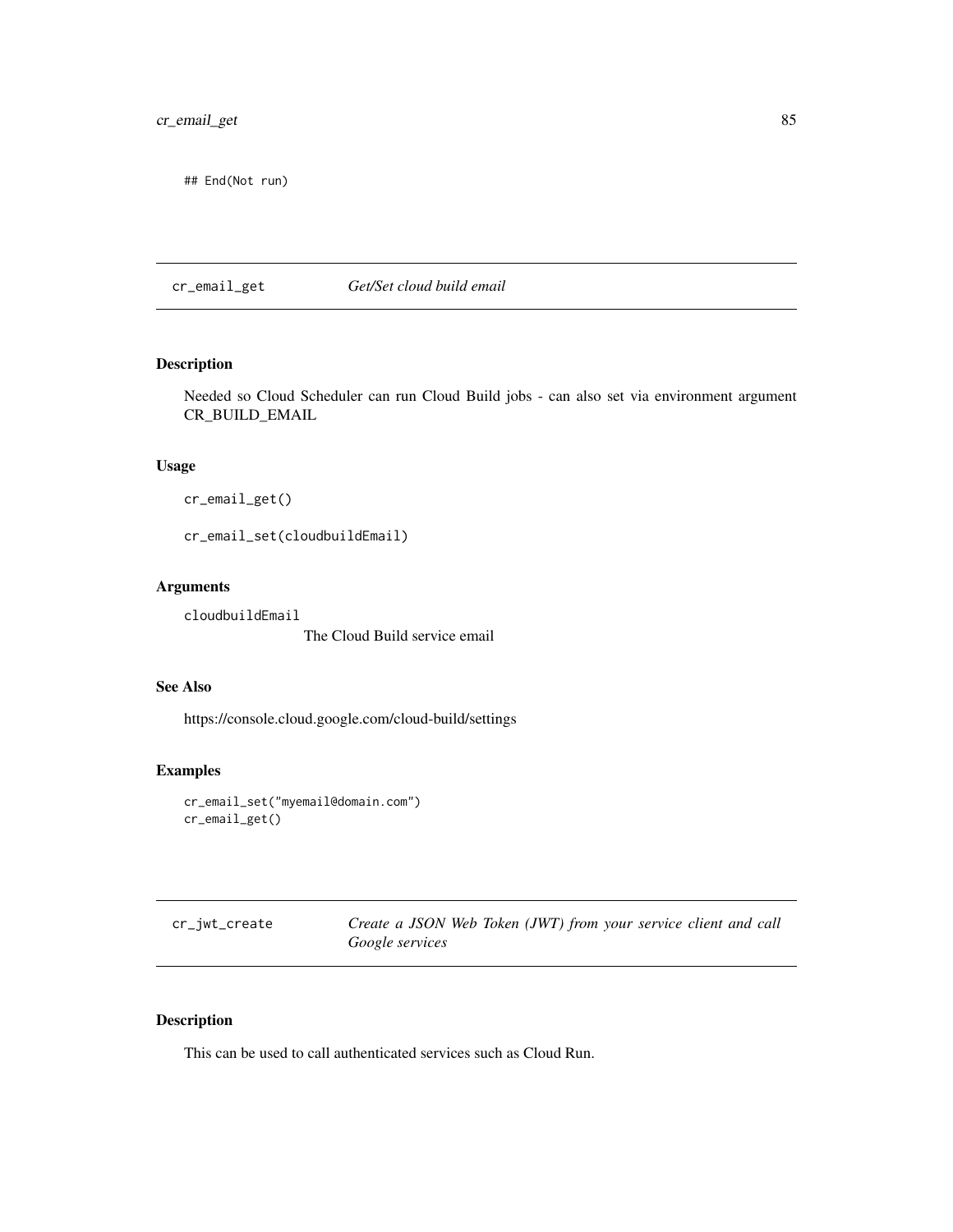```
cr_jwt_create(the_url, service_json = Sys.getenv("GCE_AUTH_FILE"))
```

```
cr_jwt_token(signed_jwt, the_url)
```
cr\_jwt\_with\_httr(req, token)

cr\_jwt\_with\_curl(h = curl::new\_handle(), token)

cr\_jwt\_async(urls, token, ...)

#### Arguments

| the_url      | The URL of the service you want to call                                        |
|--------------|--------------------------------------------------------------------------------|
| service_json | The account service key JSON that will be used to generate the JWT             |
| signed_jwt   | A JWT created from cr_jwt_create                                               |
| rea          | A httr request to the service running on the_url, using httr verbs such as GET |
| token        | The token created via cr_jwt_token                                             |
| h            | A curl handle such as set with new handle                                      |
| urls         | URLs to request asynchronously                                                 |
| $\cdots$     | Other arguments passed to new_handle                                           |
|              |                                                                                |

# Details

For certain Google services a JWT is needed to authenticate access, which is distinct from OAuth2. An example of this is authenticated Cloud Run such as deployed when using [cr\\_run](#page-89-1) and parameter allowUnauthenticated = FALSE. These functions help you call your services by generating the JWT from your service account key.

The token is set to expire in 1 hour, so it will need refreshing before then by calling this function again.

#### See Also

[Service-to-service authentication on GCP](https://cloud.google.com/run/docs/authenticating/service-to-service)

Other Cloud Run functions: [cr\\_plumber\\_pubsub\(](#page-86-0)), [cr\\_run\\_email\(](#page-91-0)), [cr\\_run\\_get\(](#page-92-0)), [cr\\_run\\_list\(](#page-92-1)), [cr\\_run\\_schedule\\_http\(](#page-93-0)), [cr\\_run\(](#page-89-1))

## Examples

## Not run:

```
# The private authenticated access only Cloud Run service
the_url <- "https://authenticated-cloudrun-ewjogewawq-ew.a.run.app/"
```

```
# creating the JWT and token
jwt <- cr_jwt_create(the_url)
token <- cr_jwt_token(jwt, the_url)
```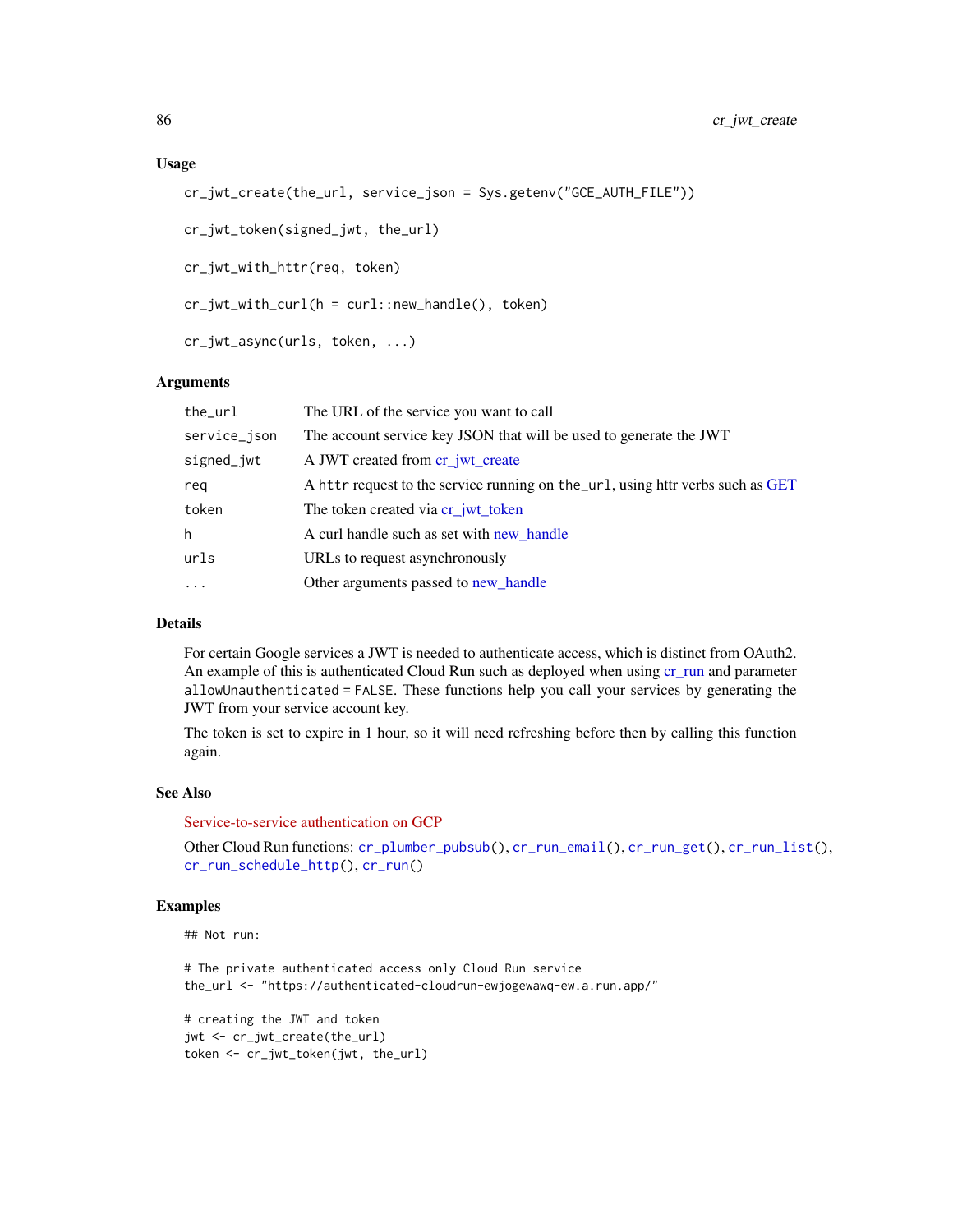```
# call Cloud Run app using token with any httr verb
library(httr)
res <- cr_jwt_with_httr(
  GET("https://authenticated-cloudrun-ewjogewawq-ew.a.run.app/hello"),
  token
\mathcal{L}content(res)
# call Cloud Run app with curl - you can pass in a curl handle
library(curl)
h <- new_handle()
handle_setopt(h, customrequest = "PUT")
handle_setform(h, a = "1", b = "2")h <- cr_jwt_with_curl(h, token = token)
r <- curl_fetch_memory("https://authenticated-cloudrun-ewjogewawq-ew.a.run.app/hello", h)
cat(rawToChar(r$content))
# use curls multi-asynch functions
many_urls <- paste0(
  "https://authenticated-cloudrun-ewjogewawq-ew.a.run.app/hello",
  paste0("?param="), 1:6
\mathcal{L}cr_jwt_async(many_urls, token = token)
## End(Not run)
```
<span id="page-86-0"></span>cr\_plumber\_pubsub *Plumber - Pub/Sub parser*

## Description

A function to use in plumber scripts to accept Pub/Sub messages

#### Usage

```
cr\_plumber\_pubsub(message = NULL, pass_f = function(x) x)
```

| message | The pubsub message                                                                          |
|---------|---------------------------------------------------------------------------------------------|
| pass f  | An R function that will work with the data parsed out of the pubsub message\$data<br>field. |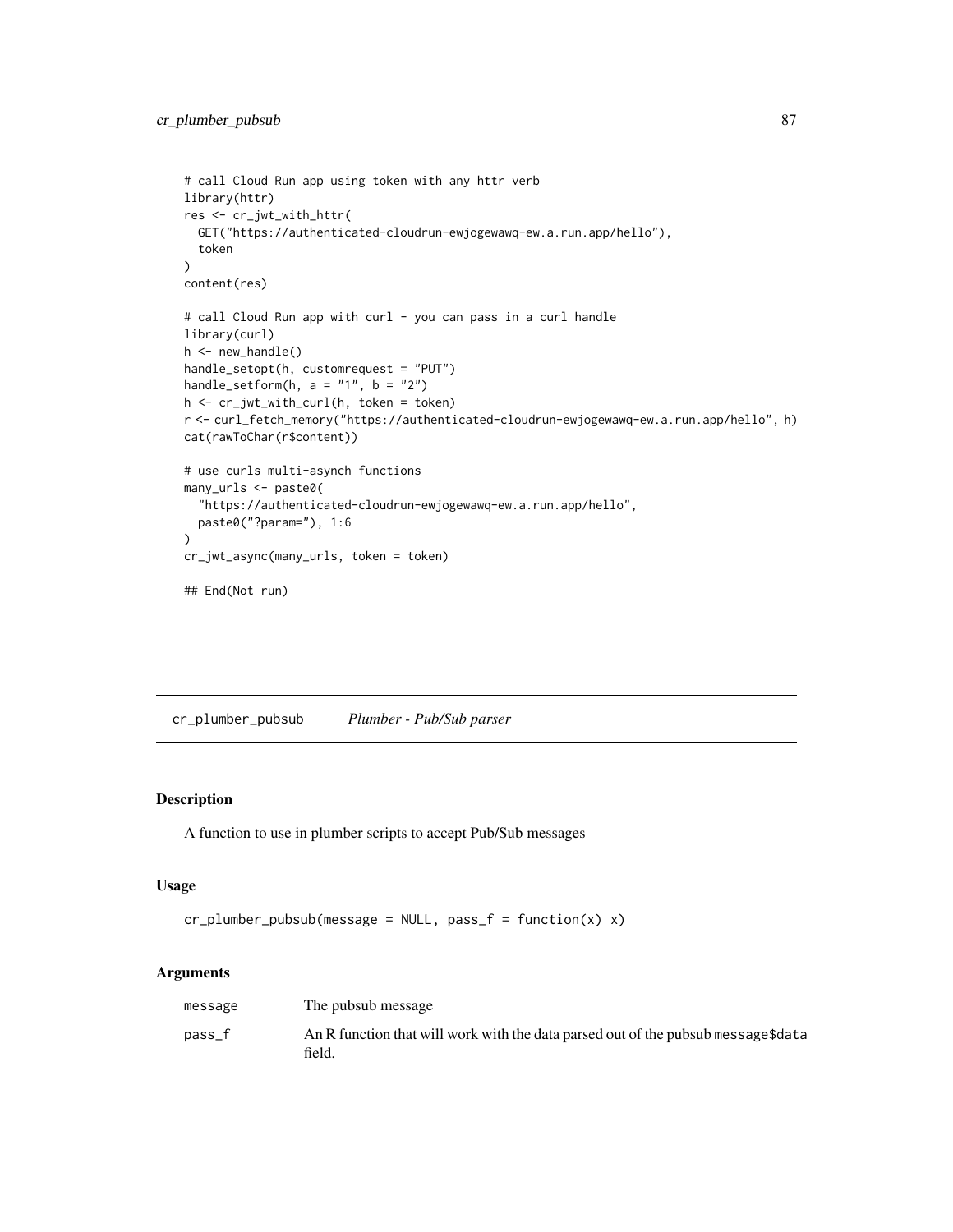## Details

This function is intended to be used within [plumb](#page-0-0) API scripts. It needs to be annotated with a @post URL route and a @param message The pubsub message as per the plumber documentation.

pass\_f should be a function you create that accepts one argument, the data from the pubsub message\$data field. It is unencoded for you. Make sure the function returns a 200 response otherwise pub/sub will keep resending the message! return(TRUE) is adequate.

The Docker container for the API will need to include googleCloudRunner installed in its R environment to run this function. This is available in the public gcr.io/gcer-public/cloudrunner image.

Use [cr\\_pubsub](#page-88-0) to test this function once deployed.

#### See Also

[Google Pub/Sub tutorial for Cloud Run.](https://cloud.google.com/run/docs/tutorials/pubsub) You can set up Pub/Sub messages from Google Cloud Storage buckets via [gcs\\_create\\_pubsub](#page-0-0)

Other Cloud Run functions: [cr\\_jwt\\_create\(](#page-84-2)), [cr\\_run\\_email\(](#page-91-0)), [cr\\_run\\_get\(](#page-92-0)), [cr\\_run\\_list\(](#page-92-1)), [cr\\_run\\_schedule\\_http\(](#page-93-0)), [cr\\_run\(](#page-89-1))

## Examples

## Not run:

```
# within a plumber api.R script:
# example function echos back pubsub message
pub \leq function(x) {
 paste("Echo:", x)
}
#' Recieve pub/sub message
#' @post /pubsub #nolint
#' @param message a pub/sub message
function(message = NULL) {
 googleCloudRunner::cr_plumber_pubsub(message, pub)
}
## End(Not run)
```
<span id="page-87-0"></span>cr\_project\_set *Get/Set the projectId for your CloudRun services*

#### Description

Can also use environment argument GCE\_DEFAULT\_PROJECT\_ID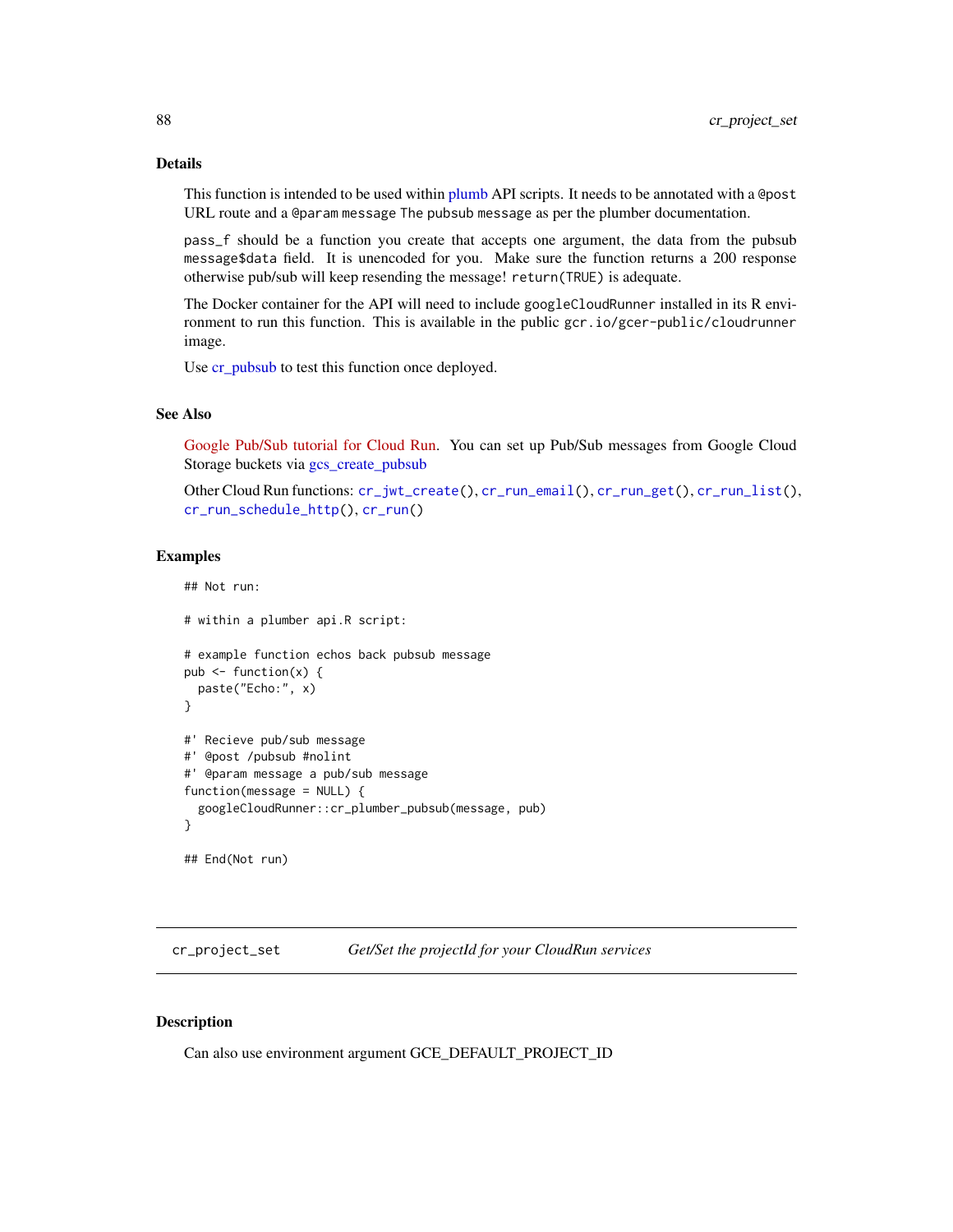# cr\_pubsub 89

# Usage

cr\_project\_set(projectId)

cr\_project\_get()

# Arguments

projectId The projectId

# Examples

cr\_project\_get()

<span id="page-88-0"></span>cr\_pubsub *Send a message to pubsub*

# Description

Useful for testing Cloud Run pubsub deployments

#### Usage

```
cr_pubsub(endpoint, payload = jsonlite::toJSON("hello"))
```
# Arguments

| endpoint | The url endpoint of the PubSub service             |
|----------|----------------------------------------------------|
| payload  | Will be base64 encoded and placed in message\$data |

cr\_regions *Cloud Run Regions*

# Description

Cloud Run Regions

# Usage

cr\_regions

# Format

A character vector of valid Cloud Run region names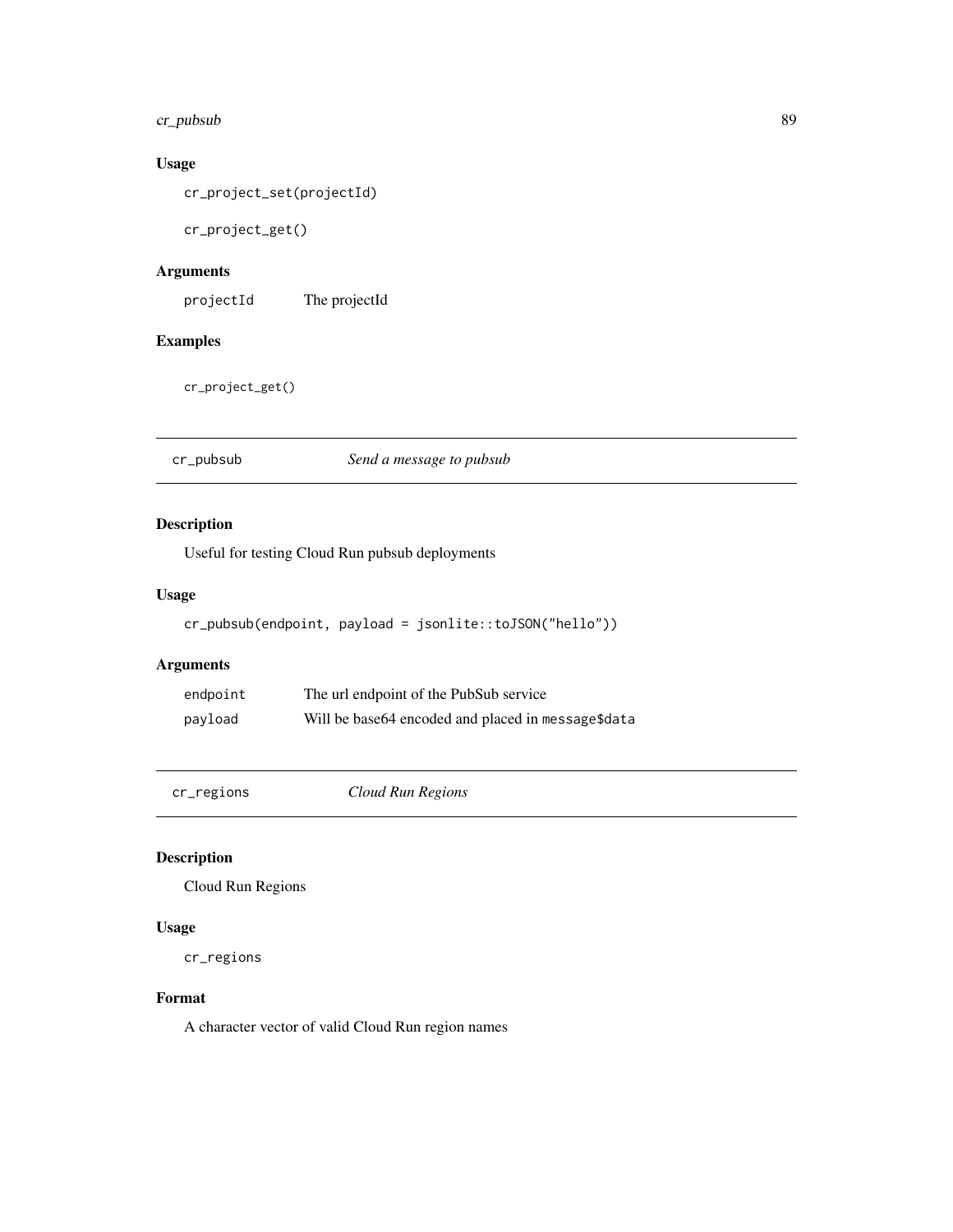<span id="page-89-0"></span>

# Description

Can also use environment argument CR\_REGION

## Usage

cr\_region\_set(region = googleCloudRunner::cr\_regions)

cr\_region\_get()

#### Arguments

region Region for the endpoint

#### Examples

cr\_region\_get()

<span id="page-89-1"></span>cr\_run *Create a CloudRun service.*

# Description

Deploys an existing gcr.io image.

# Usage

```
cr_run(
  image,
  name = basename(image),
  allowUnauthenticated = TRUE,
  concurrency = 1,
  port = NULL,
 max_instances = "default",
  memory = "256Mi",
  cpu = 1,timeout = 600L,
  region = cr_region_get(),
  projectId = cr_project_get(),
  launch_browser = interactive(),
  env_vars = NULL,
 gcloud_args = NULL,
  ...
\mathcal{E}
```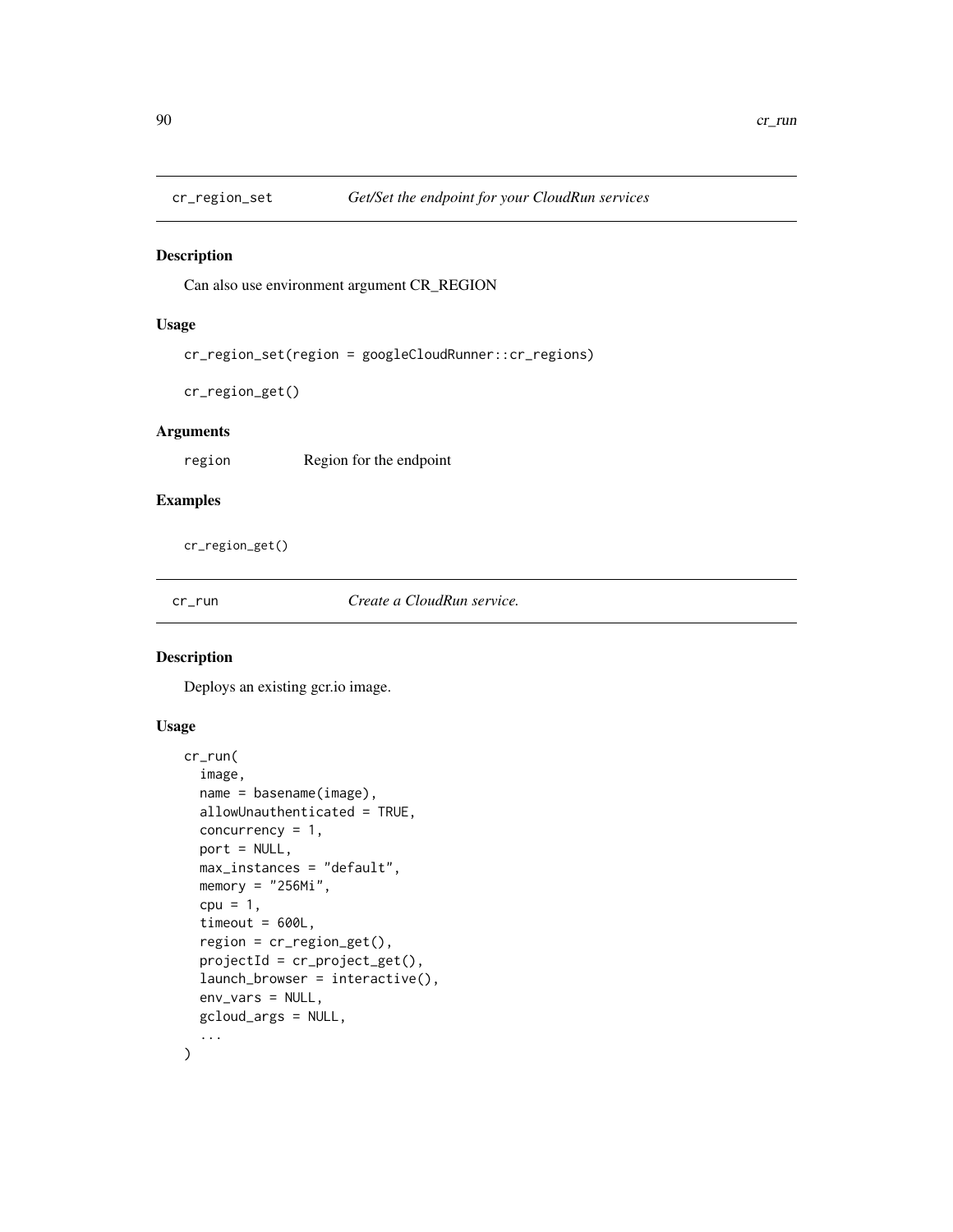#### cr\_run 91

# Arguments

| image                | The name of the image to create or use in deployment - gcr. io                                                                                                                                                                                                                                     |  |
|----------------------|----------------------------------------------------------------------------------------------------------------------------------------------------------------------------------------------------------------------------------------------------------------------------------------------------|--|
| name                 | Name for deployment on Cloud Run                                                                                                                                                                                                                                                                   |  |
| allowUnauthenticated |                                                                                                                                                                                                                                                                                                    |  |
|                      | TRUE if can be reached from public HTTP address. If FALSE will configure a<br>service-email called (name)-cloudrun-invoker@(project-id).iam.gserviceaccount.com                                                                                                                                    |  |
| concurrency          | How many connections each container instance can serve. Can be up to 80.                                                                                                                                                                                                                           |  |
| port                 | Container port to receive requests at. Also sets the \$PORT environment variable.<br>Must be a number between 1 and 65535, inclusive. To unset this field, pass the<br>special value "default".                                                                                                    |  |
| max_instances        | the desired maximum nuimber of container instances. "default" is 1000, you can<br>get more if you requested a quota instance. For Shiny instances on Cloud Run,<br>this needs to be 1.                                                                                                             |  |
| memory               | The format for size is a fixed or floating point number followed by a unit: G,<br>M, or K corresponding to gigabyte, megabyte, or kilobyte, respectively, or use<br>the power-of-two equivalents: Gi, Mi, Ki corresponding to gibibyte, mebibyte<br>or kibibyte respectively. The default is 256Mi |  |
| cpu                  | 1 or 2 CPUs for your instance                                                                                                                                                                                                                                                                      |  |
| timeout              | Amount of time that this build should be allowed to run, to second                                                                                                                                                                                                                                 |  |
| region               | The endpoint region for deployment                                                                                                                                                                                                                                                                 |  |
| projectId            | The GCP project from which the services should be listed                                                                                                                                                                                                                                           |  |
|                      | launch_browser Whether to launch the logs URL in a browser once deployed                                                                                                                                                                                                                           |  |
| env_vars             | Environment arguments passed to the Cloud Run container at runtime. Distinct<br>from env that run at build time.                                                                                                                                                                                   |  |
| gcloud_args          | a character string of arguments that can be sent to the gcloud command not<br>covered by other parameters of this function                                                                                                                                                                         |  |
| .                    | Arguments passed on to cr_buildstep_run                                                                                                                                                                                                                                                            |  |

# Details

Uses Cloud Build to deploy an image to Cloud Run

# See Also

# [Google Documentation for Cloud Run](https://cloud.google.com/run/)

Use [cr\\_deploy\\_docker](#page-68-0) or similar to create image, [cr\\_deploy\\_run](#page-79-0) to automate building and deploying, [cr\\_deploy\\_plumber](#page-79-1) to deploy plumber APIs.

# [Deploying Cloud Run using Cloud Build](https://cloud.google.com/build/docs/deploying-builds/deploy-cloud-run)

Other Cloud Run functions: [cr\\_jwt\\_create\(](#page-84-2)), [cr\\_plumber\\_pubsub\(](#page-86-0)), [cr\\_run\\_email\(](#page-91-0)), [cr\\_run\\_get\(](#page-92-0)), [cr\\_run\\_list\(](#page-92-1)), [cr\\_run\\_schedule\\_http\(](#page-93-0))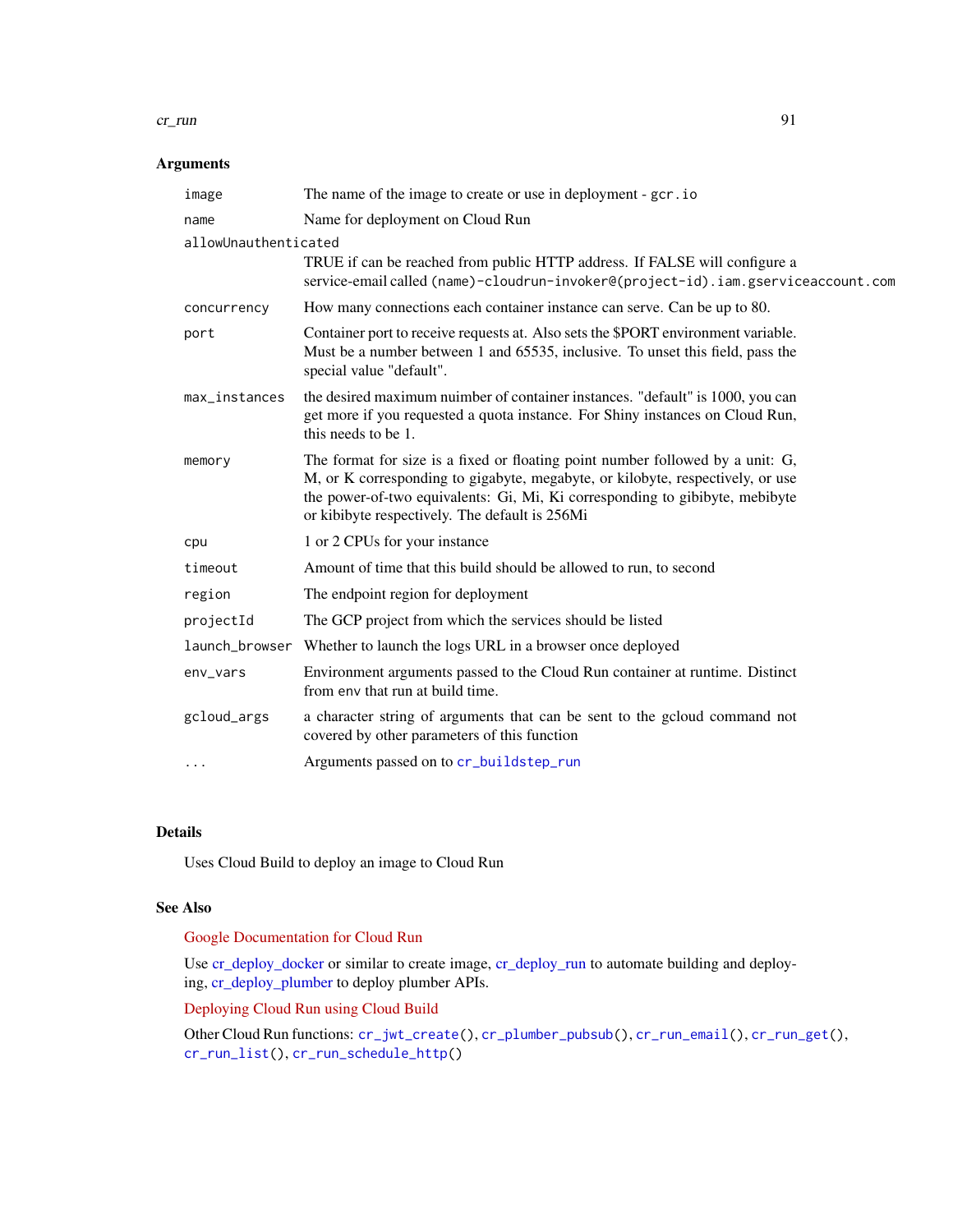# Examples

```
## Not run:
cr_project_set("my-project")
cr_region_set("europe-west1")
cr_run("gcr.io/my-project/my-image")
cr_run("gcr.io/cloud-tagging-10302018/gtm-cloud-image:stable",
  env_vars = c("CONTAINER_CONFIG=xxxxxxx")
\mathcal{L}## End(Not run)
```
## <span id="page-91-0"></span>cr\_run\_email *Create an invoker email for use within authenticated Cloud Run*

# Description

Create an invoker email for use within authenticated Cloud Run

## Usage

```
cr_run_email(name, projectId = cr_project_get())
```
# Arguments

| name      | Name of the Cloud Run service                                                                                 |
|-----------|---------------------------------------------------------------------------------------------------------------|
| projectId | The projectId where the Cloud Run service will run - set to NULL to only return<br>the processed service name |

#### See Also

Other Cloud Run functions: [cr\\_jwt\\_create\(](#page-84-2)), [cr\\_plumber\\_pubsub\(](#page-86-0)), [cr\\_run\\_get\(](#page-92-0)), [cr\\_run\\_list\(](#page-92-1)), [cr\\_run\\_schedule\\_http\(](#page-93-0)), [cr\\_run\(](#page-89-1))

# Examples

cr\_run\_email("my-run-app", "my-project")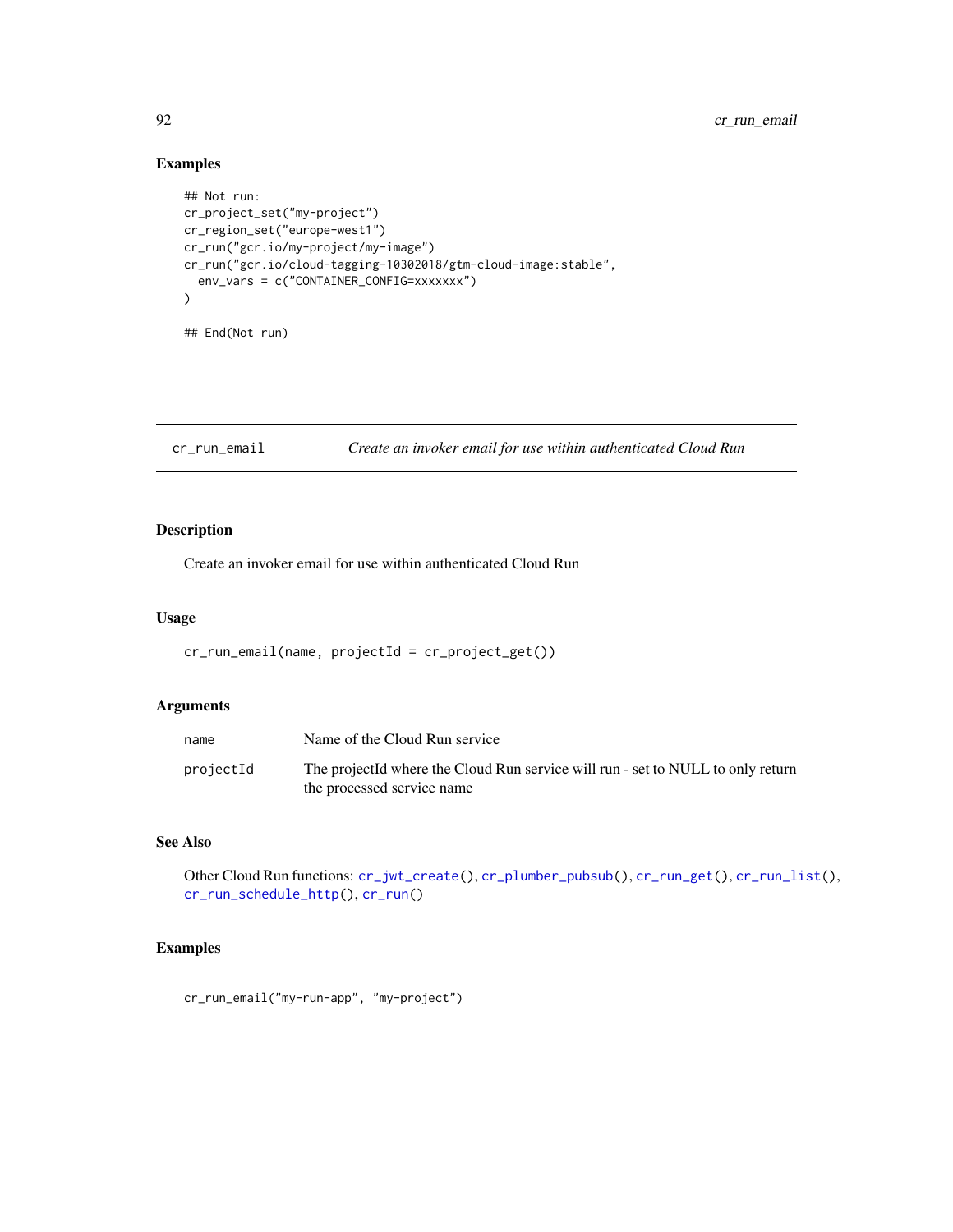<span id="page-92-0"></span>

# Description

Get information about a Cloud Run service.

# Usage

cr\_run\_get(name, projectId = cr\_project\_get())

#### Arguments

| name      | The name of the service to retrieve |
|-----------|-------------------------------------|
| projectId | The projectId to get from           |

#### Details

This returns details on a particular deployed Cloud Run service.

#### See Also

[Google Documentation on namespaces.services.get](https://cloud.google.com/run/docs/reference/rest/v1/namespaces.services/get)

Other Cloud Run functions: [cr\\_jwt\\_create\(](#page-84-2)), [cr\\_plumber\\_pubsub\(](#page-86-0)), [cr\\_run\\_email\(](#page-91-0)), [cr\\_run\\_list\(](#page-92-1)), [cr\\_run\\_schedule\\_http\(](#page-93-0)), [cr\\_run\(](#page-89-1))

<span id="page-92-1"></span>cr\_run\_list *List CloudRun services.*

# Description

List the Cloud Run services you have access to

# Usage

```
cr_run_list(
  projectId = cr_project_get(),
  labelSelector = NULL,
  limit = NULL,
  summary = TRUE
\mathcal{E}
```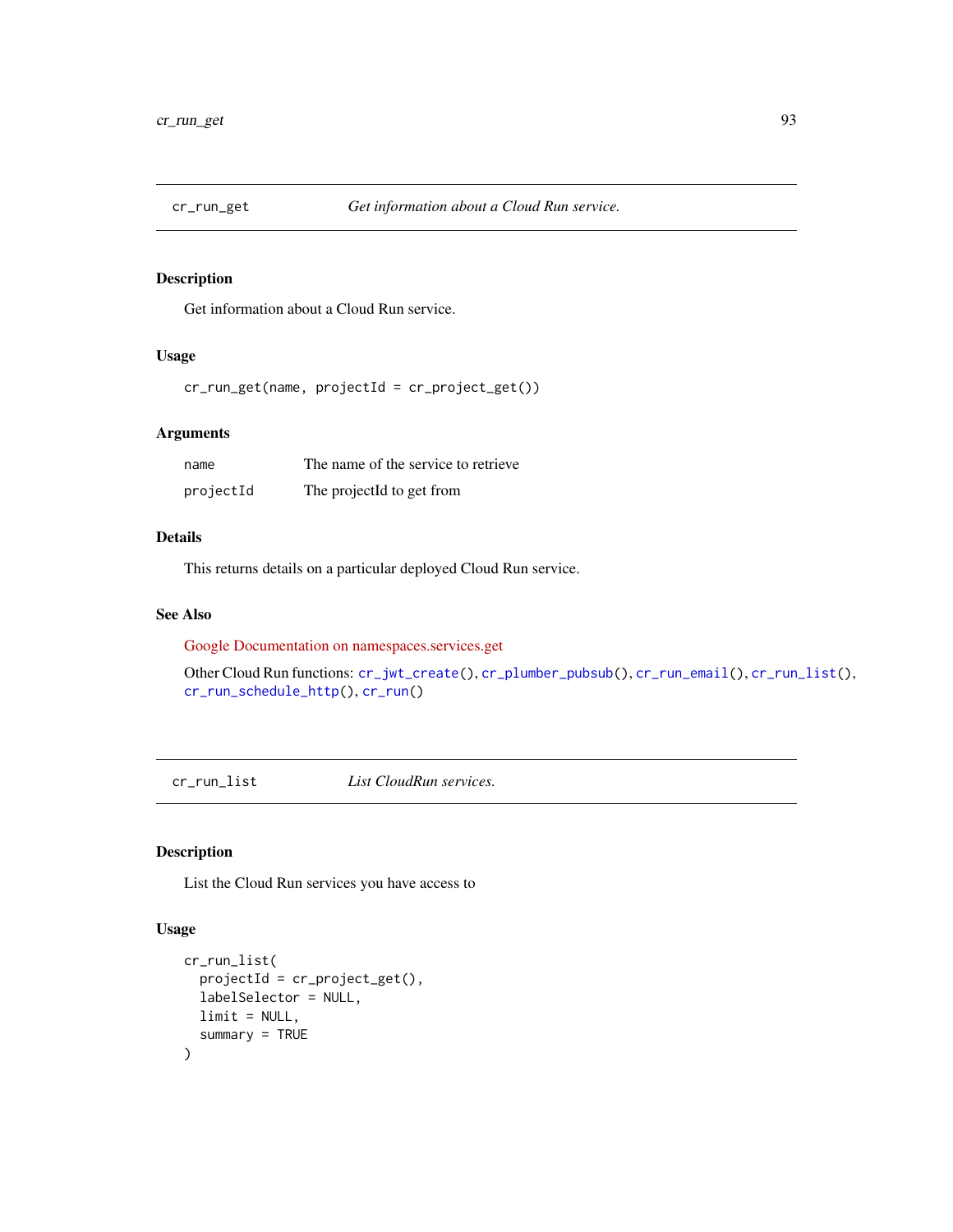#### Arguments

| projectId | The GCP project from which the services should be listed                           |
|-----------|------------------------------------------------------------------------------------|
|           | label Selector Allows to filter resources based on a label                         |
| limit     | The maximum number of records that should be returned                              |
| summary   | If TRUE will return only a subset of info available, set to FALSE for all metadata |

## See Also

[Google Documentation for Cloud Run](https://cloud.google.com/run/)

Other Cloud Run functions: [cr\\_jwt\\_create\(](#page-84-2)), [cr\\_plumber\\_pubsub\(](#page-86-0)), [cr\\_run\\_email\(](#page-91-0)), [cr\\_run\\_get\(](#page-92-0)), [cr\\_run\\_schedule\\_http\(](#page-93-0)), [cr\\_run\(](#page-89-1))

<span id="page-93-0"></span>cr\_run\_schedule\_http *Create a Cloud Scheduler HTTP target for a private Cloud Run URI*

#### Description

This enables Cloud Scheduler to trigger Cloud Run endpoints when they are not public.

## Usage

```
cr_run_schedule_http(uri, email, http_method = "GET", body = NULL)
```
#### Arguments

| uri         | The URI of your Cloud Run application                                                                                                                                                                                               |
|-------------|-------------------------------------------------------------------------------------------------------------------------------------------------------------------------------------------------------------------------------------|
| email       | The service email that has invoke access to the Cloud Run application. If using<br>cr_run and derivatives to make the email this will include (name)-cloudrun-invoker@(project-id).ia<br>- see cr_run_email to help make the email. |
| http_method | The HTTP verb you have set up your Cloud Run application to receive                                                                                                                                                                 |
| body        | (optional) An R list object that will be turned into JSON via toJSON and turned<br>into a base64-encoded string if you are doing a POST, PUT or PATCH request.                                                                      |

## Details

Ensure you have a service email with [cr\\_email\\_set](#page-84-0) of format service-{project-number}@gcp-sa-cloudscheduler.iam. with Cloud Scheduler Service Agent role as per https://cloud.google.com/scheduler/docs/http-targetauth#add

#### Value

A [HttpTarget](#page-104-0) object for use in [cr\\_schedule](#page-50-0)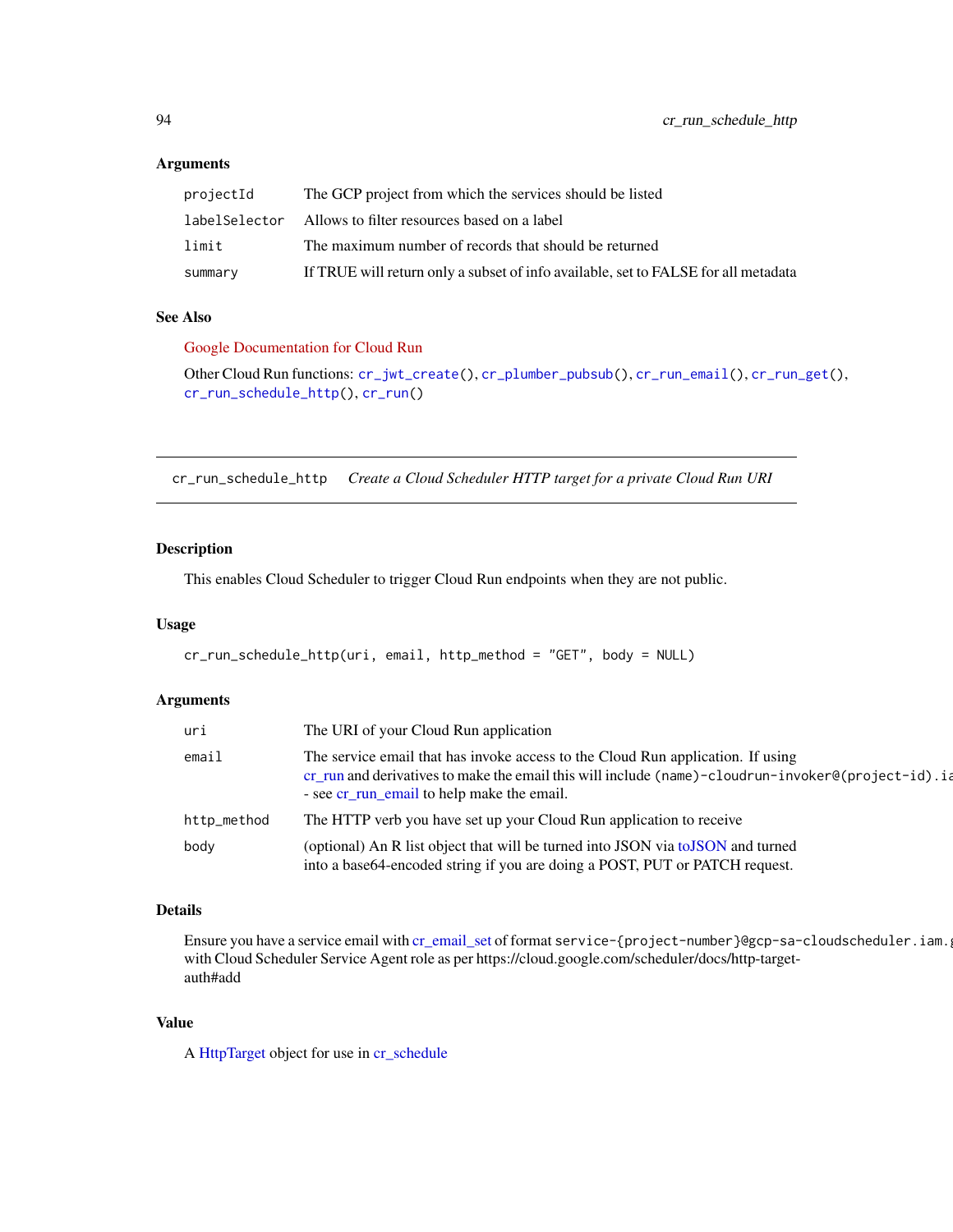#### See Also

https://cloud.google.com/run/docs/triggering/using-scheduler

[cr\\_schedule\\_http](#page-50-0) and [cr\\_run](#page-89-1) and [cr\\_deploy\\_run](#page-79-0)

```
Other Cloud Scheduler functions: HttpTarget(), Job(), PubsubTarget(), cr_build_schedule_http(),
cr_schedule_delete(), cr_schedule_get(), cr_schedule_list(), cr_schedule_pause(), cr_schedule_run()
```

```
Other Cloud Run functions: cr_jwt_create(), cr_plumber_pubsub(), cr_run_email(), cr_run_get(),
cr_run_list(), cr_run()
```
## Examples

```
## Not run:
# for unauthenticated apps create a HttpTarget
run_me <- HttpTarget(
 uri = "https://public-ewjogewawq-ew.a.run.app/echo?msg=blah",
 http_method = "GET"
)
cr_schedule("cloud-run-scheduled",
  schedule = "16 + * * * ",
  httpTarget = run_me
)
# for authenticated Cloud Run apps - create with allowUnauthenticated=FALSE
cr_deploy_run("my-app", allowUnauthenticated = TRUE)
## End(Not run)
# deploying via R will help create a service email called my-app-cloudrun-invoker
cr_run_email("my-app")
## Not run:
# use that email to schedule the Cloud Run private micro-service
# schedule the endpoint
my_run_name <- "my-app"
my_app <- cr_run_get(my_run_name)
email <- cr_run_email(my_run_name)
endpoint <- paste0(my_app$status$url, "/fetch_stuff")
app_sched <- cr_run_schedule_http(endpoint,
 http_method = "GET",
  email = email
)
cr_schedule("cloud-run-scheduled-1",
  schedule = "4 16 * * * ",
  httpTarget = app_sched
\mathcal{L}## End(Not run)
```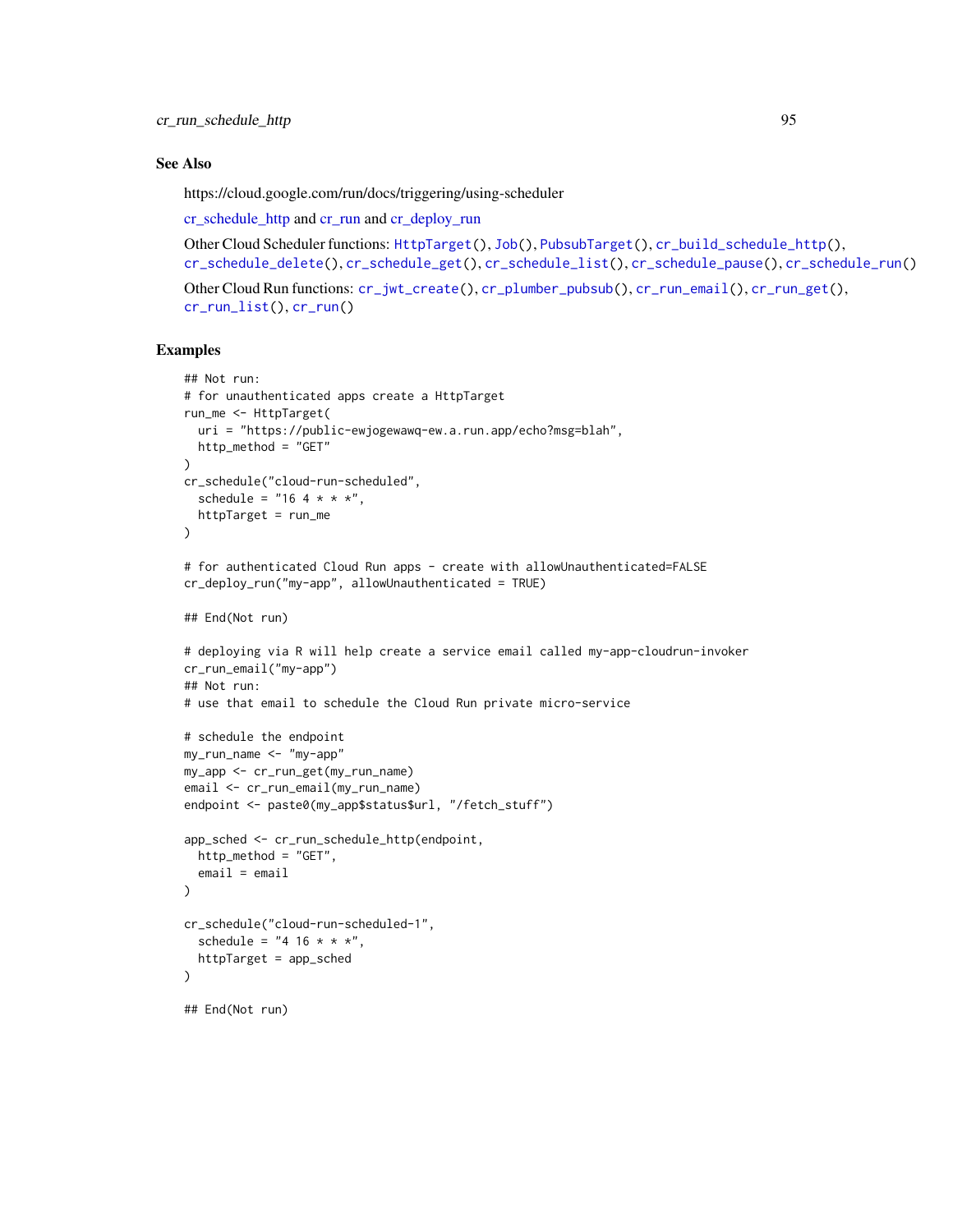cr\_schedule\_build *Schedule a Build object via HTTP or PubSub*

# Description

Schedule a Build object via HTTP or PubSub

# Usage

```
cr_schedule_build(
  build,
  schedule,
  schedule_type = c("http", "pubsub"),
  email = cr_{email\_get(),}projectId = cr_project_get(),
  ...
)
```
#### Arguments

| build         | A Build object                                                                                                                                                                      |
|---------------|-------------------------------------------------------------------------------------------------------------------------------------------------------------------------------------|
| schedule      | A cron schedule e.g. "15 $5 \times \times \times$ "                                                                                                                                 |
| schedule_type | Whether to use HTTP or PubSub styled schedules                                                                                                                                      |
| email         | The email that will authenticate the job set via cr_email_set                                                                                                                       |
| projectId     | The GCP project to run within usually set with cr_project_set                                                                                                                       |
| $\cdots$      | Arguments passed on to cr_schedule                                                                                                                                                  |
|               | region The region usually set with cr_region_set                                                                                                                                    |
|               | overwrite If TRUE and an existing job with the same name exists, will over-<br>write it with the new parameters                                                                     |
|               | name Name to call your scheduled job                                                                                                                                                |
|               | httpTarget A HTTP target object HttpTarget                                                                                                                                          |
|               | pubsubTarget A Pub/Sub target object PubsubTarget such as created via cr_schedule_pubsub                                                                                            |
|               | description Optionally caller-specified in CreateJob or                                                                                                                             |
|               | time Zone Specifies the time zone to be used in interpreting schedule. If set to<br>NULL will be "UTC". Note that some time zones include a provision for<br>daylight savings time. |

# Details

See also [cr\\_schedule](#page-50-0) which you can use by to customise your schedule.

## Value

cr\_schedule\_build returns a cloud scheduler [Job](#page-105-0) object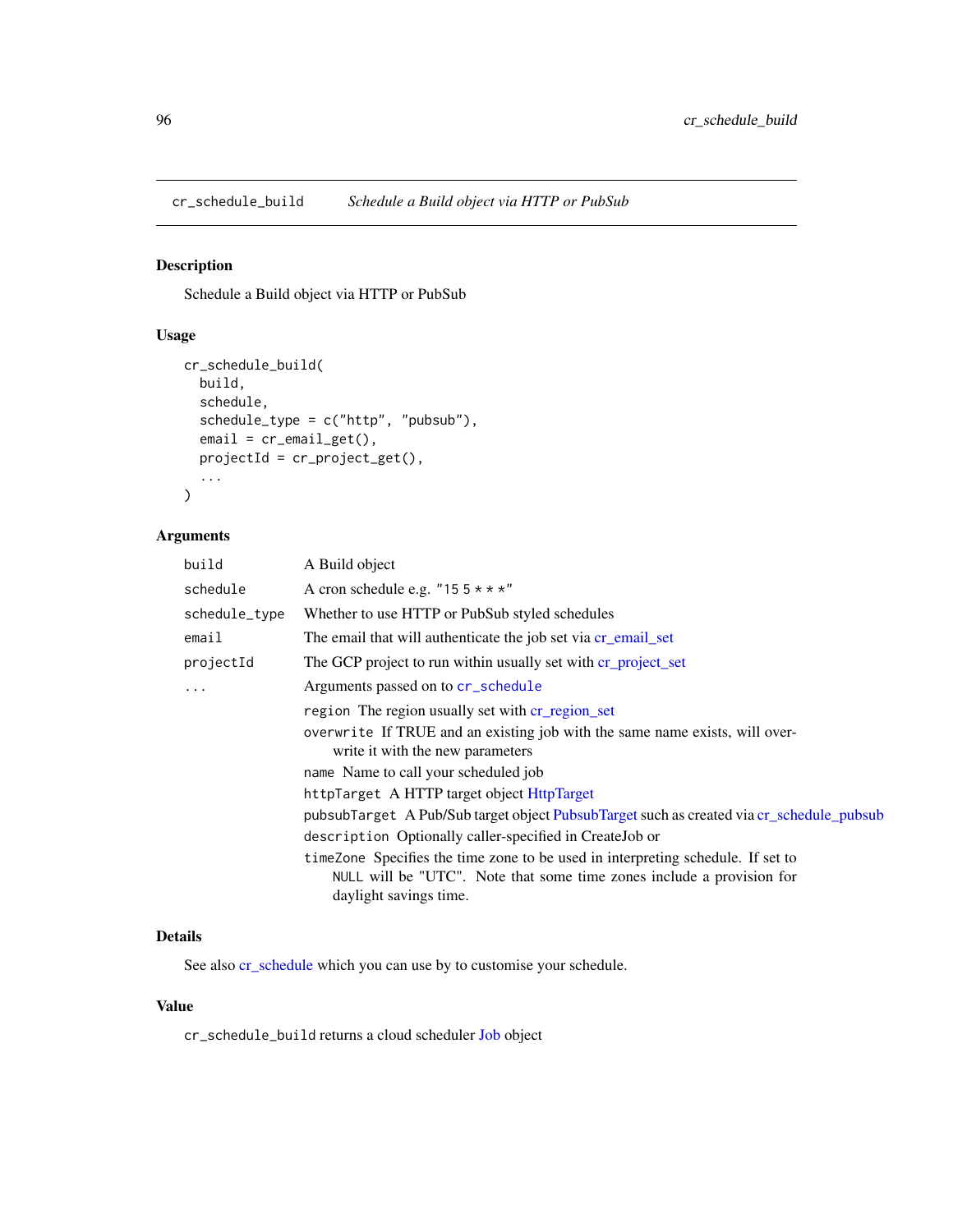<span id="page-96-0"></span>cr\_schedule\_delete *Deletes a scheduled job.*

#### Description

Deletes a scheduled job.

# Usage

```
cr_schedule_delete(
  x,
  region = cr_region_get(),
  projectId = cr_project_get(),
 pubsub_cleanup = FALSE
)
```
# Arguments

|           | The name of the scheduled job or a <b>Job</b> object                                       |
|-----------|--------------------------------------------------------------------------------------------|
| region    | The region to run within                                                                   |
| projectId | The projectId                                                                              |
|           | pubsub_cleanup If the Cloud Scheduler is pointing at a Build Trigger/PubSub as deployed by |
|           | cr_deploy_r will attempt to clean up those resources too.                                  |

### Value

TRUE if job not found or its deleted, FALSE if it could not delete the job

#### See Also

[cloudscheduler.projects.locations.jobs.delete](https://cloud.google.com/scheduler/docs/reference/rest/v1/projects.locations.jobs/delete)

```
Other Cloud Scheduler functions: HttpTarget(), Job(), PubsubTarget(), cr_build_schedule_http(),
cr_run_schedule_http(), cr_schedule_get(), cr_schedule_list(), cr_schedule_pause(),
cr_schedule_run()
```
## Examples

```
## Not run:
cr_project_set("my-project")
cr_region_set("europe-west1")
cr_schedule_delete("cloud-build-test1")
```
## End(Not run)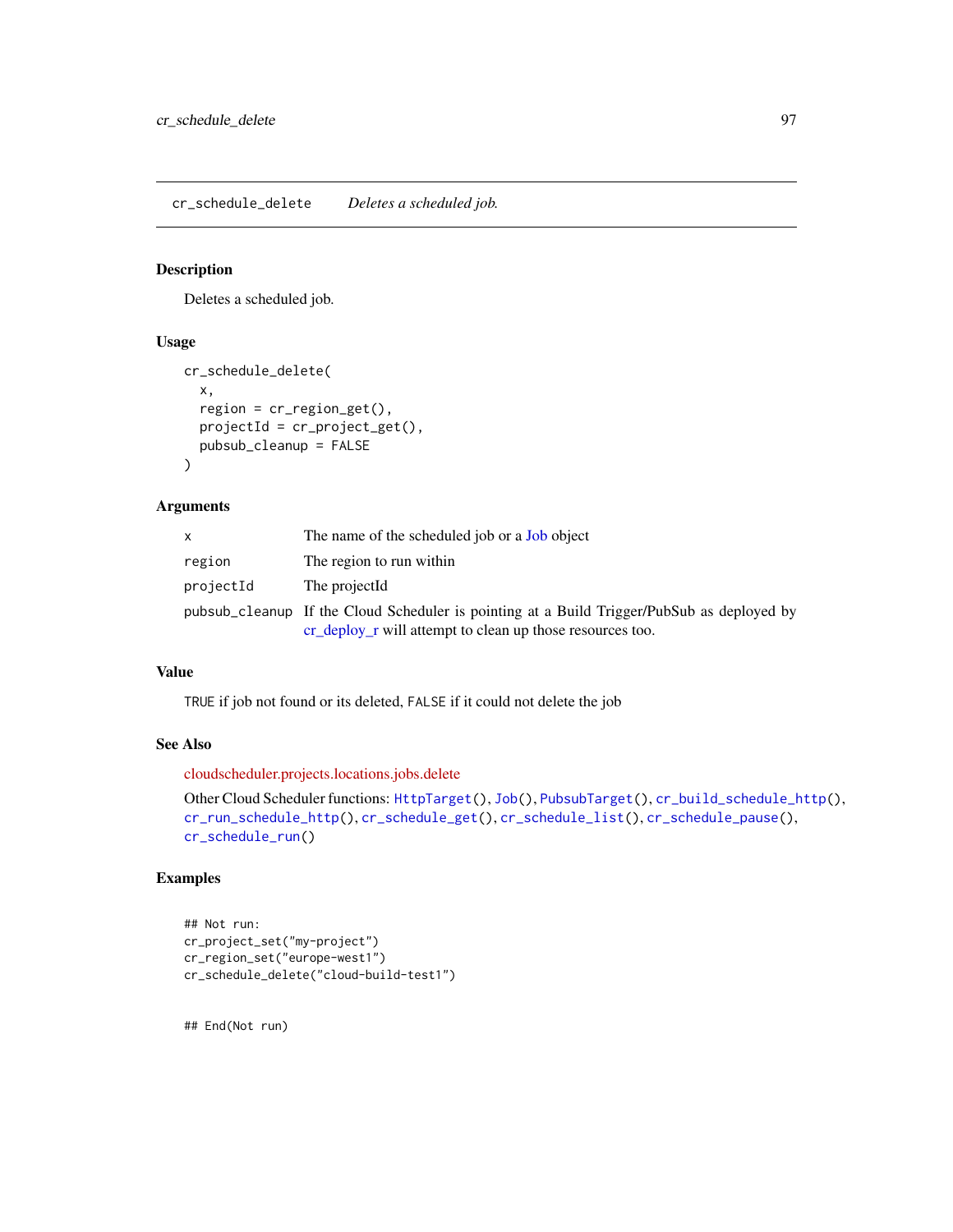<span id="page-97-0"></span>cr\_schedule\_get *Gets a scheduler job.*

#### Description

Gets a scheduler job.

# Usage

```
cr_schedule_get(name, region = cr_region_get(), projectId = cr_project_get())
```
#### Arguments

| name      | Required - a string or a schedule Job object |
|-----------|----------------------------------------------|
| region    | The region to run within                     |
| projectId | The projectId                                |

# See Also

#### [Google Documentation](https://cloud.google.com/scheduler/docs/reference/rest/v1/projects.locations.jobs/get)

Other Cloud Scheduler functions: [HttpTarget\(](#page-104-0)), [Job\(](#page-105-0)), [PubsubTarget\(](#page-107-0)), [cr\\_build\\_schedule\\_http\(](#page-50-1)), [cr\\_run\\_schedule\\_http\(](#page-93-0)), [cr\\_schedule\\_delete\(](#page-96-0)), [cr\\_schedule\\_list\(](#page-97-1)), [cr\\_schedule\\_pause\(](#page-98-0)), [cr\\_schedule\\_run\(](#page-99-0))

# Examples

```
## Not run:
cr_project_set("my-project")
cr_region_set("europe-west1")
cr_schedule_get("cloud-build-test1")
```
## End(Not run)

<span id="page-97-1"></span>cr\_schedule\_list *Lists Cloud Scheduler jobs.*

# Description

Lists cloud scheduler jobs including targeting, schedule and authentication

# Usage

```
cr_schedule_list(region = cr_region_get(), projectId = cr_project_get())
```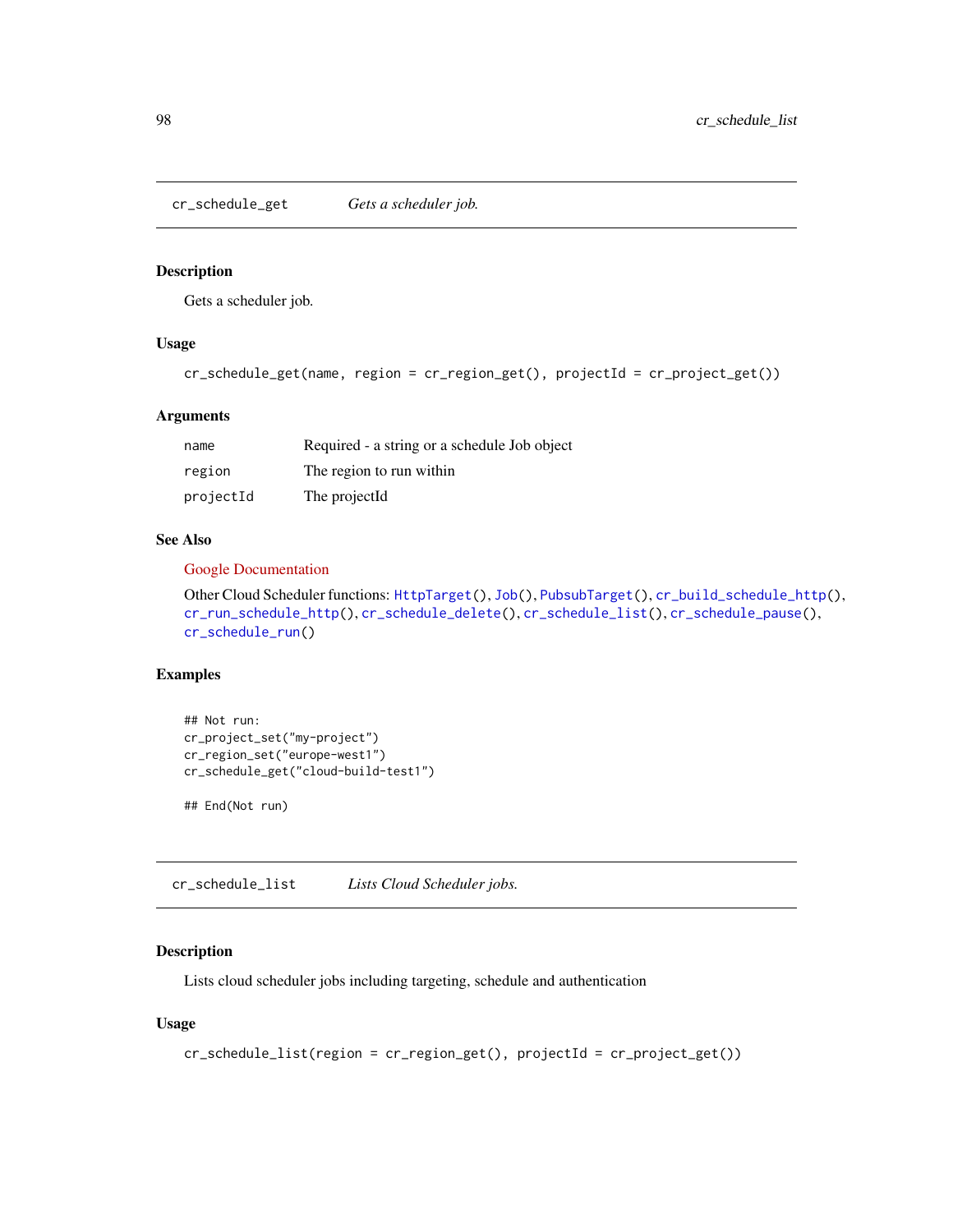# cr\_schedule\_pause 99

#### Arguments

| region    | The region to run within |
|-----------|--------------------------|
| projectId | The projectId            |

## See Also

#### [Google Documentation](https://cloud.google.com/scheduler/docs/reference/rest/v1/projects.locations.jobs/list)

```
Other Cloud Scheduler functions: HttpTarget(), Job(), PubsubTarget(), cr_build_schedule_http(),
cr_run_schedule_http(), cr_schedule_delete(), cr_schedule_get(), cr_schedule_pause(),
cr_schedule_run()
```
## Examples

```
## Not run:
cr_project_set("my-project")
cr_region_set("europe-west1")
cr_schedule_list()
```
## End(Not run)

<span id="page-98-0"></span>cr\_schedule\_pause *Pauses and resumes a scheduled job.*

# <span id="page-98-1"></span>Description

If a job is paused then the system will stop executing the job until it is re-enabled via [cr\\_schedule\\_resume.](#page-98-1)

#### Usage

```
cr\_schedule\_pause(x, region = cr\_region\_get(), projectId = cr\_project.get())
```

```
cr_schedule_resume(x, region = cr_region_get(), projectId = cr_project_get())
```
#### Arguments

| $\mathsf{x}$ | The name of the scheduled job or a <b>Job</b> object |
|--------------|------------------------------------------------------|
| region       | The region to run within                             |
| projectId    | The projectId                                        |

#### Details

The state of the job is stored in state; if paused it will be set to Job.State.PAUSED. A job must be in Job.State.ENABLED to be paused.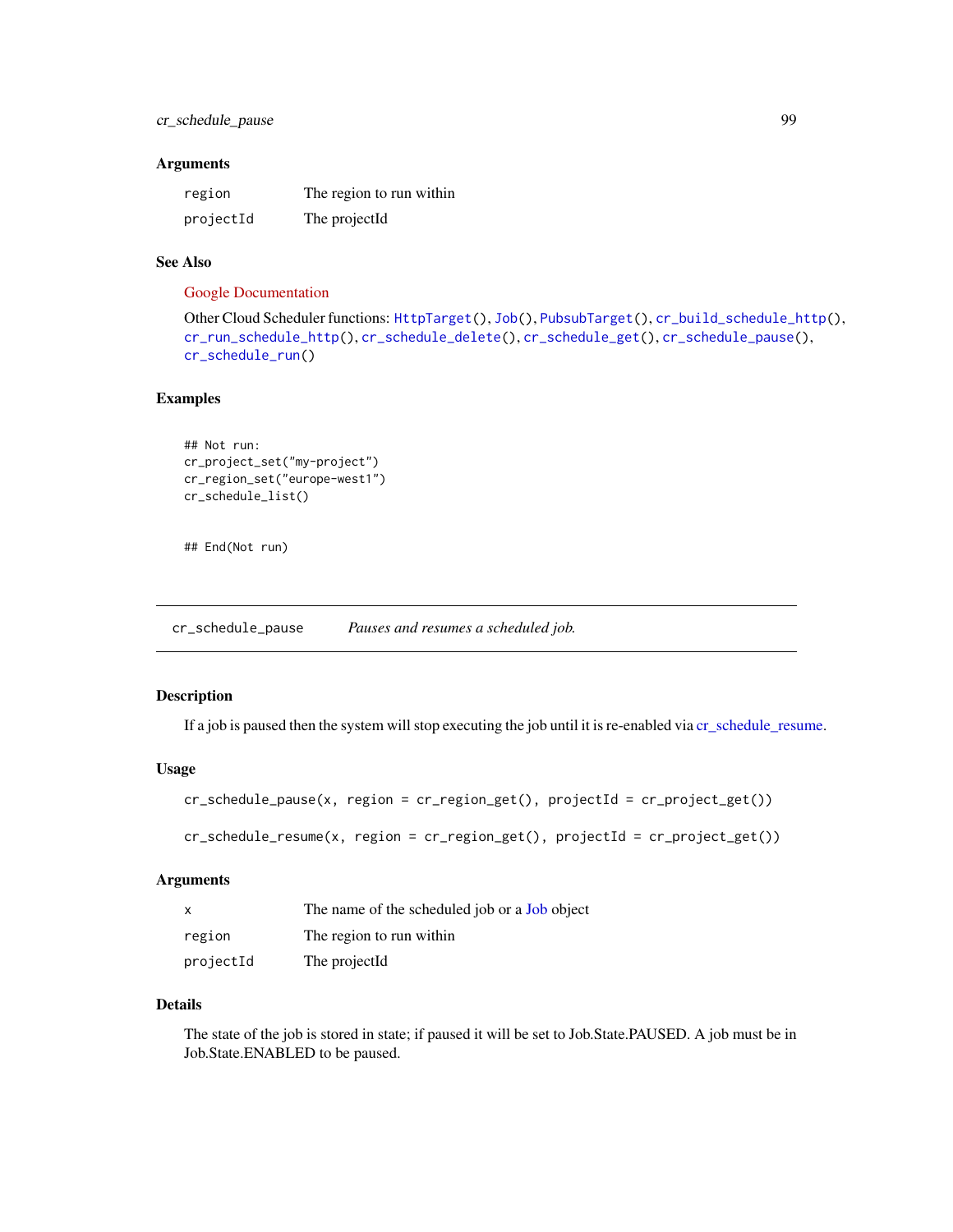# See Also

[cloudscheduler.projects.locations.jobs.pause](https://cloud.google.com/scheduler/docs/reference/rest/v1/projects.locations.jobs/pause)

[cloudscheduler.projects.locations.jobs.resume](https://cloud.google.com/scheduler/)

```
Other Cloud Scheduler functions: HttpTarget(), Job(), PubsubTarget(), cr_build_schedule_http(),
cr_run_schedule_http(), cr_schedule_delete(), cr_schedule_get(), cr_schedule_list(),
cr_schedule_run()
```
#### Examples

```
## Not run:
cr_project_set("my-project")
cr_region_set("europe-west1")
cr_schedule_pause("cloud-build-test1")
cr_schedule_resume("cloud-build-test1")
```

```
## End(Not run)
```
<span id="page-99-0"></span>cr\_schedule\_run *Forces a job to run now.*

#### Description

When this method is called, Cloud Scheduler will dispatch the job, even if the job is already running.

## Usage

```
cr_schedule_run(x, region = cr_region_get(), projectId = cr_project_get())
```
# Arguments

| х         | The name of the scheduled job or a <b>Job</b> object |
|-----------|------------------------------------------------------|
| region    | The region to run within                             |
| projectId | The projectId                                        |

#### See Also

[cloudscheduler.projects.locations.jobs.run](https://cloud.google.com/scheduler/docs/reference/rest/v1/projects.locations.jobs/run)

Other Cloud Scheduler functions: [HttpTarget\(](#page-104-0)), [Job\(](#page-105-0)), [PubsubTarget\(](#page-107-0)), [cr\\_build\\_schedule\\_http\(](#page-50-1)), [cr\\_run\\_schedule\\_http\(](#page-93-0)), [cr\\_schedule\\_delete\(](#page-96-0)), [cr\\_schedule\\_get\(](#page-97-0)), [cr\\_schedule\\_list\(](#page-97-1)), [cr\\_schedule\\_pause\(](#page-98-0))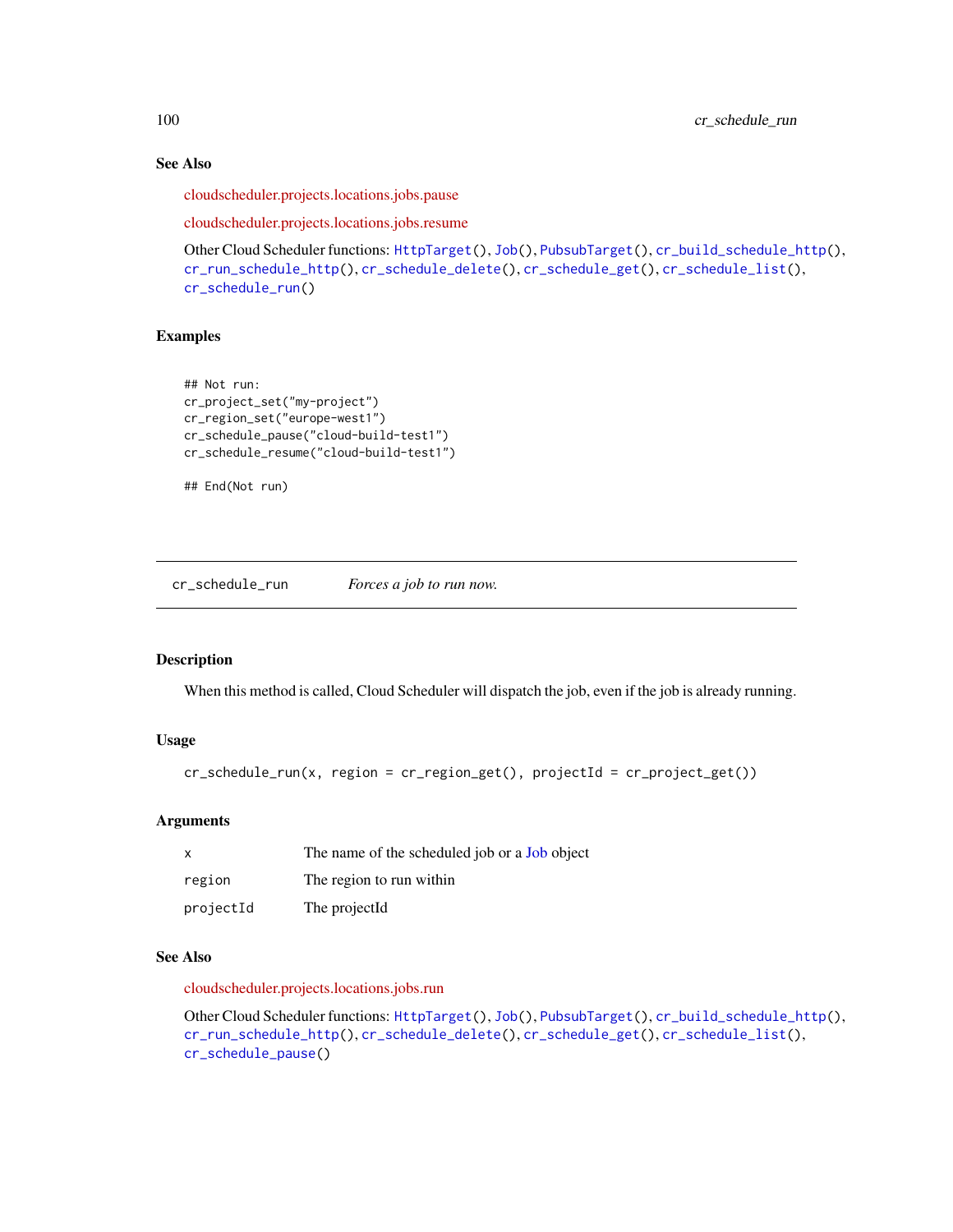#### cr\_setup 101

# Examples

```
## Not run:
cr_project_set("my-project")
cr_region_set("europe-west1")
cr_schedule_run("cloud-build-test1")
## End(Not run)
```
<span id="page-100-1"></span>cr\_setup *A helper setup function for setting up use with googleCloudRunner*

# Description

A helper setup function for setting up use with googleCloudRunner

#### Usage

cr\_setup()

# See Also

Other setup functions: [cr\\_setup\\_auth\(](#page-100-0)), [cr\\_setup\\_service\(](#page-101-0)), [cr\\_setup\\_test\(](#page-102-0))

<span id="page-100-0"></span>cr\_setup\_auth *Create a service account for googleCloudRunner*

# Description

This will use your Google OAuth2 user to create a suitable service account

# Usage

```
cr_setup_auth(
  email = Sys.getenv("GARGLE_EMAIL"),
 file = "googlecloudrunner-auth-key.json",
  session_user = NULL
)
```

| email        | What email to open OAuth2 with                                   |
|--------------|------------------------------------------------------------------|
| file         | Where to save the authentication file.                           |
| session_user | 1 for user level, 2 for project level, leave NULL to be prompted |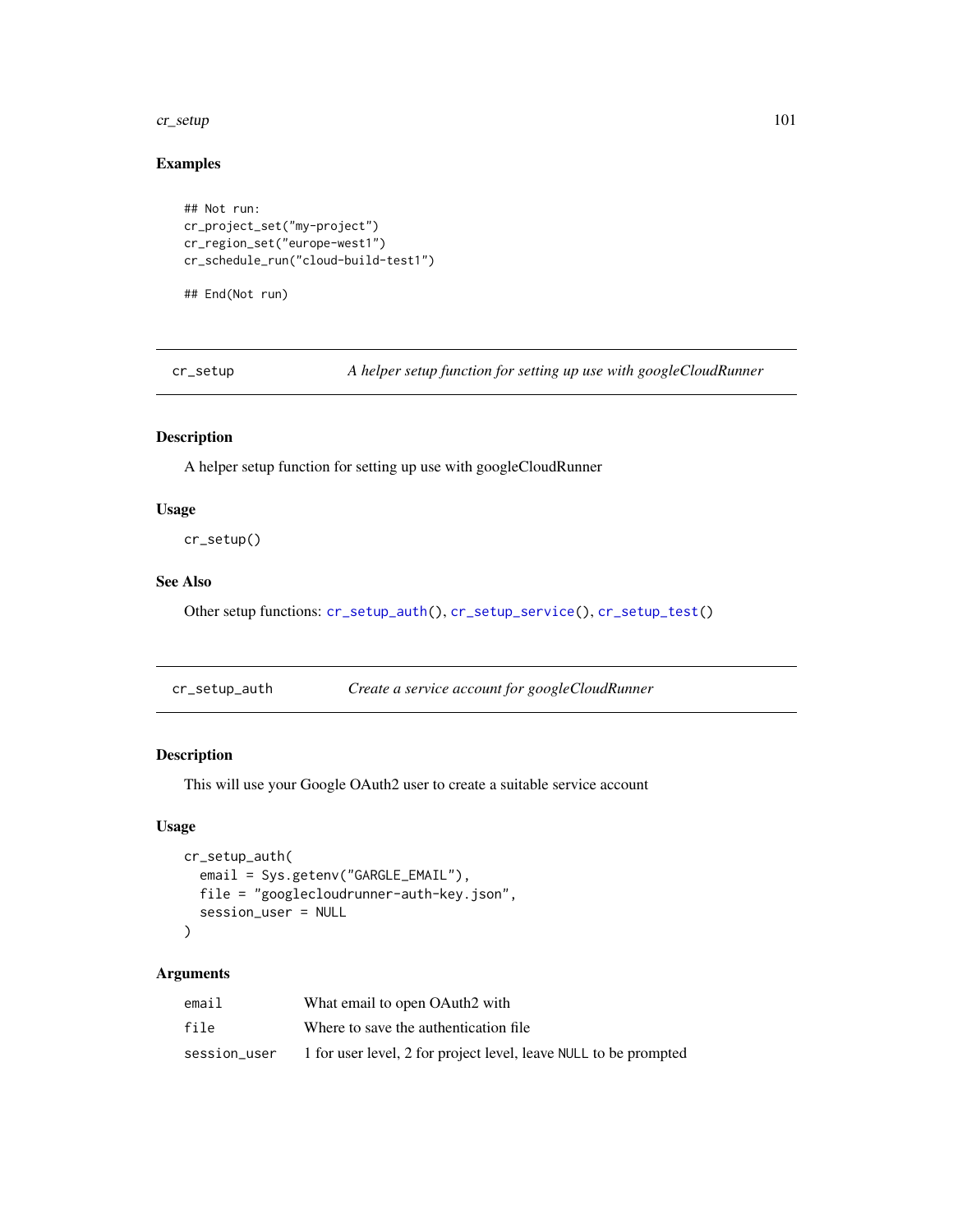# Value

TRUE if the file is ready to be setup by [cr\\_setup,](#page-100-1) FALSE if need to stop

# See Also

```
Other setup functions: cr_setup_service(), cr_setup_test(), cr_setup()
```
<span id="page-101-0"></span>

| cr_setup_service | Give a service account the right permissions for googleCloudRunner |
|------------------|--------------------------------------------------------------------|
|                  | operations                                                         |

# Description

Give a service account the right permissions for googleCloudRunner operations

# Usage

```
cr_setup_service(
  account_email,
  roles = cr_setup_role_lookup("local"),
  json = Sys.getenv("GAR_CLIENT_JSON"),
  email = Sys.getenv("GARGLE_EMAIL")
)
cr_setup_role_lookup(
 type = c("local", "cloudrun", "bigquery", "secrets", "cloudbuild", "cloudstorage",
    "schedule_agent", "run_agent", "compute")
)
```
# Arguments

| account_email | The service account email e.g. account Id@projectid.iam.gserviceaccount.com<br>or 12345678@cloudbuild.gserviceaccount.com |
|---------------|---------------------------------------------------------------------------------------------------------------------------|
| roles         | the roles to grant access - default is all googleCloudRunner functions                                                    |
| json          | the project client d JSON                                                                                                 |
| email         | the email of an Owner/Editor for the project                                                                              |
| type          | the role                                                                                                                  |

## See Also

Other setup functions: [cr\\_setup\\_auth\(](#page-100-0)), [cr\\_setup\\_test\(](#page-102-0)), [cr\\_setup\(](#page-100-1))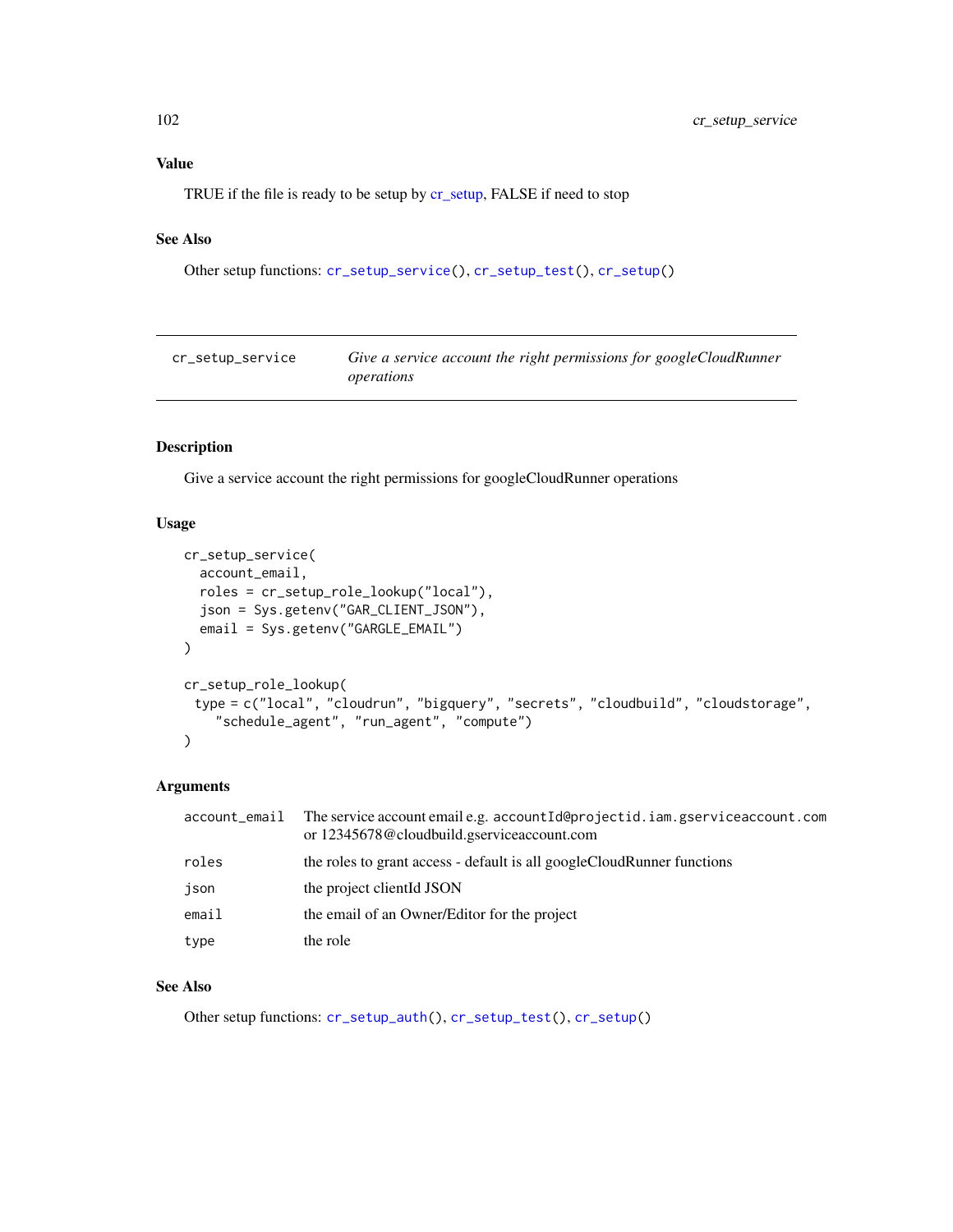#### <span id="page-102-0"></span>Description

This allows you to check if your setup works - run [cr\\_setup](#page-100-1) first.

## Usage

```
cr_setup_test(
  option = c("menu", "all", "docker", "plumber", "r_script", "r_schedule")
\lambda
```
## Arguments

option Default will use an interactive menu, select other option to run that test without a menu

# See Also

Other setup functions: [cr\\_setup\\_auth\(](#page-100-0)), [cr\\_setup\\_service\(](#page-101-0)), [cr\\_setup\(](#page-100-1))

#### Examples

```
## Not run:
# start the menu for interactive use
cr_setup_test()
# skip menu and run all tests
cr_setup_test("all")
# run just the plumber deployment test
cr_setup_test("plumber")
```
## End(Not run)

cr\_sourcerepo\_list *List source repositories available under a project*

## Description

List source repositories available under a project

#### Usage

```
cr_sourcerepo_list(projectId = cr_project_get())
```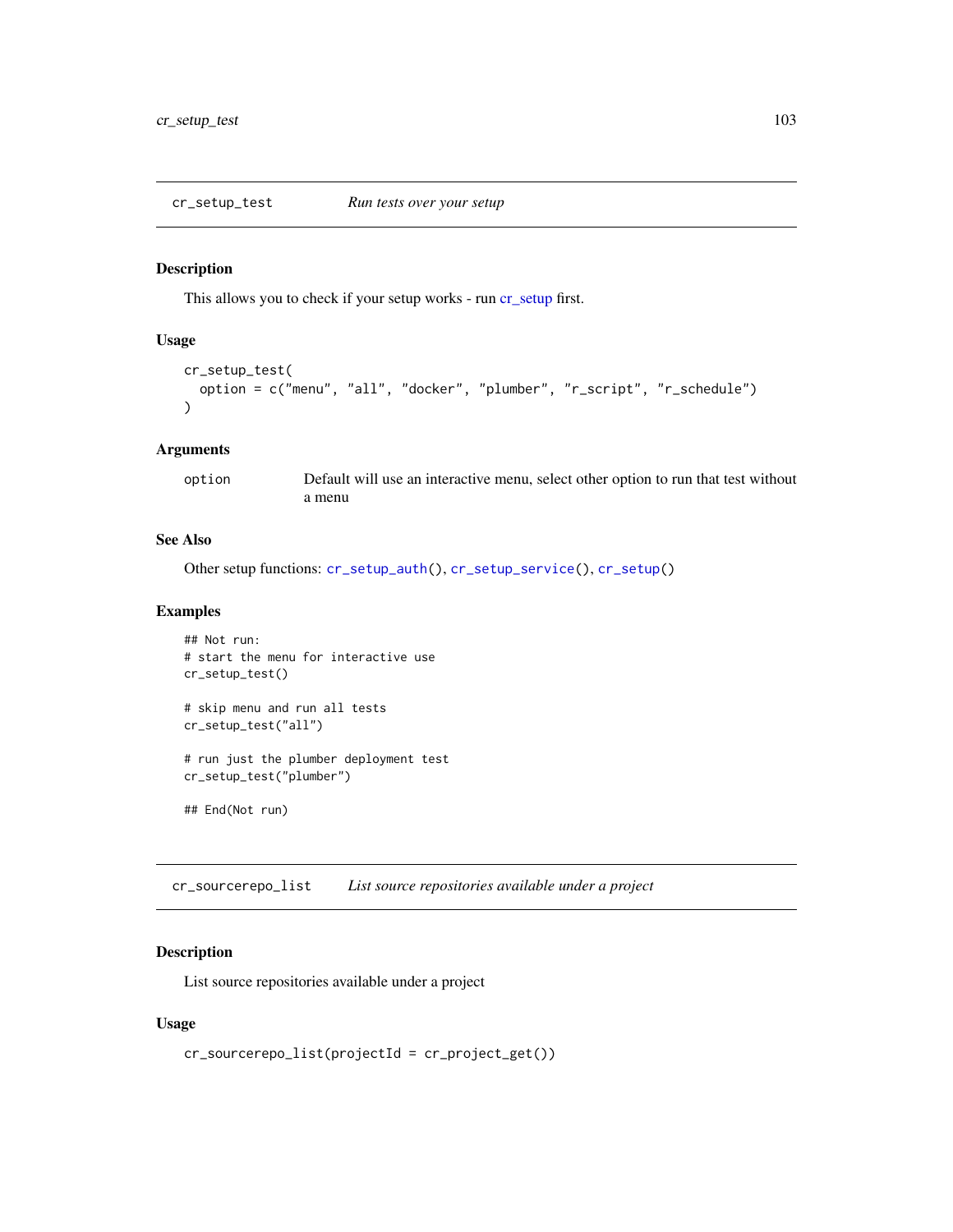#### Arguments

projectId The projectId that holds the repositories

GitHubEventsConfig *GitHubEventsConfig Object*

# Description

GitHubEventsConfig Object

#### Usage

```
GitHubEventsConfig(
  x,
  event = c("push", "pull"),branch = ".**",
  tag = NULL,commentControl = c("COMMENTS_DISABLED", "COMMENTS_ENABLED")
\mathcal{L}
```
#### Arguments

| $\mathsf{x}$ | The repository in format owner/repo e.g. MarkEdmondson1234/googleCloudRunner                                |
|--------------|-------------------------------------------------------------------------------------------------------------|
| event        | Whether to trigger on push or pull GitHub events                                                            |
| branch       | Regex of branches to match                                                                                  |
| tag          | If a push request, regexes matching what tags to build. If not NULL then argument<br>branch will be ignored |
|              | commentControl If a pull request, whether to require comments before builds are triggered.                  |

#### Details

The syntax of the regular expressions accepted is the syntax accepted by RE2 and described at <https://github.com/google/re2/wiki/Syntax>

# Value

GitHubEventsConfig object

# See Also

```
Other BuildTrigger functions: BuildTrigger(), cr_buildtrigger_copy(), cr_buildtrigger_delete(),
cr_buildtrigger_edit(), cr_buildtrigger_get(), cr_buildtrigger_list(), cr_buildtrigger_pubsub(),
cr_buildtrigger_repo(), cr_buildtrigger_run(), cr_buildtrigger_webhook(), cr_buildtrigger()
```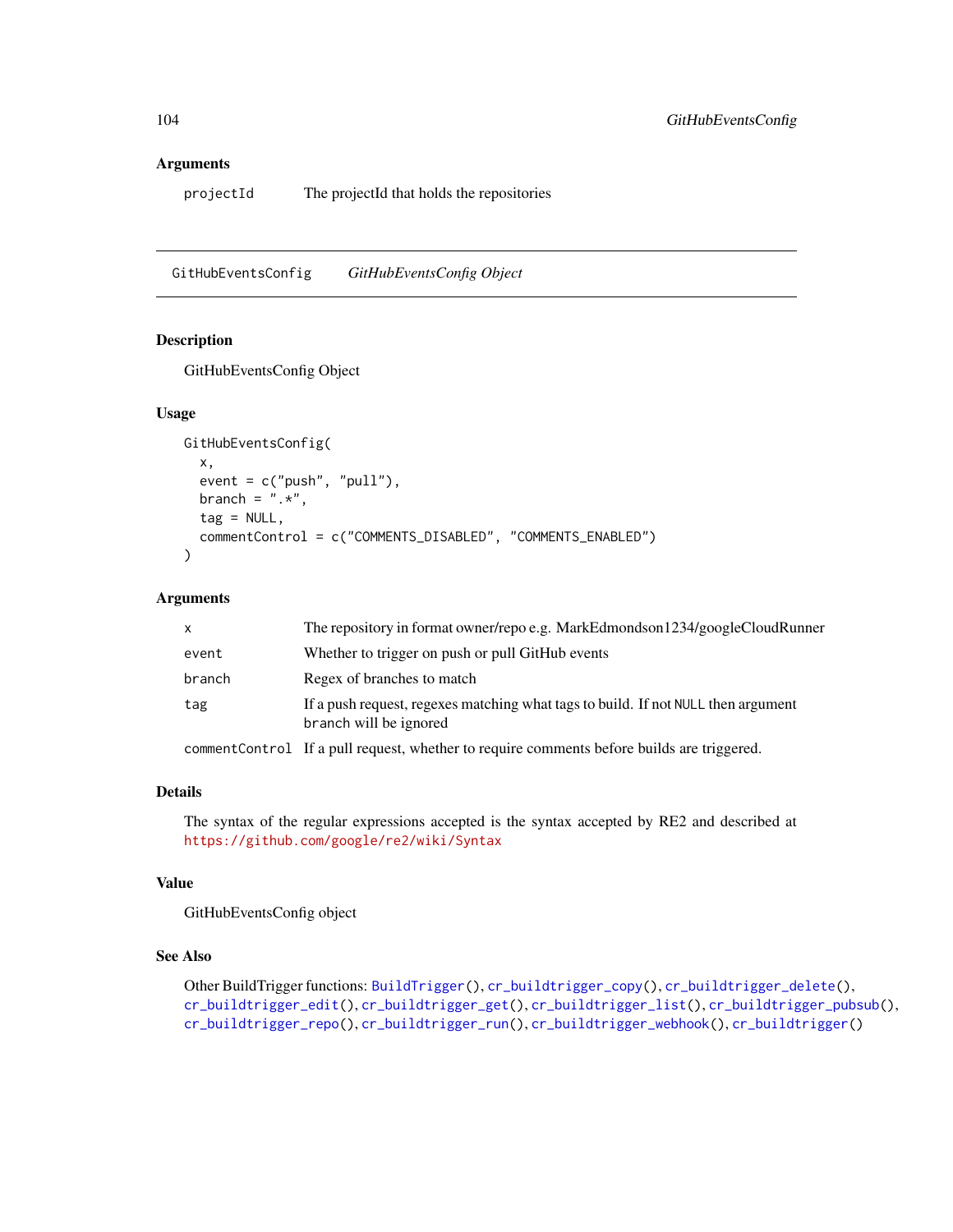googleCloudRunner *Launch R scripts into the Google Cloud via Cloud Build, Cloud Run and Cloud Scheduler*

# Description

See website for more details: <https://code.markedmondson.me/googleCloudRunner/>

<span id="page-104-0"></span>HttpTarget *HttpTarget Object*

# Description

HttpTarget Object

# Usage

```
HttpTarget(
 headers = NULL,
 body = NULL,
 oauthToken = NULL,
 uri = NULL,oidcToken = NULL,
 httpMethod = NULL
)
```
# Arguments

| headers    | A named list of HTTP headers e.g. list (Blah = "yes", Boo = "no")                                                                                                                                                       |
|------------|-------------------------------------------------------------------------------------------------------------------------------------------------------------------------------------------------------------------------|
| body       | HTTP request body. Just send in the R object/list, which will be base64encoded<br>correctly                                                                                                                             |
| oauthToken | If specified, an OAuth token will be generated and attached as an Authorization<br>header in the HTTP request. This type of authorization should be used when<br>sending requests to a GCP endpoint.                    |
| uri        | Required                                                                                                                                                                                                                |
| oidcToken  | If specified, an OIDC token will be generated and attached as an Authorization<br>header in the HTTP request. This type of authorization should be used when<br>sending requests to third party endpoints or Cloud Run. |
| httpMethod | Which HTTP method to use for the request                                                                                                                                                                                |

# Value

HttpTarget object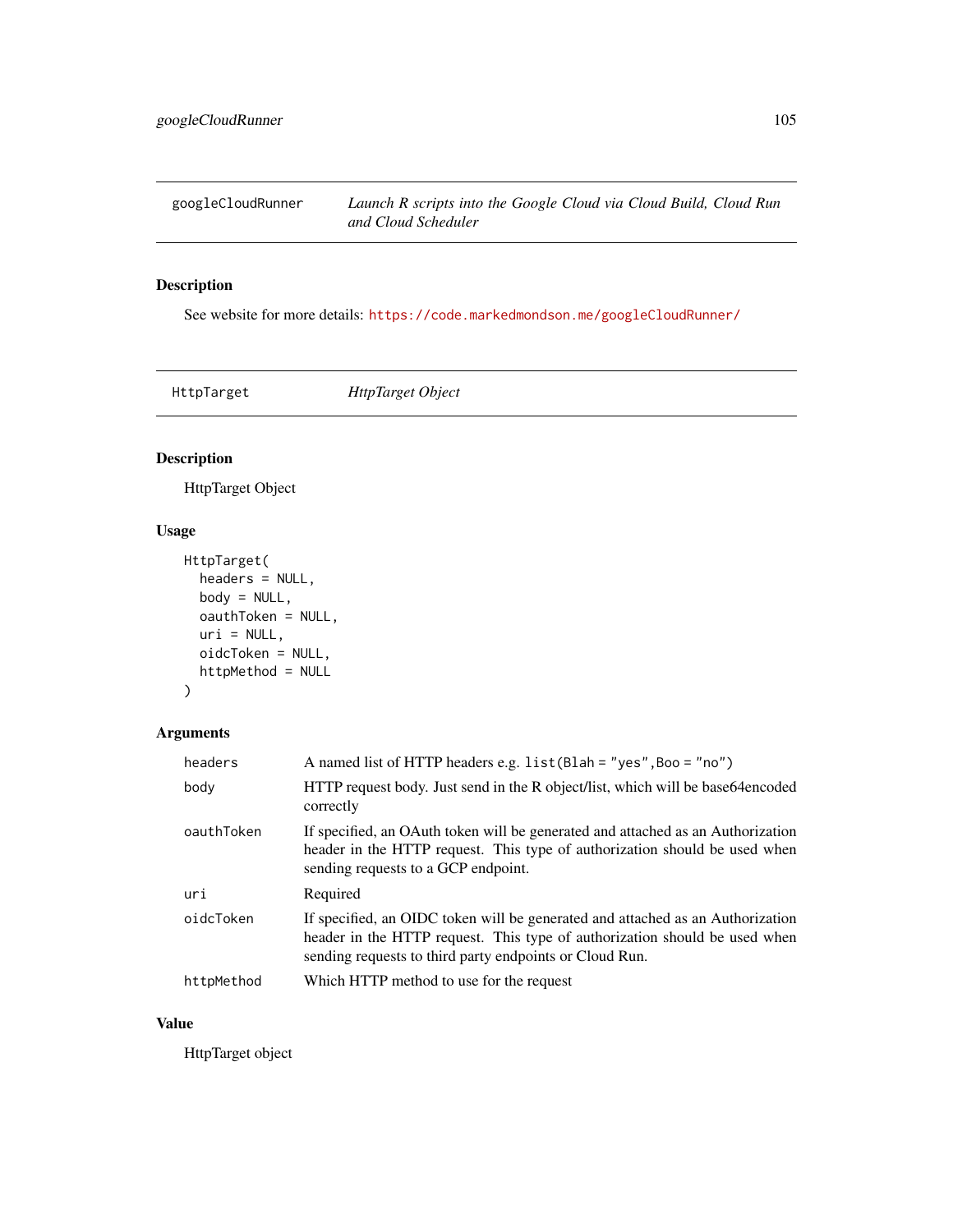#### 106 Job

# See Also

https://cloud.google.com/scheduler/docs/reference/rest/v1/projects.locations.jobs#HttpTarget

Other Cloud Scheduler functions: [Job\(](#page-105-0)), [PubsubTarget\(](#page-107-0)), [cr\\_build\\_schedule\\_http\(](#page-50-1)), [cr\\_run\\_schedule\\_http\(](#page-93-0)), [cr\\_schedule\\_delete\(](#page-96-0)), [cr\\_schedule\\_get\(](#page-97-0)), [cr\\_schedule\\_list\(](#page-97-1)), [cr\\_schedule\\_pause\(](#page-98-0)), [cr\\_schedule\\_run\(](#page-99-0))

<span id="page-105-0"></span>Job *Job Schedule Object*

# Description

Job Schedule Object

# Usage

```
Job(
  name = NULL,description = NULL,
  schedule = NULL,
  timeZone = NULL,
  userUpdateTime = NULL,
  state = NULL,
  status = NULL,
  scheduleTime = NULL,
  lastAttemptTime = NULL,
  retryConfig = NULL,
  attemptDeadline = NULL,
  pubsubTarget = NULL,
  appEngineHttpTarget = NULL,
  httpTarget = NULL
)
```

| name                       | Name to call your scheduled job                                                                                                                                           |
|----------------------------|---------------------------------------------------------------------------------------------------------------------------------------------------------------------------|
| description                | Optionally caller-specified in CreateJob or                                                                                                                               |
| schedule                   | A cron schedule e.g. "15 $5 \times \times \times$ "                                                                                                                       |
| timeZone                   | Specifies the time zone to be used in interpreting schedule. If set to NULL will<br>be "UTC". Note that some time zones include a provision for daylight savings<br>time. |
| userUpdateTime Output only |                                                                                                                                                                           |
| state                      | Output only                                                                                                                                                               |
| status                     | Output only                                                                                                                                                               |
| scheduleTime               | Output only                                                                                                                                                               |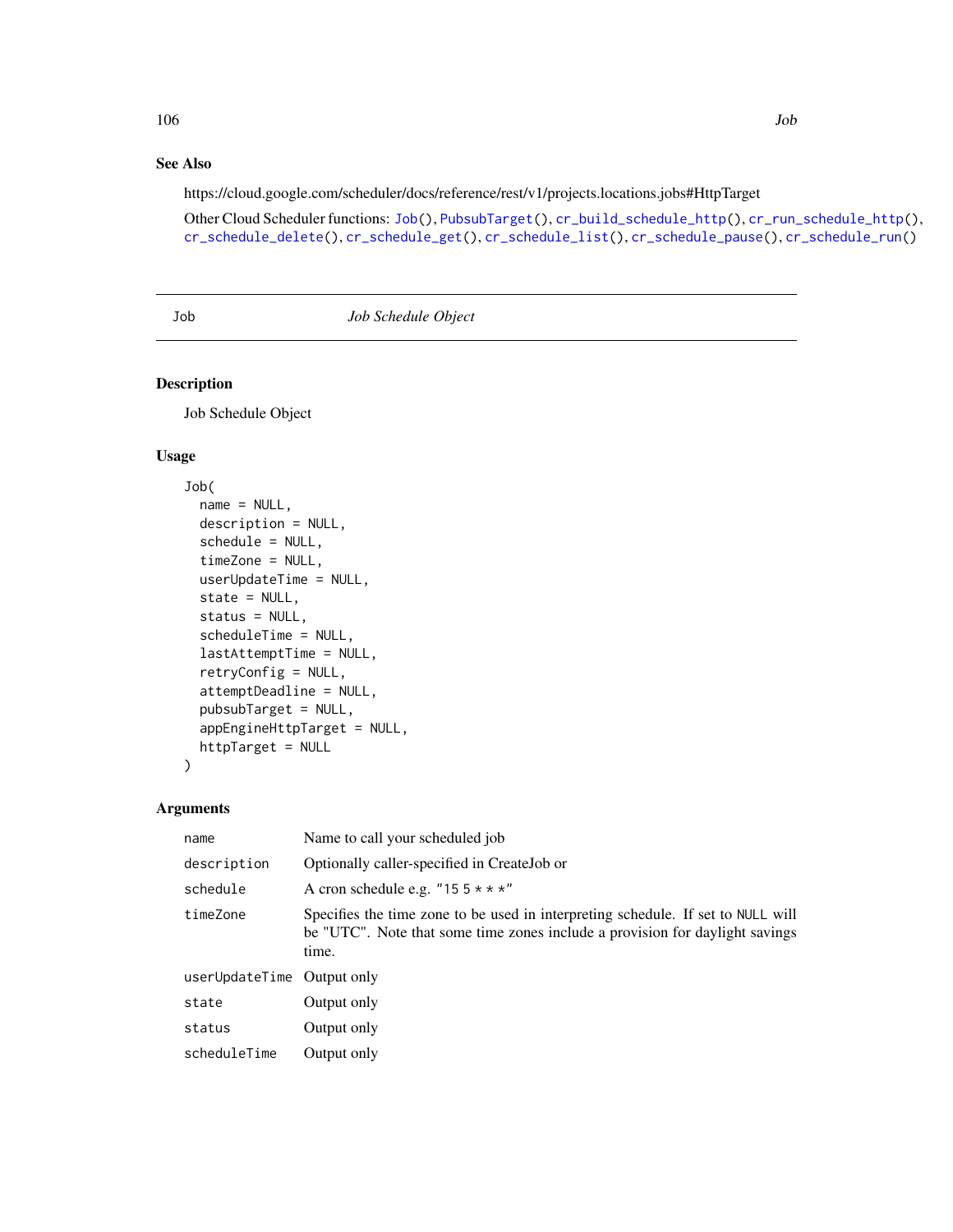# PubsubConfig 107

| lastAttemptTime     |                                                                             |
|---------------------|-----------------------------------------------------------------------------|
|                     | Output only                                                                 |
| retryConfig         | Settings that determine the retry behavior                                  |
| attemptDeadline     |                                                                             |
|                     | The deadline for job attempts                                               |
| pubsubTarget        | A Pub/Sub target object PubsubTarget such as created via cr_schedule_pubsub |
| appEngineHttpTarget |                                                                             |
|                     | App Engine HTTP target                                                      |
| httpTarget          | A HTTP target object HttpTarget                                             |

# Details

Configuration for a job.The maximum allowed size for a job is 100KB.

# Value

Job object

# See Also

```
Other Cloud Scheduler functions: HttpTarget(), PubsubTarget(), cr_build_schedule_http(),
cr_run_schedule_http(), cr_schedule_delete(), cr_schedule_get(), cr_schedule_list(),
cr_schedule_pause(), cr_schedule_run()
```
PubsubConfig *Pubsub Config (Build Trigger)*

# Description

PubsubConfig describes the configuration of a trigger that creates a build whenever a Pub/Sub message is published.

# Usage

```
PubsubConfig(
  subscription = NULL,
  topic = NULL,serviceAccountEmail = NULL,
  state = NULL
\mathcal{L}
```

| Output only. Name of the subscription.                                                                      |
|-------------------------------------------------------------------------------------------------------------|
| The name of the topic from which this subscription is receiving messages.                                   |
| serviceAccountEmail                                                                                         |
| Service account that will make the push request.                                                            |
| Potential issues with the underlying Pub/Sub subscription configuration. Only<br>populated on get requests. |
|                                                                                                             |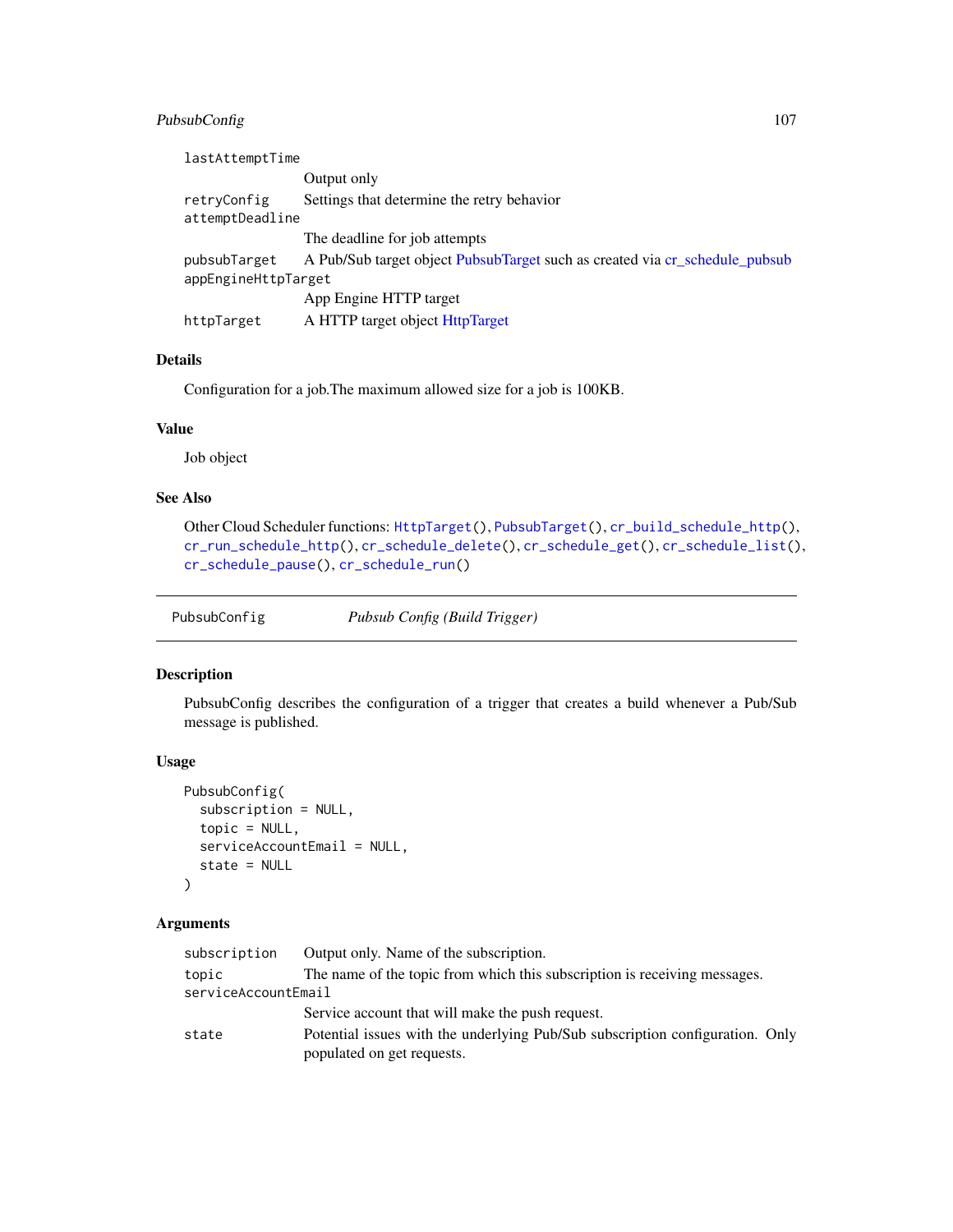# Value

A PubsubConfig object

#### See Also

'https://cloud.google.com/build/docs/api/reference/rest/v1/projects.locations.triggers#BuildTrigger.PubsubConfig'

<span id="page-107-0"></span>PubsubTarget *Pubsub Target Object (Cloud Scheduler)*

# Description

Pubsub Target Object (Cloud Scheduler)

# Usage

PubsubTarget(topicName = NULL, data = NULL, attributes = NULL)

## Arguments

| topicName  | The name of the Cloud Pub/Sub topic to which messages will be published when<br>a job is delivered.                                                |
|------------|----------------------------------------------------------------------------------------------------------------------------------------------------|
| data       | The message payload for PubsubMessage. An R object that will be turned into<br>JSON via [jsonlite] and then base64 encoded into the PubSub format. |
| attributes | Attributes for PubsubMessage.                                                                                                                      |

# Details

Pub/Sub target. The job will be delivered by publishing a message to the given Pub/Sub topic.

## Value

PubsubTarget object

# See Also

Other Cloud Scheduler functions: [HttpTarget\(](#page-104-0)), [Job\(](#page-105-0)), [cr\\_build\\_schedule\\_http\(](#page-50-1)), [cr\\_run\\_schedule\\_http\(](#page-93-0)), [cr\\_schedule\\_delete\(](#page-96-0)), [cr\\_schedule\\_get\(](#page-97-0)), [cr\\_schedule\\_list\(](#page-97-1)), [cr\\_schedule\\_pause\(](#page-98-0)), [cr\\_schedule\\_run\(](#page-99-0))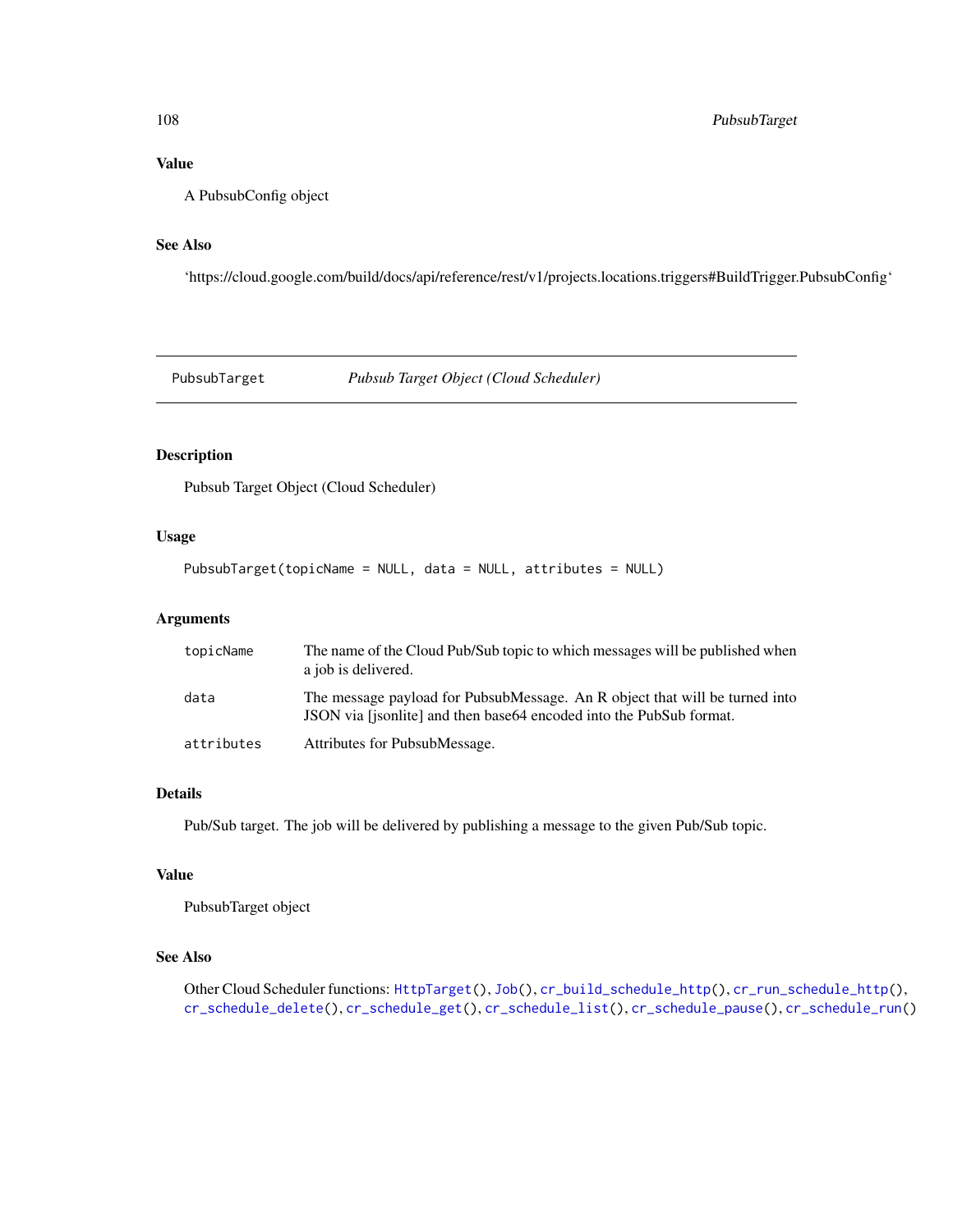<span id="page-108-1"></span><span id="page-108-0"></span>

#### Description

RepoSource Object

#### Usage

```
RepoSource(
  repoName = NULL,
  tagName = NULL,
  commitSha = NULL,
  branchName = NULL,
  dir = NULL,projectId = NULL
)
```
#### Arguments

| repoName   | Name of the Cloud Source Repository                               |
|------------|-------------------------------------------------------------------|
| tagName    | Regex matching tags to build                                      |
| commitSha  | Explicit commit SHA to build                                      |
| branchName | Regex matching branches to build e.g. ".*"                        |
| dir        | Directory, relative to the source root, in which to run the build |
| projectId  | ID of the project that owns the Cloud Source Repository           |

#### Details

Location of the source in a Google Cloud Source Repository.

Only one of commitSha, branchName or tagName are allowed.

If you want to use GitHub or BitBucket repos, you need to setup mirroring them via Cloud Source Repositories https://source.cloud.google.com/

#### Value

RepoSource object

#### See Also

Other Cloud Build functions: [Build\(](#page-3-0)), [Source\(](#page-109-0)), [StorageSource\(](#page-110-0)), [cr\\_build\\_artifacts\(](#page-44-0)), [cr\\_build\\_list\(](#page-45-0)), [cr\\_build\\_logs\(](#page-48-0)), [cr\\_build\\_make\(](#page-49-0)), [cr\\_build\\_status\(](#page-56-0)), [cr\\_build\\_targets\(](#page-57-0)), [cr\\_build\\_upload\\_gcs\(](#page-60-0)), [cr\\_build\\_wait\(](#page-62-0)), [cr\\_build\\_write\(](#page-62-1)), [cr\\_build\\_yaml\\_artifact\(](#page-65-0)), [cr\\_build\\_yaml\\_secrets\(](#page-66-0)), [cr\\_build\\_yaml\(](#page-63-0)), [cr\\_build\(](#page-7-0))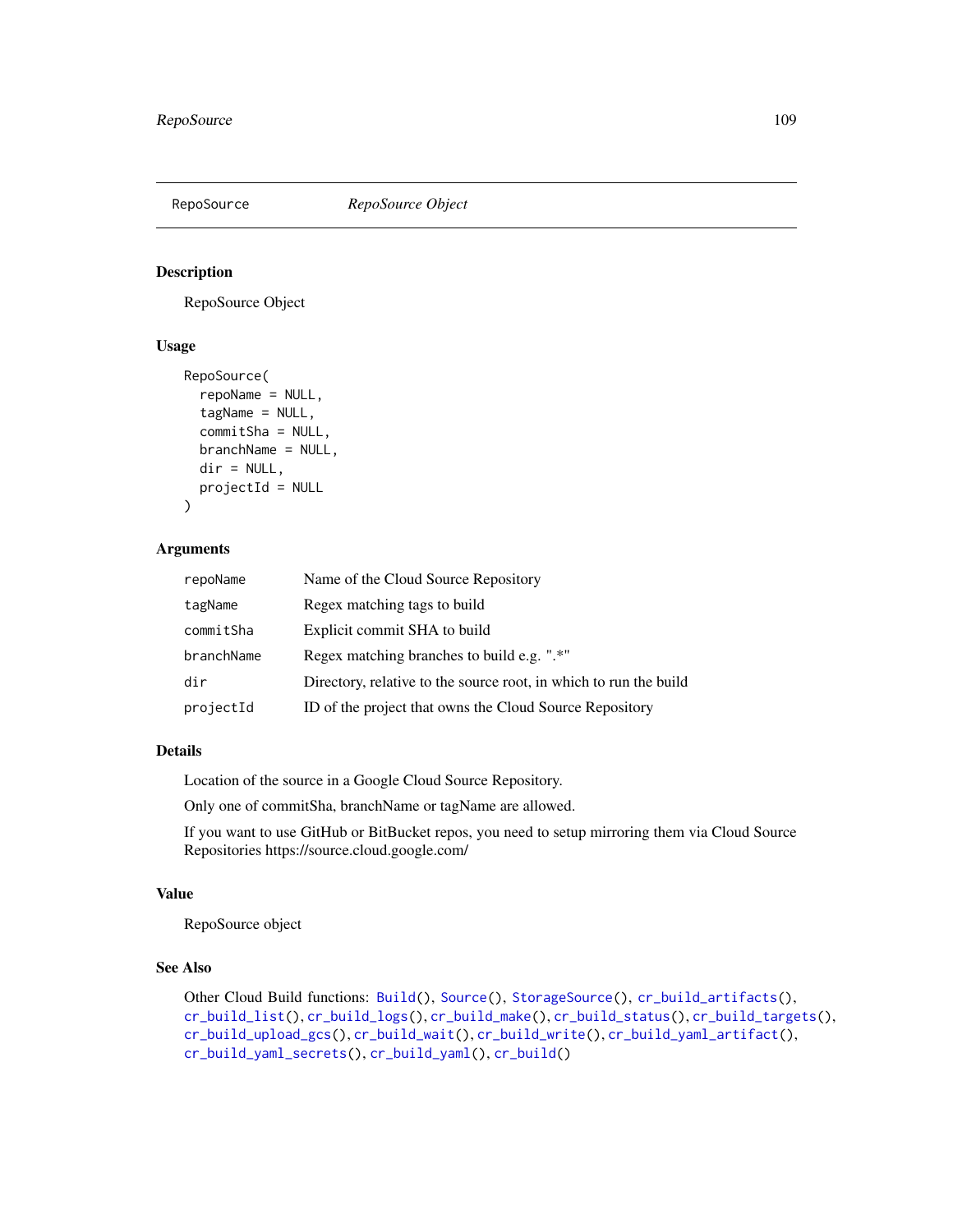<span id="page-109-1"></span>110 Source

#### Examples

```
cr_project_set("my-project")
cr_bucket_set("my-bucket")
## Not run:
my_repo <- cr_build_source(
  RepoSource("github_markedmondson1234_googlecloudrunner",
    branchName = "master"
  )
\lambdabuild <- cr_build(
  cr_build_yaml(
    steps =
      cr_buildstep("gcloud", c("-c", "ls -la"),
        entrypoint = "bash",
        dir = ")
  ),
  source = my_repo
\overline{\phantom{a}}## End(Not run)
```
<span id="page-109-0"></span>Source *Source Object*

#### Description

It is suggested to use [cr\\_build\\_source](#page-55-0) instead to build sources

#### Usage

Source(storageSource = NULL, repoSource = NULL)

#### Arguments

|            | storageSource If provided via StorageSource, get the source from this location in Google Cloud<br>Storage |
|------------|-----------------------------------------------------------------------------------------------------------|
| repoSource | If provided via RepoSource, get the source from this location in a Cloud Source                           |

## Details

Location of the source in a supported storage service.

#### Value

Source object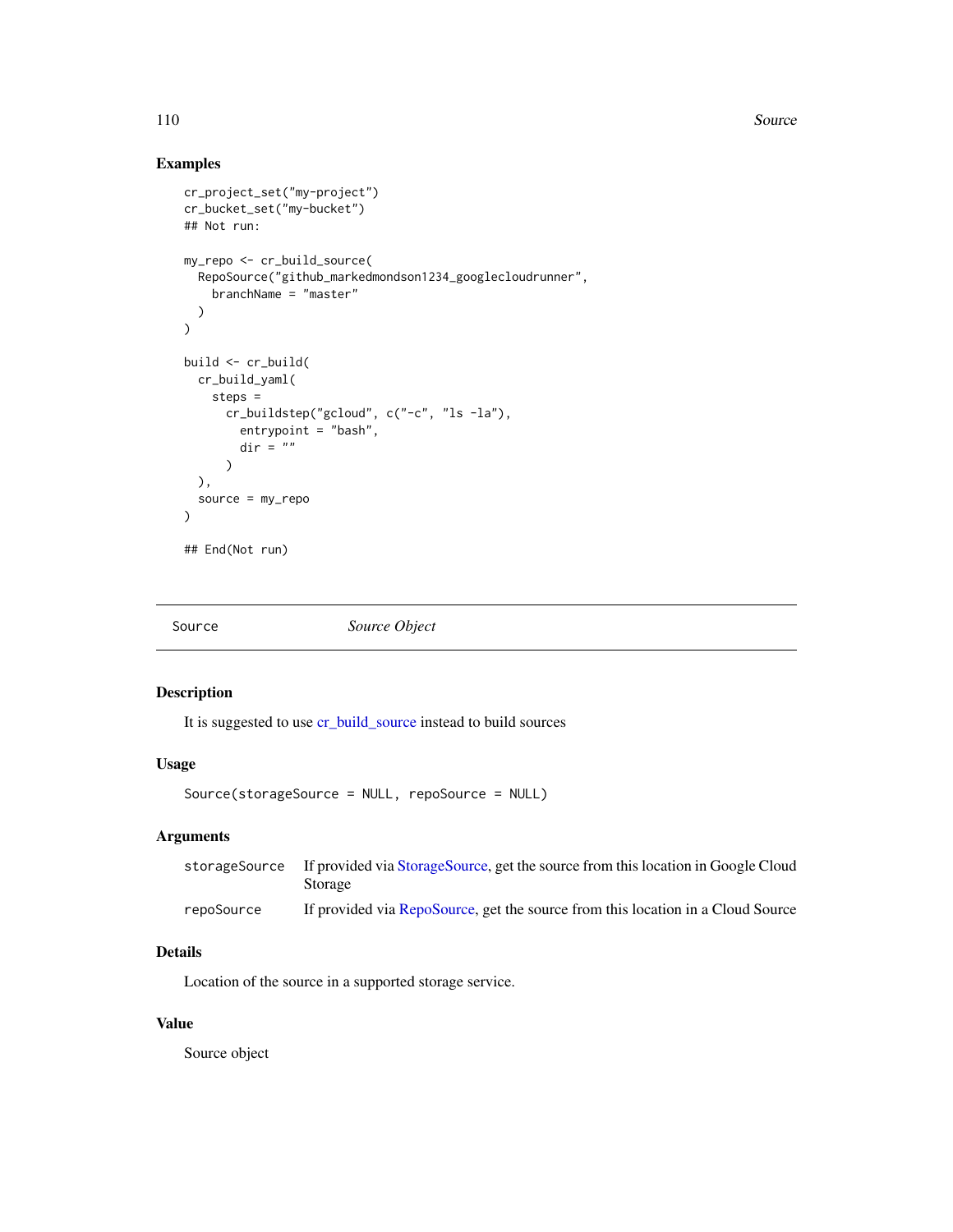#### <span id="page-110-1"></span>StorageSource 1111

#### See Also

```
Other Cloud Build functions: Build(), RepoSource(), StorageSource(), cr_build_artifacts(),
cr_build_list(), cr_build_logs(), cr_build_make(), cr_build_status(), cr_build_targets(),
cr_build_upload_gcs(), cr_build_wait(), cr_build_write(), cr_build_yaml_artifact(),
cr_build_yaml_secrets(), cr_build_yaml(), cr_build()
```
#### Examples

```
cr_project_set("my-project")
cr_bucket_set("my-bucket")
my_gcs_source <- Source(storageSource = StorageSource(
  "my_code.tar.gz",
  "gs://my-bucket"
))
my_repo_source <- Source(repoSource = RepoSource("https://my-repo.com",
  branchName = "master"
))
## Not run:
build1 <- cr_build("cloudbuild.yaml", source = my_gcs_source)
build2 <- cr_build("cloudbuild.yaml", source = my_repo_source)
```
## End(Not run)

<span id="page-110-0"></span>StorageSource *StorageSource Object*

#### Description

StorageSource Object

#### Usage

```
StorageSource(object, bucket = NULL, generation = NULL)
```
#### Arguments

| object     | Google Cloud Storage object containing the source. This object must be a<br>gzipped archive file (.tar.gz) containing source to build. |
|------------|----------------------------------------------------------------------------------------------------------------------------------------|
| bucket     | Google Cloud Storage bucket containing the source                                                                                      |
| generation | Google Cloud Storage generation for the object. If the generation is omitted, the<br>latest generation will be used.                   |

#### Details

Location of the source in an archive file in Google Cloud Storage.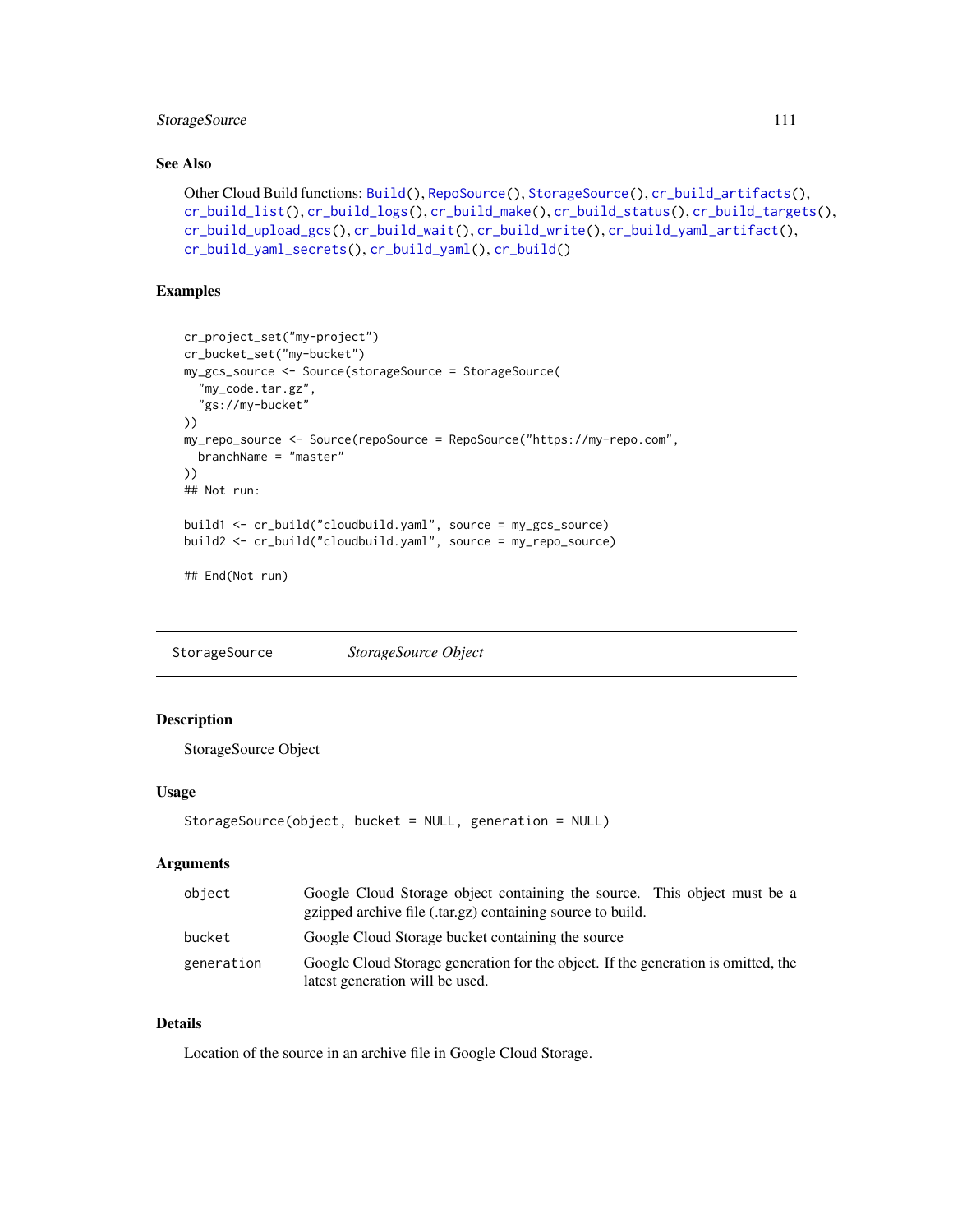#### Value

StorageSource object

#### See Also

```
Other Cloud Build functions: Build(), RepoSource(), Source(), cr_build_artifacts(), cr_build_list(),
cr_build_logs(), cr_build_make(), cr_build_status(), cr_build_targets(), cr_build_upload_gcs(),
cr_build_wait(), cr_build_write(), cr_build_yaml_artifact(), cr_build_yaml_secrets(),
cr_build_yaml(), cr_build()
```
#### Examples

```
## Not run:
cr_project_set("my-project")
cr_bucket_set("my-bucket")
# construct Source object
my_gcs_source <- Source(storageSource = StorageSource(
  "my_code.tar.gz",
  "gs://my-bucket"
))
build1 <- cr_build("cloudbuild.yaml", source = my_gcs_source)
# helper that tars and adds to Source() for you
my_gcs_source2 <- cr_build_upload_gcs("my_folder")
build2 <- cr_build("cloudbuild.yaml", source = my_gcs_source2)
## End(Not run)
```
WebhookConfig *WebhookConfig (Build Triggers)*

#### Description

WebhookConfig describes the configuration of a trigger that creates a build whenever a webhook is sent to a trigger's webhook URL.

#### Usage

```
WebhookConfig(secret, state = NULL)
```
#### Arguments

| secret | Resource name for the secret required as a URL parameter.                     |  |
|--------|-------------------------------------------------------------------------------|--|
| state  | Potential issues with the underlying Pub/Sub subscription configuration. Only |  |
|        | populated on get requests.                                                    |  |

#### Value

A WebhookConfig object

<span id="page-111-0"></span>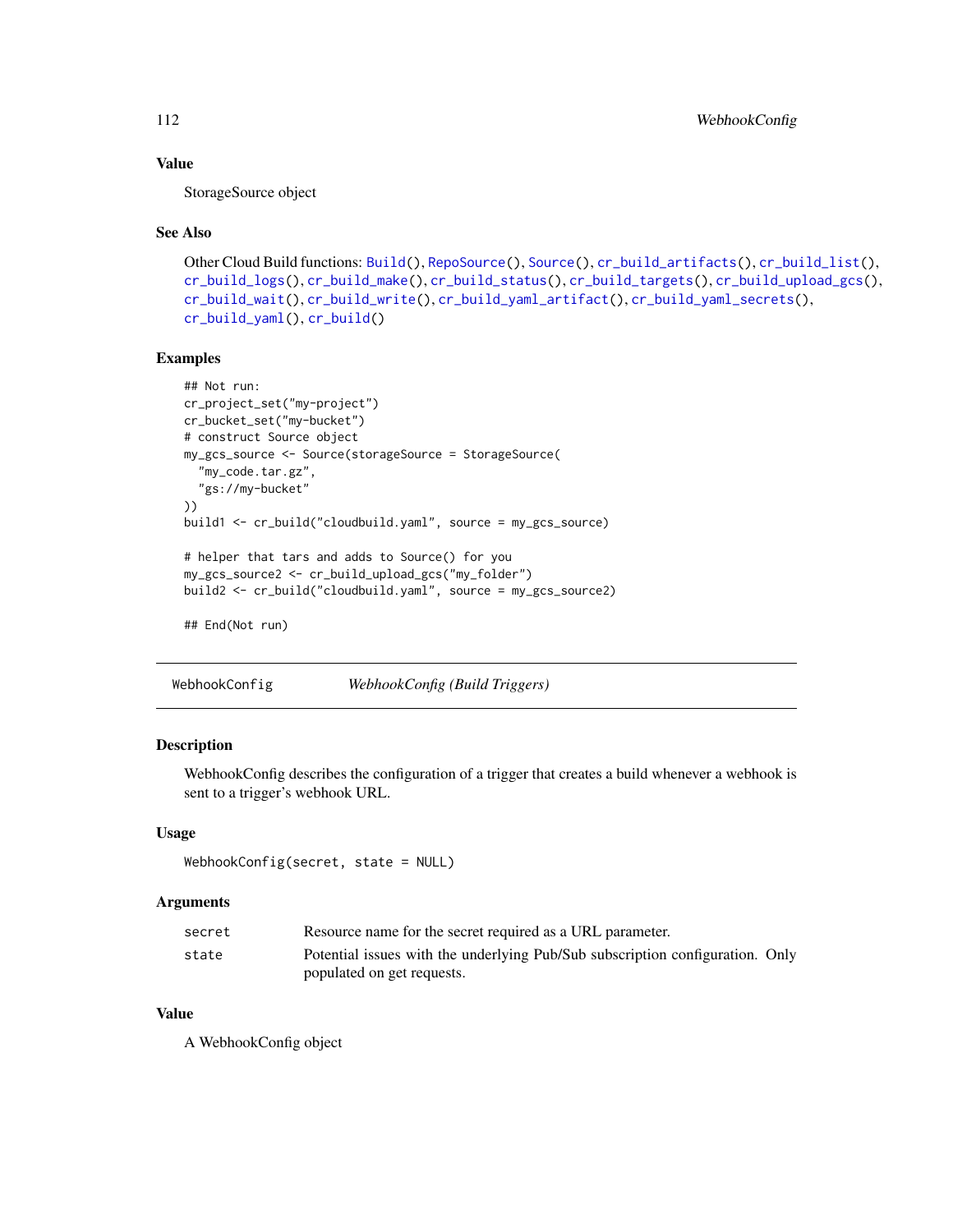# **Index**

∗ BuildTrigger functions BuildTrigger, [6](#page-5-0) cr\_buildtrigger, [35](#page-34-0) cr\_buildtrigger\_copy, [38](#page-37-0) cr\_buildtrigger\_delete, [39](#page-38-0) cr\_buildtrigger\_edit, [40](#page-39-0) cr\_buildtrigger\_get, [41](#page-40-0) cr\_buildtrigger\_list, [41](#page-40-0) cr\_buildtrigger\_pubsub, [42](#page-41-0) cr\_buildtrigger\_repo, [43](#page-42-0) cr\_buildtrigger\_run, [44](#page-43-0) cr\_buildtrigger\_webhook, [45](#page-44-1) GitHubEventsConfig, [104](#page-103-0) ∗ Cloud Build functions Build, [4](#page-3-1) cr\_build, [8](#page-7-1) cr\_build\_artifacts, [45](#page-44-1) cr\_build\_list, [46](#page-45-1) cr\_build\_logs, [49](#page-48-1) cr\_build\_make, [50](#page-49-1) cr\_build\_status, [57](#page-56-1) cr\_build\_targets, [58](#page-57-1) cr\_build\_upload\_gcs, [61](#page-60-1) cr\_build\_wait, [63](#page-62-2) cr\_build\_write, [63](#page-62-2) cr\_build\_yaml, [64](#page-63-1) cr\_build\_yaml\_artifact, [66](#page-65-1) cr\_build\_yaml\_secrets, [67](#page-66-1) RepoSource, [109](#page-108-1) Source, [110](#page-109-1) StorageSource, [111](#page-110-1) ∗ Cloud Buildsteps cr\_buildstep, [10](#page-9-0) cr\_buildstep\_bash, [12](#page-11-0) cr\_buildstep\_decrypt, [15](#page-14-0) cr\_buildstep\_df, [16](#page-15-0) cr\_buildstep\_docker, [17](#page-16-0) cr\_buildstep\_edit, [18](#page-17-0) cr\_buildstep\_extract, [20](#page-19-0)

cr\_buildstep\_gcloud, [21](#page-20-0) cr\_buildstep\_gitsetup, [22](#page-21-0) cr\_buildstep\_mailgun, [23](#page-22-0) cr\_buildstep\_nginx\_setup, [24](#page-23-0) cr\_buildstep\_packagetests, [25](#page-24-0) cr\_buildstep\_pkgdown, [27](#page-26-0) cr\_buildstep\_r, [28](#page-27-0) cr\_buildstep\_run, [30](#page-29-0) cr\_buildstep\_secret, [32](#page-31-0) cr\_buildstep\_slack, [33](#page-32-0) cr\_buildstep\_targets, [34](#page-33-0) ∗ Cloud Run functions cr\_jwt\_create, [85](#page-84-0) cr\_plumber\_pubsub, [87](#page-86-0) cr\_run, [90](#page-89-0) cr\_run\_email, [92](#page-91-0) cr\_run\_get, [93](#page-92-0) cr\_run\_list, [93](#page-92-0) cr\_run\_schedule\_http, [94](#page-93-0) ∗ Cloud Scheduler functions cr\_build\_schedule\_http, [51](#page-50-0) cr\_run\_schedule\_http, [94](#page-93-0) cr\_schedule\_delete, [97](#page-96-0) cr\_schedule\_get, [98](#page-97-0) cr\_schedule\_list, [98](#page-97-0) cr\_schedule\_pause, [99](#page-98-0) cr\_schedule\_run, [100](#page-99-0) HttpTarget, [105](#page-104-0) Job, [106](#page-105-0) PubsubTarget, [108](#page-107-0) ∗ Deployment functions cr\_deploy\_docker, [69](#page-68-0) cr\_deploy\_docker\_trigger, [71](#page-70-0) cr\_deploy\_packagetests, [73](#page-72-0) cr\_deploy\_pkgdown, [75](#page-74-0) cr\_deploy\_r, [77](#page-76-0) cr\_deploy\_run, [80](#page-79-0) cr\_deploy\_run\_website, [83](#page-82-0) ∗ datasets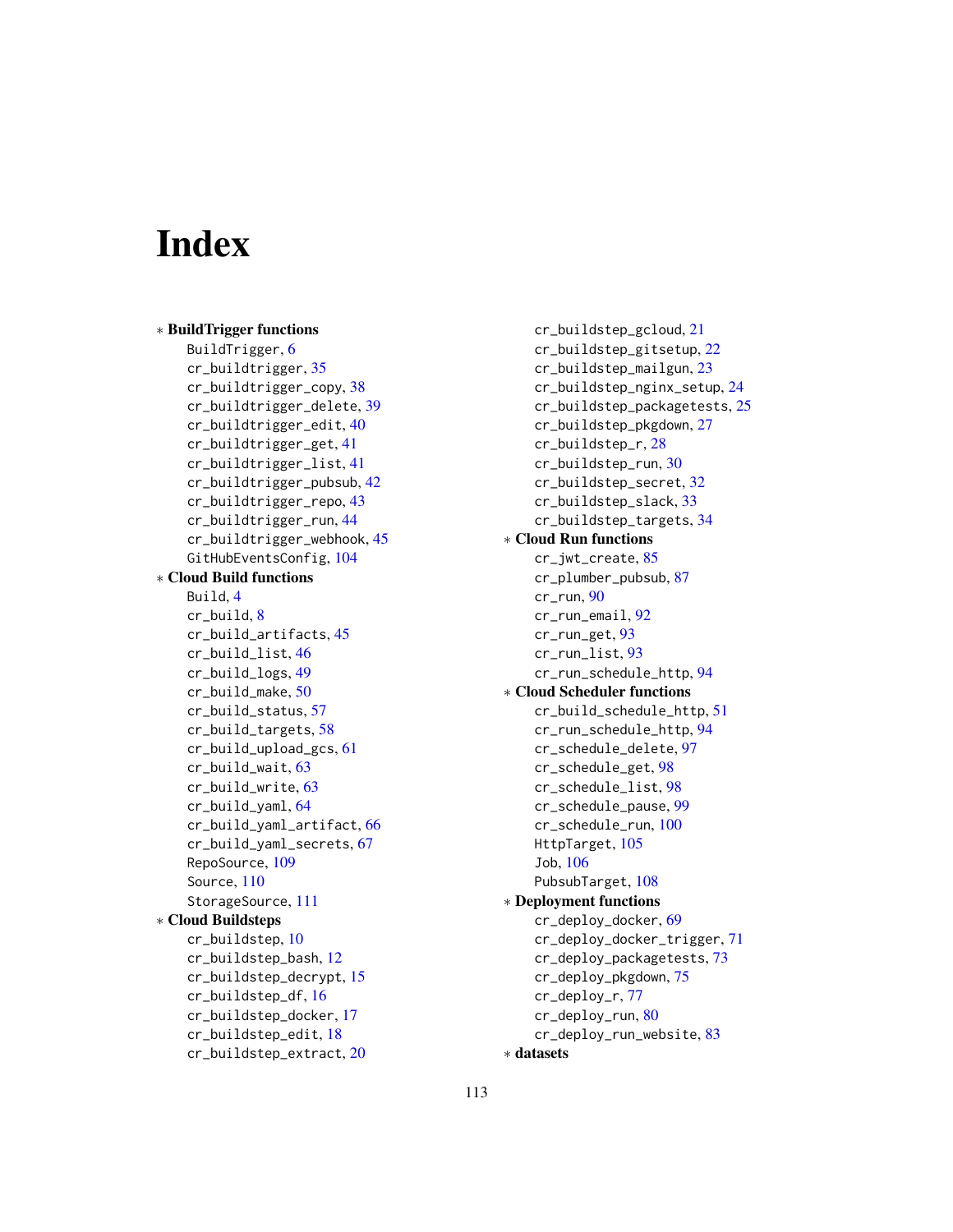#### 114 INDEX

cr\_regions, [89](#page-88-0) ∗ setup functions cr\_setup, [101](#page-100-0) cr\_setup\_auth, [101](#page-100-0) cr\_setup\_service, [102](#page-101-0) cr\_setup\_test, [103](#page-102-0) as.yaml, *[8](#page-7-1)* Build, [4,](#page-3-1) *[8,](#page-7-1) [9](#page-8-0)*, *[20](#page-19-0)*, *[23](#page-22-0)*, *[27](#page-26-0)*, *[46,](#page-45-1) [47](#page-46-0)*, *[49–](#page-48-1)[52](#page-51-0)*, *[57](#page-56-1)*, *[59,](#page-58-0) [60](#page-59-0)*, *[62](#page-61-0)[–67](#page-66-1)*, *[78](#page-77-0)*, *[109](#page-108-1)*, *[111,](#page-110-1) [112](#page-111-0)* build\_site, *[27](#page-26-0)* BuildTrigger, [6,](#page-5-0) *[36](#page-35-0)*, *[38–](#page-37-0)[42](#page-41-0)*, *[44,](#page-43-0) [45](#page-44-1)*, *[104](#page-103-0)* codecov, *[26](#page-25-0)*, *[74](#page-73-0)* cr\_bucket\_get *(*cr\_bucket\_set*)*, [7](#page-6-0) cr\_bucket\_set, [7](#page-6-0) cr\_build, *[6](#page-5-0)*, [8,](#page-7-1) *[16](#page-15-0)*, *[46,](#page-45-1) [47](#page-46-0)*, *[49](#page-48-1)*, *[51,](#page-50-0) [52](#page-51-0)*, *[57](#page-56-1)*, *[60](#page-59-0)*, *[62](#page-61-0)[–67](#page-66-1)*, *[78](#page-77-0)*, *[109](#page-108-1)*, *[111,](#page-110-1) [112](#page-111-0)* cr\_build\_artifacts, *[6](#page-5-0)*, *[9](#page-8-0)*, [45,](#page-44-1) *[47](#page-46-0)*, *[49](#page-48-1)*, *[51](#page-50-0)*, *[57](#page-56-1)*, *[60](#page-59-0)*, *[62](#page-61-0)[–67](#page-66-1)*, *[109](#page-108-1)*, *[111,](#page-110-1) [112](#page-111-0)* cr\_build\_list, *[6](#page-5-0)*, *[9](#page-8-0)*, *[41](#page-40-0)*, *[46](#page-45-1)*, [46,](#page-45-1) *[49](#page-48-1)*, *[51](#page-50-0)*, *[57](#page-56-1)*, *[60](#page-59-0)*, *[62](#page-61-0)[–67](#page-66-1)*, *[109](#page-108-1)*, *[111,](#page-110-1) [112](#page-111-0)* cr\_build\_list\_filter *(*cr\_build\_list*)*, [46](#page-45-1) cr\_build\_logs, *[6](#page-5-0)*, *[9](#page-8-0)*, *[46,](#page-45-1) [47](#page-46-0)*, [49,](#page-48-1) *[51](#page-50-0)*, *[57](#page-56-1)*, *[60](#page-59-0)*, *[62](#page-61-0)[–67](#page-66-1)*, *[109](#page-108-1)*, *[111,](#page-110-1) [112](#page-111-0)* cr\_build\_logs\_badger, *[49](#page-48-1)* cr\_build\_logs\_badger *(*cr\_deploy\_badger*)*, [68](#page-67-0) cr\_build\_make, *[6](#page-5-0)*, *[8,](#page-7-1) [9](#page-8-0)*, *[35](#page-34-0)*, *[46,](#page-45-1) [47](#page-46-0)*, *[49](#page-48-1)*, [50,](#page-49-1) *[52](#page-51-0)*, *[57](#page-56-1)*, *[60](#page-59-0)*, *[62](#page-61-0)[–67](#page-66-1)*, *[74](#page-73-0)*, *[109](#page-108-1)*, *[111,](#page-110-1) [112](#page-111-0)* cr\_build\_schedule\_http, [51,](#page-50-0) *[95](#page-94-0)*, *[97–](#page-96-0)[100](#page-99-0)*, *[106](#page-105-0)[–108](#page-107-0)* cr\_build\_source, *[5](#page-4-0)*, *[8](#page-7-1)*, *[51](#page-50-0)*, [56,](#page-55-1) *[74](#page-73-0)*, *[77,](#page-76-0) [78](#page-77-0)*, *[110](#page-109-1)* cr\_build\_status, *[6](#page-5-0)*, *[8,](#page-7-1) [9](#page-8-0)*, *[46,](#page-45-1) [47](#page-46-0)*, *[49](#page-48-1)*, *[51](#page-50-0)*, [57,](#page-56-1) *[60](#page-59-0)*, *[62](#page-61-0)[–67](#page-66-1)*, *[109](#page-108-1)*, *[111,](#page-110-1) [112](#page-111-0)* cr\_build\_targets, *[6](#page-5-0)*, *[9](#page-8-0)*, *[34](#page-33-0)*, *[46,](#page-45-1) [47](#page-46-0)*, *[49](#page-48-1)*, *[51](#page-50-0)*, *[57](#page-56-1)*, [58,](#page-57-1) *[62](#page-61-0)[–67](#page-66-1)*, *[109](#page-108-1)*, *[111,](#page-110-1) [112](#page-111-0)* cr\_build\_targets\_artifacts *(*cr\_build\_targets*)*, [58](#page-57-1) cr\_build\_upload\_gcs, *[6](#page-5-0)*, *[9](#page-8-0)*, *[46,](#page-45-1) [47](#page-46-0)*, *[49](#page-48-1)*, *[51](#page-50-0)*, *[57](#page-56-1)*, *[60](#page-59-0)*, [61,](#page-60-1) *[63–](#page-62-2)[67](#page-66-1)*, *[109](#page-108-1)*, *[111,](#page-110-1) [112](#page-111-0)* cr\_build\_wait, *[6](#page-5-0)*, *[9](#page-8-0)*, *[46,](#page-45-1) [47](#page-46-0)*, *[49](#page-48-1)*, *[51](#page-50-0)*, *[57](#page-56-1)*, *[60](#page-59-0)*, *[62](#page-61-0)*, [63,](#page-62-2) *[64](#page-63-1)[–67](#page-66-1)*, *[109](#page-108-1)*, *[111,](#page-110-1) [112](#page-111-0)* cr\_build\_write, *[6](#page-5-0)*, *[9](#page-8-0)*, *[46,](#page-45-1) [47](#page-46-0)*, *[49](#page-48-1)*, *[51](#page-50-0)*, *[57](#page-56-1)*, *[60](#page-59-0)*, *[62,](#page-61-0) [63](#page-62-2)*, [63,](#page-62-2) *[65–](#page-64-0)[67](#page-66-1)*, *[109](#page-108-1)*, *[111,](#page-110-1) [112](#page-111-0)* cr\_build\_yaml, *[6](#page-5-0)*, *[9](#page-8-0)*, *[11](#page-10-0)*, *[46,](#page-45-1) [47](#page-46-0)*, *[49](#page-48-1)*, *[51](#page-50-0)*, *[57](#page-56-1)*, *[59,](#page-58-0) [60](#page-59-0)*, *[62](#page-61-0)[–64](#page-63-1)*, [64,](#page-63-1) *[66,](#page-65-1) [67](#page-66-1)*, *[74](#page-73-0)*, *[109](#page-108-1)*, *[111,](#page-110-1) [112](#page-111-0)*

cr\_build\_yaml\_artifact, *[6](#page-5-0)*, *[9](#page-8-0)*, *[46,](#page-45-1) [47](#page-46-0)*, *[49](#page-48-1)*, *[51](#page-50-0)*, *[57](#page-56-1)*, *[59,](#page-58-0) [60](#page-59-0)*, *[62](#page-61-0)[–65](#page-64-0)*, [66,](#page-65-1) *[67](#page-66-1)*, *[74](#page-73-0)*, *[109](#page-108-1)*, *[111,](#page-110-1) [112](#page-111-0)* cr\_build\_yaml\_secrets, *[6](#page-5-0)*, *[9](#page-8-0)*, *[32](#page-31-0)*, *[46,](#page-45-1) [47](#page-46-0)*, *[49](#page-48-1)*, *[51](#page-50-0)*, *[57](#page-56-1)*, *[59,](#page-58-0) [60](#page-59-0)*, *[62](#page-61-0)[–66](#page-65-1)*, [67,](#page-66-1) *[74](#page-73-0)*, *[109](#page-108-1)*, *[111,](#page-110-1) [112](#page-111-0)* cr\_buildstep, [10,](#page-9-0) *[13](#page-12-0)*, *[15](#page-14-0)[–22](#page-21-0)*, *[24](#page-23-0)[–27](#page-26-0)*, *[29](#page-28-0)*, *[31](#page-30-0)[–33](#page-32-0)*, *[35](#page-34-0)*, *[59](#page-58-0)*, *[65](#page-64-0)*, *[70](#page-69-0)*, *[76](#page-75-0)*, *[78](#page-77-0)*, *[81](#page-80-0)* cr\_buildstep\_bash, *[11](#page-10-0)*, [12,](#page-11-0) *[15,](#page-14-0) [16](#page-15-0)*, *[18](#page-17-0)[–22](#page-21-0)*, *[24](#page-23-0)[–27](#page-26-0)*, *[29](#page-28-0)*, *[31](#page-30-0)[–33](#page-32-0)*, *[35](#page-34-0)* cr\_buildstep\_compute\_container, [13](#page-12-0) cr\_buildstep\_compute\_rstudio *(*cr\_buildstep\_compute\_container*)*, [13](#page-12-0) cr\_buildstep\_decrypt, *[11](#page-10-0)*, *[13](#page-12-0)*, [15,](#page-14-0) *[16](#page-15-0)*, *[18](#page-17-0)[–22](#page-21-0)*, *[24](#page-23-0)[–27](#page-26-0)*, *[29](#page-28-0)*, *[31](#page-30-0)[–33](#page-32-0)*, *[35](#page-34-0)* cr\_buildstep\_df, *[11](#page-10-0)*, *[13](#page-12-0)*, *[15](#page-14-0)*, [16,](#page-15-0) *[18](#page-17-0)[–22](#page-21-0)*, *[24](#page-23-0)[–27](#page-26-0)*, *[29](#page-28-0)*, *[31](#page-30-0)[–33](#page-32-0)*, *[35](#page-34-0)* cr\_buildstep\_docker, *[11](#page-10-0)*, *[13](#page-12-0)*, *[15,](#page-14-0) [16](#page-15-0)*, [17,](#page-16-0) *[19](#page-18-0)[–22](#page-21-0)*, *[24](#page-23-0)[–27](#page-26-0)*, *[29](#page-28-0)*, *[31](#page-30-0)[–33](#page-32-0)*, *[35](#page-34-0)*, *[70,](#page-69-0) [71](#page-70-0)* cr\_buildstep\_edit, *[11](#page-10-0)*, *[13](#page-12-0)*, *[15,](#page-14-0) [16](#page-15-0)*, *[18](#page-17-0)*, [18,](#page-17-0) *[20](#page-19-0)[–22](#page-21-0)*, *[24](#page-23-0)[–27](#page-26-0)*, *[29](#page-28-0)*, *[31](#page-30-0)[–33](#page-32-0)*, *[35](#page-34-0)* cr\_buildstep\_extract, *[11](#page-10-0)*, *[13](#page-12-0)*, *[15,](#page-14-0) [16](#page-15-0)*, *[18,](#page-17-0) [19](#page-18-0)*, [20,](#page-19-0) *[21,](#page-20-0) [22](#page-21-0)*, *[24](#page-23-0)[–27](#page-26-0)*, *[29](#page-28-0)*, *[31](#page-30-0)[–33](#page-32-0)*, *[35](#page-34-0)* cr\_buildstep\_gcloud, *[11](#page-10-0)*, *[13](#page-12-0)*, *[15,](#page-14-0) [16](#page-15-0)*, *[18](#page-17-0)[–20](#page-19-0)*, [21,](#page-20-0) *[22](#page-21-0)*, *[24](#page-23-0)[–27](#page-26-0)*, *[29](#page-28-0)*, *[31](#page-30-0)[–33](#page-32-0)*, *[35](#page-34-0)* cr\_buildstep\_git, *[76](#page-75-0)* cr\_buildstep\_git *(*cr\_buildstep\_gitsetup*)*, [22](#page-21-0) cr\_buildstep\_gitsetup, *[11](#page-10-0)*, *[13](#page-12-0)*, *[15,](#page-14-0) [16](#page-15-0)*, *[18](#page-17-0)[–21](#page-20-0)*, [22,](#page-21-0) *[24](#page-23-0)[–27](#page-26-0)*, *[29](#page-28-0)*, *[31](#page-30-0)[–33](#page-32-0)*, *[35](#page-34-0)* cr\_buildstep\_mailgun, *[11](#page-10-0)*, *[13](#page-12-0)*, *[15,](#page-14-0) [16](#page-15-0)*, *[18](#page-17-0)[–22](#page-21-0)*, [23,](#page-22-0) *[25](#page-24-0)[–27](#page-26-0)*, *[29](#page-28-0)*, *[31](#page-30-0)[–33](#page-32-0)*, *[35](#page-34-0)* cr\_buildstep\_nginx\_setup, *[11](#page-10-0)*, *[13](#page-12-0)*, *[15,](#page-14-0) [16](#page-15-0)*, *[18](#page-17-0)[–22](#page-21-0)*, *[24](#page-23-0)*, [24,](#page-23-0) *[26,](#page-25-0) [27](#page-26-0)*, *[29](#page-28-0)*, *[31](#page-30-0)[–33](#page-32-0)*, *[35](#page-34-0)* cr\_buildstep\_packagetests, *[11](#page-10-0)*, *[13](#page-12-0)*, *[15,](#page-14-0) [16](#page-15-0)*, *[18](#page-17-0)[–22](#page-21-0)*, *[24,](#page-23-0) [25](#page-24-0)*, [25,](#page-24-0) *[27](#page-26-0)*, *[29](#page-28-0)*, *[31](#page-30-0)[–33](#page-32-0)*, *[35](#page-34-0)*, *[73,](#page-72-0) [74](#page-73-0)* cr\_buildstep\_pkgdown, *[11](#page-10-0)*, *[13](#page-12-0)*, *[15,](#page-14-0) [16](#page-15-0)*, *[18](#page-17-0)[–22](#page-21-0)*, *[24](#page-23-0)[–26](#page-25-0)*, [27,](#page-26-0) *[29](#page-28-0)*, *[31](#page-30-0)[–33](#page-32-0)*, *[35](#page-34-0)*, *[76](#page-75-0)* cr\_buildstep\_r, *[11](#page-10-0)*, *[13](#page-12-0)*, *[15,](#page-14-0) [16](#page-15-0)*, *[18](#page-17-0)[–27](#page-26-0)*, [28,](#page-27-0) *[31](#page-30-0)[–35](#page-34-0)*, *[60](#page-59-0)*, *[78](#page-77-0)*, *[84](#page-83-0)* cr\_buildstep\_run, *[11](#page-10-0)*, *[13](#page-12-0)*, *[15,](#page-14-0) [16](#page-15-0)*, *[18](#page-17-0)[–22](#page-21-0)*, *[24](#page-23-0)[–27](#page-26-0)*, *[29](#page-28-0)*, [30,](#page-29-0) *[32,](#page-31-0) [33](#page-32-0)*, *[35](#page-34-0)*, *[81](#page-80-0)*, *[91](#page-90-0)* cr\_buildstep\_secret, *[11](#page-10-0)*, *[13](#page-12-0)*, *[15,](#page-14-0) [16](#page-15-0)*, *[18](#page-17-0)[–22](#page-21-0)*, *[24](#page-23-0)[–27](#page-26-0)*, *[29](#page-28-0)*, *[31](#page-30-0)*, [32,](#page-31-0) *[33](#page-32-0)*, *[35](#page-34-0)*, *[44](#page-43-0)*, *[67](#page-66-1)*, *[74](#page-73-0)* cr\_buildstep\_slack, *[11](#page-10-0)*, *[13](#page-12-0)*, *[15,](#page-14-0) [16](#page-15-0)*, *[18](#page-17-0)[–22](#page-21-0)*, *[24](#page-23-0)[–27](#page-26-0)*, *[29](#page-28-0)*, *[31,](#page-30-0) [32](#page-31-0)*, [33,](#page-32-0) *[35](#page-34-0)*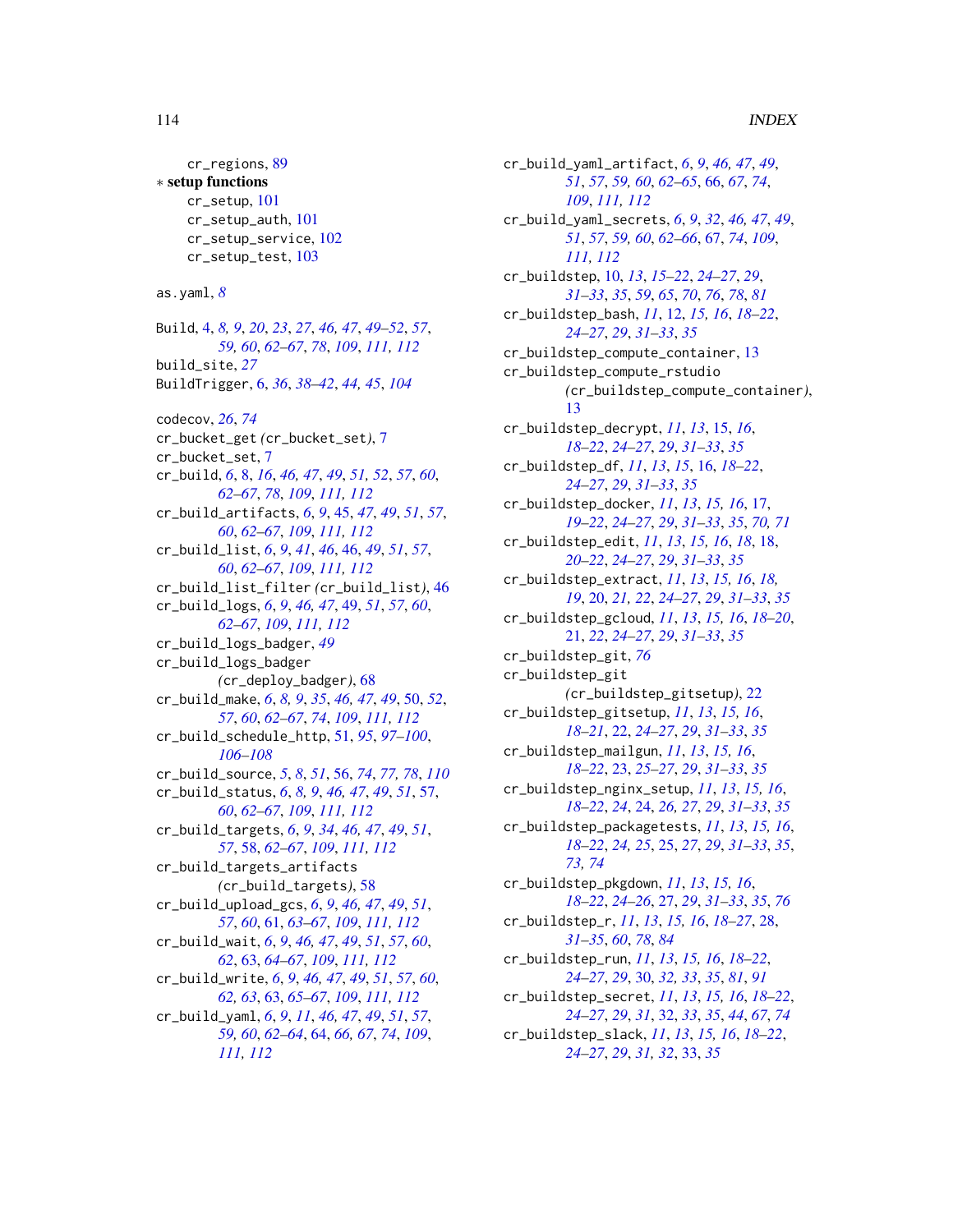#### INDEX 115

cr\_buildstep\_source\_move *(*cr\_build\_upload\_gcs*)*, [61](#page-60-1) cr\_buildstep\_targets, *[11](#page-10-0)*, *[13](#page-12-0)*, *[15,](#page-14-0) [16](#page-15-0)*, *[18](#page-17-0)[–22](#page-21-0)*, *[24](#page-23-0)[–27](#page-26-0)*, *[29](#page-28-0)*, *[31–](#page-30-0)[33](#page-32-0)*, [34,](#page-33-0) *[60](#page-59-0)* cr\_buildstep\_targets\_multi *(*cr\_build\_targets*)*, [58](#page-57-1) cr\_buildstep\_targets\_setup *(*cr\_buildstep\_targets*)*, [34](#page-33-0) cr\_buildstep\_targets\_single *(*cr\_build\_targets*)*, [58](#page-57-1) cr\_buildstep\_targets\_teardown *(*cr\_buildstep\_targets*)*, [34](#page-33-0) cr\_buildtrigger, *[7](#page-6-0)*, [35,](#page-34-0) *[39–](#page-38-0)[42](#page-41-0)*, *[44,](#page-43-0) [45](#page-44-1)*, *[60](#page-59-0)*, *[74](#page-73-0)*, *[76](#page-75-0)*, *[79](#page-78-0)*, *[104](#page-103-0)* cr\_buildtrigger\_copy, *[7](#page-6-0)*, *[36](#page-35-0)*, [37,](#page-36-0) *[39–](#page-38-0)[42](#page-41-0)*, *[44,](#page-43-0) [45](#page-44-1)*, *[104](#page-103-0)* cr\_buildtrigger\_delete, *[7](#page-6-0)*, *[36](#page-35-0)*, *[39](#page-38-0)*, [39,](#page-38-0) *[40](#page-39-0)[–42](#page-41-0)*, *[44,](#page-43-0) [45](#page-44-1)*, *[104](#page-103-0)* cr\_buildtrigger\_edit, *[7](#page-6-0)*, *[36](#page-35-0)*, *[39](#page-38-0)*, [40,](#page-39-0) *[41,](#page-40-0) [42](#page-41-0)*, *[44,](#page-43-0) [45](#page-44-1)*, *[104](#page-103-0)* cr\_buildtrigger\_get, *[7](#page-6-0)*, *[36](#page-35-0)*, *[38–](#page-37-0)[41](#page-40-0)*, [41,](#page-40-0) *[42](#page-41-0)*, *[44,](#page-43-0) [45](#page-44-1)*, *[104](#page-103-0)* cr\_buildtrigger\_list, *[7](#page-6-0)*, *[36](#page-35-0)*, *[39–](#page-38-0)[41](#page-40-0)*, [41,](#page-40-0) *[42](#page-41-0)*, *[44,](#page-43-0) [45](#page-44-1)*, *[47](#page-46-0)*, *[104](#page-103-0)* cr\_buildtrigger\_logs, *[68](#page-67-0)* cr\_buildtrigger\_logs *(*cr\_build\_logs*)*, [49](#page-48-1) cr\_buildtrigger\_pubsub, *[7](#page-6-0)*, *[35,](#page-34-0) [36](#page-35-0)*, *[39–](#page-38-0)[41](#page-40-0)*, [42,](#page-41-0) *[44,](#page-43-0) [45](#page-44-1)*, *[104](#page-103-0)* cr\_buildtrigger\_repo, *[7](#page-6-0)*, *[35,](#page-34-0) [36](#page-35-0)*, *[38–](#page-37-0)[42](#page-41-0)*, [43,](#page-42-0) *[45](#page-44-1)*, *[56](#page-55-1)*, *[62](#page-61-0)*, *[71,](#page-70-0) [72](#page-71-0)*, *[74](#page-73-0)*, *[83](#page-82-0)*, *[104](#page-103-0)* cr\_buildtrigger\_run, *[7](#page-6-0)*, *[36](#page-35-0)*, *[39–](#page-38-0)[42](#page-41-0)*, *[44](#page-43-0)*, [44,](#page-43-0) *[45](#page-44-1)*, *[104](#page-103-0)* cr\_buildtrigger\_webhook, *[7](#page-6-0)*, *[35,](#page-34-0) [36](#page-35-0)*, *[39–](#page-38-0)[42](#page-41-0)*, *[44,](#page-43-0) [45](#page-44-1)*, [45,](#page-44-1) *[104](#page-103-0)* cr\_deploy\_badger, [68](#page-67-0) cr\_deploy\_docker, *[60](#page-59-0)*, [69,](#page-68-0) *[72](#page-71-0)*, *[74](#page-73-0)*, *[76](#page-75-0)*, *[78,](#page-77-0) [79](#page-78-0)*, *[82](#page-81-0)*, *[84](#page-83-0)*, *[91](#page-90-0)* cr\_deploy\_docker\_construct *(*cr\_deploy\_docker*)*, [69](#page-68-0) cr\_deploy\_docker\_trigger, *[69,](#page-68-0) [70](#page-69-0)*, [71,](#page-70-0) *[74](#page-73-0)*, *[76](#page-75-0)*, *[79](#page-78-0)*, *[82](#page-81-0)*, *[84](#page-83-0)* cr\_deploy\_gadget, [73](#page-72-0) cr\_deploy\_html, *[84](#page-83-0)* cr\_deploy\_html *(*cr\_deploy\_run*)*, [80](#page-79-0) cr\_deploy\_packagetests, *[70](#page-69-0)*, *[72](#page-71-0)*, [73,](#page-72-0) *[76](#page-75-0)*, *[79](#page-78-0)*, *[82](#page-81-0)*, *[84](#page-83-0)* cr\_deploy\_pkgdown, *[70](#page-69-0)*, *[72](#page-71-0)*, *[74](#page-73-0)*, [75,](#page-74-0) *[79](#page-78-0)*, *[82](#page-81-0)*, *[84](#page-83-0)* cr\_deploy\_plumber, *[91](#page-90-0)*

cr\_deploy\_plumber *(*cr\_deploy\_run*)*, [80](#page-79-0) cr\_deploy\_r, *[70](#page-69-0)*, *[72](#page-71-0)*, *[74](#page-73-0)*, *[76](#page-75-0)*, [77,](#page-76-0) *[82](#page-81-0)*, *[84](#page-83-0)*, *[97](#page-96-0)* cr\_deploy\_run, *[70](#page-69-0)*, *[72](#page-71-0)*, *[74](#page-73-0)*, *[76](#page-75-0)*, *[79](#page-78-0)*, [80,](#page-79-0) *[84](#page-83-0)*, *[91](#page-90-0)*, *[95](#page-94-0)* cr\_deploy\_run\_website, *[70](#page-69-0)*, *[72](#page-71-0)*, *[74](#page-73-0)*, *[76](#page-75-0)*, *[79](#page-78-0)*, *[82](#page-81-0)*, [83](#page-82-0) cr\_email\_get, *[79](#page-78-0)*, [85](#page-84-0) cr\_email\_set, *[52,](#page-51-0) [53](#page-52-0)*, *[78](#page-77-0)*, *[94](#page-93-0)*, *[96](#page-95-0)* cr\_email\_set *(*cr\_email\_get*)*, [85](#page-84-0) cr\_jwt\_async *(*cr\_jwt\_create*)*, [85](#page-84-0) cr\_jwt\_create, [85,](#page-84-0) *[86](#page-85-0)*, *[88](#page-87-0)*, *[91](#page-90-0)[–95](#page-94-0)* cr\_jwt\_token, *[86](#page-85-0)* cr\_jwt\_token *(*cr\_jwt\_create*)*, [85](#page-84-0) cr\_jwt\_with\_curl *(*cr\_jwt\_create*)*, [85](#page-84-0) cr\_jwt\_with\_httr *(*cr\_jwt\_create*)*, [85](#page-84-0) cr\_plumber\_pubsub, *[86](#page-85-0)*, [87,](#page-86-0) *[91](#page-90-0)[–95](#page-94-0)* cr\_project\_get, *[72](#page-71-0)* cr\_project\_get *(*cr\_project\_set*)*, [88](#page-87-0) cr\_project\_set, *[52](#page-51-0)*, [88,](#page-87-0) *[96](#page-95-0)* cr\_pubsub, *[88](#page-87-0)*, [89](#page-88-0) cr\_region\_get *(*cr\_region\_set*)*, [90](#page-89-0) cr\_region\_set, *[53](#page-52-0)*, *[78](#page-77-0)*, [90,](#page-89-0) *[96](#page-95-0)* cr\_regions, [89](#page-88-0) cr\_run, *[86](#page-85-0)*, *[88](#page-87-0)*, [90,](#page-89-0) *[92](#page-91-0)[–95](#page-94-0)* cr\_run\_email, *[86](#page-85-0)*, *[88](#page-87-0)*, *[91](#page-90-0)*, [92,](#page-91-0) *[93](#page-92-0)[–95](#page-94-0)* cr\_run\_get, *[86](#page-85-0)*, *[88](#page-87-0)*, *[91,](#page-90-0) [92](#page-91-0)*, [93,](#page-92-0) *[94,](#page-93-0) [95](#page-94-0)* cr\_run\_list, *[86](#page-85-0)*, *[88](#page-87-0)*, *[91](#page-90-0)[–93](#page-92-0)*, [93,](#page-92-0) *[95](#page-94-0)* cr\_run\_schedule\_http, *[53](#page-52-0)*, *[82](#page-81-0)*, *[86](#page-85-0)*, *[88](#page-87-0)*, *[91](#page-90-0)[–94](#page-93-0)*, [94,](#page-93-0) *[97](#page-96-0)[–100](#page-99-0)*, *[106](#page-105-0)[–108](#page-107-0)* cr\_schedule, *[53](#page-52-0)*, *[94](#page-93-0)*, *[96](#page-95-0)* cr\_schedule *(*cr\_build\_schedule\_http*)*, [51](#page-50-0) cr\_schedule\_build, *[53](#page-52-0)*, [96](#page-95-0) cr\_schedule\_delete, *[53](#page-52-0)*, *[95](#page-94-0)*, [97,](#page-96-0) *[98](#page-97-0)[–100](#page-99-0)*, *[106](#page-105-0)[–108](#page-107-0)* cr\_schedule\_get, *[53](#page-52-0)*, *[95](#page-94-0)*, *[97](#page-96-0)*, [98,](#page-97-0) *[99,](#page-98-0) [100](#page-99-0)*, *[106](#page-105-0)[–108](#page-107-0)* cr\_schedule\_http, *[79](#page-78-0)*, *[95](#page-94-0)* cr\_schedule\_http *(*cr\_build\_schedule\_http*)*, [51](#page-50-0) cr\_schedule\_list, *[53](#page-52-0)*, *[95](#page-94-0)*, *[97,](#page-96-0) [98](#page-97-0)*, [98,](#page-97-0) *[100](#page-99-0)*, *[106](#page-105-0)[–108](#page-107-0)* cr\_schedule\_pause, *[53](#page-52-0)*, *[95](#page-94-0)*, *[97](#page-96-0)[–99](#page-98-0)*, [99,](#page-98-0) *[100](#page-99-0)*, *[106](#page-105-0)[–108](#page-107-0)* cr\_schedule\_pubsub, *[52](#page-51-0)*, *[78](#page-77-0)*, *[96](#page-95-0)*, *[107](#page-106-0)* cr\_schedule\_pubsub *(*cr\_build\_schedule\_http*)*, [51](#page-50-0) cr\_schedule\_resume, *[99](#page-98-0)* cr\_schedule\_resume *(*cr\_schedule\_pause*)*,